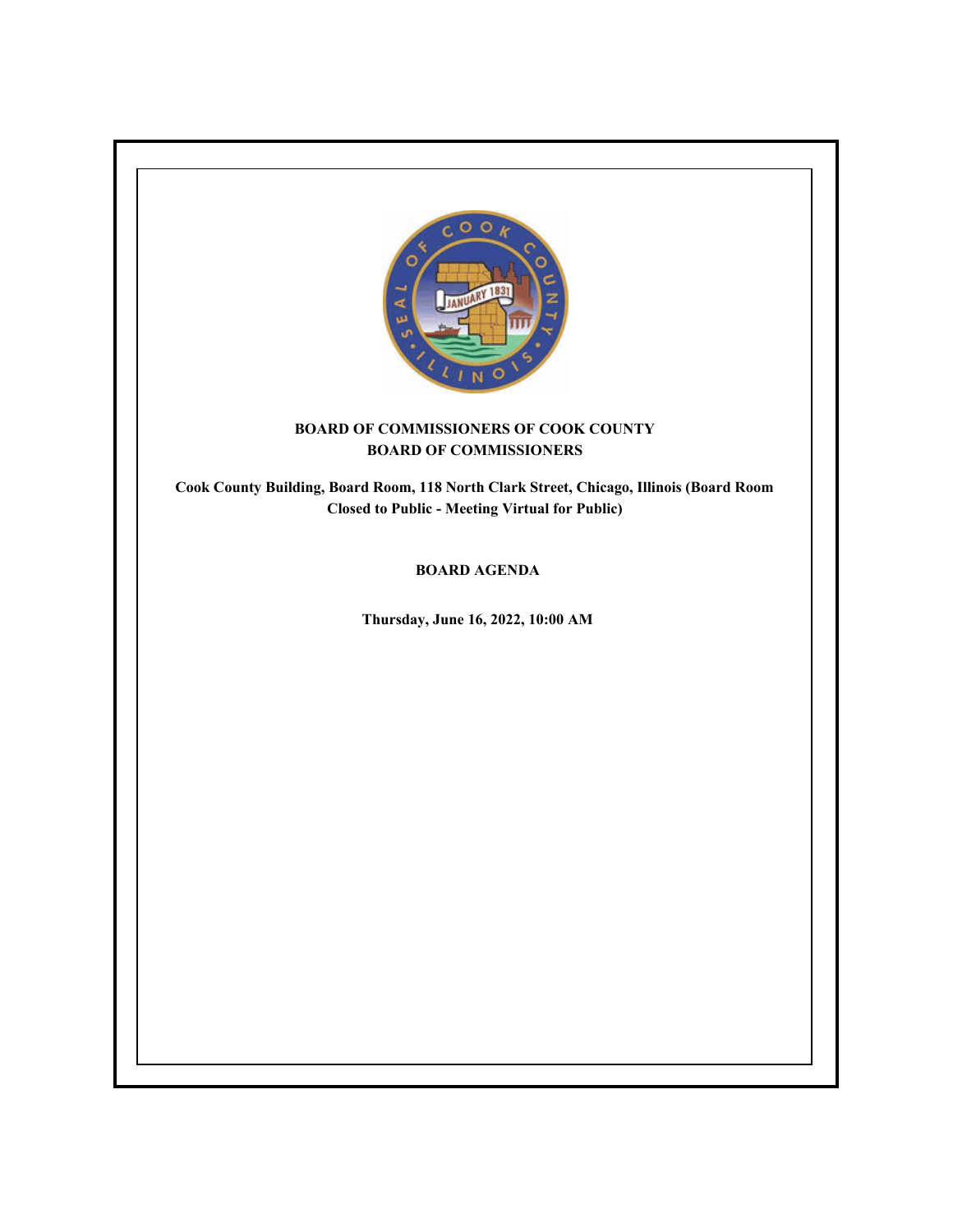## **PUBLIC TESTIMONY**

Authorization as a virtual public speaker shall only be granted to those individuals who have submitted in writing, their name, email address, phone number, subject matter, and organization (if any) to the Secretary 24 hours in advance of the meeting. Duly authorized virtual public speakers shall be sent a link to virtually attend the meeting and will be called upon to deliver testimony at a time specified in the meeting agenda. Authorized public speakers who are not present during the specified time for public testimony will forfeit their allotted time to speak at the meeting. Public testimony must not exceed three minutes; the Secretary will keep track of the time and advise when the time for public testimony has expired. After each speaker has completed their statement, they will be removed from the meeting. Once removed, you will still be able to follow the proceedings for that day at:

https://www.cookcountyil.gov/service/watch-live-board-proceedings or in a viewing area at 69 W.Washington Street, 22nd Floor Conference Room F, Chicago, IL. Persons authorized to provide public testimony shall not use vulgar, abusive, or otherwise inappropriate language when addressing the Board; failure to act appropriately; failure to speak to an item that is germane to the meeting, or failure to adhere to the time requirements may result in expulsion from the meeting and/or disqualify the person from providing future testimony. Written comments will not be read aloud at the meeting, but will be posted on the meeting page and made a part of the meeting record.

# **PRESIDENT JUSTICE ADVISORY COUNCIL**

#### 22-3550

**Sponsored by:** TONI PRECKWINKLE (President), Cook County Board of Commissioners

# **PROPOSED RESOLUTION**

# **PROPOSED RESOLUTION FOR ARPA SAFE AND THRIVING COMMUNITIES PROGRAM INITIATIVES IMPLEMENTED BY THE JUSTICE ADVISORY COUNCIL**

**WHEREAS**, on March 11, 2021, the federal government authorized the American Rescue Plan Act of 2021 ("ARPA") which includes \$1.9 trillion in federal stimulus funds to hasten the United States' recovery from the economic and health effects caused by the COVID-19 pandemic; and

**WHEREAS**, specifically, the federal government has authorized and allocated a federal award of approximately \$1,000,372,385B of ARPA funding to Cook County to assist the County in its recovery from the economic and health effects of COVID-19; and

**WHEREAS**, on June 24, 2021, the Cook County American Rescue Plan Act Framework (the "ARPA Framework") was presented to the Cook County Board of Commissioners; and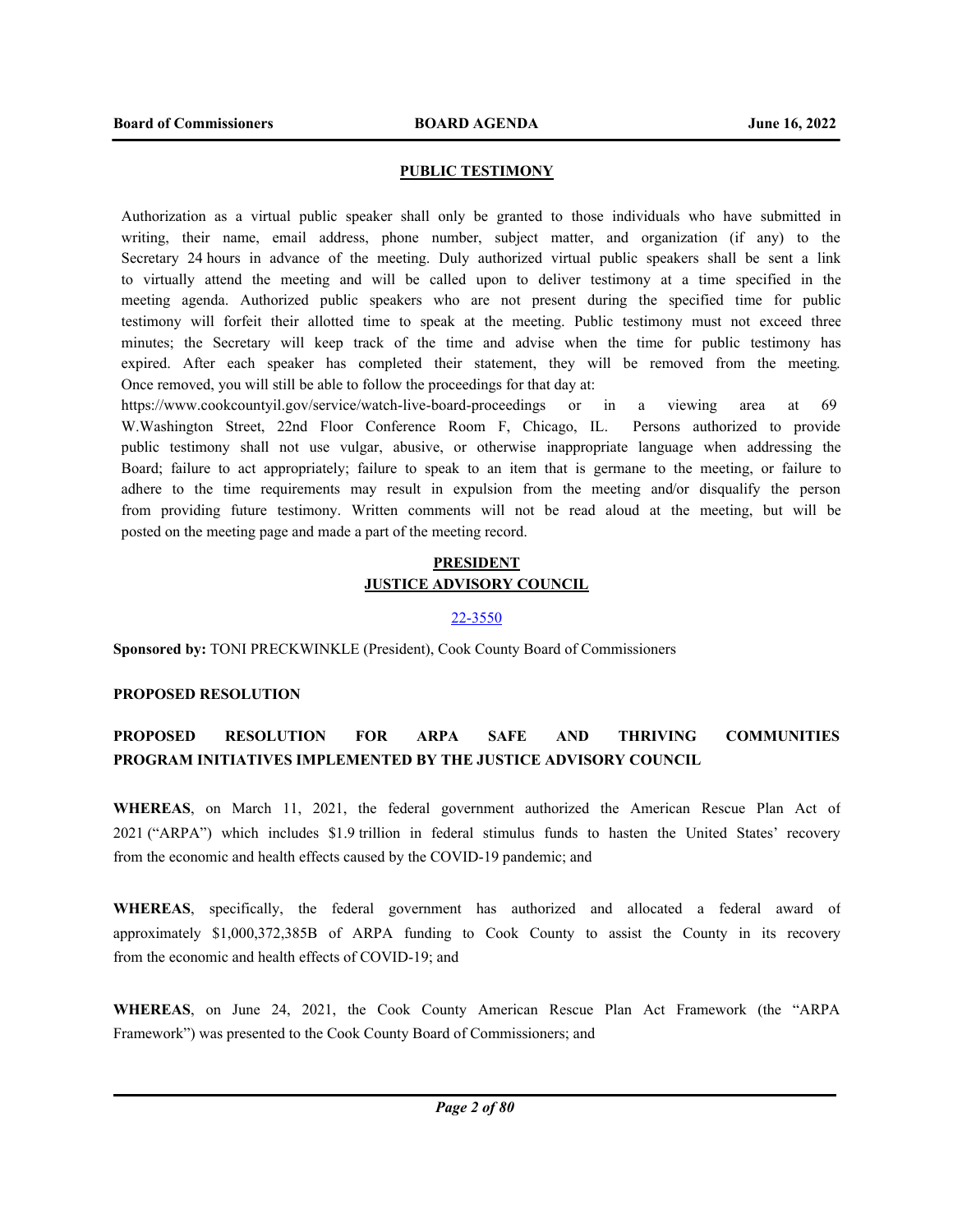**WHEREAS**, the Cook County Board of Commissioners via Resolution 21-3654 accepted the ARPA federal award allocated to Cook County to assist the County in its recovery from the economic and health effects of COVID-19 in the amount of approximately \$1,000,372,385.00; and

**WHEREAS,** Resolution 21-3654 further authorized the Cook County Budget Director and Comptroller to create and implement a Special Purpose Fund for the ARPA award and other accounting measures to track the acceptance and spending of the federal award; and

**WHEREAS,** the Cook County Board of Commissioners authorized the Chief Financial Officer, Budget Director, Chief Procurement Officer and applicable using agencies to issue grants, contracts and agreements for ARPA programs approved via Resolutions 22-3657 and 22-0637; and

**WHEREAS**, to further the Policy Roadmap Goal, the Justice Advisory Council has developed a menu of Safe and Thriving Community programs and initiatives which have undergone review and approval through the Project Management Office process to utilize ARPA funding for such programs and initiatives pursuant to the issuance of grants, contracts, and agreements; and

**WHEREAS** Resolutions 22-3657 and 22-0637 provided that any grants issued regarding ARPA programs in an amount over \$1M shall require the approval of the Cook County Board of Commissioners.

**NOW THEREFORE BE IT RESOLVED** that the Cook County Board of Commissioners hereby approves the issuance of the following agreements by the Justice Advisory Council to utilize ARPA funding for multiyear terms through Fiscal Year 2025, subject to annual appropriation by the Board, for the Justice Advisory Council programs and initiatives as follows:

1. Enter into a Subrecipient Agreement with the **Brighton Park Neighborhood Council** in an aggregate amount of up to **\$2.203.150.12** to implement the **Gun Violence Prevention and Reduction Grant - ARPA Initiative NT897**, a program where Brighton Park Neighborhood Council shall partner with PODER, New Life Centers of Chicagoland, and Centro Sanar of The Port of Ministries to launch the Brighton Park/Gage Park Violence Intervention program. This program shall be a comprehensive youth development, violence prevention and economic development program, targeting youth and families who have been exposed to trauma resulting from community violence, the COVID-19 pandemic, and systemic oppression. The partnership shall serve 250 youth and 210 adults from Chicago's Gage Park and Brighton Park community areas. Programming will include, but not be limited to, school-based mental health programming, street outreach, youth mentoring, workforce development, adult education programs, and free, long-term, trauma-informed individual therapy for un- and under-insured individuals, including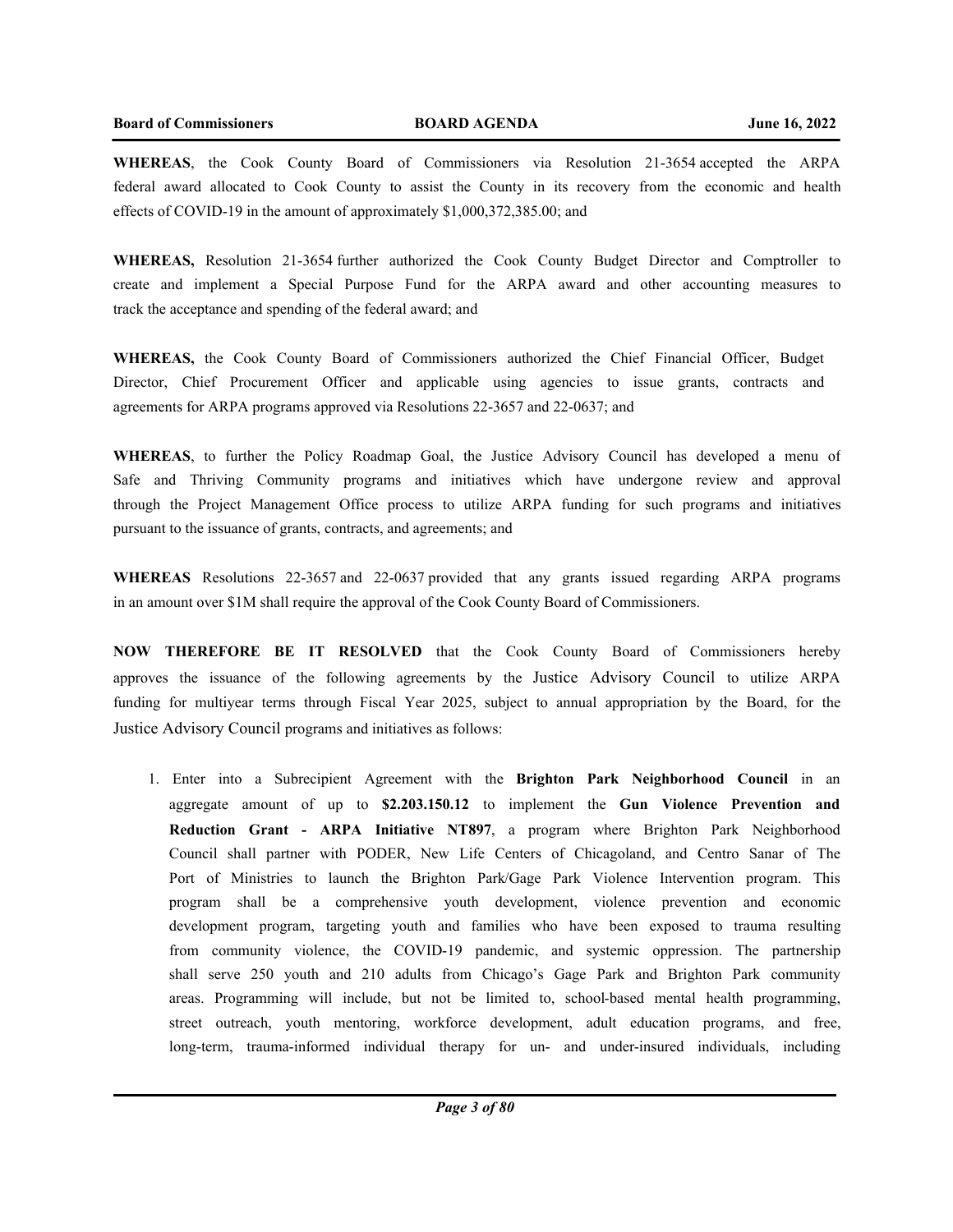Spanish-speaking adults.

- 2. Enter into a Subrecipient Agreement with the **Friends of the Children Chicago** in an aggregate amount of up to **\$1,683,969.67** to implement the **Gun Violence Prevention and Reduction Grant - ARPA Initiative NT897**, a program to enhance their whole-family, two-generation mentoring programming in Chicago's Austin, Garfield Park, Humboldt Park and North Lawndale community areas, and expand to offer programming in Chicago's Auburn Gresham, Englewood, Roseland and West Englewood community areas. Friends of The Children - Chicago shall partner will schools and referring agencies to identify kindergartners most impacted by poverty and violence and commit to participants for 12.5 years "no matter what", per their program model. Friends of The Children - Chicago provides individualized mentorship for children in the areas of pro-social development, building independence, self -awareness and literacy development, in addition to developing trusting relationships with caregivers, empowering them to address their own barriers and partnering with them to promote their child's healthy development.
- 3. Enter into a Subrecipient Agreement with the **Kids Above All Illinois** in an aggregate amount of up to **\$3,333,196.90** to implement the **Gun Violence Prevention and Reduction Grant - ARPA Initiative NT897**, a program to expand their trauma-informed clinical services on Chicago's southside and in suburban Cook County to provide innovative, comprehensive, and integrated approaches to violence prevention and victim services. Kids Above All Illinois shall serve children ages 7-17 and young adults ages 18-24, who have experienced violence or trauma, or have been exposed to violence in the suburban areas of Calumet City, Chicago Heights, Harvey and Park Forest, as well as the Chicago neighborhoods of Englewood, West Englewood and Chatham.
- 4. Enter into a Subrecipient Agreement with **Roseland Ceasefire Inc.** in an aggregate amount of up to \$4,110,943.30 to implement the **Gun Violence Prevention and Reduction Grant - ARPA Initiative NT897**, a program toto reduce gun violence among individuals aged 18-29 years old, living under the federal poverty line, in Harvey, Calumet Park, Markham, Village of Riverdale and West Pullman through street outreach and intervention, case management and victim services.
- 5. Enter into a Subrecipient Agreement with **Saint Anthony Hospital** in an aggregate amount of up to **\$3,056,000.88** to implement the **Gun Violence Prevention and Reduction Grant - ARPA Initiative NT897**, a program to provide hospital-based crisis intervention support to individuals who have experienced and/or witnessed violence by providing supportive inpatient and outpatient victim services, case management, crisis intervention, and care coordination services. Saint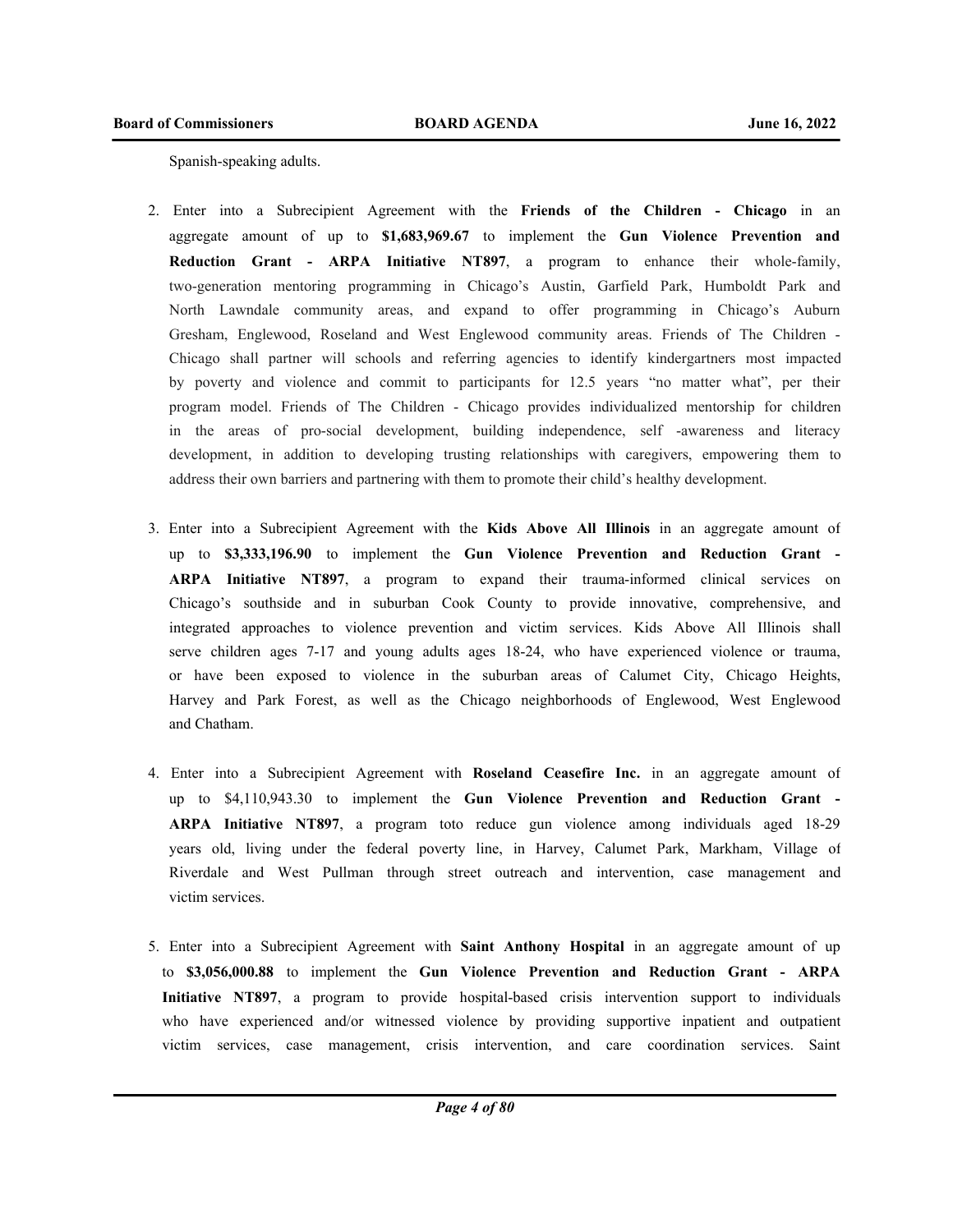Anthony Hospital will serve both adults and youth, with a focus on the following underserved populations disproportionately impacted by violence in Chicago's Austin, North Lawndale, South Lawndale, West Garfield Park and East Garfield Park neighborhoods: children and adolescents, LGBTQ+ individuals, males, people of color, second language learners, and undocumented community members.

**BE IT FURTHER RESOLVED** that the Cook County Board of Commissioners recognizes that time is of the essence and authorizes Executive Director Avik Das and the Justice Advisory Council to negotiate and enter into the various agreements that outlines the specific metric and impact data, and compliance with all ARPA reporting and monitoring requirements with the Subrecipients listed above to implement the above programs.

**BE IT FURTHER RESOLVED** that the Cook County Board of Commissioners hereby authorizes the Executive Director Avik Das and the Justice Advisory Council or its designee to modify the agreements and funding allocations to all Justice Advisory Council selected Subrecipients based upon need and utilization.

#### 22-3566

**Presented by:** AVIK DAS, Executive Director, Justice Advisory Council

# **PROPOSED PAYMENT APPROVAL**

**Department(s):** Justice Advisory Council

**Action:** Authorization to Approve and Process Payment

**Payee:** Heartland Alliance, Chicago, Illinois

**Good(s) or Service(s):** Case management, professional development and employment services for the SEED diversion program, created through the Safety & Justice Challenge

**Fiscal Impact:** FY 2022 \$388,888.00

**Accounts:** 11900.1205.53849.520840.00000.00000 (\$231,690.34) 11287.1205.39001.521314.00000.00000 (\$157,197.66)

**Contract Number(s):** 1205-2004

**Summary:** Authorization to approve and process payment to Heartland Alliance for services provided through the MacArthur Foundation Safety & Justice Challenge SEED diversion program. This program is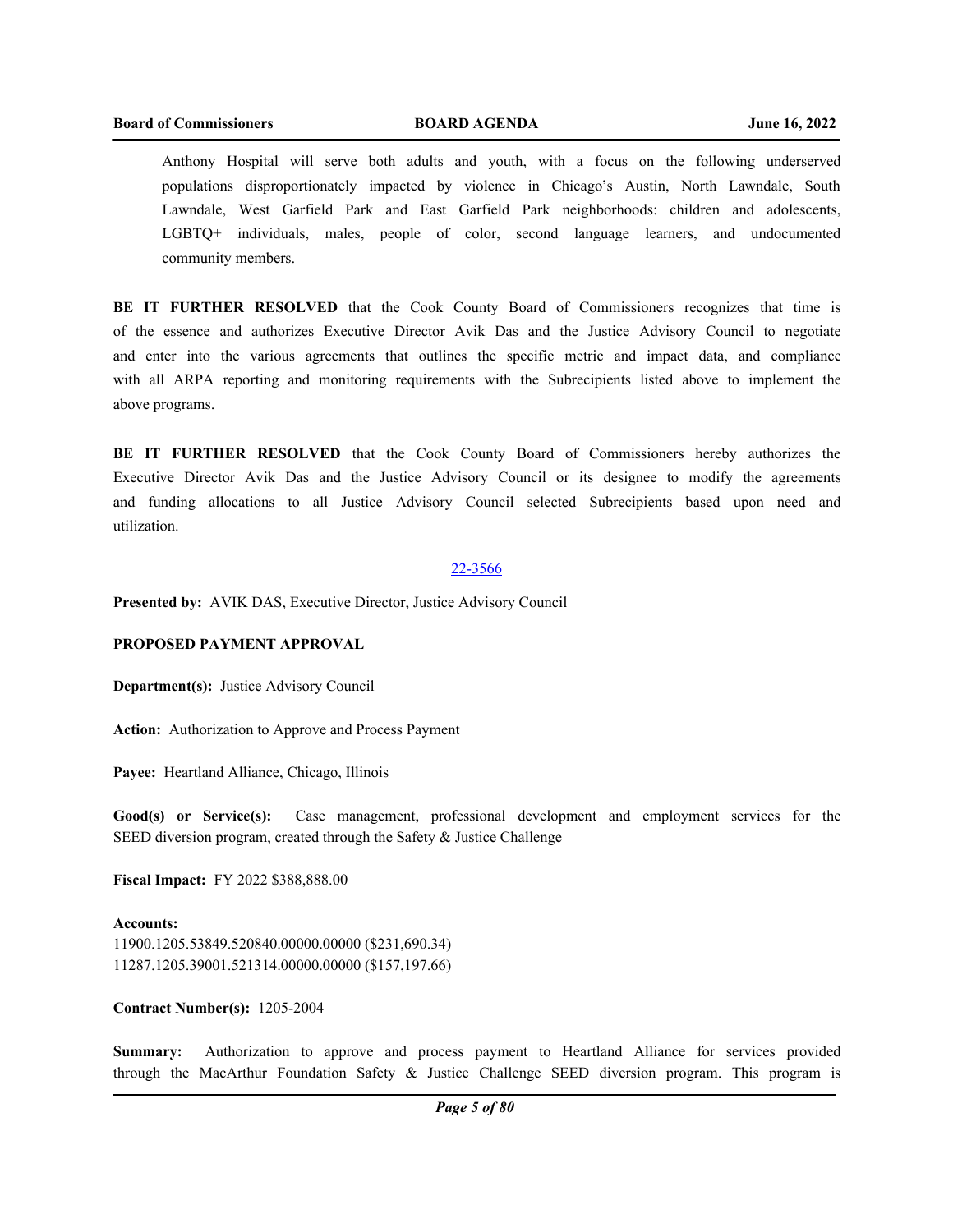funded by the Safety & Justice Challenge grant award from the MacArthur Foundation and designated Justice Advisory Coucnil funds. This request seeks to establish a new purchase order to process payment of unencumbered funds from the original program contract.

# 22-3567

**Presented by:** AVIK DAS, Executive Director, Justice Advisory Council

# **PROPOSED CONTRACT AMENDMENT**

**Department(s):** Justice Advisory Council

**Vendor:** Henry's Sober Living, Chicago, Illinois

**Request:** Authorization for the Justice Advisory Council to increase contract

**Good(s) or Service(s):** Housing Services for Individuals on Electronic Monitoring with No Place to Stay

**Original Contract Period:** 11/1/2020 - 8/31/2022

**Proposed Amendment Type:** Increase

**Proposed Contract Period:** N/A

**Total Current Contract Amount Authority:** \$400,000.00

**Original Approval (Board or Justice Advisory Council):** Board, 7/30/2020, \$2,573,250

**Increase Requested:** \$400,00.00

**Previous Board Increase(s):** N/A

**Previous Justice Advisory Council Increase(s):** N/A

**Previous Board Renewals:** N/A

**Previous Justice Advisory Council Renewals:** N/A

**Previous Board Extension(s):** N/A

**Previous Justice Advisory Council Extension(s):** N/A

**Potential Fiscal Impact:** FY 2022 \$400,000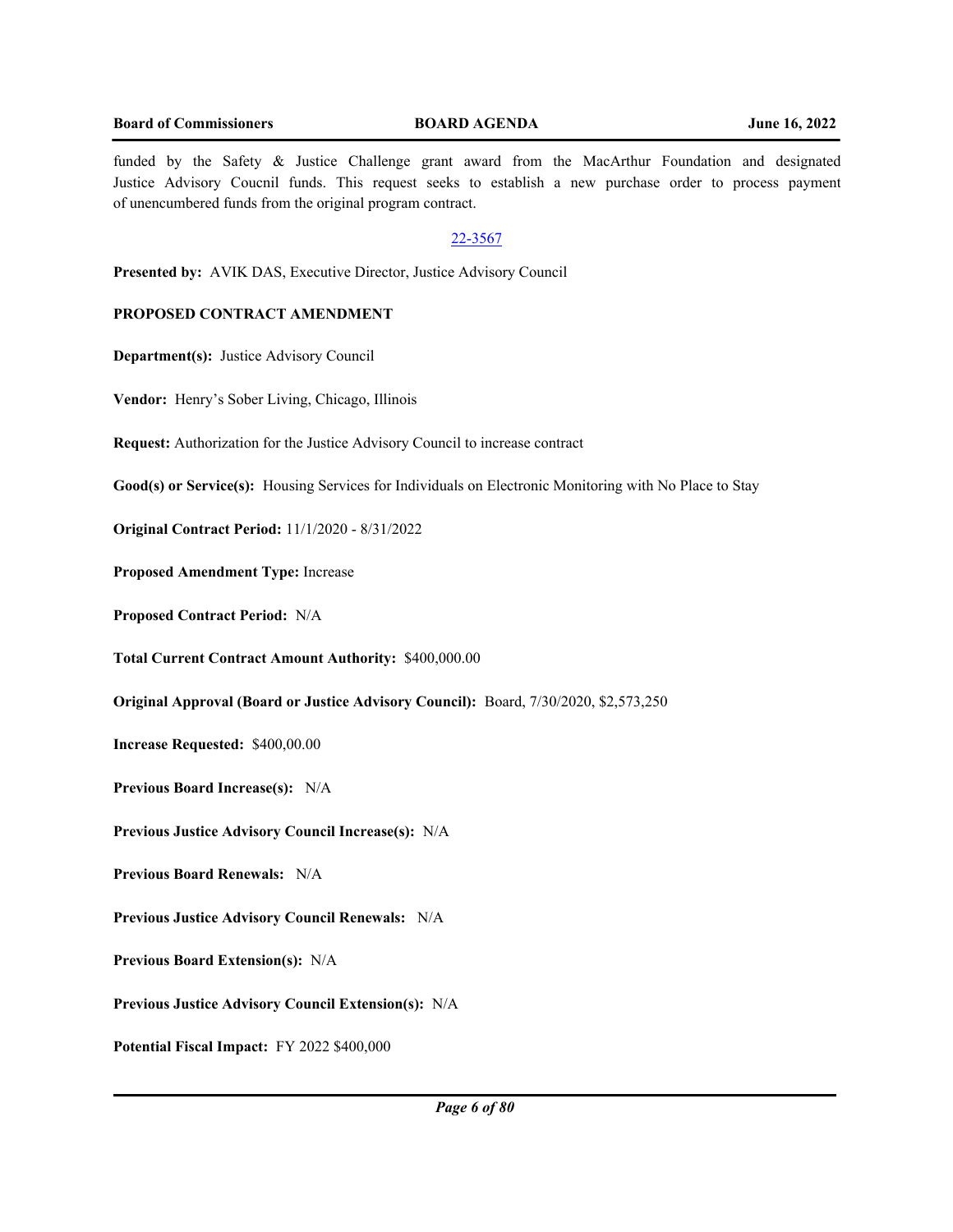**Accounts:** 11287.1205.39001.521314

**Contract Number(s):** 1205-2006B

# **Concurrences:**

N/A

**Summary:** The Justice Advisory Council seeks to increase the existing contract with Henry's Sober Living House to deliver housing services for individuals assigned to electronic monitoring with no suitable address to support release from jail on to electronic monitoring (No Place to Stay). This increase allows for continued services provided through contract 1205-2006D, and previously contracts held by the Cook County Sheriff prior to August 31, 2020. The contract with Henry's Sober Living was awarded pursuant to Request for Qualifications 1205-2006: No Place to Stay, released April 10, 2020.

## **COMMISSIONERS**

## 22-3870

**Presented by:** ALMA E. ANAYA, County Commissioner

# **PROPOSED TRANSFER OF FUNDS**

**Department:** Commissioner Alma E. Anaya, 7th District 1087

**Request:** Approve Transfer of Funds

**Reason:** Transfer from the Salaries and Wages projected surplus to Professional Services and Office Supplies

**From Account(s):** Fund 11000; Dept. 1087; Program 19245; 501010 Sal/Wages of Reg Employees; Grand Total \$250,757.48)

## **To Account(s):**

Fund 11000; Dept. 1087; Program 19245; 520830 Professional Services; Total \$20,000.00

Fund 11000; Dept. 1087; Program 19245; 530605 Office Supplies; Total \$5,000.00

# **Total Amount of Transfer:** \$25,000.00

**On what date did it become apparent that the receiving account would require an infusion of funds in order to meet current obligations? What was the balance in the account on that date, and what was the balance 30 days prior to that date?**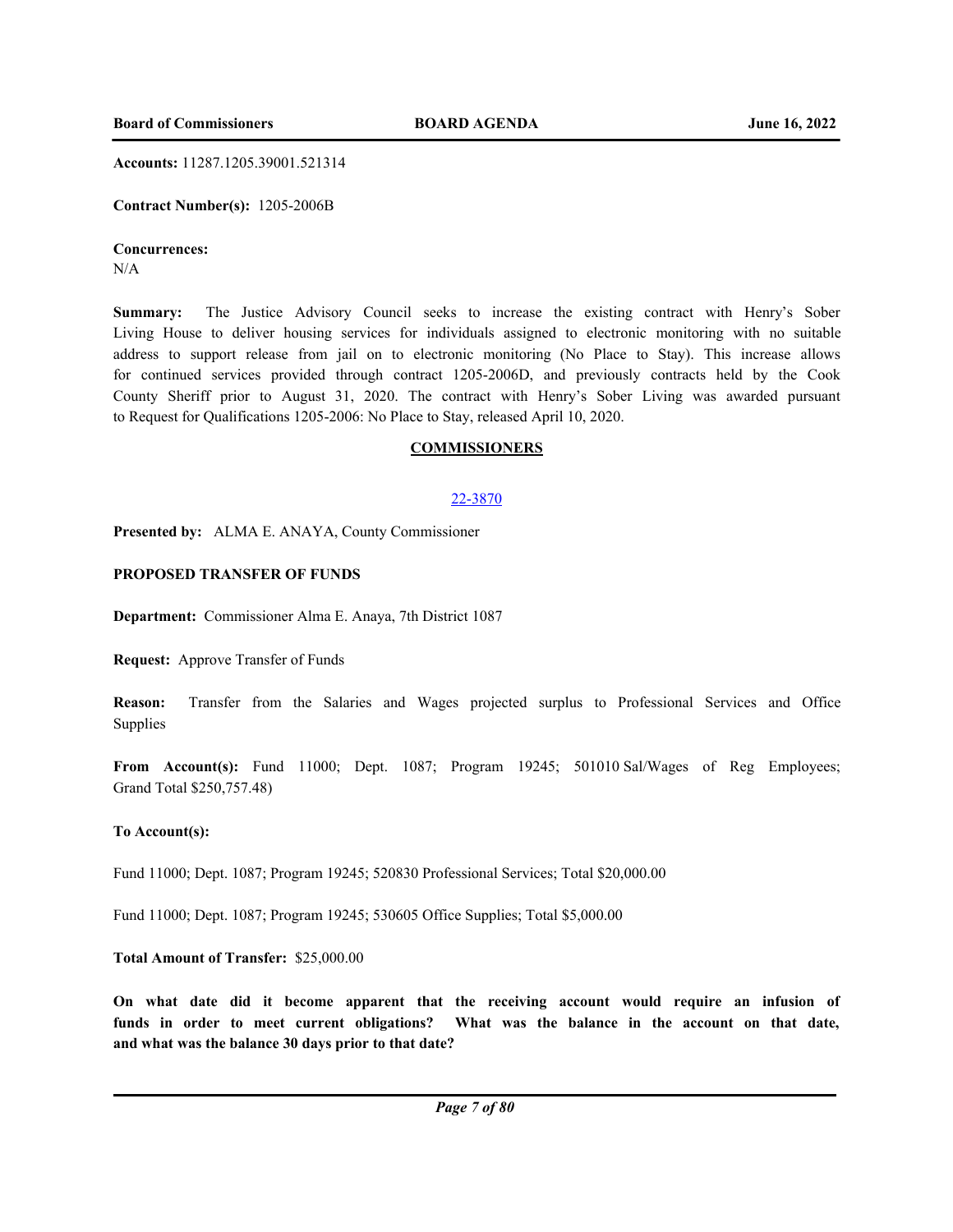On June 6, 2022. The balance in the accounts for Professional Service was \$21,044.67 and \$4.88 for the Office Supplies budget line item.

**How was the account used for the source of transferred funds identified? List any other accounts that were also considered (but not used) as the source of the transferred funds.** 

The account was identified because there will be an expected surplus due to temporary office vacancies.

**Identify any projects, purchases, programs, contracts, or other obligations that will be deferred, delayed, or canceled as a result of the reduction in available spending authority that will result in the account that funds are transferred from.**

None

**If the answer to the above question is "none" then please explain why this account was originally budgeted in a manner that caused an unobligated surplus to develop at this point in the fiscal year.**

Unexpected temporary vacancy in the office.

#### 22-3465

**Presented by:** DONNA MILLER, County Commissioner

## **PROPOSED TRANSFER OF FUNDS**

**Department:** Cook County Commissioner Donna Miller, 6th District

**Request:** Direct Approval

**Reason:** Consultant Service

**From Account(s):** Fund 11000; Dept. 1086; Program19335;501010, 0032827, Salary and Wages of Regular Employees. Total Amount \$25,000.00)

**To Account(s):** Fund 110000, Dept. 1086, Program 19335;520830, Professional Services)

**Total Amount of Transfer:** \$25,000.00

**On what date did it become apparent that the receiving account would require an infusion of funds in order to meet current obligations? What was the balance in the account on that date, and what was the balance 30 days prior to that date?**

May 31, 2022. The account balance was \$5,545.00 30 days prior to May 31, 2022.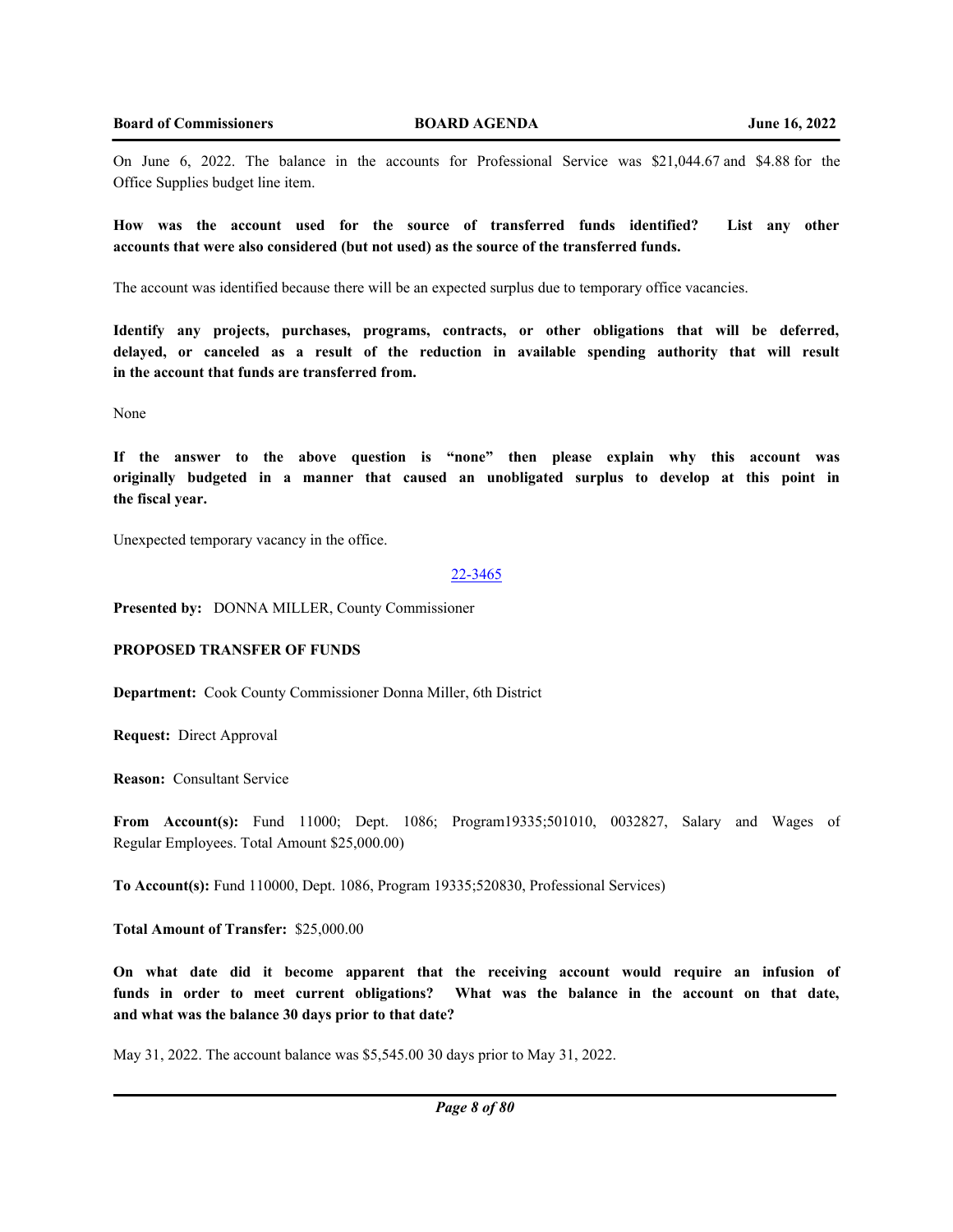**How was the account used for the source of transferred funds identified? List any other accounts that were also considered (but not used) as the source of the transferred funds.** 

Staffing changes resulted in a surplus in the source account; the professional services account will be used for consultants for the office of the 6th County District throughout the fiscal year.

**Identify any projects, purchases, programs, contracts, or other obligations that will be deferred, delayed, or canceled as a result of the reduction in available spending authority that will result in the account that funds are transferred from.**

N/A

**If the answer to the above question is "none" then please explain why this account was originally budgeted in a manner that caused an unobligated surplus to develop at this point in the fiscal year.**

Staffing changes

#### 22-3910

**Sponsored by:** DONNA MILLER, BRIDGET DEGNEN, BRANDON JOHNSON and LARRY SUFFREDIN, Cook County Board of Commissioners

# **PROPOSED RESOLUTION**

#### **COOK COUNTY JUSTICE40 INFRASTRUCTURE FUND INITIATIVE**

**WHEREAS,** infrastructure systems in the United States are in a period of significant disrepair and are increasingly vulnerable due to climate change; and aging infrastructure, new technologies, increasing complexity, and increasing incidents of severe weather due to climate change pose new challenges to the resilience of those infrastructure systems; and

**WHEREAS,** the climate resilience challenge is most severe in disadvantaged communities which are hurt "worst and first" by flooding, extreme heat, extreme cold, and other results of climate change, and these disparities are the result of governmental policies that deliberately institutionalized racial disparities in financing, funding, and delivery of services; and

**WHEREAS,** infrastructure disrepair increases the vulnerability of disadvantaged communities to the impacts of climate change, compounding disparities in health, wealth, and opportunity that afflict communities of color, and particularly Black and African American communities which were specifically targeted by governmental policies that were designed to create and maintain racial disparities; and

**WHEREAS,** eliminating infrastructure disparities resulting from governmental policies of the past requires governmental leadership in the present to make reparative investments specifically targeted to communities that have suffered these harms; and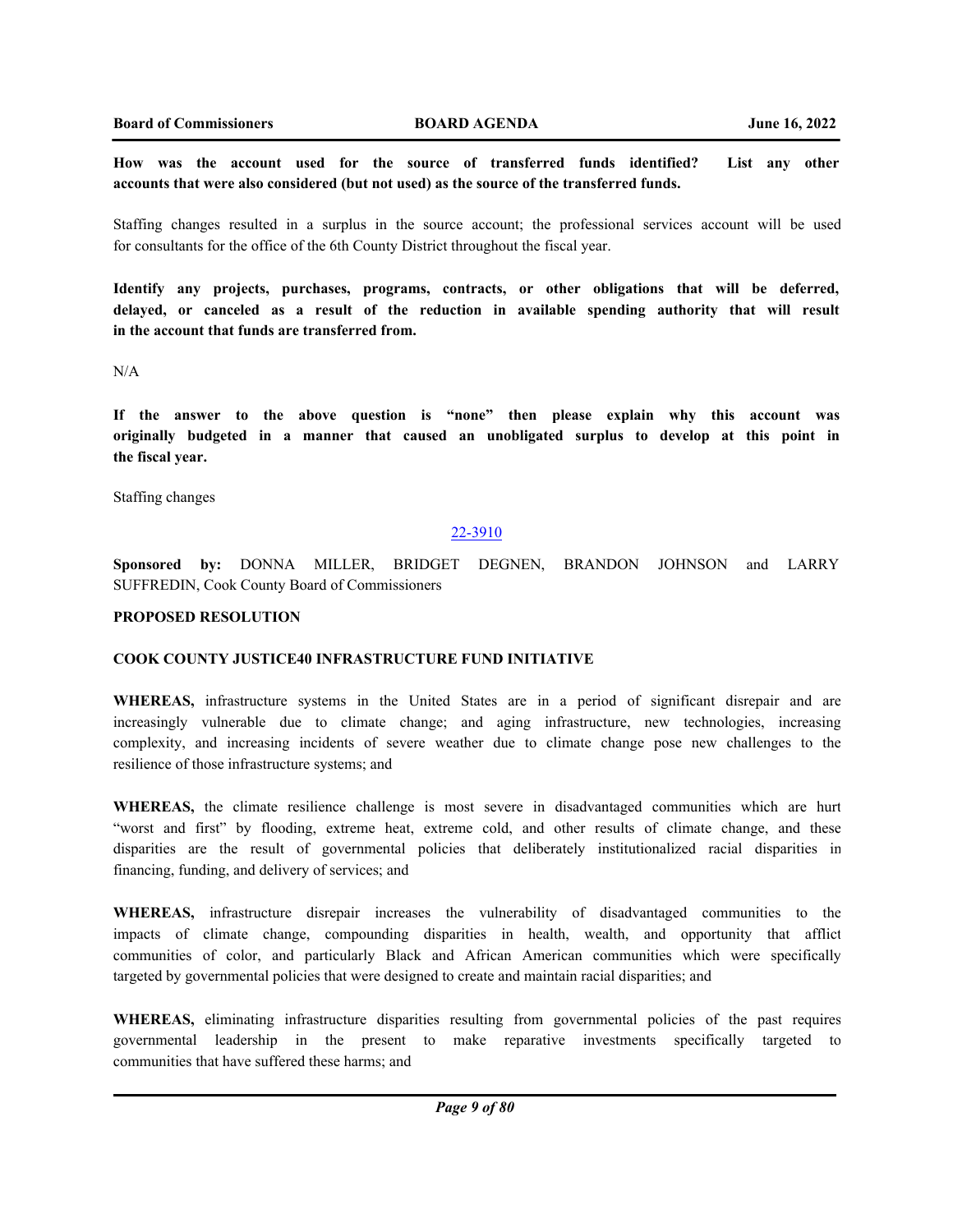**WHEREAS,** to build an equitable climate-resilient future for Cook County, reparative climate resilient infrastructure investments are necessary to close the infrastructure gap that has resulted from past policies, and to enable communities that have been subject to disinvestment, underinvestment, and marginalization to fully participate in and benefit from such development; and

**WHEREAS,** failing to make such reparative investments would perpetuate racial disparities by putting new money into old systems that were designed to maintain inequitable outcomes; and

**WHEREAS,** reparative climate resilient infrastructure increases the capacity of communities to respond to and recover from the impacts of climate change, and may include renewable energy, energy storage, residential and commercial building energy efficiency, green infrastructure to mitigate and manage stormwater and heat islands, EV charging infrastructure, and other built infrastructure; and

**WHEREAS,** experts have determined that predevelopment funding at the local and project levels is the critical gap in accelerating efforts of the Federal Government to support climate-resilient infrastructure systems and regional economies, and to create a steady stream of ''shovel worthy'' and well-maintained community projects; and

**WHEREAS,** Cook County has been a leader in addressing historic and continued disinvestment and inequities that have negatively impacted Black, Latinx and other marginalized residents by advancing equity for all residents in Cook County through policies and investments; and

**WHEREAS,** the foundation for this approach was laid in the Cook County Policy Roadmap, which has guided policy and investment priorities for the county budget, the Equity Fund, CARES Act funding, and American Rescue Plan Funding (ARPA); and

**WHEREAS,** the Cook County Equity Fund Taskforce supports Cook County's work to intentionally re-align government policies, practices, and resource allocation to advance racial equity and ensure all Cook County residents can live healthy, prosperous lives; and

**WHEREAS,** the County's Policy Roadmap, Sustainable Communities Pillar, seeks to support healthy, resilient communities that thrive economically, socially, and environmentally and helps inform funding proposals for the Equity Fund and ARPA including by working and investing in environmental justice and sustainability by supporting projects spanning from community solar to comprehensive transit planning; and

**WHEREAS,** the Smart Communities Pillar seeks to provide an innovative infrastructure that will change how we live, work, and connect through investments in transportation and water infrastructure, in addition to increasing access to electric vehicle charging stations throughout Cook County, focusing on where there are currently large gaps in service areas, primarily in the south and west suburbs, and investing in digital equity; and

**WHEREAS,** President Biden made historic commitments to advance environmental justice and spur economic opportunity for disadvantaged communities by establishing the Justice40 Initiative within his first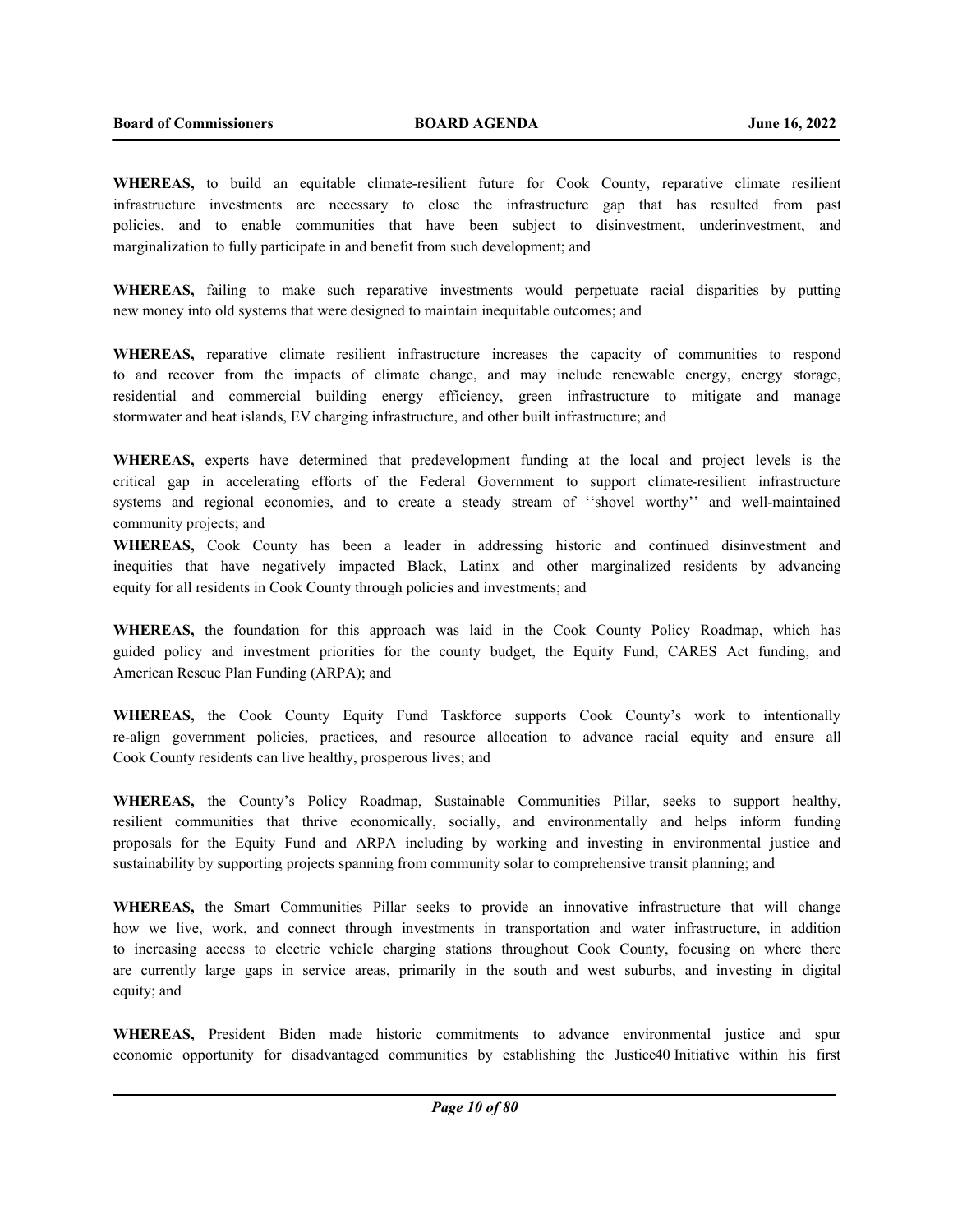weeks in office; and

**WHEREAS,** the Justice40 Initiative is a whole-of-government effort to ensure that Federal agencies work with states and local communities to make good on President Biden's promise to deliver at least 40 percent of the overall benefits from Federal investments in climate and clean energy to disadvantaged communities; and

**WHEREAS,** the Infrastructure and Investment Jobs Act created a funding source to advance environmental justice, and spur economic opportunity by investing in reparative climate resilient infrastructure; and

**WHEREAS,** in order to leverage infrastructure funding from the Infrastructure Investment and Jobs Act to target areas that have experienced historic disinvestment, underinvestment, and marginalization in alignment with the Federal Justice40 Initiative and to ensure such funding is appropriately earmarked and other accounting measures that may be necessary to hold and track the use of such funds are implemented and will work synergistically with the County's equity policies and priorities;

**NOW THEREFORE, BE IT RESOLVED**, by the Cook County Board of Commissioners, that that the Cook County Budget Director and Comptroller are authorized to create and implement a Special Purpose Fund for reparative climate resilient infrastructure investments in disadvantaged communities in Cook County (the "Cook County Justice40 Infrastructure Fund"), and that 40 percent of Infrastructure Investment and Jobs Act funding received by the County will be earmarked for initiatives therein; and

**BE IT FURTHER RESOLVED,** that the following agencies will be charged with administering the Cook County Justice40 Infrastructure Fund initiatives and programming: the Bureau of Economic Development, the Cook County Department of Transportation & Highways, the Department of Environment & Sustainability, and other agencies as deemed appropriate; and

BE IT FURTHER RESOLVED, that eligible entities engaged by the County to provide strategic capacity building resources, technical assistance, flexible pre-development support, construction, and repair and maintenance for climate resilient infrastructure project development grants, funded through the Cook County Justice40 Infrastructure Fund, shall be Minority Business Enterprises which are at least 51 percent owned by one or more Minority Individuals who are economically disadvantaged, or in the case of a publicly owned business, at least 51 percent of all classes of the stock of which is owned by one or more such Minority Individuals; and Minority Led Non-Profit Organizations for which a majority of the governing Board of Directors and executive leadership of the organization are minority persons; that is not dependent on or influenced by another non-eligible person or organization; and that has not been established for the purpose of this legislation; and

**BE IT FURTHER RESOLVED,** that eligible entities may apply for grants for pre-development construction costs for reparative climate resilient infrastructure projects located in disadvantaged communities in Cook County such as architectural or engineering work; a market assessment; community outreach and engagement; an economic feasibility study; the acquisition of a site or lease; preparation of a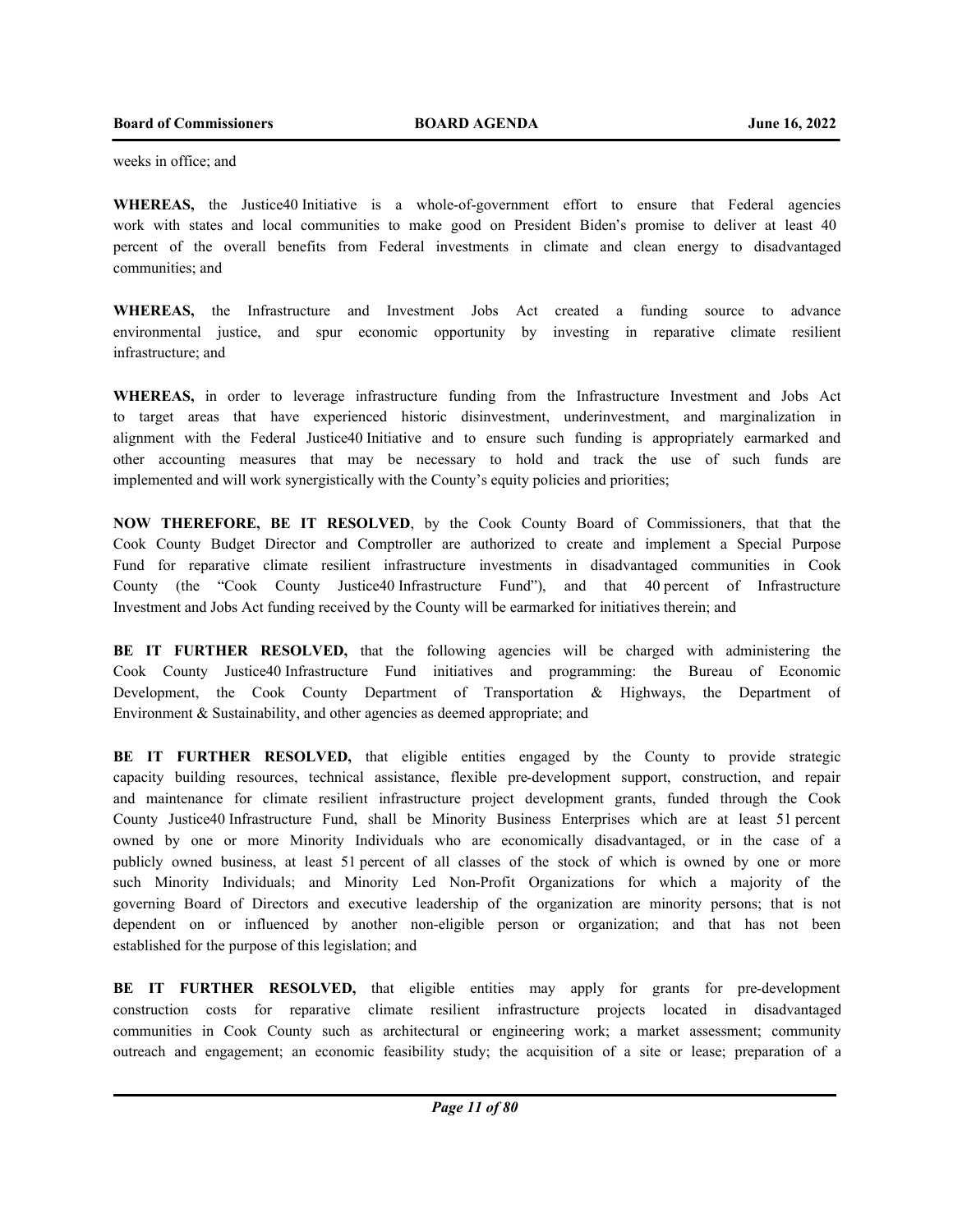business plan; any activity relating to permitting; any activity relating to the writing of grant applications; capacity building in local community institutions, and nonprofit organizations; and workforce training to execute on such activities; and

**BE IT FURTHER RESOLVED,** that eligible entities may apply for grants for construction, repair and maintenance projects for reparative climate resilient infrastructure projects located in disadvantaged communities in Cook County; and

**BE IT FURTHER RESOLVED,** that the Budget Director and Comptroller shall be authorized to transfer Infrastructure Investment and Jobs Act funding into the Cook County Justice40 Infrastructure Fund, and transfer such funding to agencies in charge of administering Cook County Justice40 Infrastructure Fund initiatives and programming; and

**BE IT FURTHER RESOLVED,** that the Budget Director and Comptroller shall identify the Cook County Justice40 Infrastructure Fund and associated programming in financial documents such as future Budgets and Annual Appropriation Bills & annual financial reports.

#### 22-3905

**Presented by:** KEVIN B. MORRISON, County Commissioner

# **PROPOSED TRANSFER OF FUNDS**

**Department:** Commissioner Kevin Morrison - 15th District

**Request:** To Approve a Transfer of Funds

**Reason:** Transportation and Travel costs

**From Account(s):** 11000.1095.13915.501010.00000.00000 (Sal/Wages of Reg Employees), \$10,000.00

**To Account(s):** 11000.1095.13915.501836.00000.00000 (Transportation and Travel Expenses), \$10,000.00

**Total Amount of Transfer:** \$10,000.00

**On what date did it become apparent that the receiving account would require an infusion of funds in order to meet current obligations? What was the balance in the account on that date, and what was the balance 30 days prior to that date?**

It became apparent that a transfer of funds was needed on 5/17/2022. The balance of the account on that date was \$0 and the balance 30 days prior to that date was \$0

**How was the account used for the source of transferred funds identified? List any other**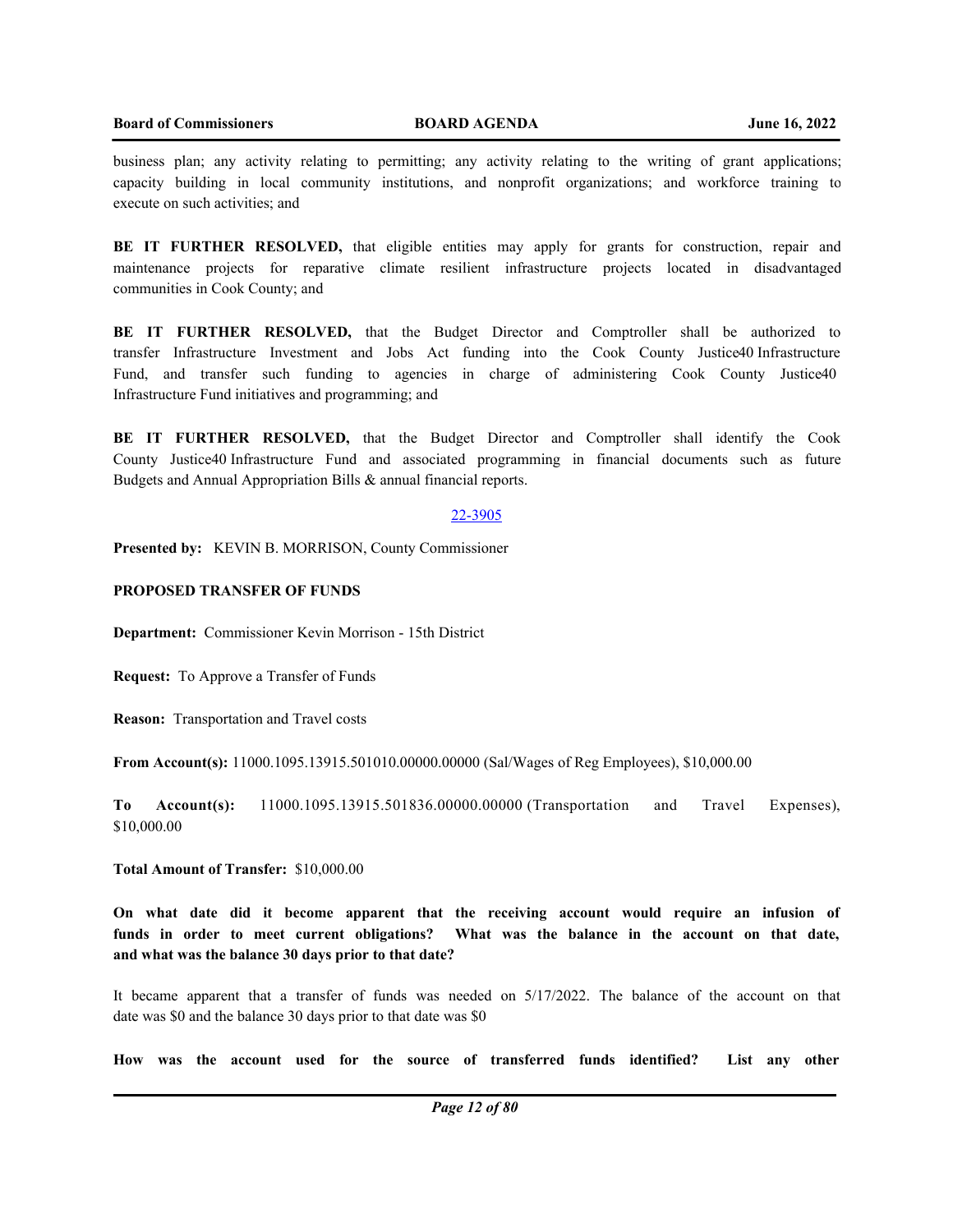#### **accounts that were also considered (but not used) as the source of the transferred funds.**

There was a budget available in this account due to the departure of a budgeted staff member.

**Identify any projects, purchases, programs, contracts, or other obligations that will be deferred, delayed, or canceled as a result of the reduction in available spending authority that will result in the account that funds are transferred from.**

None

**If the answer to the above question is "none" then please explain why this account was originally budgeted in a manner that caused an unobligated surplus to develop at this point in the fiscal year.**

There was budget available in this account due to the departure of a budgeted staff member.

# **BUREAU OF FINANCE OFFICE OF THE CHIEF FINANCIAL OFFICER**

#### 22-3915

**Presented by:** AMMAR RIZKI, Chief Financial Officer, Bureau of Finance

## **PROPOSED MISCELLANEOUS ITEM OF BUSINESS**

**Department:** Bureau of Finance Office of the Chief Financial Officer

**Summary:** In accordance with Contract #21-3875 ("Contract"), approved by the Cook County Board of Commissioners on March 17, 2022, the Bureau of Finance submits the attached list of potential site locations for digital signage. Under the terms of the contract, the Board is required to review and approve potential digital sign locations. The Contract allows for up to thirty sign faces to be constructed on Cook County property within proximity to and visible form interstates and arterial roads at no cost to the County. Approval of such potential sites shall allow Branded Cities/Outfront to construct signage, and for the County to begin receiving revenue per each operational sign as outlined in the Contract.

Following Board of approval of the potential site locations, sign construction is then contingent on completion of the following caveats: approval from the local zoning authorities, approval from IDOT, approval from FAA (if necessary), final design, soil tests, structural plans, confirm title, confirm location of utilities, and finalize technology to be instilled.

In compliance with Exhibit 1, Section 1.3 A. "Installation Site Selection," of the Contract, attached hereto please find the list of potential sites to be used for up to thirty sign faces.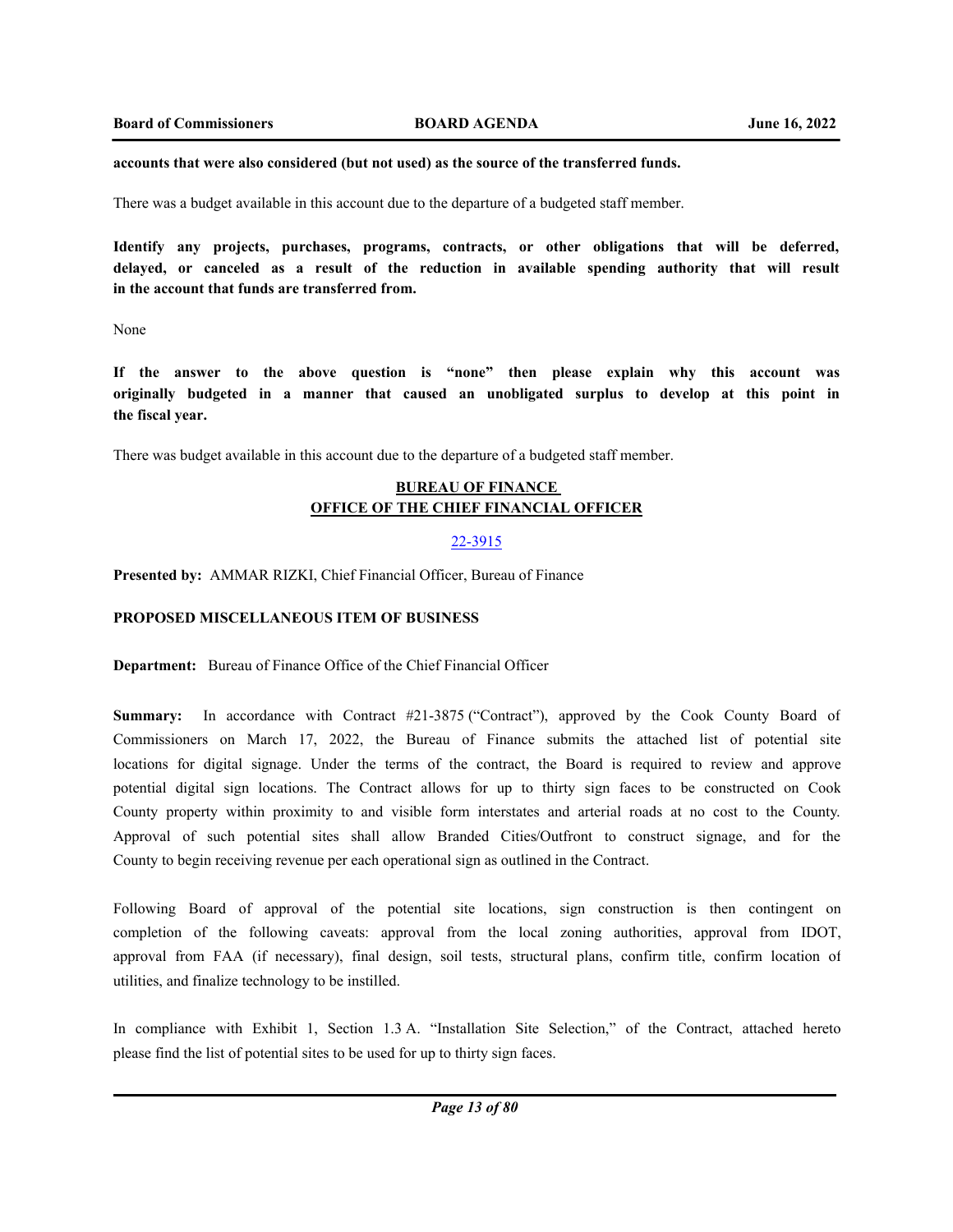# **BUREAU OF FINANCE DEPARTMENT OF BUDGET AND MANAGEMENT SERVICES**

## 22-3642

**Presented by:** ANNETTE GUZMAN, Budget Director

**REPORT**

**Department:** Department of Budget & Management Services

**Report Title:** Board Resolution 22-0637 ARPA Budget Transfer Approvals

**Report Period:** 4/1/2022 - 4/30/2022

**Summary:** Pursuant to Board Resolution 22-0637, the Department of Budget & Management Services (DBMS) may approve budgetary transfers required to implement the American Rescue Plan Act (ARPA) initiatives approved by the Board of Commissioners within the special purpose fund established for the County's allocation of ARPA Funding. Attached, please find a report of all transfers made within the ARPA special purpose fund between April 1, 2022 and April 30, 2022.

# **BUREAU OF FINANCE OFFICE OF THE COUNTY COMPTROLLER**

## 22-3535

**Presented by:** LAWRENCE WILSON, County Comptroller

**REPORT**

**Department:** Comptroller

**Report Title:** Bills and Claims Report

**Report Period:** 4/19/2022 - 5/23/2022

**Summary:** This report is to be received and filed and comply with the Amendment Procurement Code Chapter 34-125, (l)

The Comptroller shall provide to the Board of Commissioners a report of all payments made pursuant to contracts for supplies, materials, and equipment and for professional managerial services for Cook County, including the separately elected Officials, which involve an expenditure of \$150,000.00 or more, within two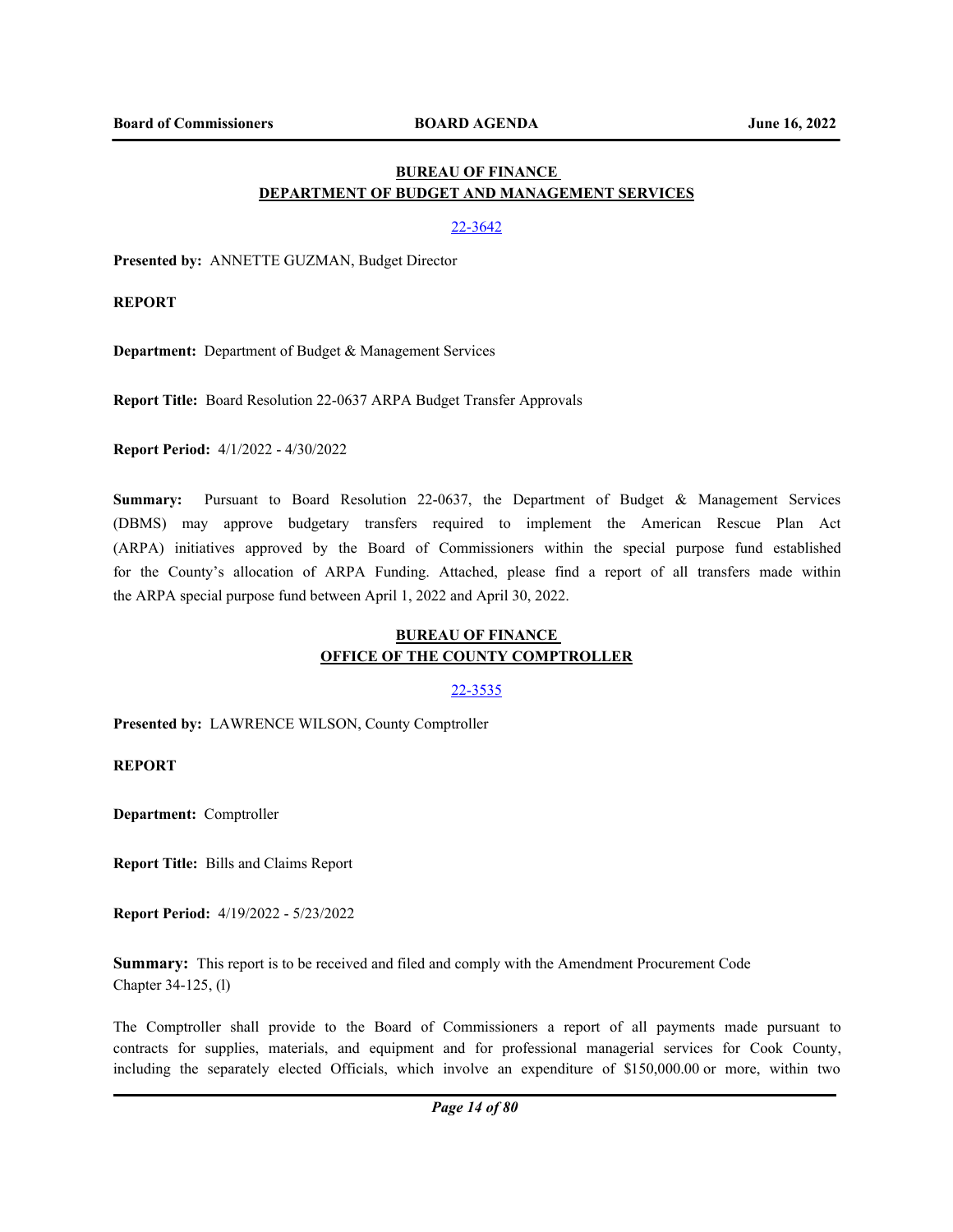(2) weeks of being made. Such reports shall include;

- 1. The name of the Vendor:
- 2. A brief description of the product or source provided:
- 3. The name of the Using Department and budgetary account from which the funds are being drawn; and
- 4. The contract number under which the payment is being made.

# 22-3540

**Presented by:** LAWRENCE WILSON, County Comptroller

# **REPORT**

**Department:** Bureau of Finance, Office of the County Comptroller

**Report Title:** Cook County Health and Hospitals System of Illinois d/b/a Cook County Health (An Enterprise Fund of Cook County Illinois), Financial Report, 11/30/2021

**Report Period:** 12/1/2020 - 11/30/2021

**Summary:** Annual audit of the CCH financial statements prepared by CCH Finance and audited by RSM US LLP in accordance with auditing standards generally accepted in the USA.

# **BUREAU OF FINANCE OFFICE OF CONTRACT COMPLIANCE**

# 22-3021

**Sponsored by:** STANLEY MOORE and DONNA MILLER, Cook County Board of Commissioners

# **PROPOSED ORDINANCE AMENDMENT**

# **AN AMENDMENT TO CHAPTER 34, ARTICLE IV, FINANCE**

BE IT ORDAINED, by the Cook County Board of Commissioners, that Chapter 34 -Finance. Article IV, Procurement Code, Division 8. Minority and Woman-Owned Business Enterprises, Subdivision I. Section 34-280 and Subdivision II. Section 34-300.2 of the Cook County Code is hereby amended as follows:

## **Sec. 34-280 - Program review and sunset.**

(a) The President and the Board of Commissioners shall receive an annual report from the CCD detailing the County's performance under the Program.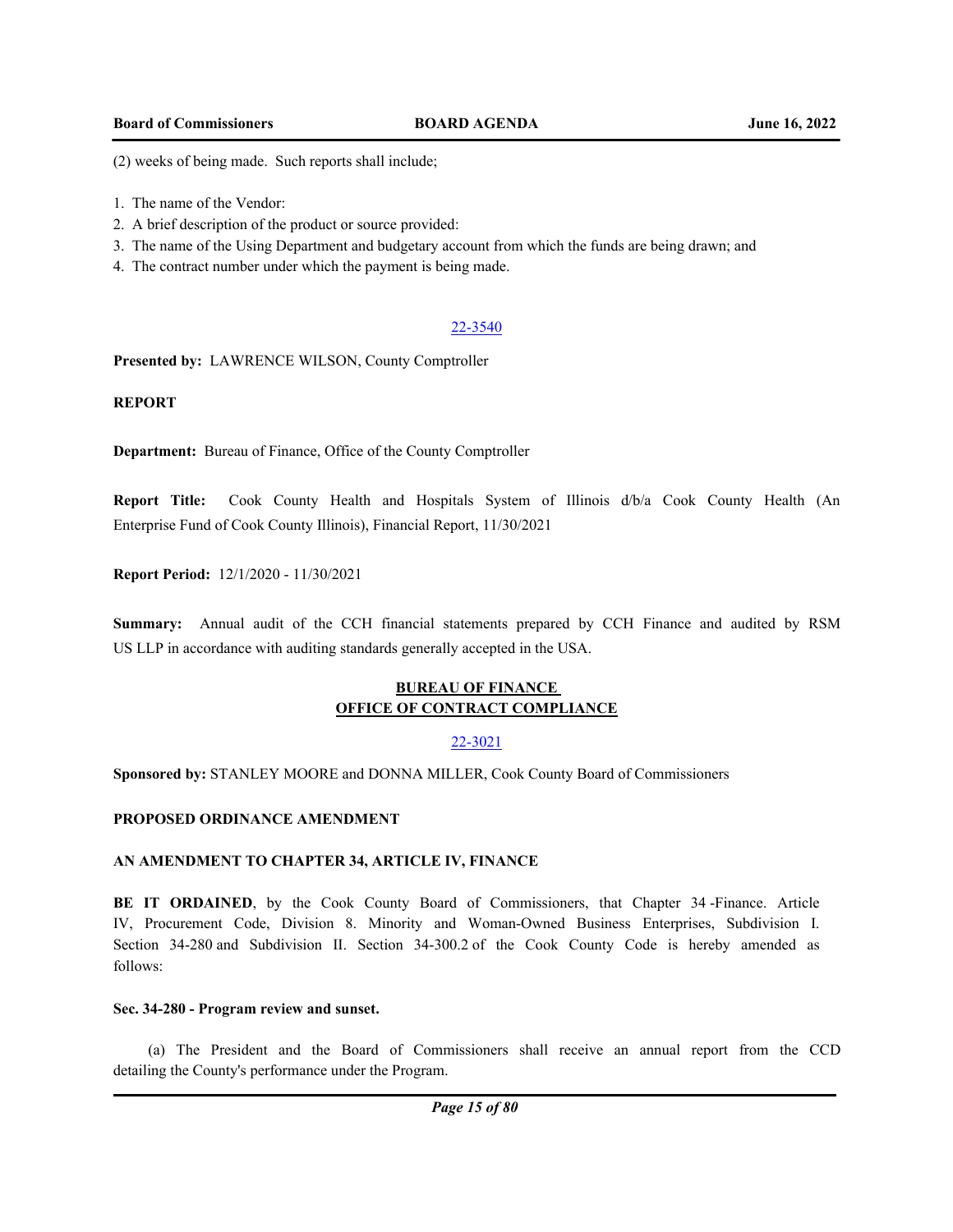(b) The President and the Board of Commissioners will review these reports, including the Annual Participation Goals and the County's progress towards meeting those Goals and eliminating discrimination in its contracting activities and marketplace.

(c) Within five years after the effective date of this ordinance, the County will review the operation of the Program and the evidentiary basis for the Program in order to determine whether the County has a continuing compelling interest in remedying discrimination against MBEs and WBEs in its marketplace, and the permissible scope of any narrowly tailored remedies to redress discrimination against MBEs or WBEs so that the County will not function as a passive participant in a discriminatory marketplace.

(d) This subdivision shall sunset on or before June 30 December 31, 2022.

## **Sec. 34-300.2 - Program review and sunset.**

(a) The President and the Board of Commissioners shall receive an annual report from the CCD detailing the County's performance under the Program.

(b) The President and the Board of Commissioners will review these reports, including the Annual Participation Goals and the County's progress towards meeting those Goals and eliminating discrimination in its contracting activities and marketplace.

(c) Within five years after the effective date of this ordinance, the County will review the operation of the Program and the evidentiary basis for the Program in order to determine whether the County has a continuing compelling interest in remedying discrimination against MBEs and WBEs in its construction marketplace, and the permissible scope of any narrowly tailored remedies to redress discrimination against MBEs or WBEs so that the County will not function as a passive participant in a discriminatory marketplace.

(d) This subdivision shall sunset on or before June 30 December 31, 2022.

**Effective date**: This Ordinance Amendment shall be effective upon passage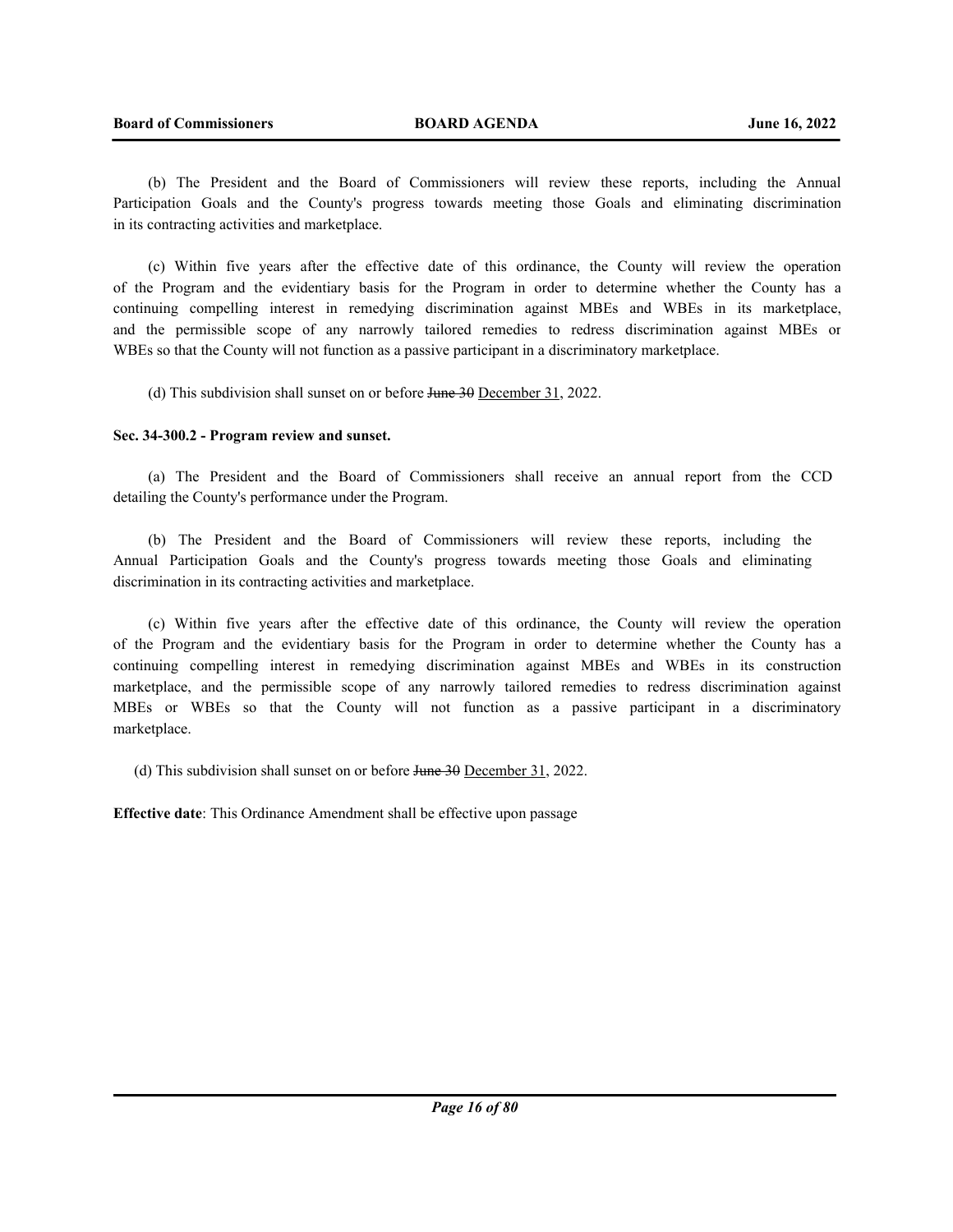# **BUREAU OF FINANCE DEPARTMENT OF RISK MANAGEMENT**

## 22-3407

**Presented by:** DEANNA ZALAS, Director, Department of Risk Management

# **PROPOSED CONTRACT AMENDMENT**

**Department(s):** Risk Management

**Vendor:** Deloitte Consulting LLP, Chicago, Illinois

**Request:** Authorization for the Chief Procurement Officer to renew and increase contract

**Good(s) or Service(s):** Health & Group Benefits Consulting

**Original Contract Period:** 7/31/2019 - 8/1/2022 with two (2) one-year renewals

**Proposed Amendment Type:** Renewal and Increase

**Proposed Contract Period:** 8/1/2022 - 8/1/2024

**Total Current Contract Amount Authority:** \$1,046,000.00

**Original Approval (Board or Procurement):** Board, 7/25/2019, \$1,046,000.00

**Increase Requested:** \$820,000.00

**Previous Board Increase(s):** N/A

**Previous Chief Procurement Officer Increase(s):** N/A

**Previous Board Renewals:** N/A

**Previous Chief Procurement Officer Renewals:** N/A

**Previous Board Extension(s):** N/A

**Previous Chief Procurement Officer Extension(s):** N/A

**Potential Fiscal Impact:** FY 2023 \$410,000.00, FY 2024 \$410,000.00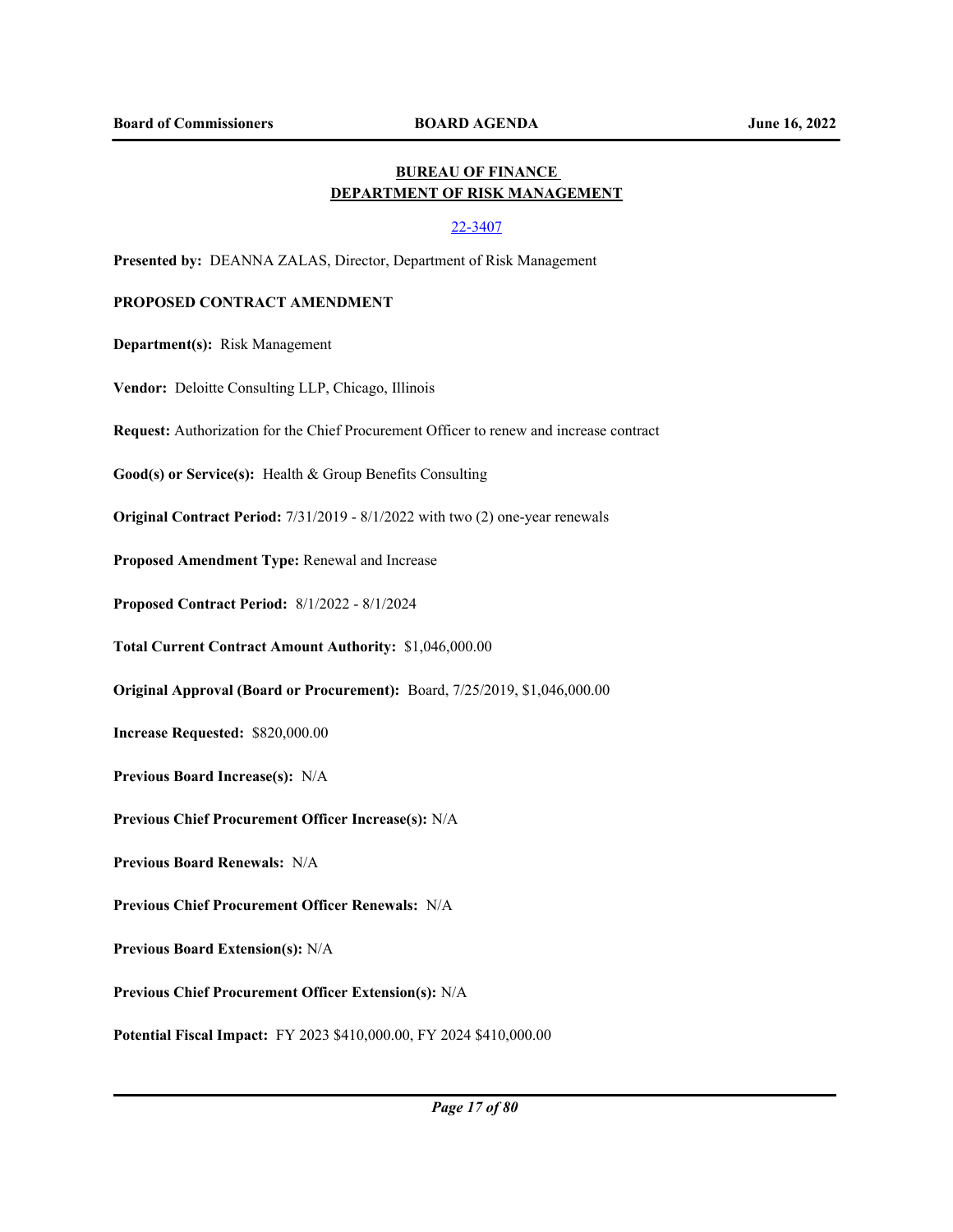**Accounts:** 11000.1490.520830

**Contract Number(s):** 1830-17616

#### **Concurrences:**

The vendor has met the Minority- and Women-owned Business Enterprise Ordinance via direct participation and partial MWBE waiver.

The Chief Procurement Officer concurs.

**Summary:** The Department of Risk Management is requesting authorization for the Chief Procurement Officer to renew and increase contract #1830-17616 with Deloitte Consulting LLP. This contract with Deloitte Consulting LLP is to provide Health and Group Benefits Consulting services. The services identified include annual actuarial assessments, procurement support, vendor management, compliance support, communications, and the ability to provide strategic counsel on industry trends such as plan design management and other aspects of employee benefits cost containment. This contract is awarded through Request for Proposal (RFP) procedures in accordance with Cook County Procurement Code. Deloitte was selected based on established evaluation criteria.

# **COOK COUNTY HEALTH AND HOSPITALS SYSTEM**

#### 22-2225

**Presented by:** ISRAEL ROCHA JR., Chief Executive Officer, Cook County Health & Hospitals System

# **PROPOSED GRANT AWARD AMENDMENT**

**Department:** Cook County Department of Public Health

**Grantee:** Cook County Department of Public Health

**Grantor:** IL Department of Human Services

**Request:** Authorization to increase appropriation.

**Purpose:** Family Case Management/High Risk Infants (APORS)

**Supplemental Grant Amount:** \$194,137.00

**Grant Period:** 7/1/2021-6/30/2022

**Extension Period:** N/A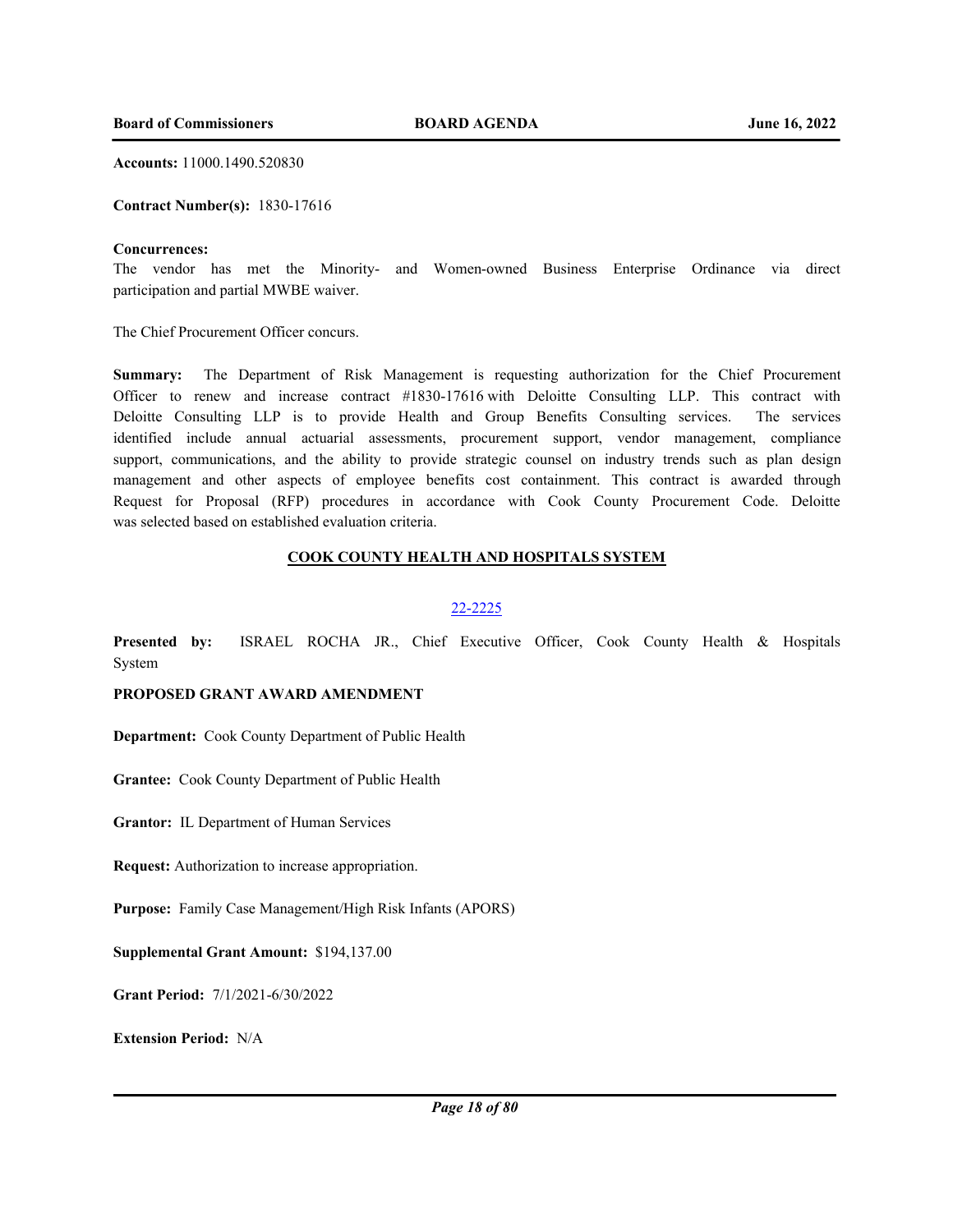#### **Fiscal Impact:** None

**Accounts:** 42000-4895-53932 & 53933-501010, 501201, 501211, 501279, 501511,501541, 501590,501610, 501640, 501660, 501690, 501715, 501836, 520150, 530605, 580055-00000-00000.

#### **Date of Previous Board Authorization for Grant:** 11/18/2021

**Previous Grant Amount:** \$377,513.00

#### **Concurrences:**

The Budget Department has received all requisite documents and determined the fiscal impact on Cook County, if any.

**Summary:** The budget is \$571,650.00, \$6,000.00 are federal funds. There are \$196,714.98 expenses for Program #53932 as of 11/30/2021. \$219,263.00 was allocated in FY22 for Program #53932 (fed) and \$158,250.00 allocated for Program #53933. There are \$377,513.00 budget FY22 carryover funds. This request is to increase the appropriation for Grant Award # 11453 by \$194,137.00.

## 22-3290

**Presented by:** ISRAEL ROCHA JR., Chief Executive Officer, Cook County Health & Hospitals System

# **PROPOSED GRANT AWARD AMENDMENT**

**Department:** Cook County Department of Public Health

**Grantee:** Cook County Department of Public Health

**Grantor:** Illinois Department of Public Health

**Request:** Authorization to increase allocation.

**Purpose:** Comprehensive Health Protection Grant

#### **Supplemental Grant Amount:**

**Grant Period:** 7/1/21-6/30/22

**Extension Period:** N/A

**Fiscal Impact:** None

**Accounts:** 42000-4895-53831-(501010, 501511, 501541, 501279, 501590, 501610, 501640, 501660,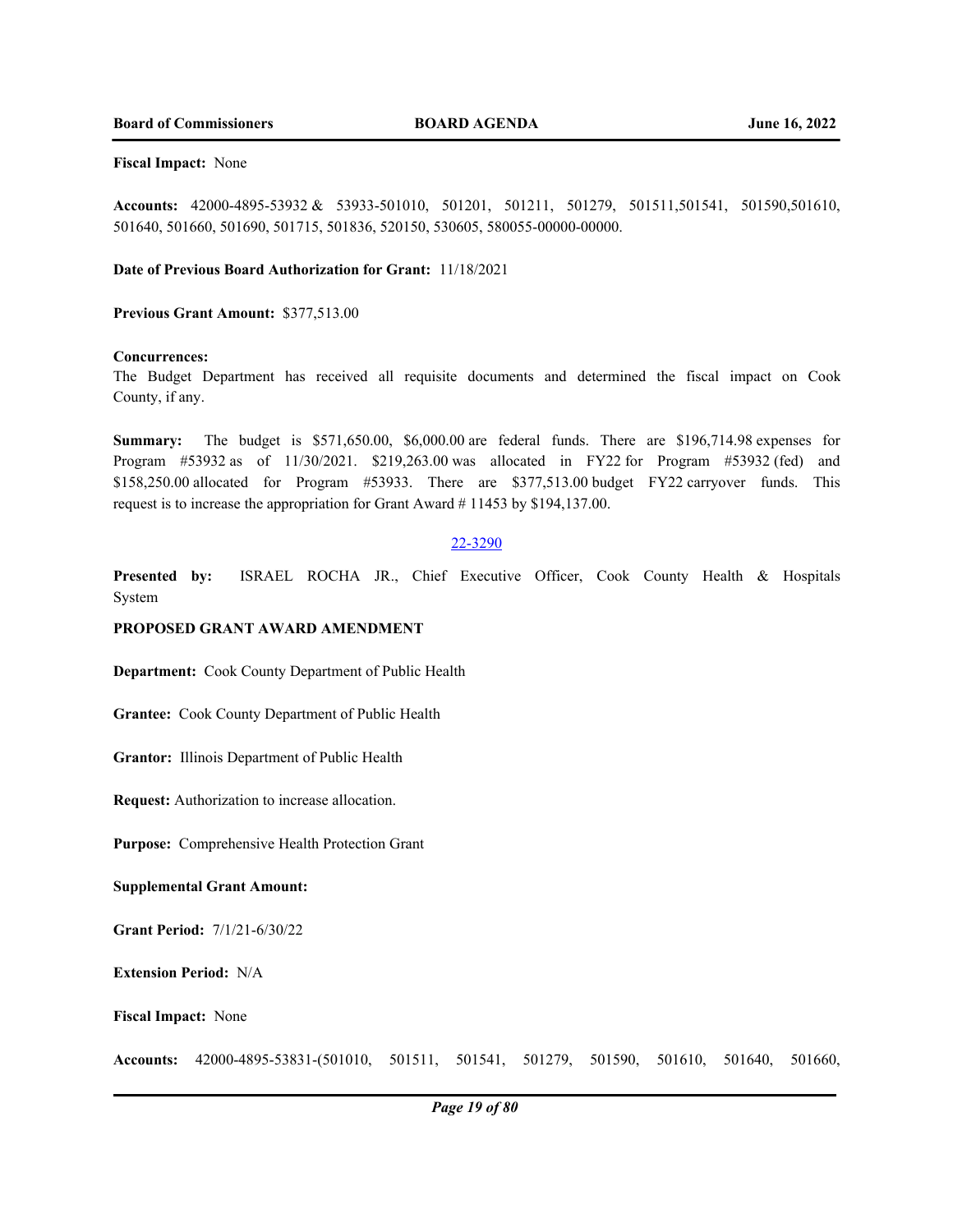501690, 501715, 501805, 501836, 520100,520610, 520830, 530605, 5300991, 580055-00000-00000.

#### **Date of Previous Board Authorization for Grant:** 11/18/21

## **Previous Grant Amount:** \$2,323,496.00

#### **Concurrences:**

The Budget Department has received all requisite documents and determined the fiscal impact on Cook County, if any.

**Summary:** The Grant Award is \$3,535,464.00. There carryover amount allocated in FY 22 is \$2,323,496.00. This request is to increase the allocation for Grant Program Number 53924 by \$1,211,968.00. The Comprehensive Local Health Grant has been combined to include the following Grant Programs: Body Art in the amount of \$56,725.00; Ground Water in the amount of \$18,000.00 (federal funds); Influenza Vaccine Promotion in the amount of \$25,000.00 (federal funds); Lead poisoning Prevention & Response in the amount of \$654,460.00; Local Health Protection in the amount of \$2,416,624.00; Narcan Distribution/Opioid Prevention in the amount of \$20,000.00; Perinatal Hepatitis B Prevention through Case Management in the amount of \$54,000.00 (federal funds); Safe Drinking Water in the amount of \$20,000.00; Tanning in the amount of \$11,200.00 and Vector Surveillance and Control in the amount of \$259,275.00.

#### 22-3773

**Sponsored by:** TONI PRECKWINKLE (President), Cook County Board of Commissioners

# **PROPOSED RESOLUTION**

# **PROPOSED RESOLUTION FOR ARPA HEALTHY COMMUNITIES PROGRAM INITIATIVES IMPLEMENTED BY COOK COUNTY HEALTH (CCH).**

**WHEREAS**, on March 11, 2021, the federal government authorized the American Rescue Plan Act of 2021 ("ARPA") which includes \$1.9 trillion in federal stimulus funds to hasten the United States' recovery from the economic and health effects caused by the COVID-19 pandemic; and

**WHEREAS**, specifically, the federal government has authorized and allocated a federal award of approximately \$1,000,372,385B of ARPA funding to Cook County to assist the County in its recovery from the economic and health effects of COVID-19; and

**WHEREAS**, on June 24, 2021, the Cook County American Rescue Plan Act Framework (the "ARPA Framework") was presented to the Cook County Board of Commissioners; and

**WHEREAS**, the Cook County Board of Commissioners via Resolution 21-3654 accepted the ARPA federal award allocated to Cook County to assist the County in its recovery from the economic and health effects of COVID-19 in the amount of approximately \$1,000,372,385.00; and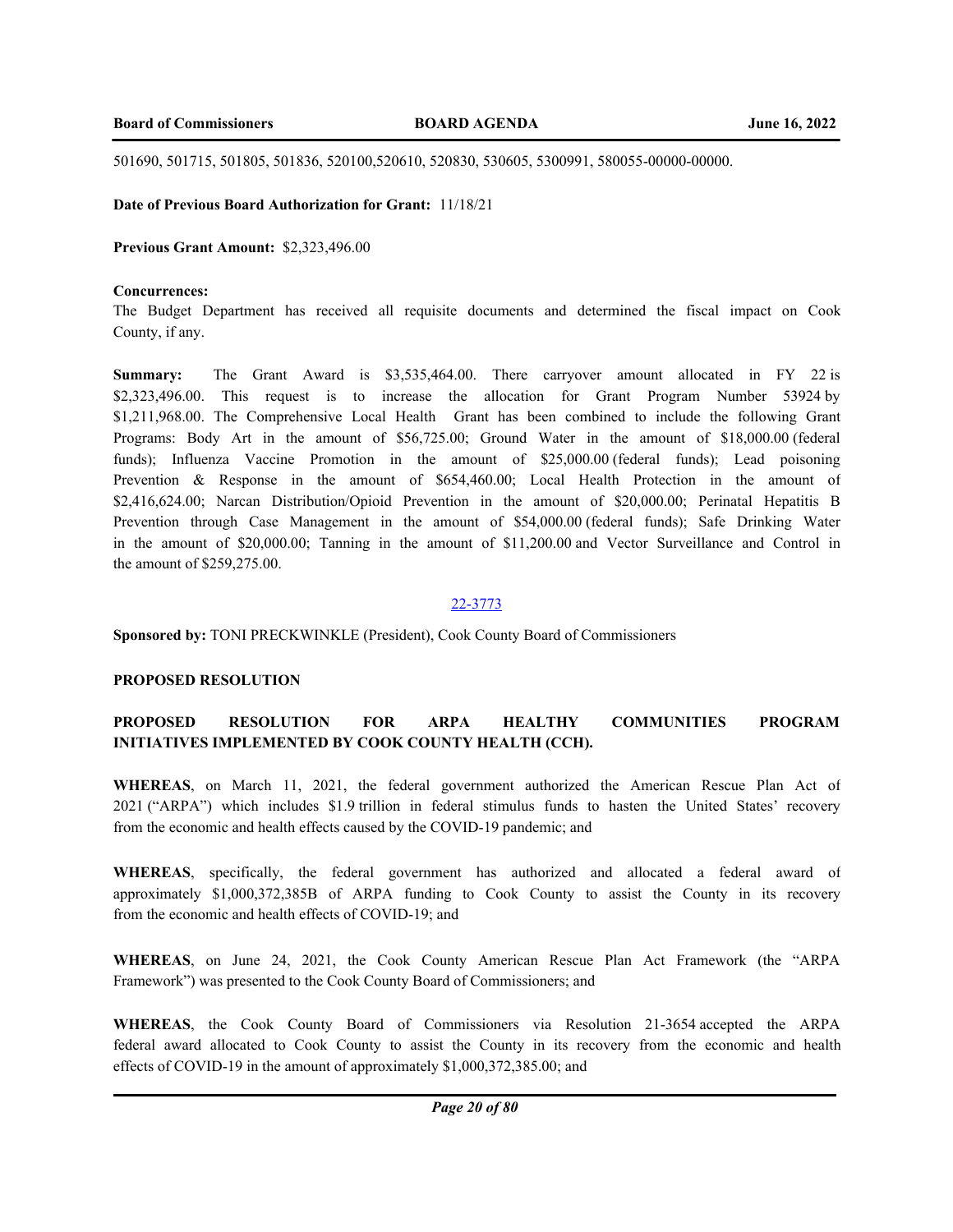**WHEREAS,** Resolution 21-3654 further authorized the Cook County Budget Director and Comptroller to create and implement a Special Purpose Fund for the ARPA award and other accounting measures to track the acceptance and spending of the federal award; and

**WHEREAS,** the Cook County Board of Commissioners authorized the Chief Financial Officer, Budget Director, Chief Procurement Officer and applicable using agencies to issue grants, contracts and agreements for ARPA programs approved via Resolutions 22-3657 and 22-0637; and

**WHEREAS**, to further the Policy Roadmap Goal, the CCH has developed a menu of Healthy Community programs and initiatives which have undergone review and approval through the Project Management Office process to utilize ARPA funding for such programs and initiatives pursuant to the issuance of grants, contracts, and agreements; and

**WHEREAS** Resolutions 22-3657 and 22-0637 provided that any grants issued regarding ARPA programs in an amount over \$1M shall require the approval of the Cook County Board of Commissioners.

**NOW THEREFORE BE IT RESOLVED** that the Cook County Board of Commissioners hereby approves the issuance of the following agreement by Cook County Health to utilize ARPA funding for multi-year terms through Fiscal Year November 30, 2024, subject to annual appropriation by the Board, for Cook County Health programs and initiatives as follows:

1. Enter into a Subrecipient Agreement with the **Housing Authority of Cook County (HACC)** in an aggregate amount of up to **\$5,788,507** to implement the **Behavioral Healthcare Specialists at HACC** a program to facilitate bringing behavioral healthcare to residents at HACC's 18 properties around suburban Cook County. Onsite social workers and nurses will work to ensure services are provided to residents, by reducing barriers to care for over 2,000 residents of multi-family and elderly/disabled housing. This initiative seeks to improve residents' mental health and quality of life, reduce the frequency of use of emergency services, and reduce evictions due to behavior-based lease violations.

**BE IT FURTHER RESOLVED** that the Cook County Board of Commissioners recognizes that time is of the essence and authorizes the CEO of Cook County Health to negotiate and enter into the various agreements that outline the specific metric and impact data, and compliance with all ARPA reporting and monitoring requirements with the Subrecipients listed above to implement the above programs.

**BE IT FURTHER RESOLVED** that the Cook County Board of Commissioners hereby authorizes the CEO of Cook County Health or its designee to modify the agreements and funding allocations to CCH's selected Subrecipient based upon need and utilization.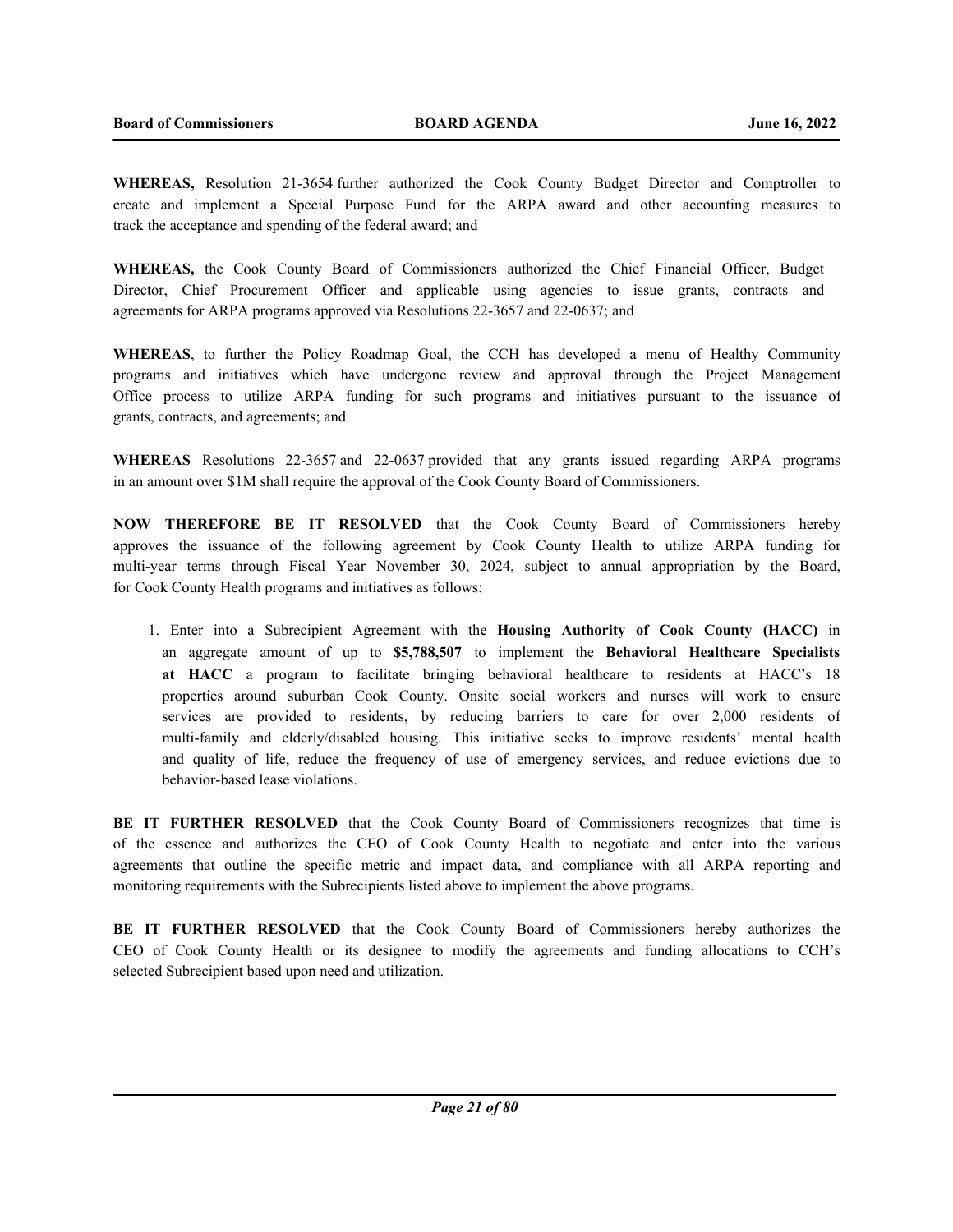# **COOK COUNTY HEALTH AND HOSPITALS SYSTEM DEPARTMENT OF PUBLIC HEALTH**

# 22-3154

**Presented by:** ISRAEL ROCHA JR., Chief Executive Officer, Cook County Health & Hospitals System,KIRAN JOSHI, M.D., Cook County Department of Public Health,RACHEL RUBIN, M.D., Cook County Department of Public Health

# **REPORT**

**Department:** Cook County Health

**Report Title**: Cook County Department of Public Health (CCDPH) Quarterly Report

**Report Period**: Second Quarter 2022

**Summary**: The Cook County Department of Public Health hereby presents its Quarterly Report to the Cook County Board of Commissioners in their capacity as the Board of Health of Cook County

# **BUREAU OF ADMINISTRATION OFFICE OF THE CHIEF ADMINISTRATIVE OFFICER**

# 22-2872

**Presented by:** TANYA S. ANTHONY, Chief Administrative Officer, Bureau of Administration

## **REPORT**

**Department:** Office of Research, Operation and Innovation ("ROI")

**Report Title:** FY2021 Annual Performance Report

**Report Period:** FY2021

**Summary:** The attached Annual Performance Report for FY2021 was developed through a collaborative effort between the Office of the President, separately elected officials, Health and Hospitals System and other sister agencies. The purpose of the report is to highlight the operational achievements of all Cook County offices and sister agencies throughout Fiscal Year 2021 and preview upcoming initiatives for Fiscal Year 2022. Key data points illustrate the work of each office, acting as a crucial part of the Cook County performance management framework. Similar to the FY2020 report, the FY2021 report contains both narratives and charts created by each office to best tell their story in a tangible way. In addition, each separately elected office and sister agency will have a public webpage with narratives, charts, and a linked dataset of performance metrics. Performance metrics for the Office Under the President continue to be released quarterly on the mission KPI dashboards. The Cook County Annual Performance Report Website is located here: https://cookcounty.data.socrata.com/stories/s/82uv-nhwz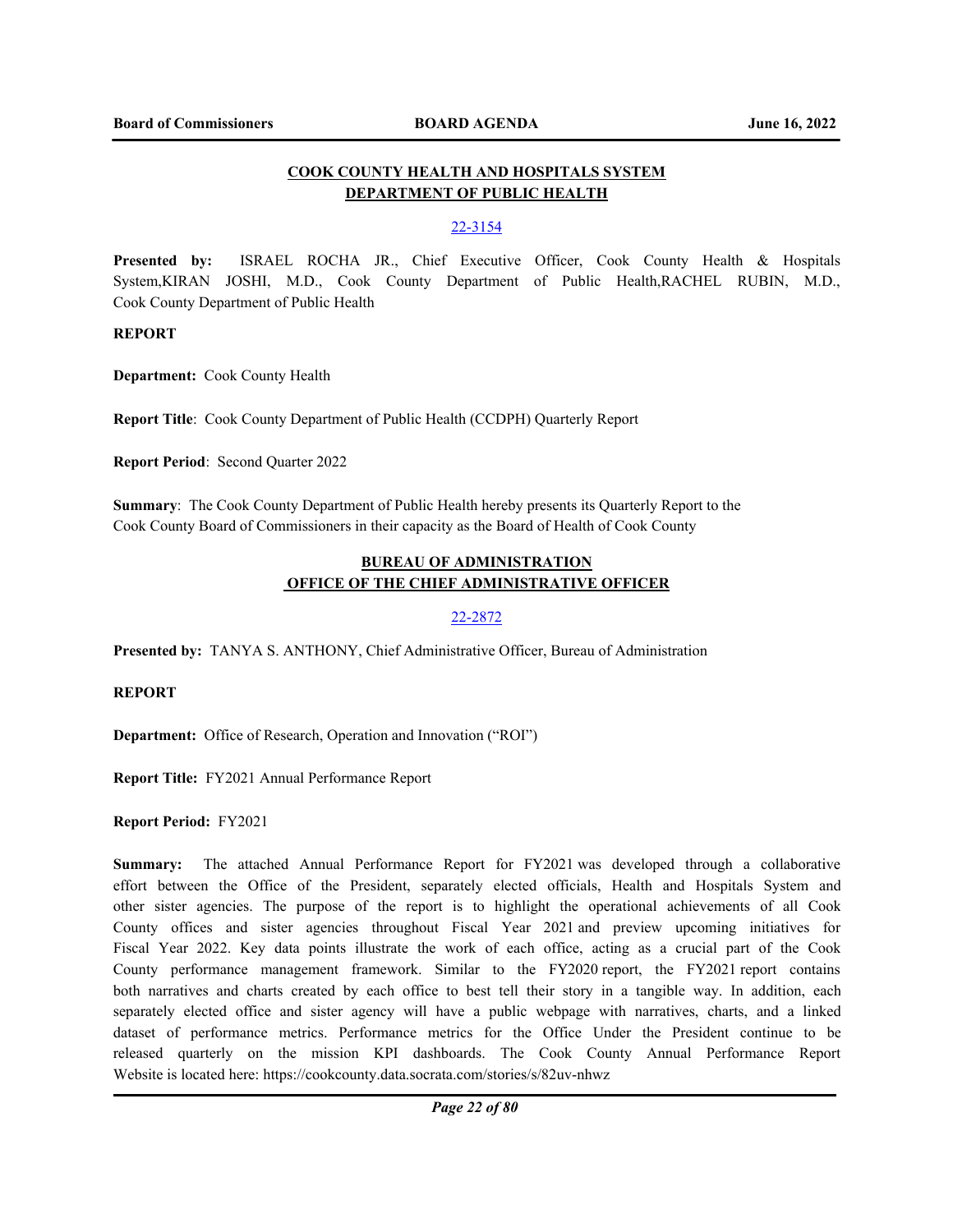# **BUREAU OF ADMINISTRATION DEPARTMENT OF ENVIRONMENT AND SUSTAINABILITY**

#### 22-3529

**Sponsored by:** TONI PRECKWINKLE (President) and DENNIS DEER, Cook County Board of Commissioners

## **PROPOSED RESOLUTION**

# **ARPA SUSTAINABLE COMMUNITIES HEALTHY HOMES PROGRAM INITIATIVES IMPLEMENTED BY THE DEPARTMENT OF ENVIRONMENT & SUSTAINABILITY**

**WHEREAS**, on March 11, 2021, the federal government authorized the American Rescue Plan Act of 2021 ("ARPA") which includes \$1.9 trillion in federal stimulus funds to hasten the United States' recovery from the economic and health effects caused by the COVID-19 pandemic; and

**WHEREAS**, specifically, the federal government has authorized and allocated a federal award of approximately \$1,000,372,385B of ARPA funding to Cook County to assist the County in its recovery from the economic and health effects of COVID-19; and

**WHEREAS**, on June 24, 2021, the Cook County American Rescue Plan Act Framework (the "ARPA Framework") was presented to the Cook County Board of Commissioners; and

**WHEREAS**, to effectuate the approach outlined in the ARPA Framework, the Cook County Board of Commissioners authorized the Chief Financial Officer and the Budget Director to expend a limited amount of ARPA funding via Resolution 21-3657 for the purpose of continuing and expanding existing County programs and initiatives, including any created under the Coronavirus Relief Fund, as well as for the purpose of building operational support capacity within County departments and offices to assist with managing the ARPA funded initiatives; and

**WHEREAS**, Resolution 22-0637 authorized the Chief Financial Officer, Budget Director, Chief Procurement Officer and applicable using agencies to issue grants, contracts and agreements for up to \$25M in FY22 ARPA funding for Sustainable Community programs approved via Resolution 22-0637; and

**WHEREAS**, to further the Policy Roadmap Goal, the Department of Environment & Sustainability (DES) supports healthy, resilient communities that thrive economically, socially, and environmentally; and

**WHEREAS**, in keeping with the Roadmap's focus on equity, Sustainable Communities highlight the need to ensure environmental justice and a healthy environment for all people and places by offering programs that reduce exposure, and decrease financial and informational barriers to environmental benefits; and

**WHEREAS**, DES aims to reduce climate change and provide ways to minimize its effects by prioritizing energy efficiency; and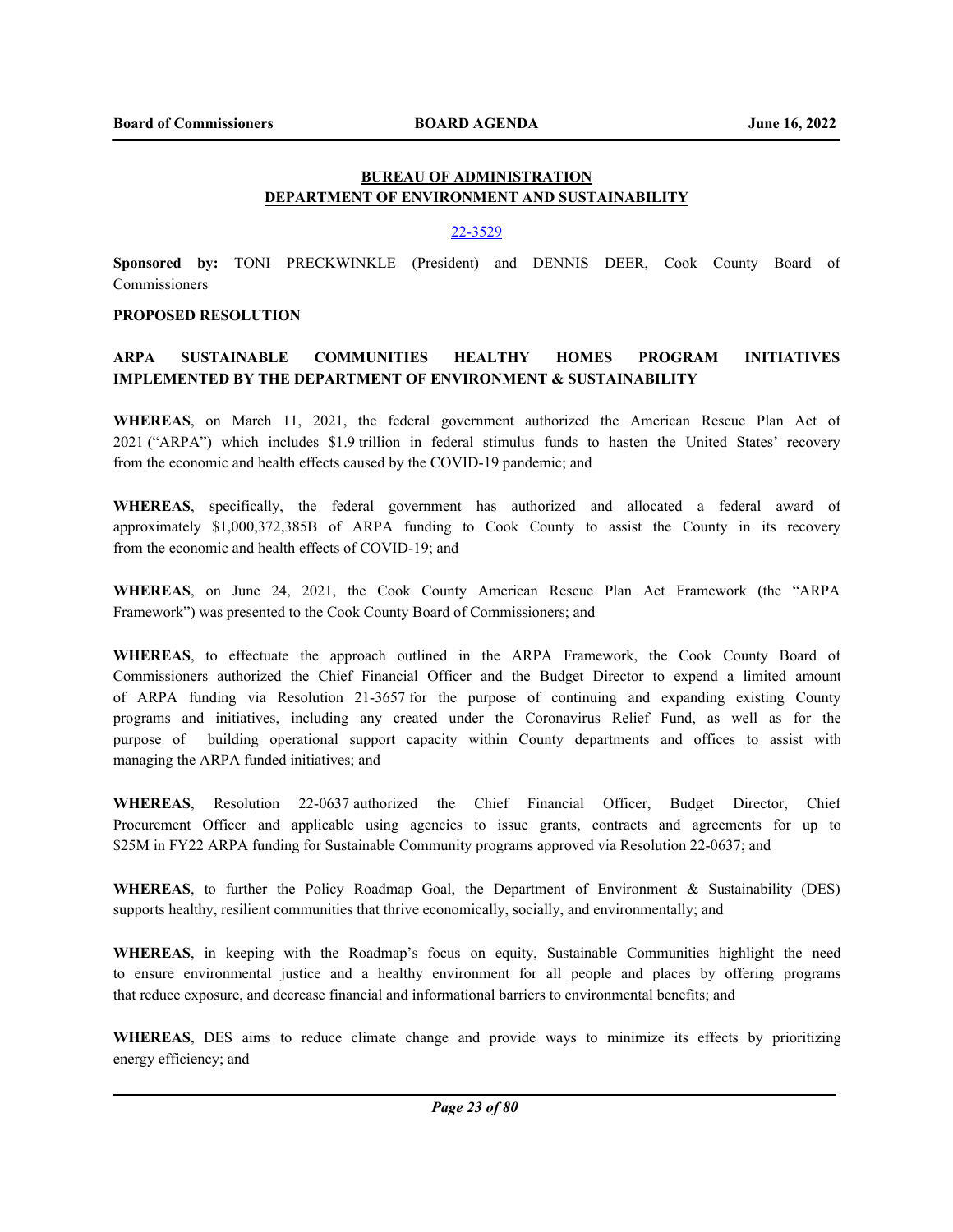**WHEREAS**, DES has developed a menu of Sustainable Communities programs and initiatives which have undergone review and approval through the Project Management Office process to utilize ARPA funding for such programs and initiatives pursuant to the issuance of grants, contracts and agreements; and

**NOW, THEREFORE, BE IT RESOLVED**, that the Cook County Board of Commissioners hereby approves the issuance of the following agreement by DES to utilize ARPA funding to enter into a Subrecipient Agreement with Elevate in an amount up to \$29,363,000.00 to implement the Cook County Healthy Homes, Deep Energy Retrofit, and Water Conservation for Residential Properties program. Through this initiative, families receiving lead poisoning prevention services from the Cook County Department of Public Health will be eligible to receive free home retrofits and upgrades that improve indoor air quality, reduce energy waste, and conserve water, resulting in healthier homes and a reduction in utility cost burden; and

**BE IT FURTHER RESOLVED** that the Cook County Board of Commissioners recognizes that time is of the essence and authorizes the Director of the Department of Environment & Sustainability to negotiate and enter into the various agreements that outlines the specific metric and impact data, and compliance with all ARPA reporting and monitoring requirements with the agencies listed above to implement the above programs.

# **BUREAU OF ADMINISTRATION**

# **DEPARTMENT OF EMERGENCY MANAGEMENT AND REGIONAL SECURITY**

#### 22-3846

**Presented by:** WILLIAM BARNES, Executive Director, Department of Emergency Management and Regional Security

# **PROPOSED GRANT AWARD AMENDMENT**

**Department:** Emergency Management and Regional Security

**Grantee:** Emergency Management and Regional Security

**Grantor:** FEMA Public Assistance

**Request:** Authorization to increase

**Purpose:** To increase the County's FEMA Public Assistance grant award to accommodate additional funding for the coverage of vaccine distribution and administrative costs.

#### **Supplemental Grant Amount:** N/A

**Grant Period:** 3/13/2020 (beginning of the national emergency) through the end of the federal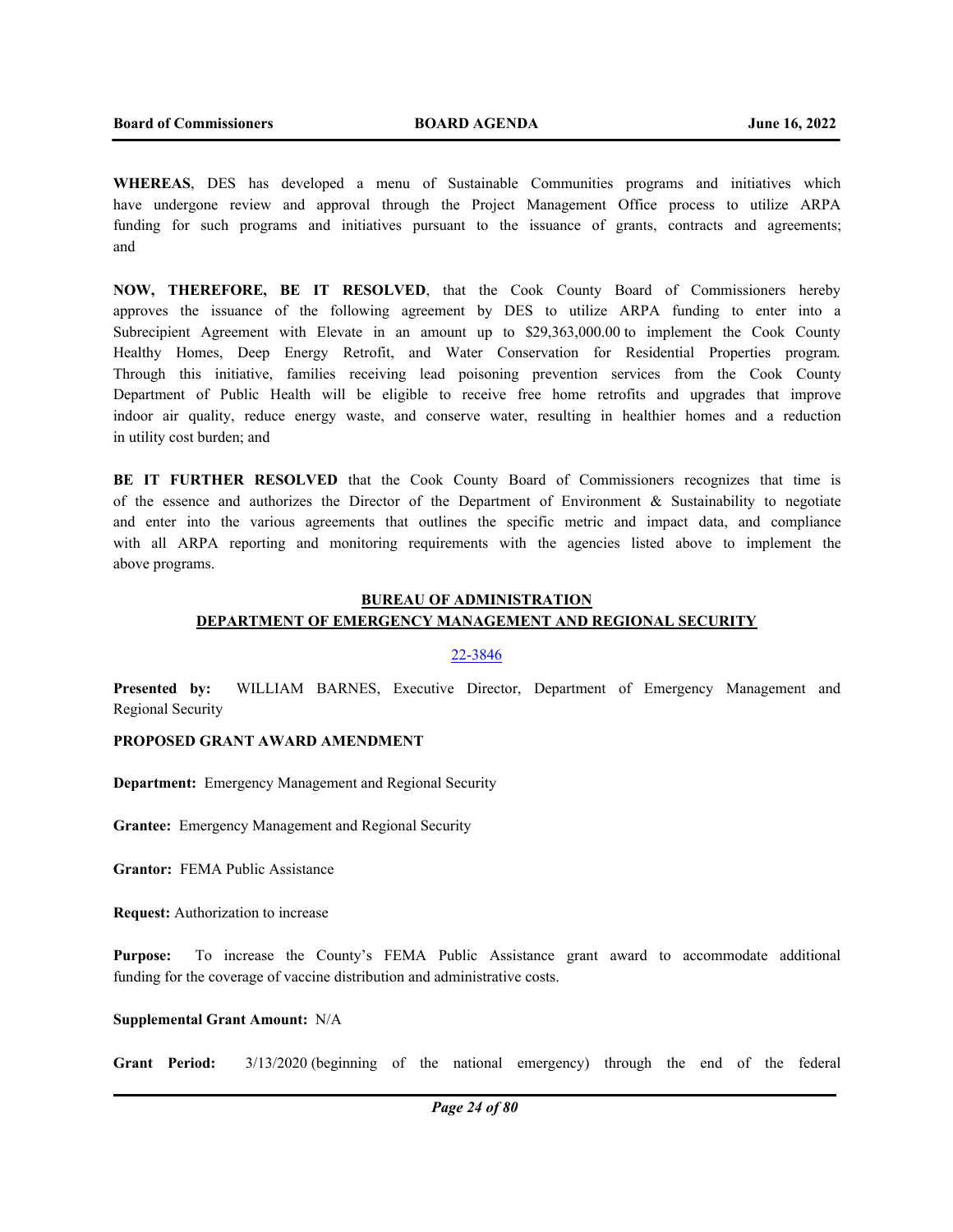emergency declaration.

**Extension Period:** N/A

**Fiscal Impact:** \$29,000,000.00 (Award will be increased from \$218,927,546.18 to \$248,927,546.18)

**Accounts:** 11900.1265.53990.50000. No cash match required. FEMA is currently funding COVID-19 related eligible costs at 100%

**Date of Previous Board Authorization for Grant:** Previous grant award approved by the Budget Director pursuant to Resolution 22-1660

**Previous Grant Amount:** \$218,927,546.18

#### **Concurrences:**

The Budget Department has received all requisite documents and determined the fiscal impact on Cook County, if any.

**Summary:** The FEMA Public Assistance grant is a reimbursement grant that allows the County to recover costs associated with responding to the COVID-19 pandemic. Eligible costs are paid for by the County and submitted to FEMA for reimbursement. FEMA has issued additional guidance allowing for local governments to recoup mass vaccination costs in addition to reopening costs. This amendment will allow the County to receive these additional funds to assist in the payment of costs related to our continued vaccination distribution and administrative effort as well as our ongoing reopening effort related to COVID-19

# **BUREAU OF ADMINISTRATION DEPARTMENT OF TRANSPORTATION AND HIGHWAYS**

## 22-3023

**Presented by:** JENNIFER (SIS) KILLEN, Superintendent, Department of Transportation and Highways

**PROPOSED CONTRACT (TRANSPORTATION AND HIGHWAYS)**

**Department(s):** Transportation and Highways

**Vendor:** Ciorba Group, Incorporated, Chicago, Illinois

**Request:** Authorization for the Chief Procurement Officer to enter into and execute contract.

**Good(s) or Service(s):** Project C: Central Road: Barrington Road to Huntington Boulevard

**Location:** Cook County Board District 15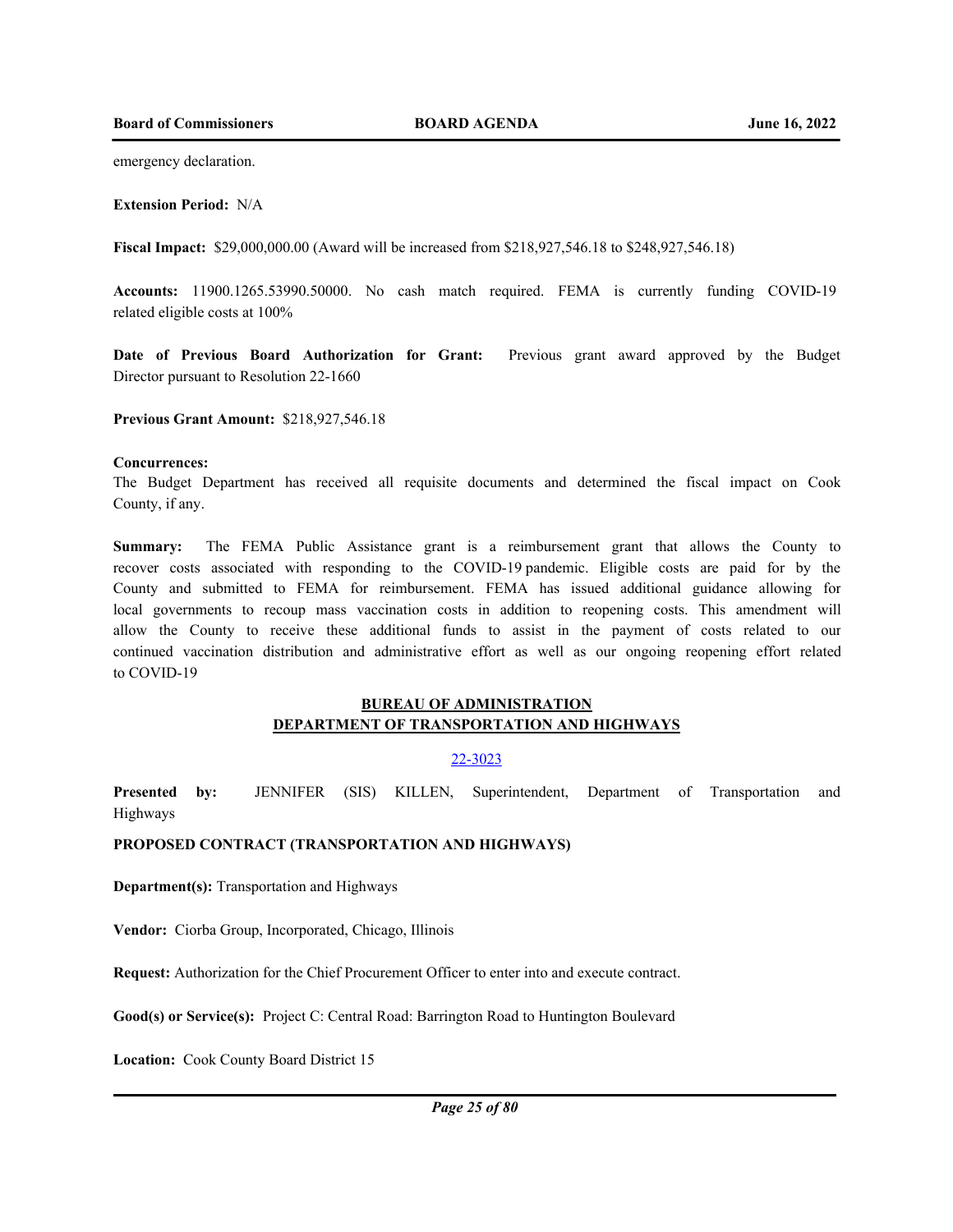**Section:** 21-A6107-00-PV

**Contract Value:** \$931,871.00

**Contract period:** 7-1-2022 - 6-30-2024

**Potential Fiscal Year Budget Impact:** FY 2022: \$232,967.75, FY 2023: \$465,935.50, FY 2024: \$232,967.75

**Accounts:** Motor Fuel Tax: 11300.1500.29152.560019

**Contract Number(s):** 2138-18576C

#### **Concurrences:**

The vendor has met the Minority- and Women-owned Business Enterprise Ordinance via direct participation.

The Chief Procurement Officer concurs.

**Summary:** The Department of Transportation and Highways respectfully request approval of the Proposed Contract Award between Cook County and Ciorba Group, Incorporated, Chicago, Illinois The proposed contract is for Design Engineering and Land Acquisition Services for the improvements on Central Road from Barrington Road to Huntington Boulevard. Due to the condition of the pavement, the planned improvements include reconstruction of approximately 1.31 miles of Central Road. The proposed cross section for the west one-third of the project will remain as an urban cross section, except that the two 12-foot wide through lanes in each direction will be reduced to one 12-foot wide through lane in each direction divided by a 16-foot wide mountable median, 12-foot wide right turn lanes, combination concrete curb and gutter, and an enclosed storm water conveyance system.

The roadside improvements include extending the existing 10-foot wide HMA shared-use path recently constructed on the north side of Central Road between Huntington Boulevard and the east AT&T property driveway. The total length of the Central Road shared- use path extension is approximately 4,700 feet.

This contract is awarded through a publicly advertised Request for Qualifications (RFQ) in accordance with Cook County Procurement Code. Ciorba Group, Incorporated Chicago, Illinois was selected based on established evaluation criteria.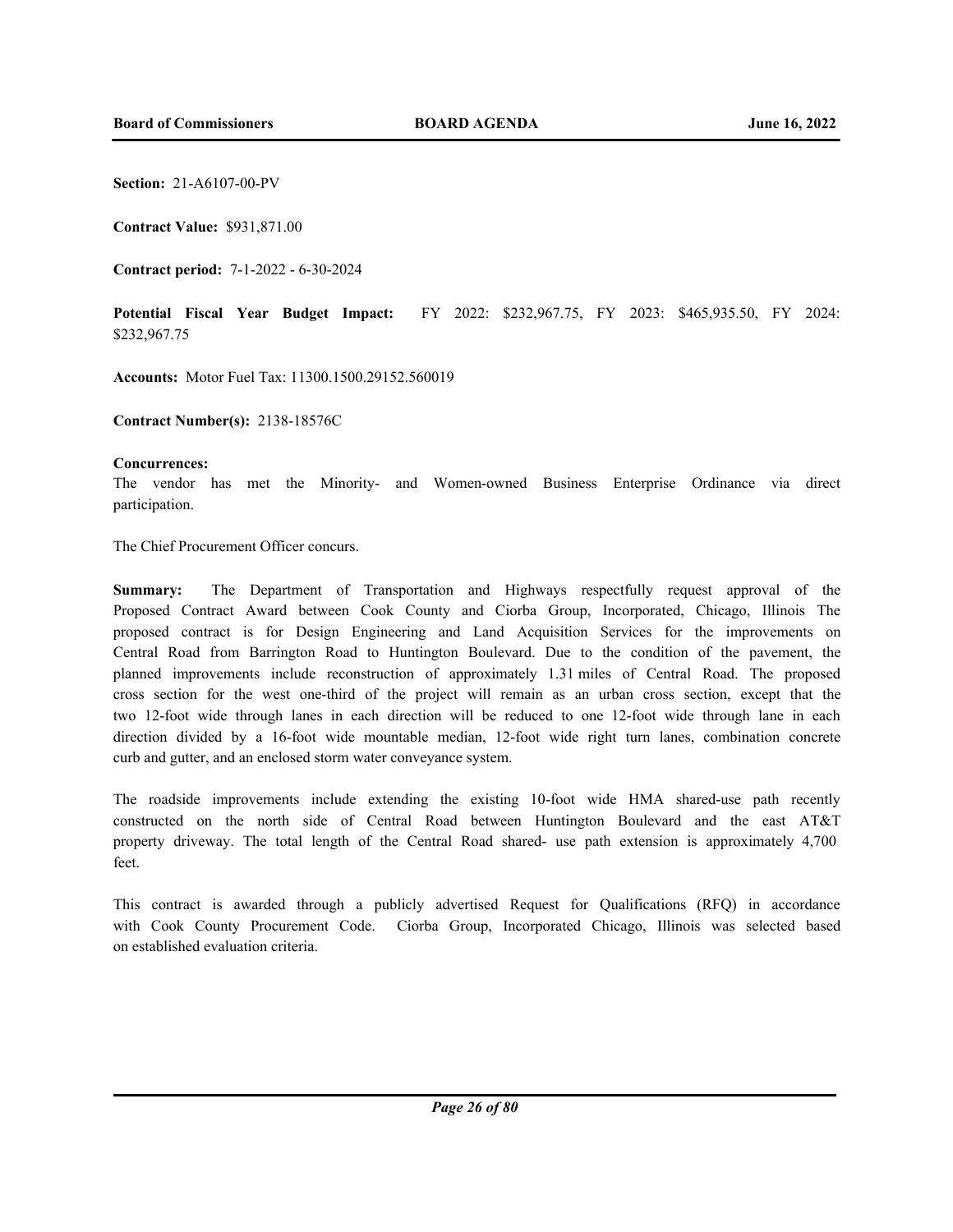#### 22-3024

**Presented by:** JENNIFER (SIS) KILLEN, Superintendent, Department of Transportation and Highways

# **PROPOSED CONTRACT (TRANSPORTATION AND HIGHWAYS)**

**Department(s):** Transportation and Highways

**Vendor:** Exp U.S. Services, Incorporated, Chicago, Illinois

**Request:** Authorization for the Chief Procurement Officer to enter into and execute contract.

**Good(s) or Service(s):** Project B: Sanders Road: Milwaukee Avenue to Techny Road

**Location:** Cook County Board District 9, 14

**Section:** 21-W2444-00-PV

**Contract Value:** \$1,495,405.00

**Contract period:** 8/1/2022 - 7-31-2024

**Potential Fiscal Year Budget Impact:** FY 2022: \$373,851.25, FY 2023: \$747,702.50, FY 2024: \$373,851.25

**Accounts:** 11300.1500.29152.560019

**Contract Number(s):** 2138-18576B

## **Concurrences:**

The vendor has met the Minority- and Women-owned Business Enterprise Ordinance via direct participation.

The Chief Procurement Officer concurs.

**Summary:** The Department of Transportation and Highways respectfully request approval of the Proposed Contract Award between Cook County and Exp U.S. Services, Incorporated, Chicago, Illinois. The proposed contract is for Design Engineering and Land Acquisition Services for the proposed improvements, which include reconstruction of Sanders Road, installing a traffic signal at the Sanders and Winkleman intersection, adding left turn lanes at intersections with high left turn volumes, specifically at Allstate Insurance Campus and providing pedestrian accommodations. A proposed 5-foot sidewalk on the east side of Sanders and an 8-foot shared-use path on the west side of Sanders. The proposed drainage will remain as a closed system and oversized storm sewer will be used for detention.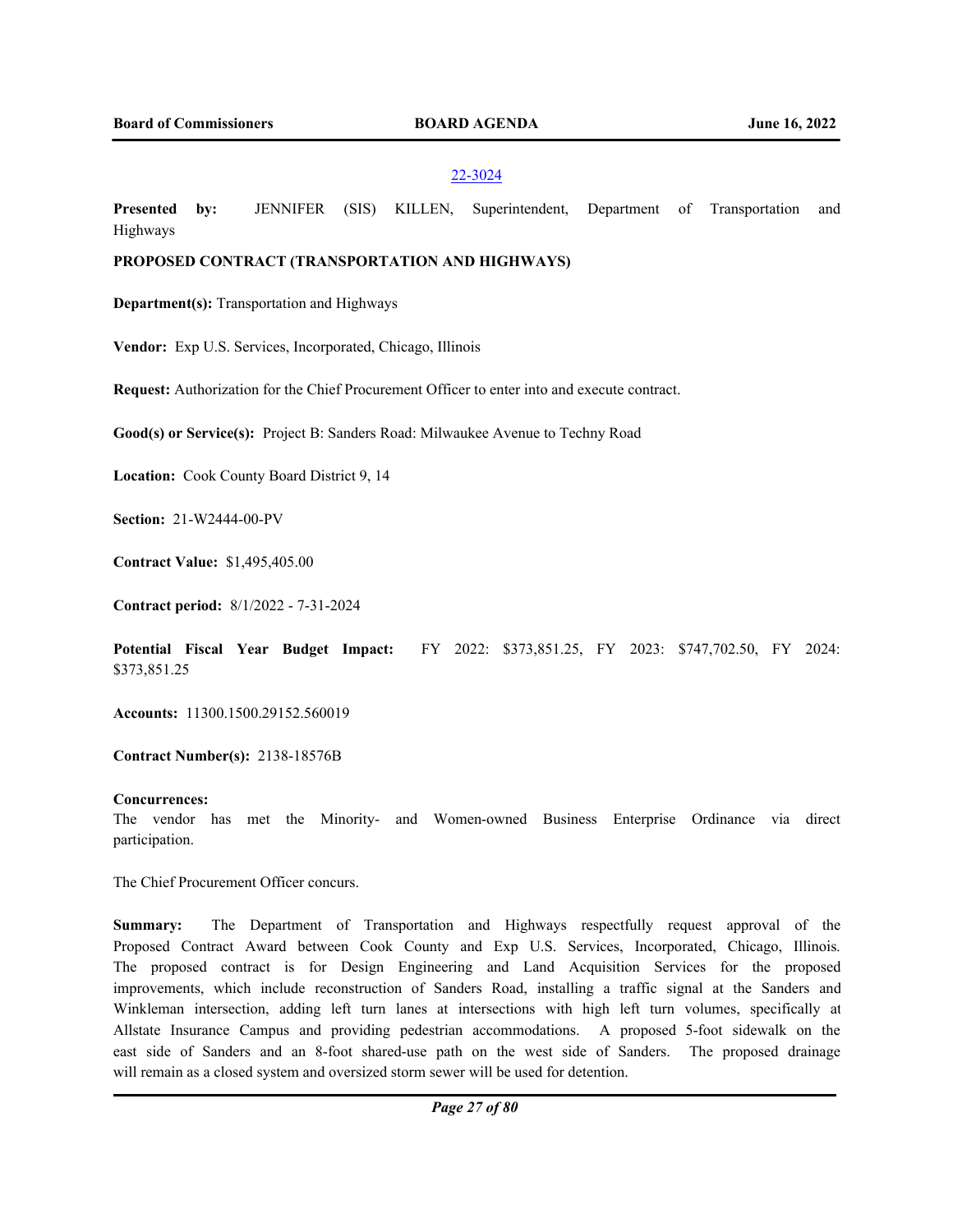This contract is awarded through a publicly advertised Request for Qualifications (RFQ) in accordance with Cook County Procurement Code. Exp U.S. Services, Incorporated, Chicago, Illinois was selected based on established evaluation criteria.

# 22-3031

**Presented by:** JENNIFER (SIS) KILLEN, Superintendent, Department of Transportation and Highways

#### **PROPOSED CONTRACT (TRANSPORTATION AND HIGHWAYS)**

**Department(s):** Transportation and Highways

**Vendor:** Alfred Benesch & Company, Chicago, Illinois

**Request:** Authorization for the Chief Procurement Officer to enter into and execute contract.

**Good(s) or Service(s):** Project A Busse Road: Golf Road to Central Road

**Location:** Cook County Board District 9, 15

**Section:** 20-W7141-00-PV

**Contract Value:** \$1,287,766

**Contract period:** 7/25/2022 - 7/24/2024

**Potential Fiscal Year Budget Impact:** FY 2022: \$321,941.50, FY 2023: \$643,883.00, FY 2024: \$321,941.50

**Accounts:** 11300.1500.29152.560019

**Contract Number(s):** 2138-18576A

#### **Concurrences:**

The vendor has met the Minority- and Women-owned Business Enterprise Ordinance via direct participation.

The Chief Procurement Officer concurs.

**Summary:** The Department of Transportation and Highways respectfully request approval of the Proposed Contract Award between Cook County and Alfred Benesch & Company, Chicago, Illinois. The proposed contract is for Design Engineering and Land Acquisition Services for the proposed improvements, which include an 11-foot through lane in each direction with a 12-foot center two-way left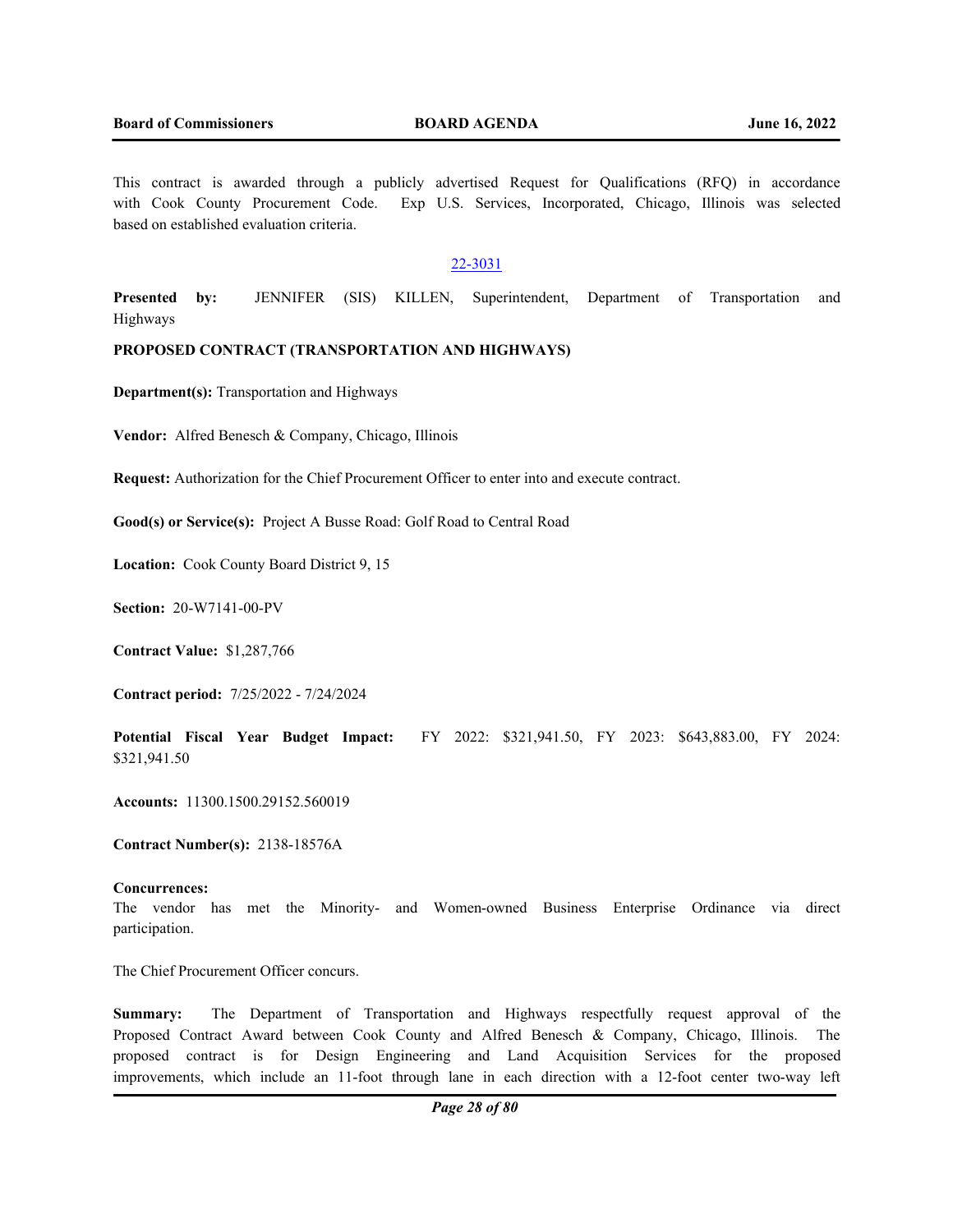turn lane and type B-6.24 curb and gutter. A Five-foot sidewalk is proposed at a five-foot offset from the back of curb on the west side of Busse Road between Lonnquist Boulevard and Lincoln Street. An Eight-foot shared-use path is proposed at a five-foot offset from the back of curb on the east side of Busse Road from Golf Road to Central Road. The proposed drainage includes an enclosed curb and gutter system, storm sewer and oversized storm sewer for detention sensitive outfalls.

This contract is awarded through a publicly advertised Request for Qualifications (RFQ) in accordance with Cook County Procurement Code. Alfred Benesch & Company, Chicago Illinois was selected based on established evaluation criteria.

## 22-3176

**Presented by:** JENNIFER (SIS) KILLEN, Superintendent, Department of Transportation and Highways

# **PROPOSED PREVIOUSLY APPROVED ITEM AMENDMENT**

**Department:** Department of Transportation and Highways

**Request:** Resolution Amendment

**Item Number:** 22-3176

**Fiscal Impact:** N/A

**Account(s):** MFT Fund(s): 11300.1500.29152.560019

**Original Text of Item:** The Department of Transportation and Highways respectfully requests approval of the Proposed Previously Approved Item Amendment. An amendment is requested to make the project eligible to expend Rebuild Illinois (RBI) bond funds by checking "Yes" to make this project a bondable capital improvement on the IDOT improvement resolution form BLR 09110.

#### 22-3177

**Presented by:** JENNIFER (SIS) KILLEN, Superintendent, Department of Transportation and Highways

# **PROPOSED PREVIOUSLY APPROVED ITEM AMENDMENT**

**Department:** Department of Transportation and Highways

**Request:** Resolution Amendment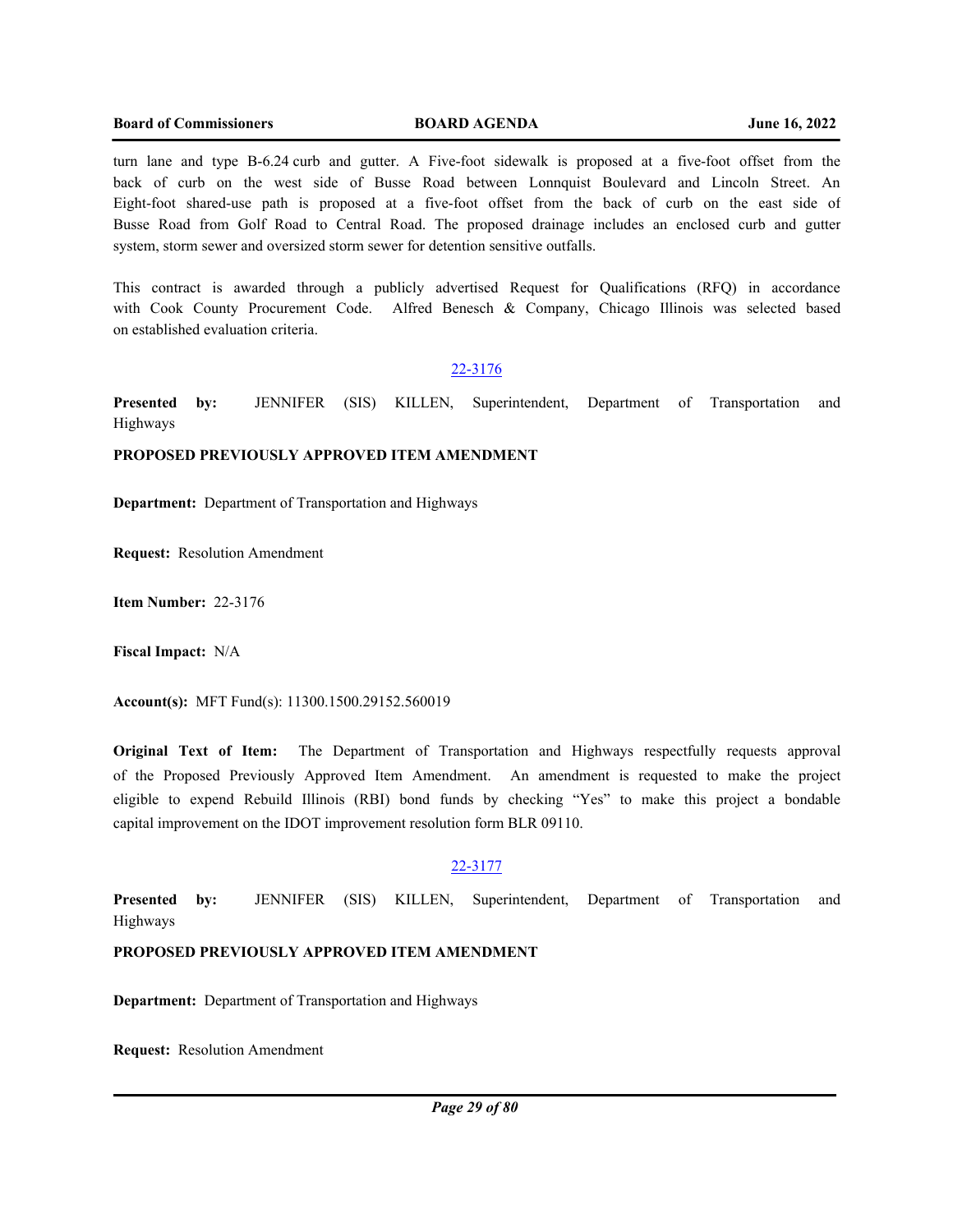**Item Number:** 22-3177

**Fiscal Impact:** \$250,000.00

**Account(s):** MFT Fund(s): 11300.1500.29150.560019

**Original Text of Item:** The Department of Transportation and Highways respectfully requests approval of the Proposed Previously Approved Item Amendment. An amendment is requested to revise the amount of the improvement resolution to \$250,000.00 to match the intergovernmental agreement for this project executed on December 16, 2021.

#### 22-3178

**Presented by:** JENNIFER (SIS) KILLEN, Superintendent, Department of Transportation and Highways

## **PROPOSED AGREEMENT (TRANSPORTATION AND HIGHWAYS)**

**Department:** Transportation and Highways

**Other Part(ies):** CSX Transportation, Inc. (CSXT)

**Request:** Approval of proposed Agreement

**Goods or Services:** Preliminary Engineering, Construction Engineering

**Location:** Village of Bridgeview, Illinois

**Section Number:** 19-B4224-00-BR

**County Board District:** 6

**Centerline Mileage:** N/A

**Agreement Period:** One-time agreement

**Agreement Number(s):** N/A

**Fiscal Impact:** \$284,794.00

**Accounts:** Motor Fuel Tax: 11300.1500.29152.560019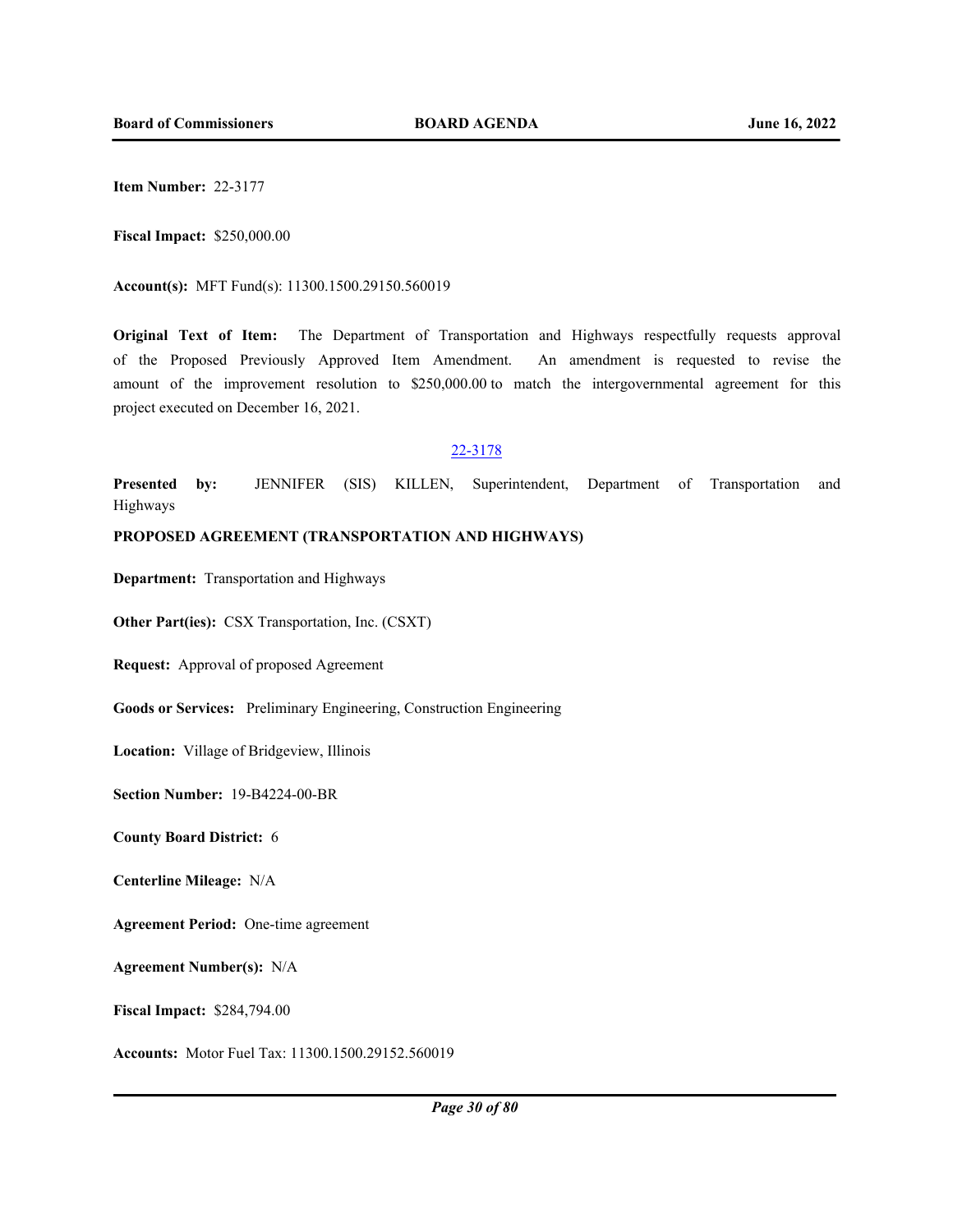**Summary:** The Department of Transportation and Highways respectfully requests approval of the proposed Agreement between the County and CSX Transportation, Inc, also known as CSXT. CSXT will be the lead agency for preliminary engineering, construction engineering, and flagging services for the rehabilitation of the 87th Street Bridge structure over B.O.C.T Railroad; that the County of Cook will pay for a share of the preliminary engineering, construction engineering, and flagging services costs incurred by the CSXT and shall reimburse the CSXT for its share of said costs.

# 22-3315

**Presented by:** JENNIFER (SIS) KILLEN, Superintendent, Department of Transportation and Highways

## **PROPOSED CONTRACT (TRANSPORTATION AND HIGHWAYS)**

**Department(s):** Transportation and Highways

**Vendor:** Arrow Road Construction Company, Elk Grove, Illinois

**Request:** Authorization for the Chief Procurement Officer to enter into and execute contract.

**Good(s) or Service(s):** Bituminous Materials (Hot Patch) and Prime Coat Material

**Location:** DoTH Maintenance District 1 (Schaumburg, Illinois) and 2 (Des Plaines, Illinois)

**Section:** N/A

**Contract Value:** \$262,540.00

**Contract period:** 8/1/2022- 7/31/2024, with one (1), two-year renewal option

**Potential Fiscal Year Budget Impact:** FY 2022 \$75,000.00; FY 2023 \$112,540.00; FY 2024 \$75,000.00

**Accounts:** 11300.1500.29150.530224

**Contract Number(s):** 2211-02089

**Concurrences:** The contract-specific goal set on this contract was zero

The Chief Procurement Officer concurs.

**Summary:** The Department of Transportation and Highways respectfully requests approval of the proposed Contract between the County and Arrow Road Construction Company, Elk Grove, Illinois.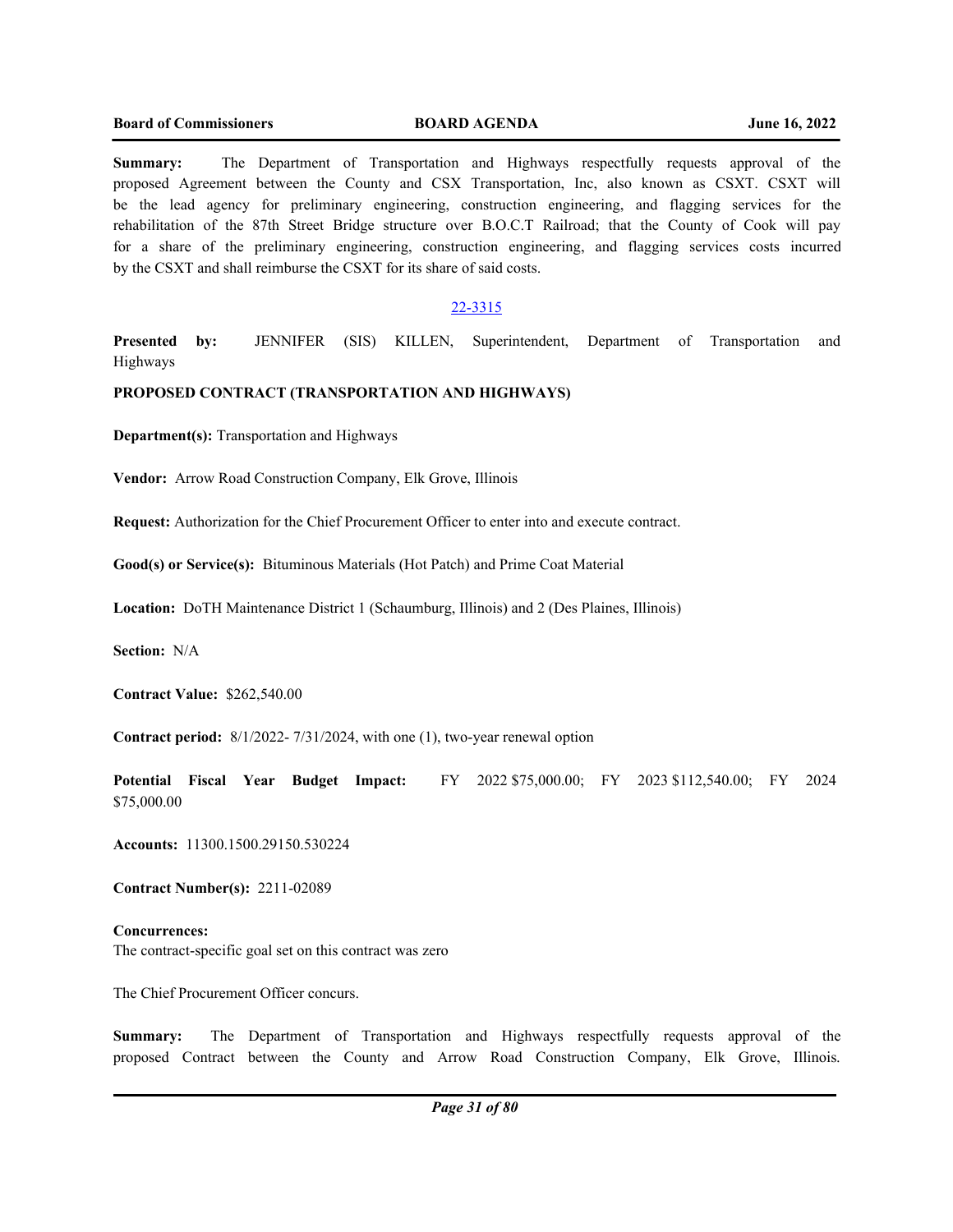Bituminous Materials (Hot Patch) and Prime Coat Material plays an important role in highway maintenance for partial and full depth pavement patches and pothole patching in summer months to maintain safe riding surface for vehicular traffic. This contract will be used specifically for both of the maintenance districts that are located in northern Cook County. Those specific locations are in Schaumburg and Des Plaines.

The vendor was selected pursuant to a publicly advertised competitive bid in accordance with the Cook County Procurement Code. Arrow Road Construction Company was the lowest, responsive and responsible bidder.

# 22-3371

**Presented by:** JENNIFER (SIS) KILLEN, Superintendent, Department of Transportation and Highways

# **PROPOSED INTERGOVERNMENTAL AGREEMENT (TRANSPORTATION AND HIGHWAYS)**

**Department:** Transportation and Highways

**Other Part(ies):** Illinois State Toll Highway Authority, Village of Justice

**Request:** Approval of proposed Intergovernmental Agreement.

**Goods or Services:** Phase I and Phase II Engineering, Construction and Construction Engineering

**Location:** Village of Justice, Illinois

**Section:** 19-W3019-00-PV

**Centerline Mileage:** N/A

**County Board District:** 6, 17

**Agreement Number(s):** N/A

**Agreement Period:** One-time agreement

**Fiscal Impact:** \$0.00 (To be finalized via separate agreement)

**Accounts:** Motor Fuel Tax: 11300.1500.29150.560019

**Summary:** The Department of Transportation and Highways respectfully requests approval of the proposed Intergovernmental Agreement between the County and the Illinois State Toll Highway Authority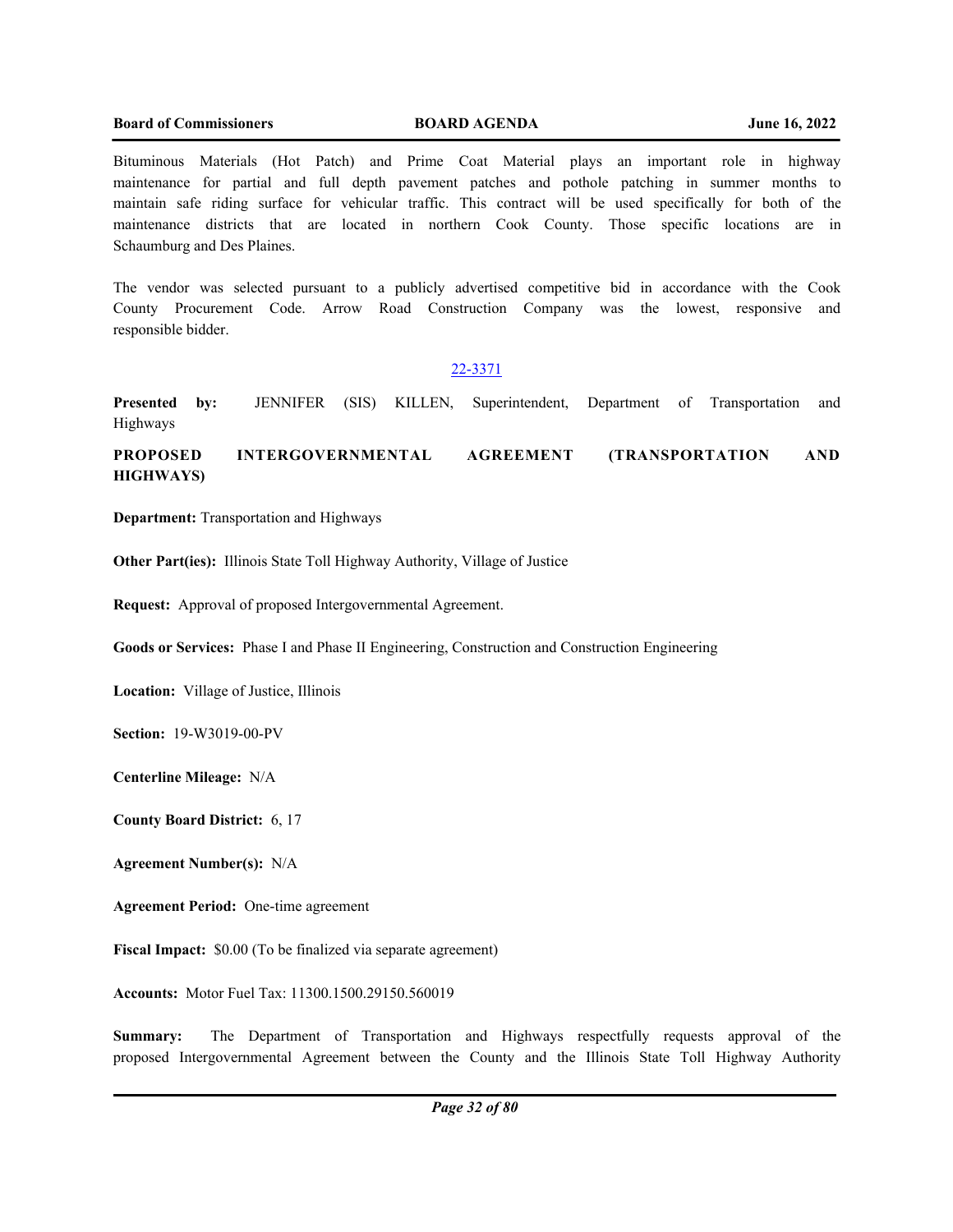and the Village of Justice. The Illinois Tollway and the Village of Justice will be the lead agencies for Phase I and Phase II engineering, right of way conveyances, utility relocation, construction and construction engineering towards the 88th Avenue/Cork Avenue at Tri-State Tollway (I-294) Interchange Project. The County and the Village will pay for their share of the Phase I and Phase II engineering, right of way conveyances, utility relocation, construction and construction engineering costs (estimated total County and Village share of \$19,619,334.50). The exact fiscal impact will be determined via a later agreement. The fiscal agreement will be brought before the honorable body for approval at a later date.

#### 22-3410

**Presented by:** JENNIFER (SIS) KILLEN, Superintendent, Department of Transportation and Highways

**REPORT**

**Department:** Transportation and Highways

**Report Title:** Bureau of Construction Status Report

**Report Period:** 5/1/2022 - 5/31/2022

**Action:** Report and File

**Summary:** The Department of Transportation and Highways respectfully requests that the status report be received and filed for Construction for the month of May 2022.

## 22-3431

**Presented by:** JENNIFER (SIS) KILLEN, Superintendent, Department of Transportation and Highways

**PROPOSED CHANGE IN PLANS AND EXTRA WORK (TRANSPORTATION AND HIGHWAYS)**

**Department:** Transportation and Highways

**Other Part(ies):** Lorig Construction Company, Des Plaines, Illinois

**Action:** Refer to Transportation Committee

**Section:** 19-B4224-00-BR

**Contract Number(s):** 2144-06292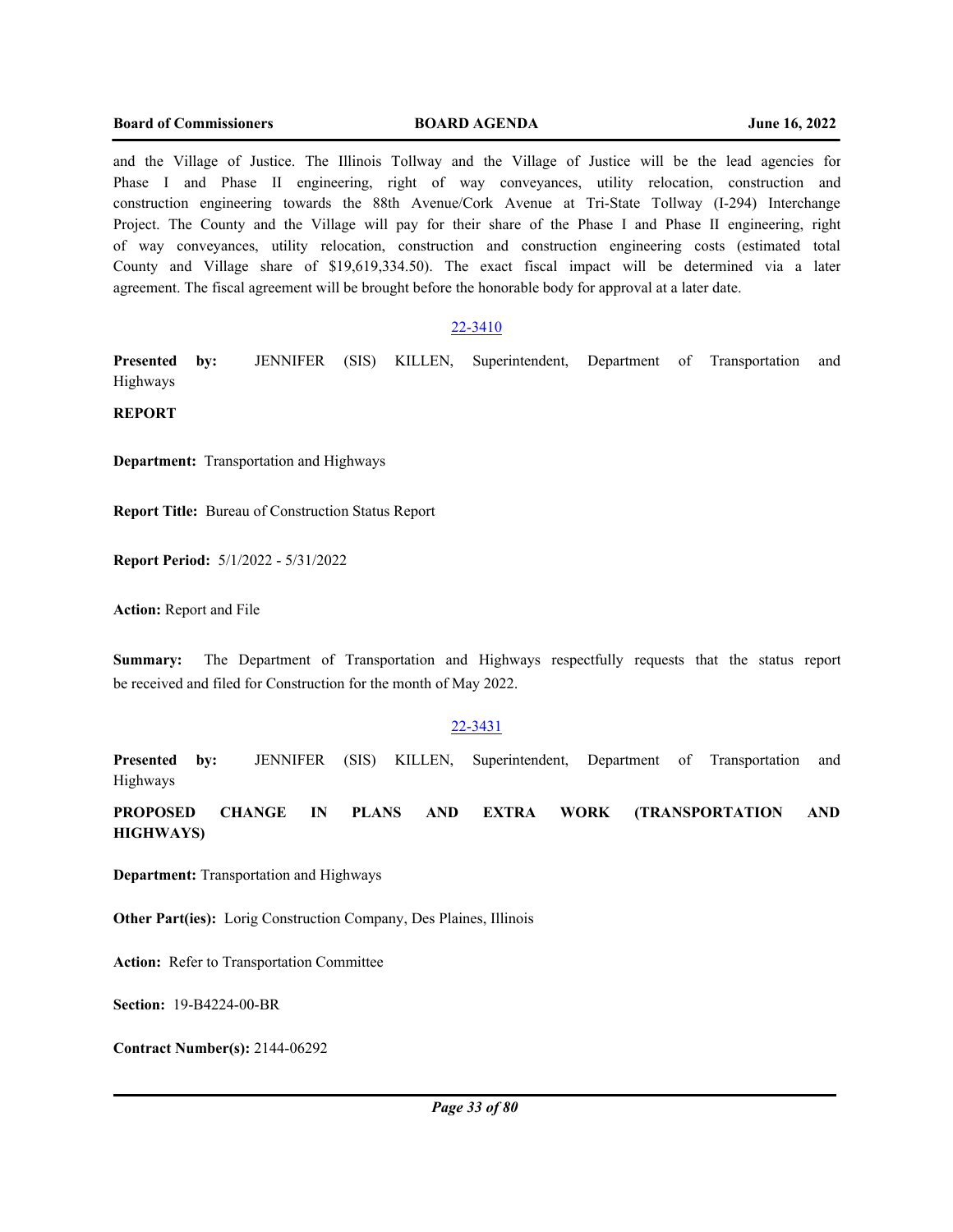**IDOT Contract Number(s):** N/A

**Federal Project Number(s):** N/A

**Federal Job Number(s):** N/A

**Location:** 87th Street over B&OCT RR - South 78th Avenue to South Oketo Avenue

**Board District:** #6

**Good(s) or Service(s):** Construction Services

**Fiscal Impact:** \$993,136.00 (INCREASE)

**Accounts:** 11300.1500.29152.560019

## **Concurrences:**

The Chief Procurement Officer concurs.

**Summary:** The Department of Transportation and Highways respectfully submits a change in plans and extra work on the above captioned project in Village of Bridgeview.

On November 4, 2021, your Honorable Body awarded a contract to Lorig Construction Company of Des Plaines, Illinois for the aforesaid improvement to be completed in accordance with the plans and specifications.

The quantities as shown on the contract documents were estimated for bidding purposes only. This change represents the difference between the estimated quantities and actual field quantities of work performed with additional quantities required for structural steel repair and temporary pavement.

New items were added for bio-hazard debris removal and non-special waste disposal.

This contract was awarded through the competitive bidding process in accordance with the Cook County Procurement Code. Lorig Construction Company of Des Plaines, Illinois was the lowest, responsive and responsible bidder.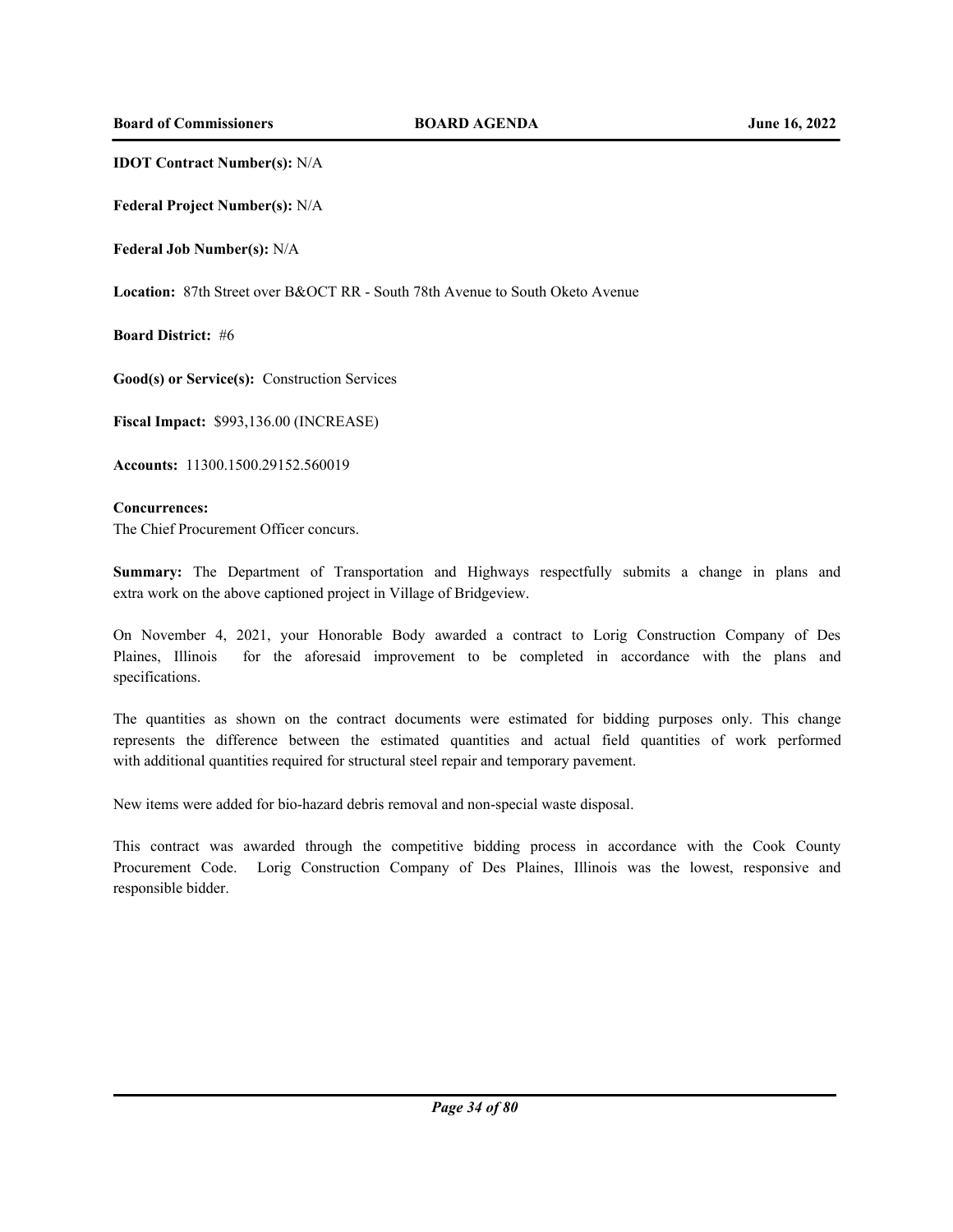## 22-3435

**Presented by:** JENNIFER (SIS) KILLEN, Superintendent, Department of Transportation and Highways **PROPOSED COMPLETION OF CONSTRUCTION APPROVAL RESOLUTION (TRANSPORTATION AND HIGHWAYS)**

**Department:** Transportation and Highways

**Other Part(ies):** Builders Paving, LLC, Hillside, Illinois

**Action:** Completion of Construction Approval Resolution

**Good(s) or Service(s):** Construction Services

**Location of Project:** Plum Grove Estates Subdivision, Palatine Township

**Section:** 21-25160-00-RS

**County Board District:** 14

**Contract Number:** 2138-18697

**Federal Project Number:** N/A

**Federal Job Number:** N/A

**Final Cost:** \$292,725.16

**Percent Above or Below Construction Contract Bid Amount:** 11.3% below the construction contract

**Summary:** The proposed improvement consisted of milling and resurfacing of the existing HMA pavement, partial depth repair for bridge deck at Briarwood Lane over Salt Creek, traffic control and protection, and other necessary appurtenances has been completed under the supervision and to the satisfaction of the Superintendent.

The awarded contract amount of this project was \$329,970.00 and the final construction cost is \$292,725.16. The Decreases are attributed to the difference between the estimated quantities and actual field quantities of work performed with less quantities required for asphalt items, concrete items, reinforcement bars, waterproofing membrane system, and thermoplastic pavement marking.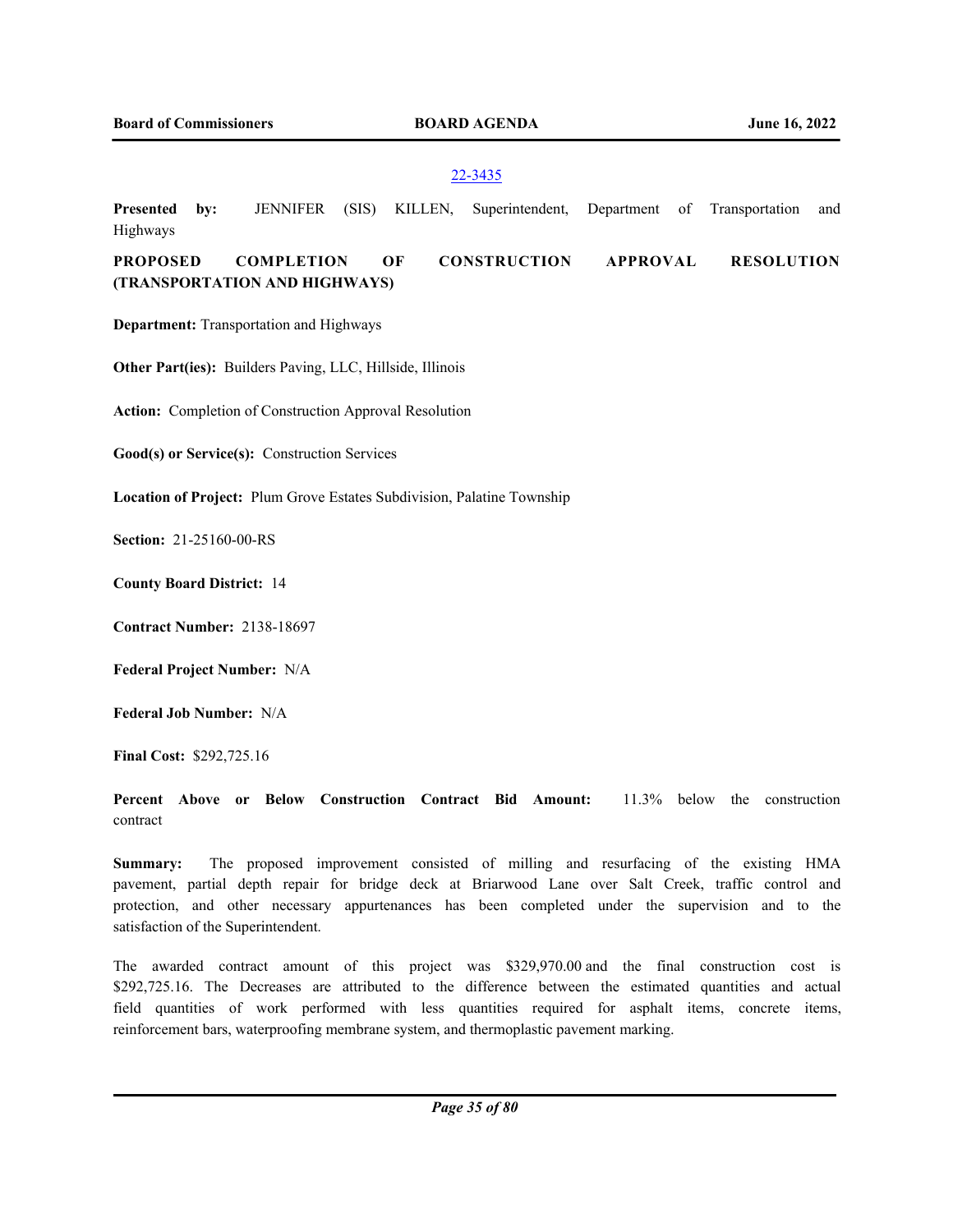#### 22-3460

**Presented by:** JENNIFER (SIS) KILLEN, Superintendent, Department of Transportation and Highways

# **PROPOSED CONTRACT (TRANSPORTATION AND HIGHWAYS)**

**Department(s):** Transportation and Highways

**Vendor:** AECOM Technical Services, Inc. of Chicago, Illinois

**Request:** Authorization for the Chief Procurement Officer to enter into and execute contract.

**Good(s) or Service(s):** Services

**Location:** Various locations throughout Cook County

**Section:** 21-8DESV-00-EG

**Contract Value:** \$5,000,000.00

**Contract period:** 7/1/2022 - 6/30/2025 with two (2), one (1) year renewal options

**Potential Fiscal Year Budget Impact:** FY 2022 \$750,000.00; FY 2023 \$1,750,000.00; FY 2024 \$1,750,000.00; FY 2025 \$750,000.00

**Accounts:** Motor Fuel Tax: 11300.1500.29150.560019; 11300.1500. 29150.521536

**Contract Number(s):** 2138-10282A

#### **Concurrences:**

The vendor has met the Minority- and Women-owned Business Enterprise Ordinance via direct participation.

The Chief Procurement Officer concurs.

**Summary:** The Department of Transportation and Highways respectfully requests approval of the proposed Contract between the County and AECOM Technical Services, Inc., Chicago, Illinois. The Consultant will prepare contract documents including plans, specifications, and estimates with supporting engineering analysis for various projects throughout Cook County.

The scope of services may include, but is not limited to design of intersections, traffic signals, small roadway segments/roadway corridors, structures, and drainage/flooding solutions; completion of on-going plans, specifications, and estimates; updating County standard details and specification; identification and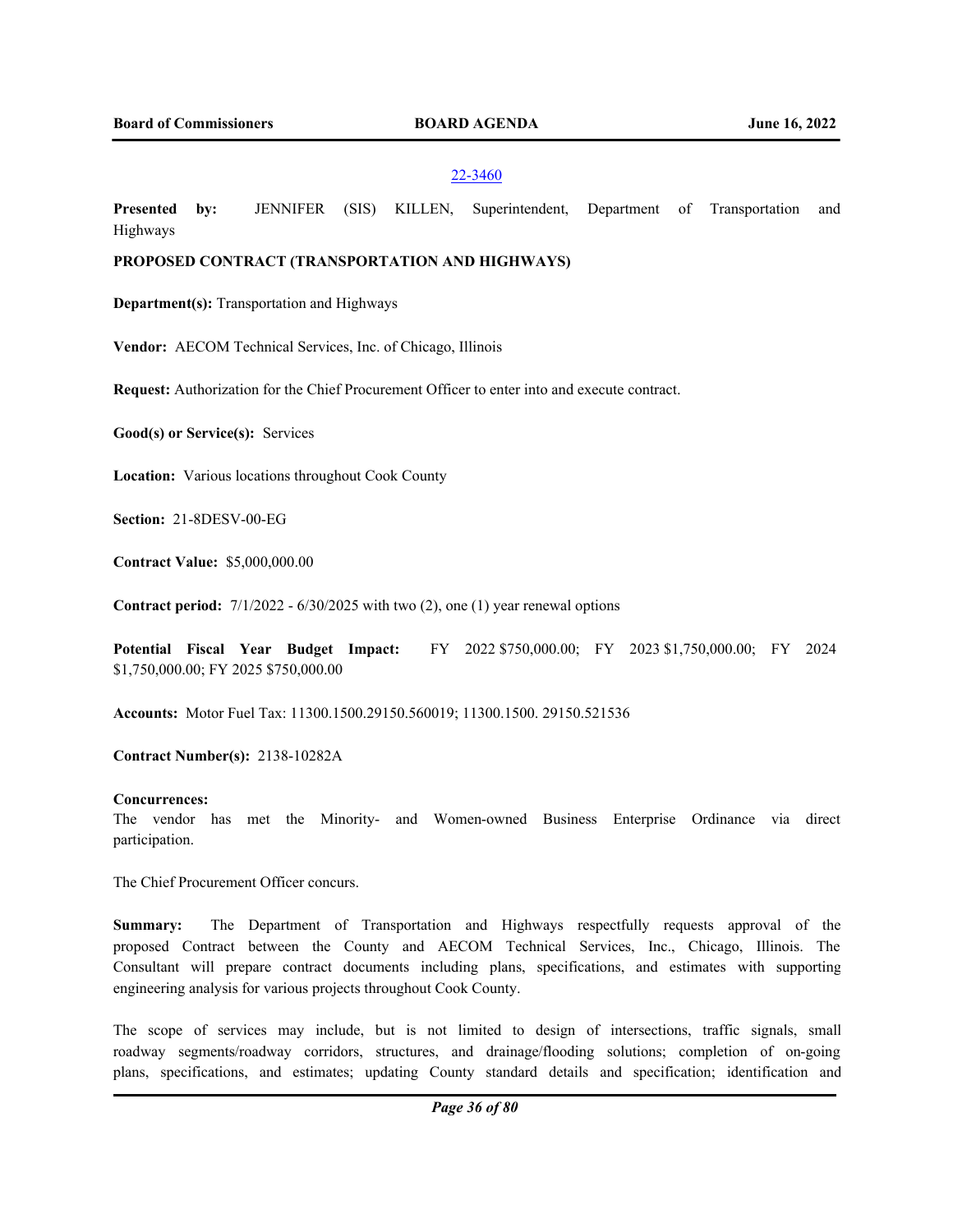preparation of grant applications for project funding; and various project permitting.

Request for Qualification (RFQ) procedures were followed in accordance with the Cook County Procurement Code. AECOM Technical Services, Inc. was selected based on established evaluation criteria.

## 22-3461

**Presented by:** JENNIFER (SIS) KILLEN, Superintendent, Department of Transportation and Highways

## **PROPOSED CONTRACT (TRANSPORTATION AND HIGHWAYS)**

**Department(s):** Transportation and Highways

**Vendor:** Civiltech Engineering, Inc., Itasca, Illinois

**Request:** Authorization for the Chief Procurement Officer to enter into and execute contract.

**Good(s) or Service(s):** Services

**Location:** Various locations throughout Cook County

**Section:** 21-8DESV-01-EG

**Contract Value:** \$5,000,000.00

**Contract period:** 7/1/2022 - 6/30/2025 with two (2), one (1), year renewal options

**Potential Fiscal Year Budget Impact:** FY 2022 \$750,000.00; FY 2023 \$1,750,000.00; FY 2024 \$1,750,000.00; FY 2025 \$750,000.00

**Accounts:** Motor Fuel Tax: 11300.1500.29150.560019; 11300.1500. 29150.521536

**Contract Number(s):** 2138-10282B

#### **Concurrences:**

The vendor has met the Minority- and Women-owned Business Enterprise Ordinance via direct participation.

The Chief Procurement Officer concurs.

**Summary:** The Department of Transportation and Highways respectfully requests approval of the proposed Contract between the County and Civiltech Engineering, Inc., Itasca, Illinois. The Consultant will prepare contract documents including plans, specifications, and estimates with supporting engineering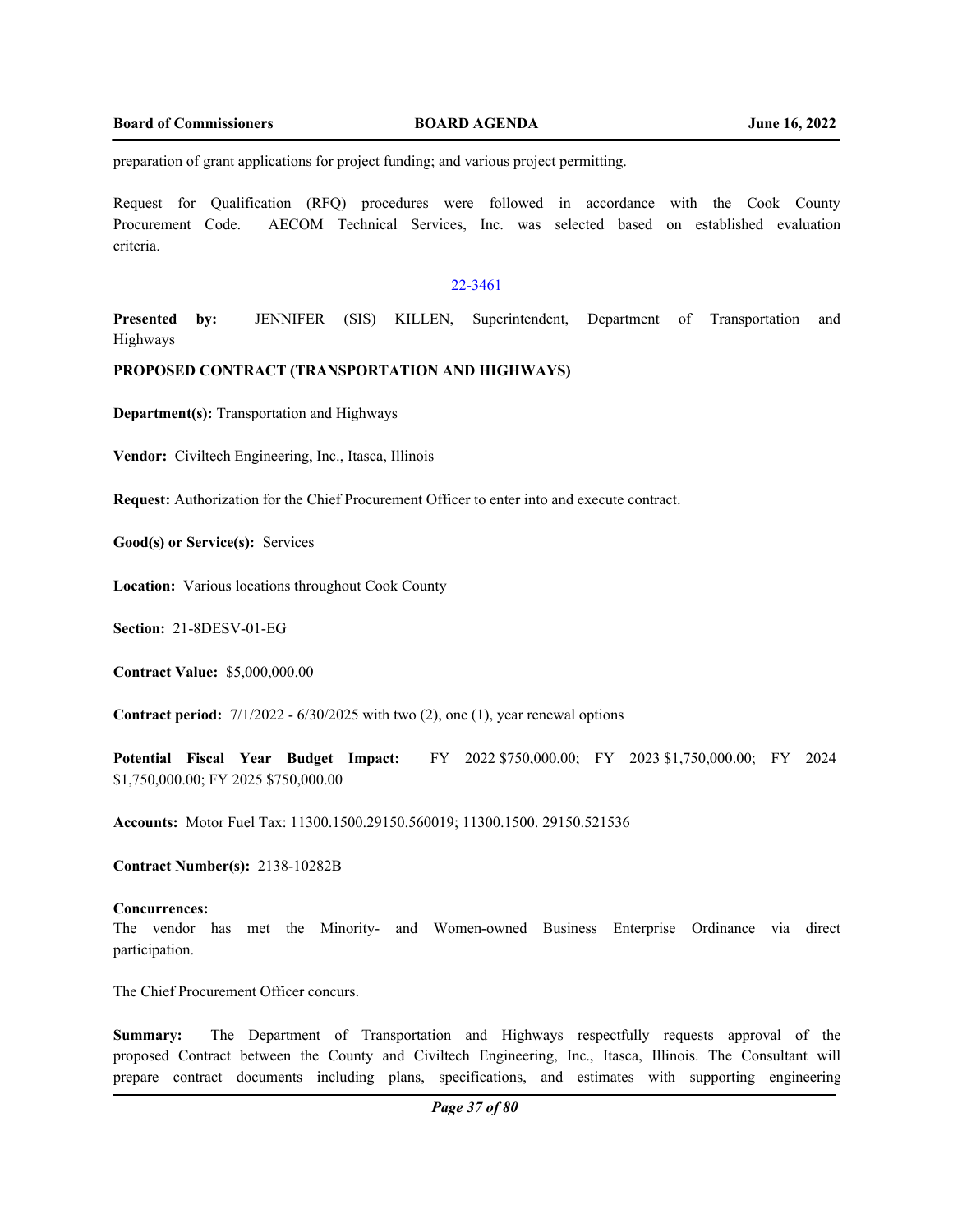analysis for various projects throughout Cook County.

The scope of services may include, but is not limited to design of intersections, traffic signals, small roadway segments/roadway corridors, structures, and drainage/flooding solutions; completion of on-going plans, specifications, and estimates; updating County standard details and specification; identification and preparation of grant applications for project funding; and various project permitting.

Request for Qualification (RFQ) procedures were followed in accordance with the Cook County Procurement Code. Civiltech Engineering, Inc. was selected based on established evaluation criteria.

#### 22-3462

**Presented by:** JENNIFER (SIS) KILLEN, Superintendent, Department of Transportation and Highways

## **PROPOSED CONTRACT (TRANSPORTATION AND HIGHWAYS)**

**Department(s):** Transportation and Highways

**Vendor:** Singh & Associates, Inc., Chicago, Illinois

**Request:** Authorization for the Chief Procurement Officer to enter into and execute contract.

**Good(s) or Service(s):** Services

**Location:** Various locations throughout Cook County

**Section:** 21-8DESV-02-EG

**Contract Value:** \$5,000,000.00

**Contract period:** 7/1/2022 - 6/30/2025 with two (2), one (1), year renewal options

**Potential Fiscal Year Budget Impact:** FY 2022 \$750,000.00; FY 2023 \$1,750,000.00; FY 2024 \$1,750,000.00; FY 2025 \$750,000.00

**Accounts:** Motor Fuel Tax: 11300.1500.29150.560019; 11300.1500. 29150.521536

**Contract Number(s):** 2138-10282C

## **Concurrences:**

The vendor has met the Minority- and Women-owned Business Enterprise Ordinance via direct participation. The vendor is a certified firm.

The Chief Procurement Officer concurs.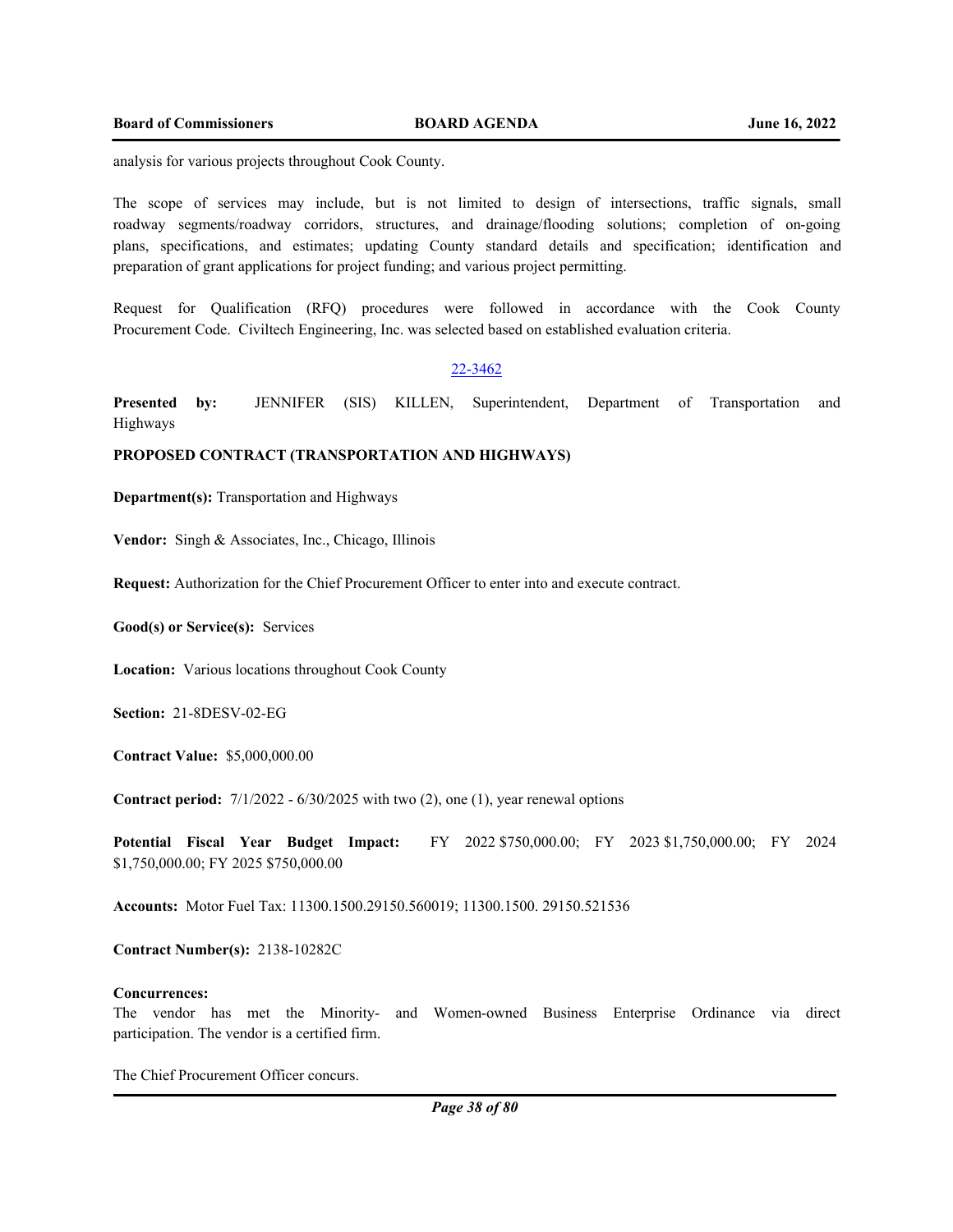**Summary:** The Department of Transportation and Highways respectfully requests approval of the proposed Contract between the County and Singh & Associates Inc., Chicago, Illinois. The Consultant will prepare contract documents including plans, specifications, and estimates with supporting engineering analysis for various projects throughout Cook County.

The scope of services may include, but is not limited to design of intersections, traffic signals, small roadway segments/roadway corridors, structures, and drainage/flooding solutions; completion of on-going plans, specifications, and estimates; updating County standard details and specification; identification and preparation of grant applications for project funding; and various project permitting.

Request for Qualification (RFQ) procedures were followed in accordance with the Cook County Procurement Code. Singh & Associates Inc. was selected based on established evaluation criteria.

#### 22-3463

**Presented by:** JENNIFER (SIS) KILLEN, Superintendent, Department of Transportation and Highways

## **PROPOSED CONTRACT (TRANSPORTATION AND HIGHWAYS)**

**Department(s):** Transportation and Highways

**Vendor:** Infrastructure Engineering Inc., Chicago, Illinois

**Request:** Authorization for the Chief Procurement Officer to enter into and execute contract.

**Good(s) or Service(s):** Services

**Location:** Various locations throughout Cook County

**Section:** 21-8DESV-03-EG

**Contract Value:** \$5,000,000.00

**Contract period:** 7/1/2022 - 6/30/2025 with two (2), one (1), year renewal options

**Potential Fiscal Year Budget Impact:** FY 2022 \$750,000.00; FY 2023 \$1,750,000.00; FY 2024 \$1,750,000.00; FY 2025 \$750,000.00

**Accounts:** Motor Fuel Tax: 11300.1500.29150.560019; 11300.1500. 29150.521536

**Contract Number(s):** 2138-10282D

#### **Concurrences:**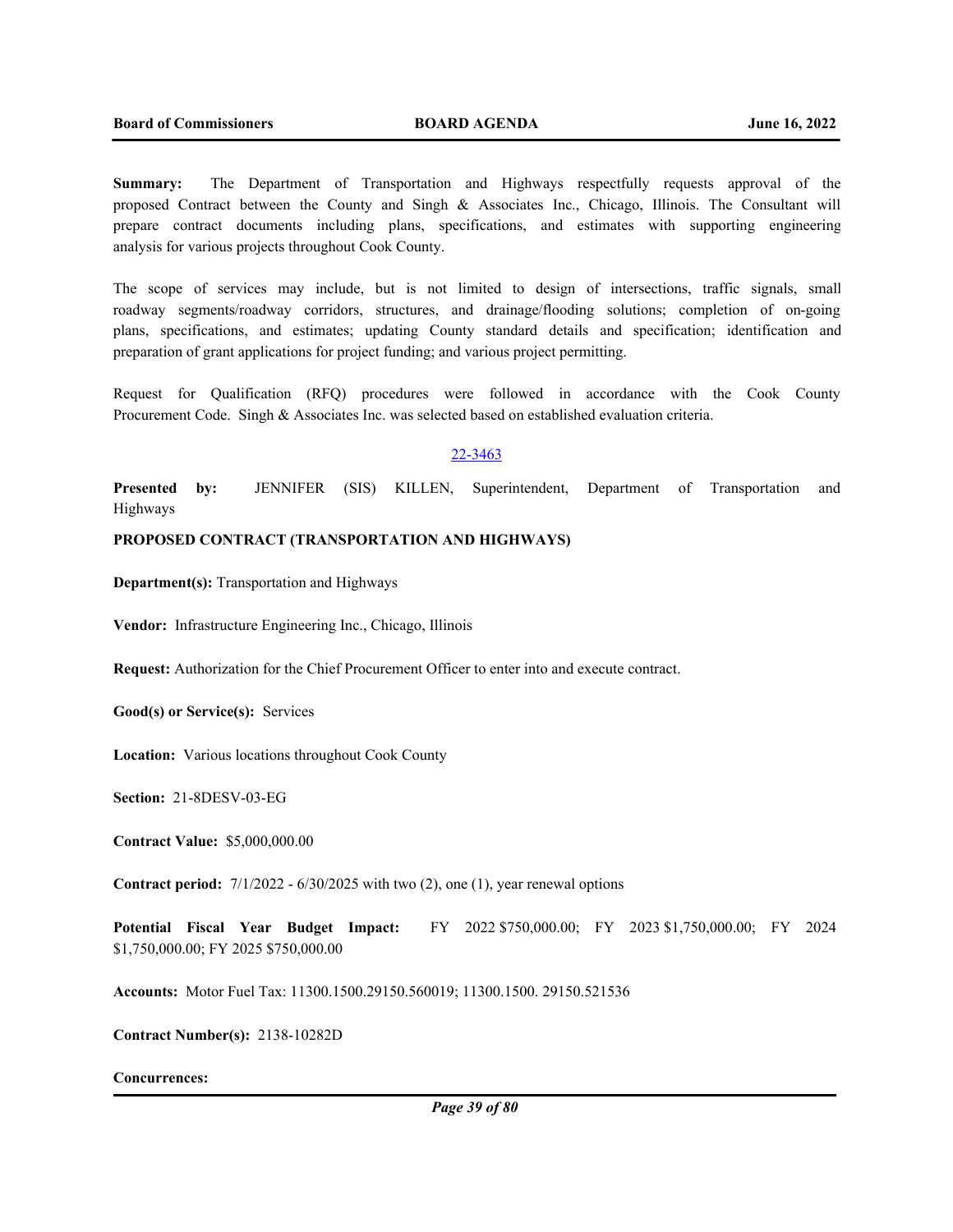The vendor has met the Minority- and Women-owned Business Enterprise Ordinance via direct participation. The vendor is a certified firm.

The Chief Procurement Officer concurs.

**Summary:** The Department of Transportation and Highways respectfully requests approval of the proposed Contract between the County and Infrastructure Engineering Inc., Chicago, Illinois. The Consultant will prepare contract documents including plans, specifications, and estimates with supporting engineering analysis for various projects throughout Cook County.

The scope of services may include, but is not limited to design of intersections, traffic signals, small roadway segments/roadway corridors, structures, and drainage/flooding solutions; completion of on-going plans, specifications, and estimates; updating County standard details and specification; identification and preparation of grant applications for project funding; and various project permitting.

Request for Qualification (RFQ) procedures were followed in accordance with the Cook County Procurement Code. Infrastructure Engineering Inc. was selected based on established evaluation criteria.

## 22-3507

**Presented by:** JENNIFER (SIS) KILLEN, Superintendent, Department of Transportation and Highways

**PROPOSED SUPPLEMENTAL IMPROVEMENT RESOLUTION (TRANSPORTATION AND HIGHWAYS)**

**Department:** Transportation and Highways

**Project Type:** Motor Fuel Tax Project

**Request:** Approval of the Proposed Supplemental Improvement Resolution

**Project:** Sanders Road from Milwaukee Avenue to Techny Road

**Location:** Village of Northbrook

**Section:** 21-W2444-00-PV

**County Board District:** 9, 14

**Centerline Mileage:** 1.9 miles

**Fiscal Impact:** \$1,100,000.00

**Accounts:** MFT Fund(s): 11300.1500.29152.560019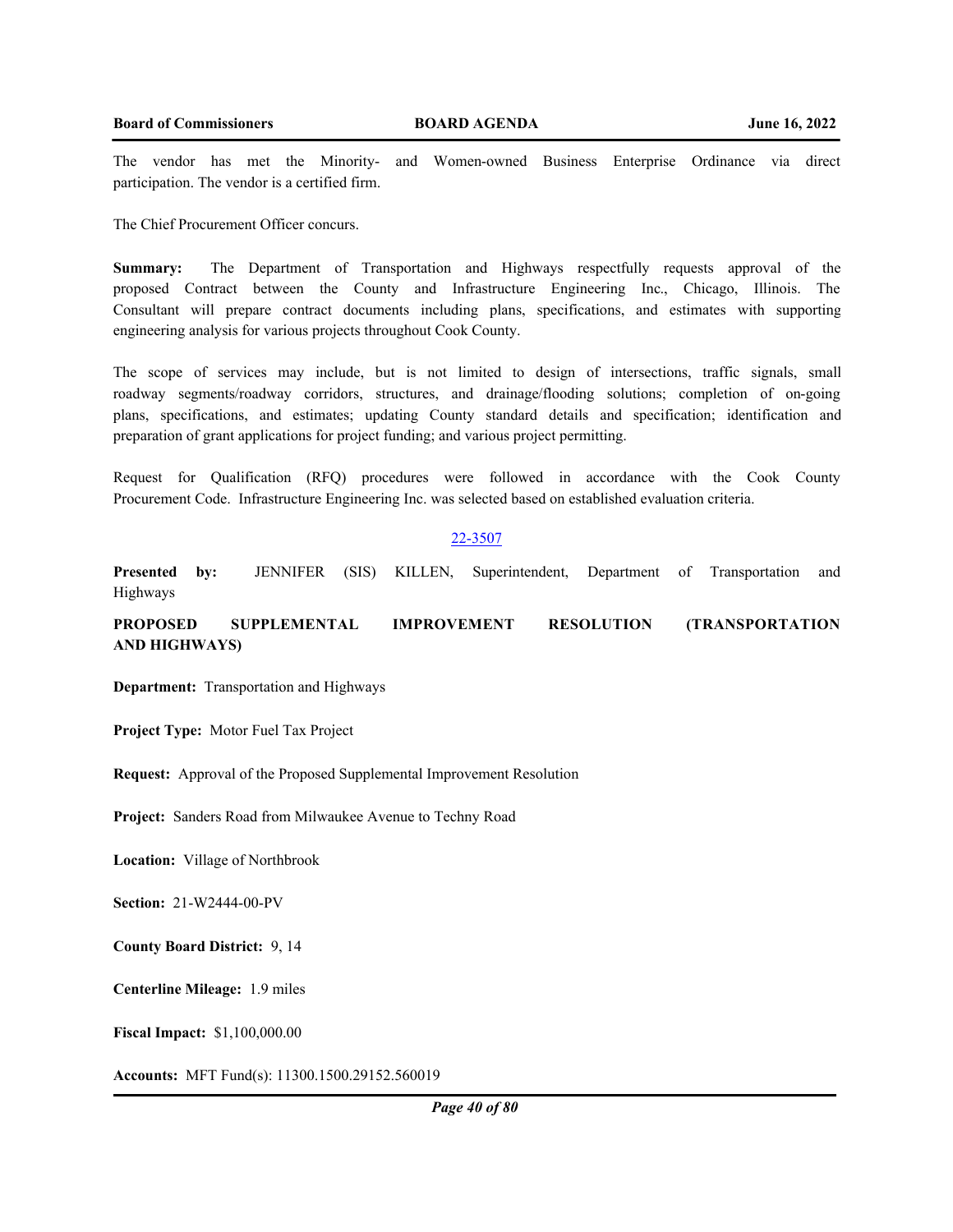**Board Approved Date and Amount:** March 18, 2021, \$1,000,000.00

**Increased Amount:** \$1,100,000.00

**Total Adjusted Amount:** \$2,100,000.00

**Summary:** The Department of Transportation and Highways respectfully requests approval of the Proposed Supplemental Improvement Resolution between Cook County and the Village of Northbrook. A supplemental resolution appropriating funds for the reconstruction of Sanders Road from Milwaukee Avenue to Techny Road in the Village of Northbrook in Cook County. The project scope includes design engineering and ROW acquisition for the reconstruction of Sanders Road, left turn lane installation, multi-use path/sidewalk construction, drainage improvements and other appurtenant work as required.

# **BUREAU OF ASSET MANAGEMENT CAPITAL PLANNING AND POLICY**

## 22-2506

**Presented by:** EARL MANNING, Director, Office of Capital Planning and Policy

## **PROPOSED CONTRACT**

**Department(s):** Department of Capital Planning and Policy

**Vendor:** Bulley & Andrews LLC, Chicago, Illinois

**Request:** Authorization for the Chief Procurement Officer to enter into and execute

**Good(s) or Service(s):** Construction Manager at Risk Services

**Contract Value:** \$1,250,796.00

**Contract period:** 4/1/2022 - 3/31/2023

**Potential Fiscal Year Budget Impact:** FY 2022 \$833,864.00, FY 2023 \$416,932.00

**Accounts:** 11569.1031.11190.560105/7.00000.00000 (Capital Improvement Program)

**Contract Number(s):** H22-25-066

#### **Concurrences:**

The vendor has met the Minority- and Women-owned Business Enterprise Ordinance via direct participation.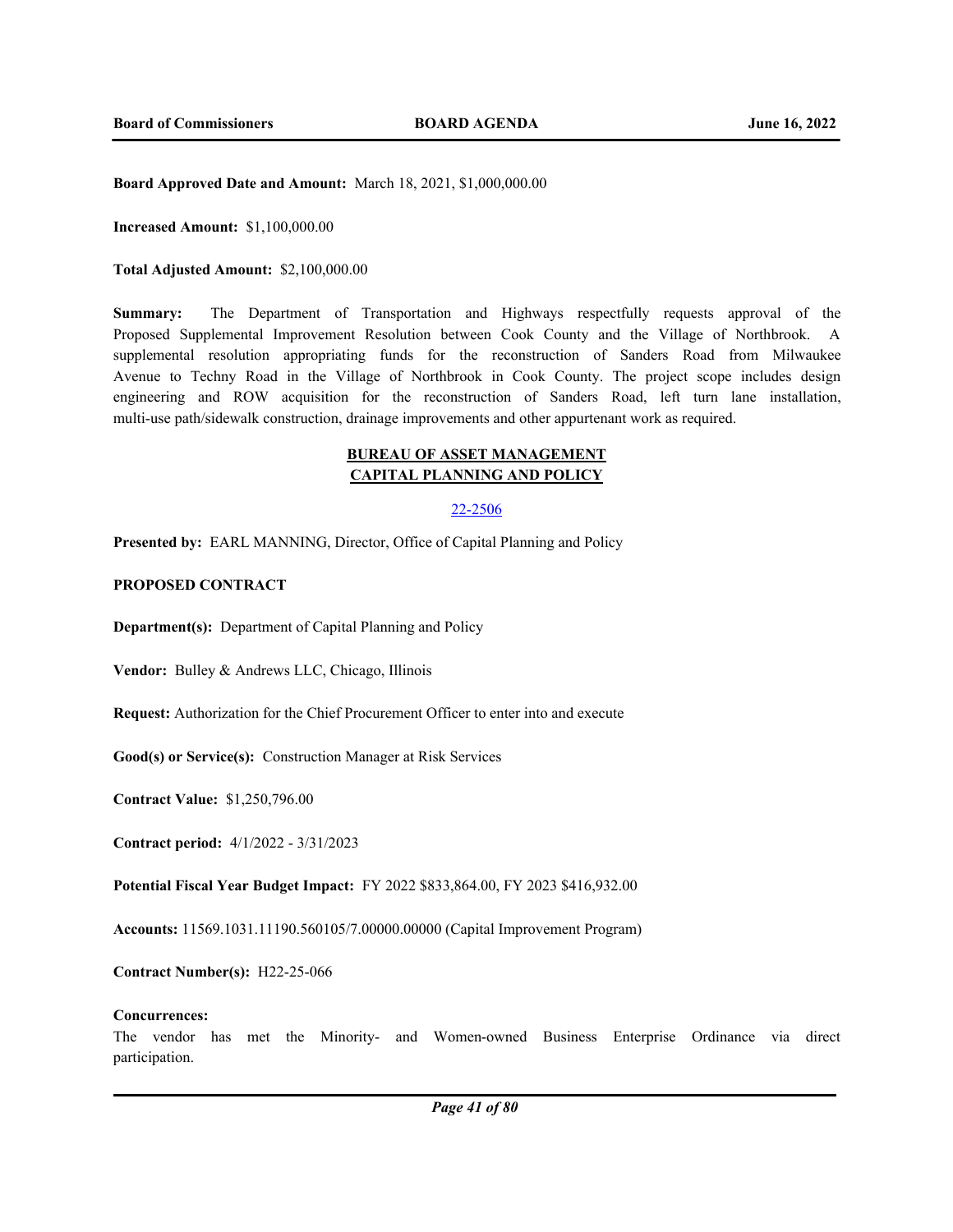## N/A-PROCURED BY CCH

**Summary:** This request is for the provision of Construction Management at Risk (CMAR) Services for the abatement, remediation, campus demolition, and utility isolation of the Cook County Department of Emergency Management and Regional Security facilities at the Oak Forest Campus. The CMAR will provide preconstruction services and full construction management services for the isolation of the DEMRS buildings and demolition of the remainder of the campus facilities.

Approved by CCH Board on 3/25/2022

#### 22-3451

**Presented by:** EARL MANNING, Director, Office of Capital Planning and Policy

## **PROPOSED CONTRACT**

**Department(s):** Department of Capital Planning and Policy

**Vendor:** STV CBRE JV, Chicago, Illinois

**Request:** Authorization for the Chief Procurement Officer to enter into and execute

**Good(s) or Service(s):** Professional Construction Management Services (CIP Corporate Portfolio)

**Contract Value:** \$27,995,416.13

**Contract period:** 8/1/2022-7/31/2026

**Potential Fiscal Year Budget Impact:** FY 2022 \$1,955,306.55, FY 2023 \$6,297,674.02, FY 2024 \$7,231,461.09, FY 2025 \$7,447,625.32, FY 2026 \$5,063,349.16

**Accounts:** 11569.1031.11190.560105/7.00000.00000 (Capital Improvement Program)

**Contract Number(s):** 2138-18552

#### **Concurrences:**

The vendor has met the Minority- and Women-owned Business Enterprise Ordinance via direct participation.

The Chief Procurement Officer concurs.

**Summary:** Contract provides the Department of Capital Planning and Policy with professional construction and design management services to support County staff with the development and execution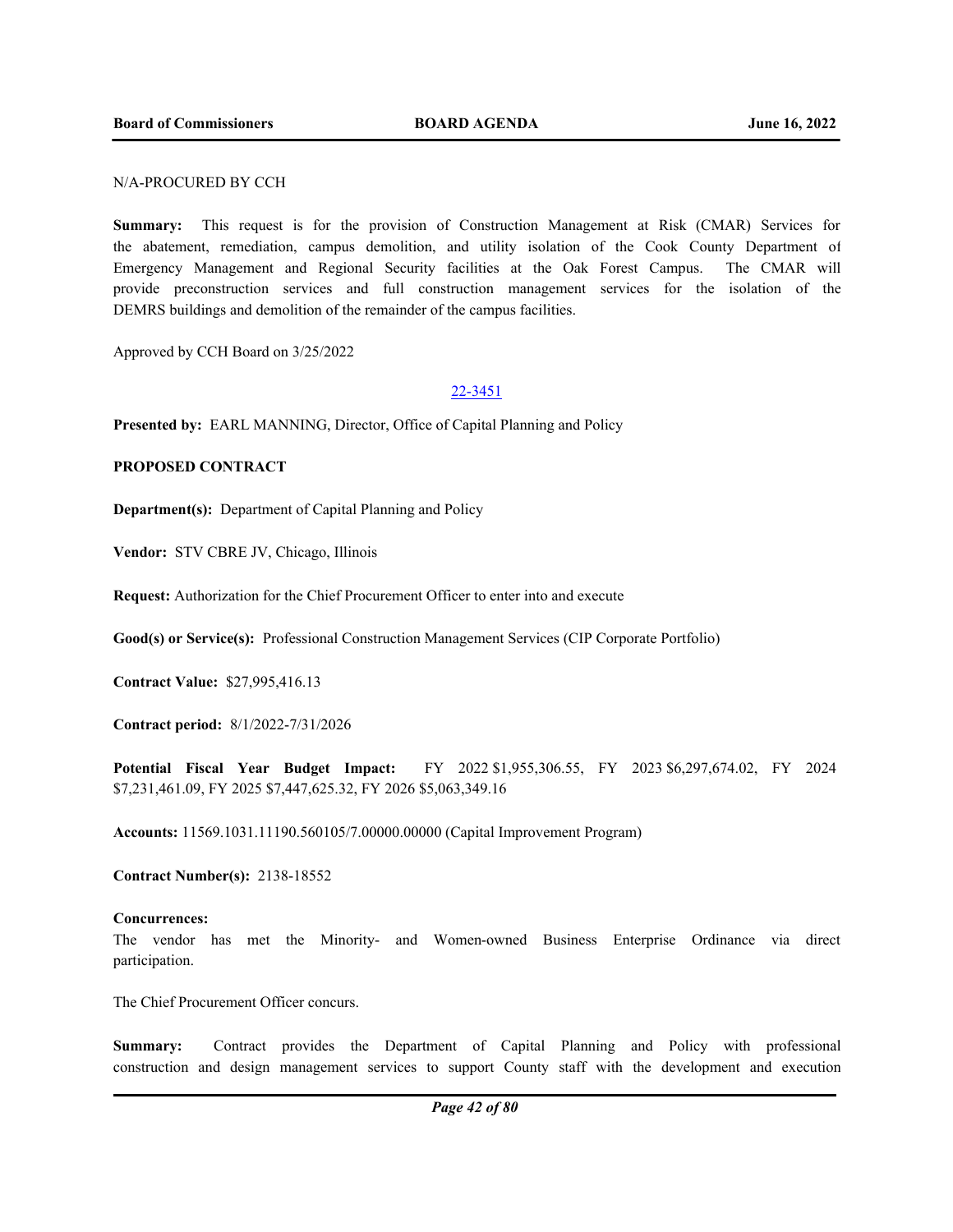of capital projects under the Capital Improvement Plan (CIP) Corporate Portfolio. The FY2022 CIP includes 63 projects in the Corporate Facilities portfolio budgeted at \$58,595,000, with a projected CIP budget under the four-year base term of this contract in the order of \$200,000,000.

The contract includes providing CM services for CIP projects at the County Building, the County warehouse and transportation buildings, and the Oak Forest Campus. The contract also includes the provision to provide similar CM services, as directed, to support one or more projects and provide technical support to local Cook County municipalities for projects funded through ARPA.

This contract is awarded through a publicly advertised Request for Qualifications (RFQ) in accordance with Cook County Procurement Code. STV CBRE JV was selected based on established evaluation criteria.

## 22-3541

**Presented by:** EARL MANNING, Director, Office of Capital Planning and Policy

## **PROPOSED CONTRACT**

**Department(s):** Department of Capital Planning and Policy

**Vendor:** Ardmore Roderick Arcadis, Chicago, Illinois

**Request:** Authorization for the Chief Procurement Officer to enter into and execute

**Good(s) or Service(s):** Professional Construction Management Services (CIP Public Safety Portfolio)

**Contract Value:** \$29,346,084.64

**Contract period:** 8/1/2022-7/31/2026

**Potential Fiscal Year Budget Impact:** FY 2022 \$2,178,612.31, FY 2023 \$6,834,007.34, FY 2024 \$7,479,532.27, FY 2025 \$7,653,597.88, FY 2026 \$5,200,334.84

**Accounts:** 11569.1031.11190.560105/7.00000.00000 (Capital Improvement Program)

**Contract Number(s):** 2138-18556

#### **Concurrences:**

The vendor has met the Minority- and Women-owned Business Enterprise Ordinance via direct participation. The vendor is a certified MBE firm.

The Chief Procurement Officer concurs.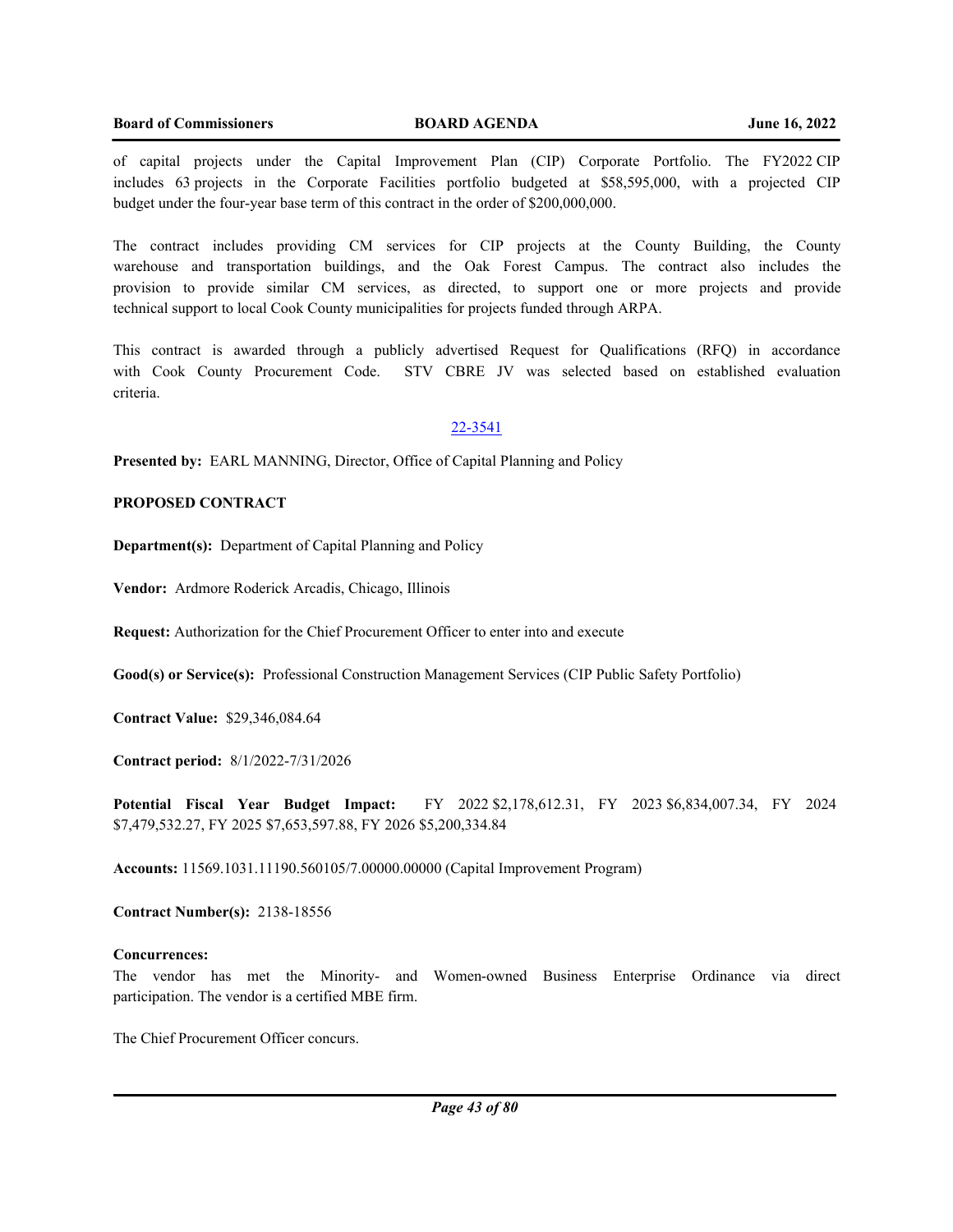**Summary:** Contract provides the Department of Capital Planning and Policy with professional construction and design management services to support County staff with the development and execution of capital projects under the Capital Improvement Plan (CIP) Public Safety Portfolio.

The FY2022 CIP includes 332 projects in the Public Safety portfolio, budgeted at \$112,859,000, with a projected CIP budget under the four-year base term of this contract in the order of \$400,000,000. The contract includes providing CM services for CIP projects at the 60+ buildings at the Cook County Jail, the District 1 Criminal Courthouse, the outlying District and specialty courthouses, and related public safety facilities. The contract also includes the provision to provide similar CM services, as directed, to support one or more projects and provide technical support to local Cook County municipalities for projects funded through ARPA.

This contract is awarded through a publicly advertised Request for Qualifications (RFQ) in accordance with Cook County Procurement Code. Ardmore Roderick Arcadis was selected based on established evaluation criteria.

## **BUREAU OF ASSET MANAGEMENT FACILITIES MANAGEMENT**

## 22-2725

**Presented by:** BILQIS JACOBS-EL, Director, Department of Facilities Management

#### **PROPOSED CONTRACT AMENDMENT**

**Department(s):** Department of Facilities Management and Cook County Sheriff

**Vendor:** Accurate Control, Inc., Ripon, Wisconsin

**Request:** Authorization for the Chief Procurement Officer to renew and increase contract

**Good(s) or Service(s):** Security System Maintenance and Repair Services

**Original Contract Period:** 7/26/2017 - 7/25/2020, with three (3), one (1) year renewal options

**Proposed Amendment Type:** Renewal and Increase

**Proposed Contract Period:** Renewal period 7/26/2022 - 7/25/2023

**Total Current Contract Amount Authority:** \$952,979.57

**Original Approval (Board or Procurement):** Board, 7/19/2017, \$389,349.77

**Increase Requested:** \$103,125.30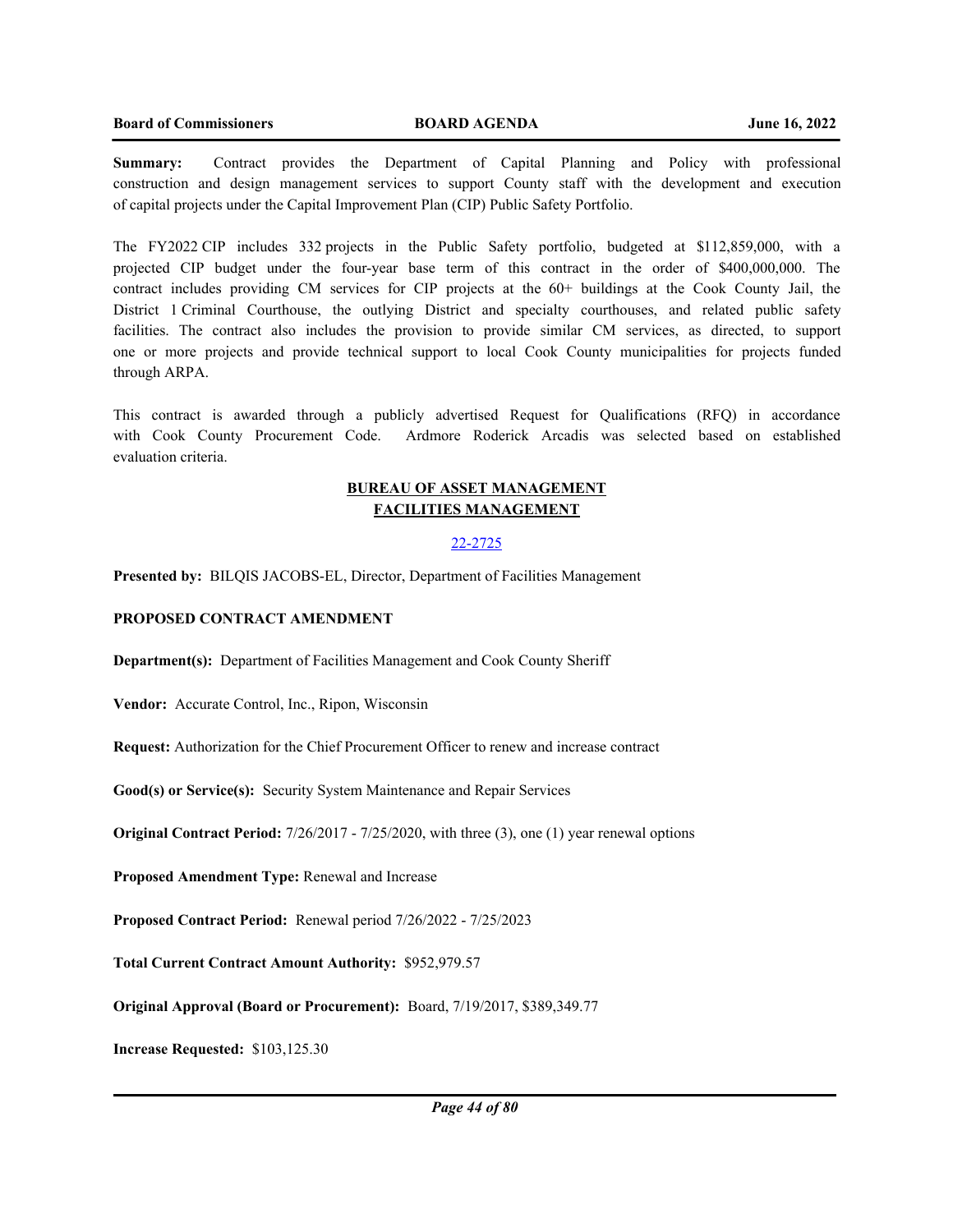**Board of Commissioners BOARD AGENDA June 16, 2022**

**Previous Board Increase(s):** 6/24/2021, \$416,608.06

**Previous Chief Procurement Officer Increase(s):** 9/10/2020, \$147,021.74

**Previous Board Renewals:** 6/24/2021, Renewal period 7/26/2021- 7/25/2022

**Previous Chief Procurement Officer Renewals:** 9/10/2020, Renewal period 7/26/2020 - 7/25/2021

**Previous Board Extension(s):** N/A

**Previous Chief Procurement Officer Extension(s):** N/A

#### **Potential Fiscal Impact:**

DFM - FY 2022 \$17,186.00, FY 2023 \$34,376.65 Sheriff- FY22 \$17,186.00, FY2023 \$34,376.65

## **Accounts:**

DFM - 11100.1200.12355.540360 Sheriff - 11100.1217.15050.540136

**Contract Number(s):** 1613-15330

# **Concurrences:**

The contract-specific goal set on this contract was zero.

The Chief Procurement Officer concurs.

**Summary:** This increase and third renewal of three (3) one (1) year renewal options will allow the Department of Facilities Management and Cook County Sheriff to continue to receive Security System Maintenance and Repair Services at the Cook County Department of Corrections.

This is a Sole Source Procurement pursuant to Section 34-139 of the Cook County Procurement Code.

## **BUREAU OF ASSET MANAGEMENT REAL ESTATE**

## 22-3546

**Presented by:** JESSICA CAFFREY, Director, Real Estate Management Division

## **PROPOSED INTERGOVERNMENTAL AGREEMENT (REAL ESTATE)**

**Department:** Cook County Department of Real Estate Management

**Landlord:** County of Cook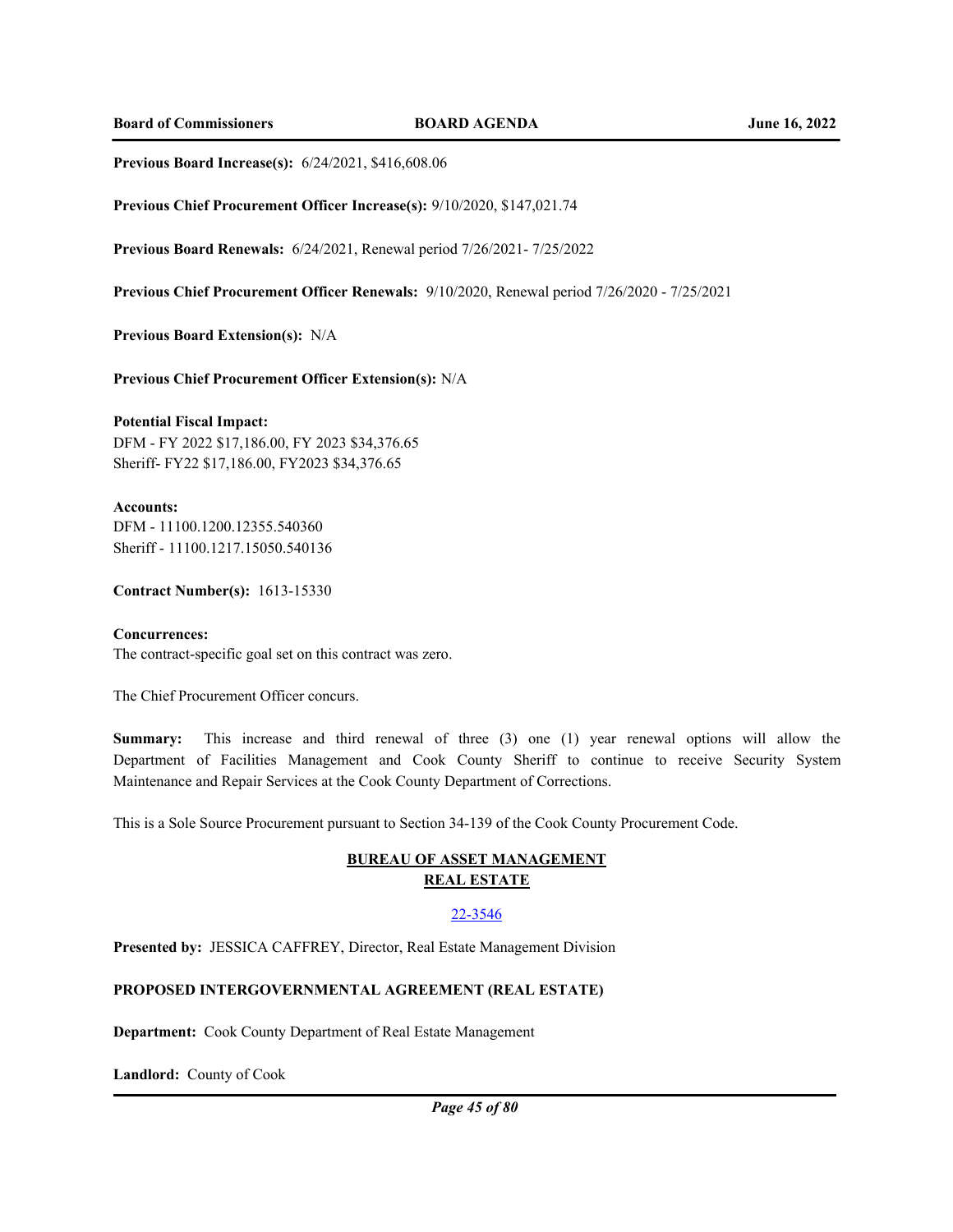**Tenant:** Board of Election Commissioners for the City of Chicago

**Request:** Request to enter into Intergovernmental Agreement

**Location:** George W. Dunne Building Pedway LL05, 69 West Washington Street, Chicago, Illinois

**Agreement Period:** Month-to-month

**Termination:** N/A

**Space Occupied:** 4,814 Sq. Ft.

**Fiscal Impact:** Revenue Generating

**Accounts:** N/A

**Summary:** Requesting approval of an Intergovernmental Agreement between the County of Cook, as Landlord, and Board of Election Commissioners for the City of Chicago, as Tenant, establishing a month-to-month term for leased office and technology space located in the lower level pedway of the George W. Dunne Office Building at 69 West Washington Street, Chicago, Illinois.

# 22-3548

**Presented by:** JESSICA CAFFREY, Director, Real Estate Management Division

## **PROPOSED PUBLIC WAY LICENSE AGREEMENT**

**Department:** Department of Real Estate Management

**Request:** Request to Grant Public Way License Agreement

**Grantor:** County of Cook

**Grantee:** WANRack LLC

**Term:** 7/1/2022-6/30/2032

**Annual License Fee:** Annual fee of \$4,558.09 for the period beginning July 1, 2022, plus a pro-rated amount of \$177.18 for the prior year fee as adjusted by the Consumer Price Index.

**Summary:** Requesting approval of a Public Way License Agreement between The County of Cook, as Grantor, and WANRack LLC, as Grantee. Upon issuance of this License, Grantee shall have the authority to apply for permits in order to construct, own, replace, relocate, modify, maintain, operate, and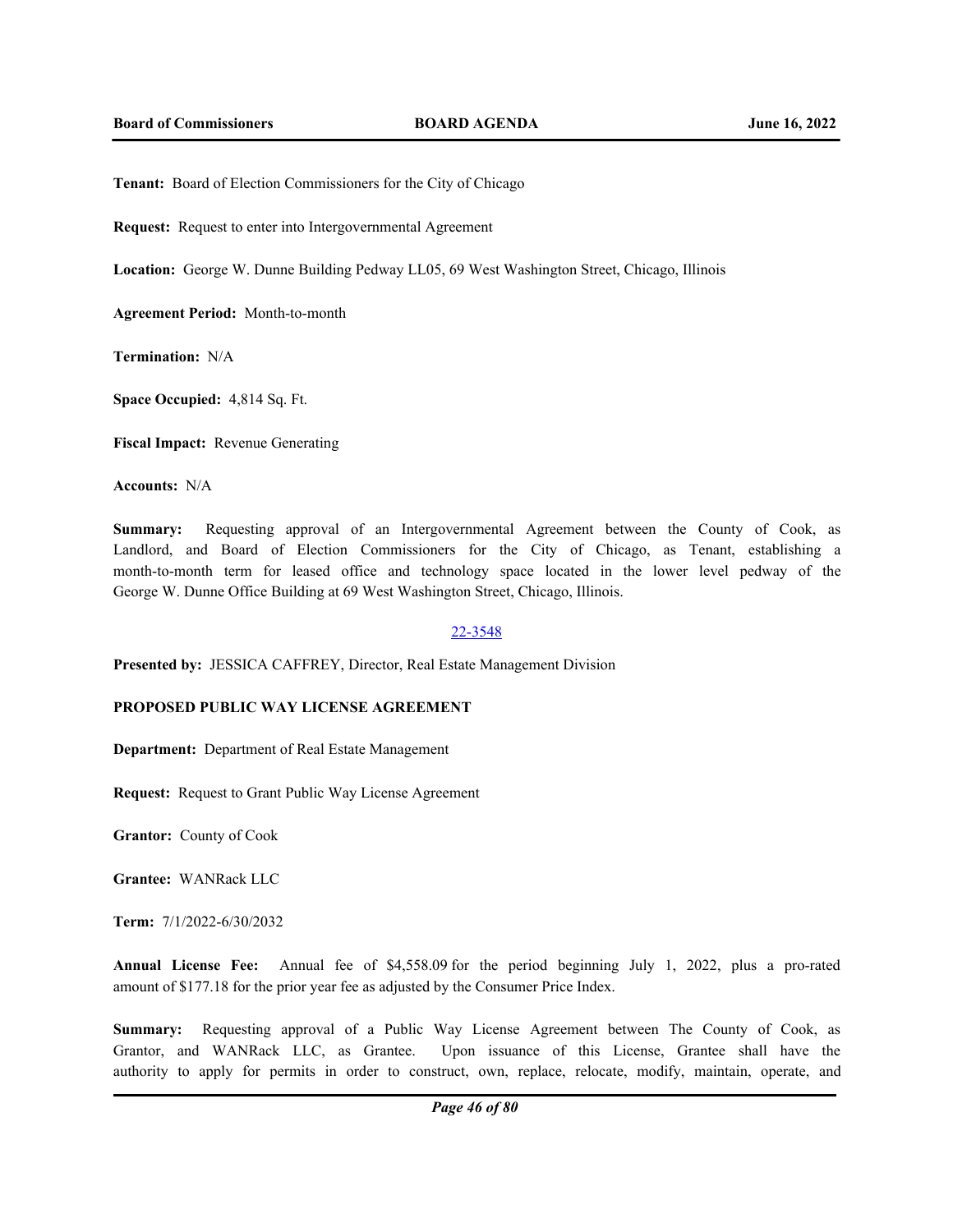#### **Board of Commissioners BOARD AGENDA June 16, 2022**

remove its facilities, which will be located in the public ways of Cook County where WANRack requests access. The proposed route will include two sections in Bremen Township, as well as area in Country Club Hills, and Tinley Park. In Bremen Township, work will begin on 175th St going west. There will be additional work in Bremen Township at the intersection of Ridgeland Ave and Oak Forest Ave going east to 167th St, then going north along Central Ave to the South side of Highway 6. In Country Club Hills work will start at the intersection of 167th St and Crawford Ave, then go west on 175th St to the intersection with I-57. In the Village of Tinley Park, work will start on 175th St then proceed north to Ridgeland Ave, then east along Oak Forest Ave.

This license is in accordance with Cook County Code Chapter 66, Road and Bridges, Article III, Public Way Regulatory Ordinance, enacted by the Board of Commissioners on June 19, 2007. The license fees, term start and end dates, are all set by the ordinance.

# **BUREAU OF ECONOMIC DEVELOPMENT OFFICE OF ECONOMIC DEVELOPMENT**

#### 22-3656

**Sponsored by:** TONI PRECKWINKLE (President), Cook County Board of Commissioners

#### **PROPOSED RESOLUTION**

# **PROPOSED RESOLUTION FOR ARPA VITAL COMMUNITIES PROGRAM INITIATIVES IMPLEMENTED BY THE BUREAU OF ECONOMIC DEVELOPMENT**

**WHEREAS**, on March 11, 2021, the federal government authorized the American Rescue Plan Act of 2021 ("ARPA") which includes \$1.9 trillion in federal stimulus funds to hasten the United States' recovery from the economic and health effects caused by the COVID-19 pandemic; and

**WHEREAS**, specifically, the federal government has authorized and allocated a federal award of approximately \$1,000,372,385B of ARPA funding to Cook County to assist the County in its recovery from the economic and health effects of COVID-19; and

**WHEREAS**, on June 24, 2021, the Cook County American Rescue Plan Act Framework (the "ARPA Framework") was presented to the Cook County Board of Commissioners; and

**WHEREAS**, the Cook County Board of Commissioners via Resolution 21-3654 accepted the ARPA federal award allocated to Cook County to assist the County in its recovery from the economic and health effects of COVID-19 in the amount of approximately \$1,000,372,385.00; and

**WHEREAS,** Resolution 21-3654 further authorized the Cook County Budget Director and Comptroller to create and implement a Special Purpose Fund for the ARPA award and other accounting measures to track the acceptance and spending of the federal award; and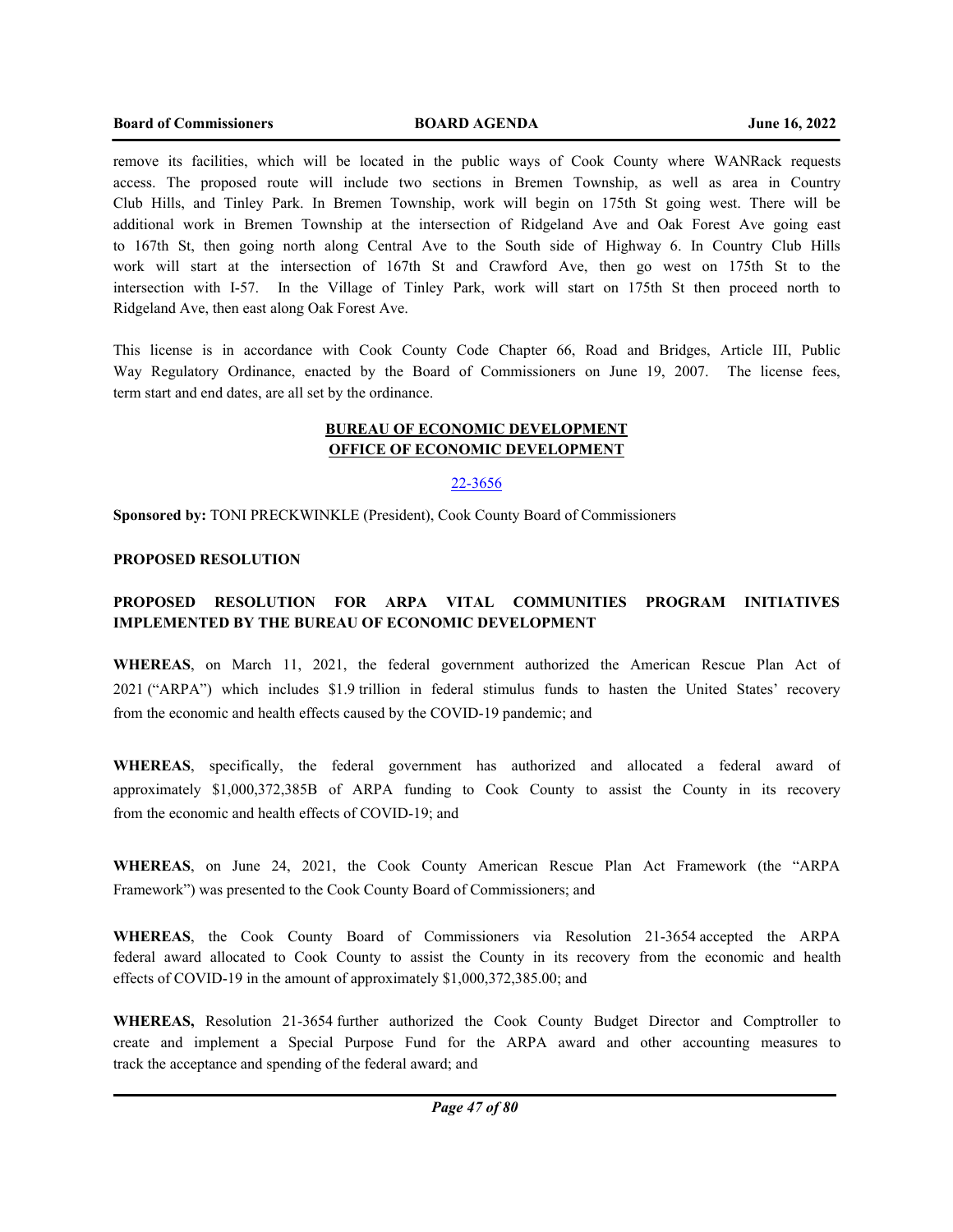**WHEREAS,** the Cook County Board of Commissioners authorized the Chief Financial Officer, Budget Director, Chief Procurement Officer and applicable using agencies to issue grants, contracts and agreements for ARPA programs approved via Resolutions 22-3657 and 22-0637; and

**WHEREAS**, to further the Policy Roadmap Goals, the Bureau of Economic Development (BED) has developed a menu of Vital Community and Smart Community programs and initiatives which have undergone review and approval through the Project Management Office process to utilize ARPA funding for such programs and initiatives pursuant to the issuance of grants, contracts, and agreements; and

**WHEREAS,** Resolutions 22-3657 and 22-0637 provided that any grants issued regarding ARPA programs in an amount over \$1M shall require the approval of the Cook County Board of Commissioners.

**NOW THEREFORE BE IT RESOLVED** that the Cook County Board of Commissioners hereby approves the issuance of the following agreements by the BED to utilize ARPA funding for multiyear terms through Fiscal Year 2026, subject to annual appropriation by the Board, for the BED programs and initiatives as follows:

- 1. As part of the **Manufacturing Rebound and Recovery Program**, to be renamed **Manufacturing Reinvented**, Cook County will enter into a contract (represented by Proposed Contract # 22-3558) with the **Illinois Manufacturing Excellence Center** (IMEC) for an aggregate amount of **\$375,000** to provide outreach and marketing services. In addition, IMEC on a pro bono basis, will conduct assessments and advise manufacturers, that apply, about potential investments to enhance productivity, adopt automation, undertake strategic planning and/or leadership training, strengthen supply chain resiliency, address workforce needs or promote business growth through marketing assistance. Cook County will reimburse manufacturers for completed projects with grants in the range of \$10,000 - \$25,000, depending on the specific project details. Cook County has an aggregate amount of up to **\$4,625,000** to support these Implementation Grants. Illinois Manufacturing Excellence Center (IMEC) is the official Illinois representative of the U.S. Department of Commerce Manufacturing Extension Partnership (MEP) National Network.
- 2. Enter into a Subrecipient Agreement with the **Housing Authority of Cook County** (HACC) in an aggregate amount of up to **\$5,000,000** to implement **Lead Pipe Removal at Vera Yates Homes and Richard Flowers Homes**, an initiative to remove lead-containing water service lines at these two large HACC owned and managed affordable housing properties located in Ford Heights and Robbins. This replacement will remove all lead service lines and provide a safer,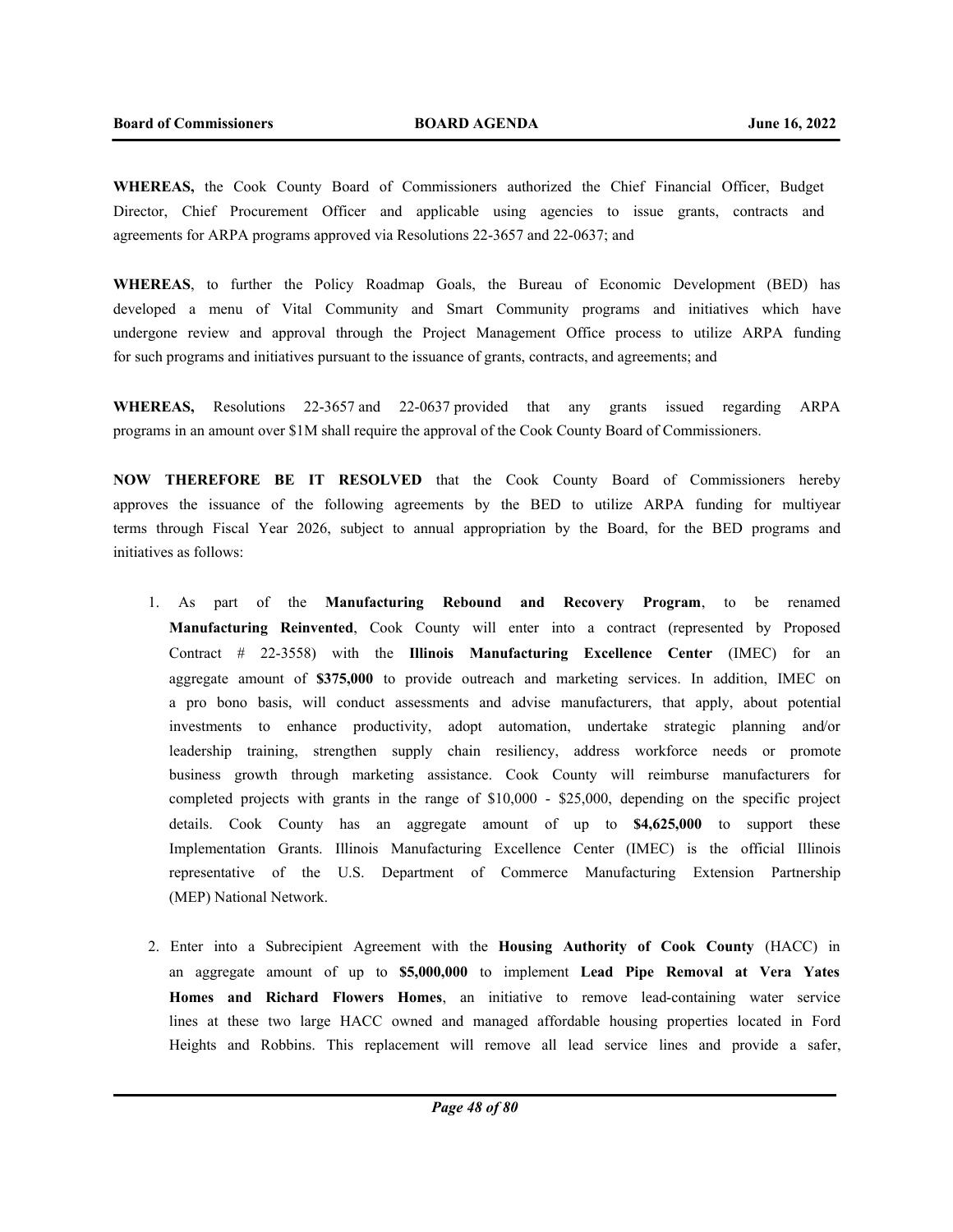healthier living environment for the nearly 700 residents who call these developments home.

**BE IT FURTHER RESOLVED** that the Cook County Board of Commissioners recognizes that time is of the essence and authorizes the Chief of the Bureau of Economic Development to negotiate and enter into the various agreements that outlines the specific metric and impact data, and compliance with all ARPA reporting and monitoring requirements with the agencies listed above to implement the above programs.

**BE IT FURTHER RESOLVED** that the Cook County Board of Commissioners hereby authorizes the Chief of the Bureau of Economic Development or its designee to modify the agreements and funding allocations to all BED selected organizations based upon need and utilization.

# **BUREAU OF ECONOMIC DEVELOPMENT DEPARTMENT OF PLANNING AND DEVELOPMENT**

## 22-3517

**Sponsored by:** TONI PRECKWINKLE (President) and DONNA MILLER, Cook County Board of Commissioners

#### **PROPOSED RESOLUTION**

#### **12600 S. Holiday Drive, LLC6B PROPERTY TAX INCENTIVE REQUEST**

**WHEREAS,** the Cook County Bureau of Economic Development received and reviewed a Real Property Assessment Classification 6b application containing the following information:

**Applicant:** 12600 S. Holiday Drive, LLC

**Address:** 12600 S. Holiday Drive, Alsip, Illinois

## **Municipality or Unincorporated Township:** Village of Alsip

**Cook County District:** 6th District

**Permanent Index Number:** PIN Number

**Municipal Resolution Number:** Ordinance No. 2020-12-1

**Number of month property vacant/abandoned:** 12 months vacant

**Special circumstances justification requested:** Yes

**Proposed use of property:** Industrial use - warehousing, manufacturing, and/or distribution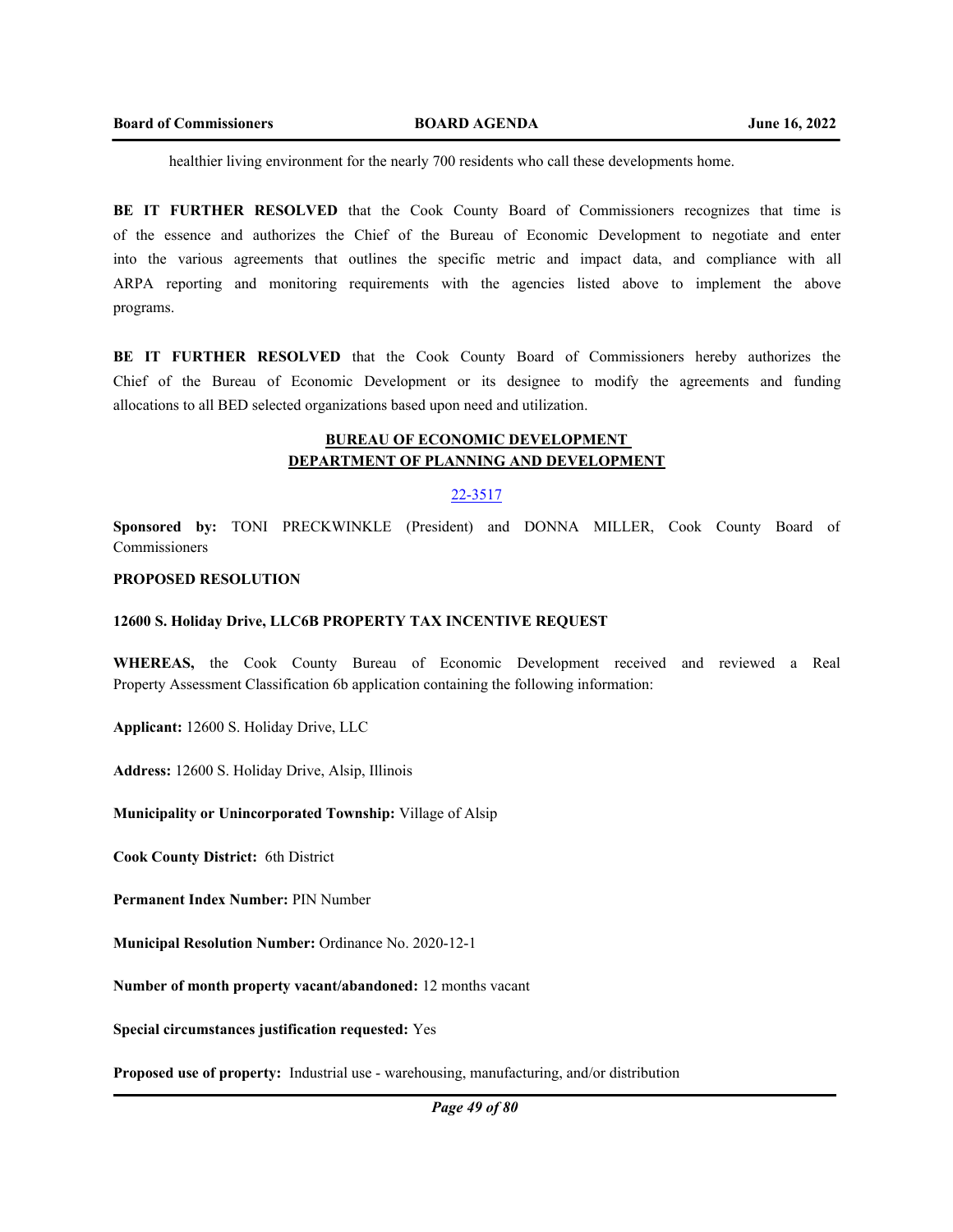## **Living Wage Ordinance Compliance Affidavit Provided:** Yes

**WHEREAS,** the Cook County Board of Commissioners has adopted a Real Property Assessment Classification 6b that provides an applicant a reduction in the assessment level for an abandoned industrial facility; and

**WHEREAS,** the Cook County Classification System for Assessment defines abandoned property as buildings and other structures that, after having been vacant and unused for at least 24 continuous months, have been purchased for value by a purchaser in whom the seller has no direct financial interest; and

**WHEREAS,** in the instance where the property does not meet the definition of abandoned property, the municipality or the Board of Commissioners, may determine that special circumstances may exist that justify finding that the property is abandoned for purpose of Class 6b; and

**WHEREAS,** in the case of abandonment of less than 24 months and purchase for value, by a purchaser in whom the seller has no direct financial interest, the County may determine that special circumstances justify finding the property is deemed abandoned; and

**WHEREAS,** Class 6b requires the validation by the County Board of the shortened period of qualifying abandonment in cases where the facility has been abandoned for less than 24 consecutive months upon purchase for value; and

**WHEREAS,** the municipality states the Class 6b is necessary for development to occur on this specific real estate. The municipal resolution cites the qualifications of this property to meet the definition of abandoned with special circumstances; and

**WHEREAS,** industrial real estate is normally assessed at 25% of its market value, qualifying industrial real estate eligible for the Class 6b can receive a significant reduction in the level of assessment from the date that new construction or rehabilitation has been completed, or in the case of abandoned property from the date of substantial re-occupancy. Properties receiving Class 6b will be assessed at 10% of the market value for 10 years, 15% for the 11th year and 20% in the 12th year; and

**NOW, THEREFORE, BE IT RESOLVED,** by the President and Board of Commissioners of the County of Cook, that the President and Board of Commissioners validate the above-captioned property is deemed abandoned with special circumstances under the Class 6b; and

**BE IT FURTHER RESOLVED,** that the County Clerk is hereby authorized and directed to forward a certified copy of this resolution to the Office of the Cook County Assessor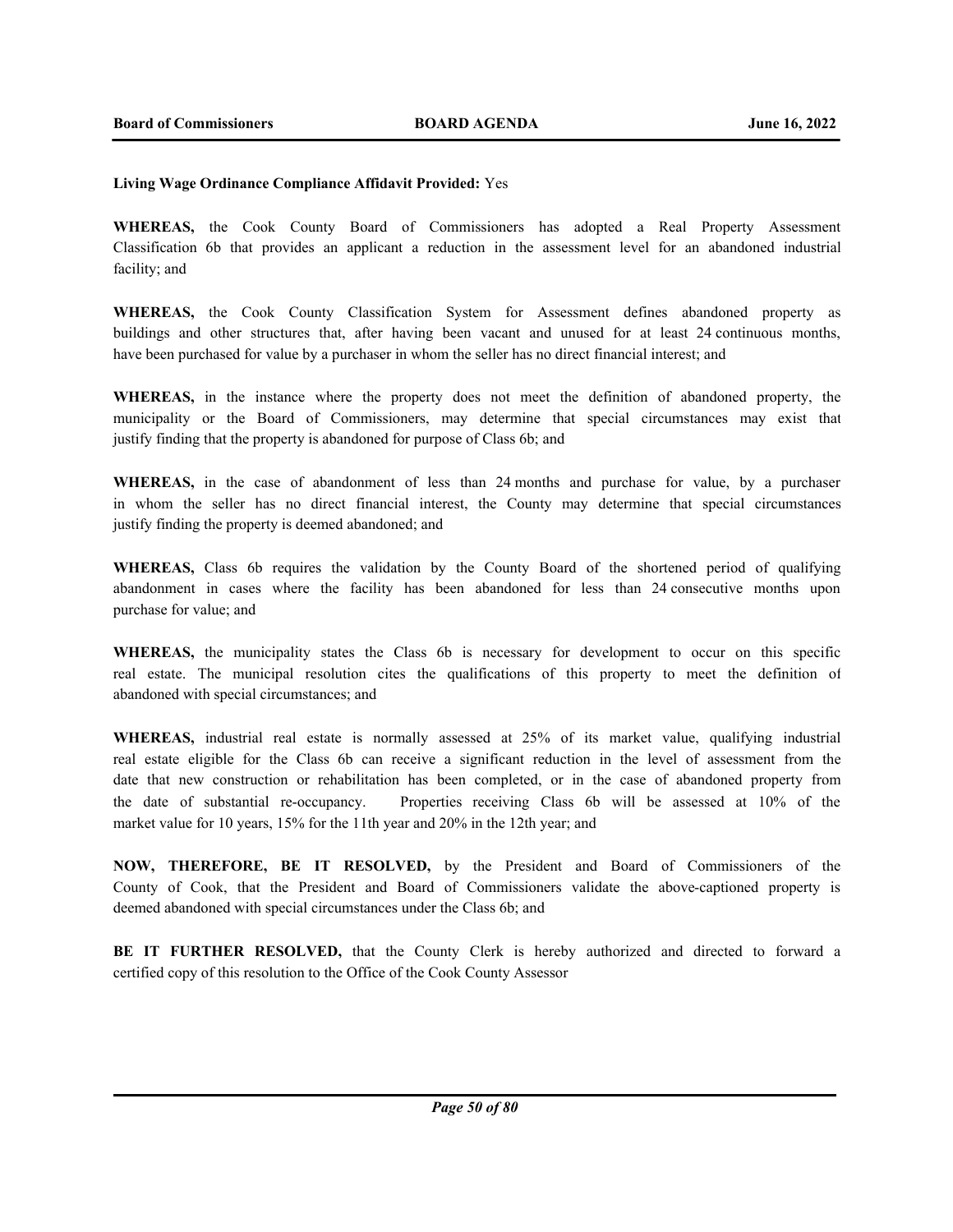#### 22-3518

**Sponsored by:** TONI PRECKWINKLE (President) and PETER N. SILVESTRI, Cook County Board of Commissioners

## **REQUEST TO AMEND A PREVIOUSLY APPROVED ITEM**

**Department:** Department of Planning and Development

**Request:** Requesting authorization for the Cook County Board of Commissioners to approve as amended

**Item Number:** 22-2046

**Previously Approved Date:** 4/7/2022

The amendment is indicated by the underscored and stricken language.

**MR. BRAD NARDICK/ THE BAZAAR INC. CLASS 6B SUSTAINABLE EMERGENCY RELIEF** (**SER)**

**WHEREAS,** the Cook County Bureau of Economic Development received and reviewed a Real Property Assessment Classification 6b Sustainable Emergency Relief (SER) application containing the following information:

**Applicant:** Mr. Brad Nardick/ The Bazaar Inc.

**Address:** 1810 North 5th Avenue & 1900 5th Avenue, River Grove, Illinois

**Length of time at current location:** 25 years

**Length of time property under same ownership:** 11 years

**Is there evidence supporting 10 years of the same ownership and/or occupancy (tenancy):** Yes

**Age of the Property (Building):** 51 years

**Municipality or Unincorporated Township:** River Grove

**Cook County District:** 9th District

**Permanent Index Number(s):** 12-35-300-018-0000; 12-35-300-008-0000;12-35-300-009-0000 & 12-35-300- 010-0000 and 12-35-300-006-0000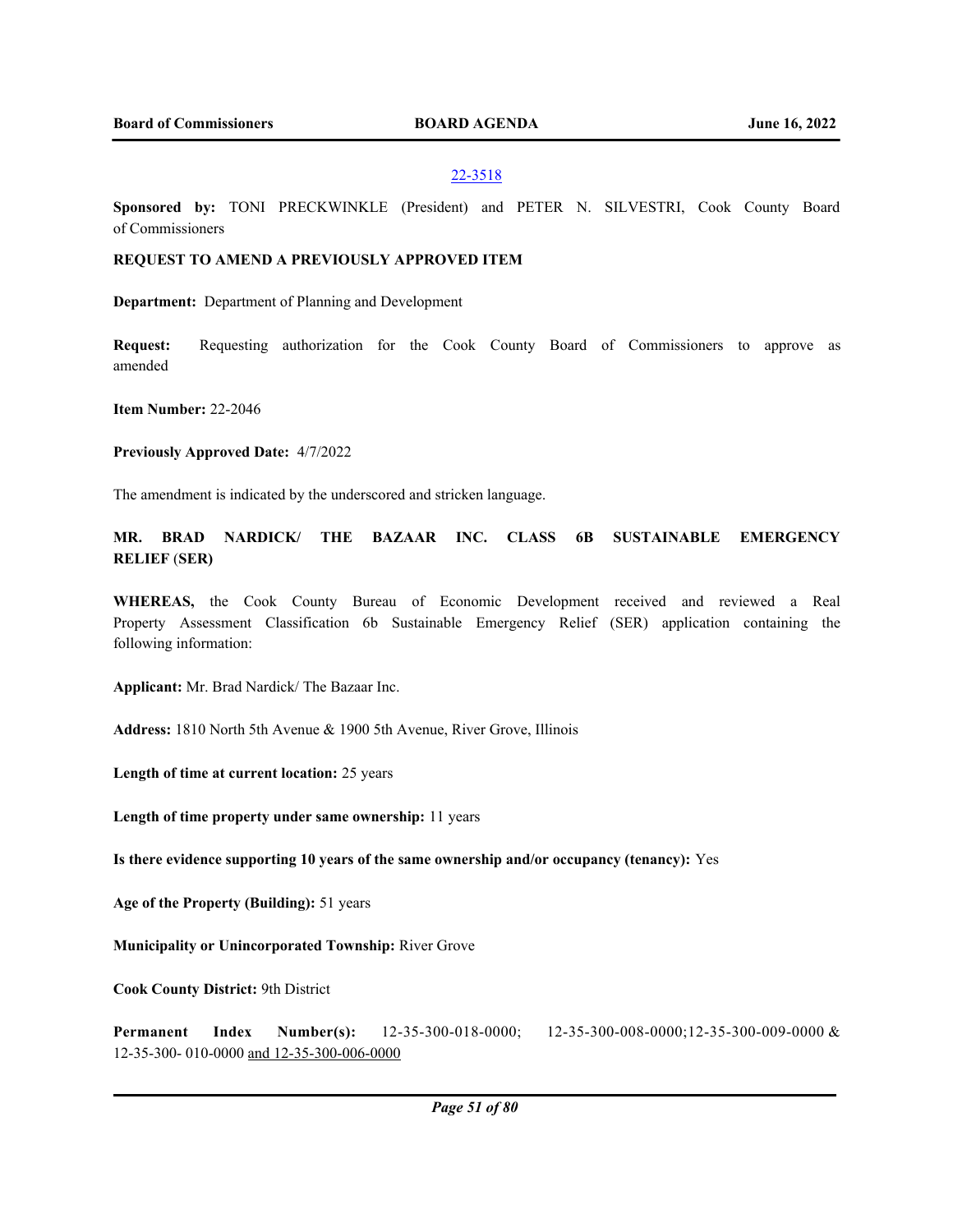**Municipal Resolution Number:** Village of River Grove, Resolution No. 2021-R-67

## **Evidence of Economic Hardship:** Yes.

**Number of blighting factors associated with the property:** Six blighting factors associated with this site: Dilapidation, Deterioration, Obsolescence, Excessive Land Coverage, Lack of Ventilation, and Inadequate Foundation.

## **Has justification for the Class 6b SER program been provided:** Yes

#### **Proposed use of property: Industrial - Manufacturing:** Warehousing and Distribution

## **Living Wage Ordinance Compliance Affidavit Provided: Yes**

**WHEREAS,** the Cook County Board of Commissioners has adopted a Real Property Assessment Classification 6b Sustainable Emergency Relief (SER) that provides an applicant a reduction in the assessment level for a long-term existing industrial enterprise that meets the qualifications of the SER program; and

**WHEREAS,** the Cook County Classification System for Assessment requires that an applicant under the Class 6b SER program provide evidence justifying their participation in the subject program; and

**WHEREAS,** Class 6b SER requires a Resolution by the County Board validating the property for the purpose of the Class 6bSER Program; and

**WHEREAS**, the industrial enterprise that occupies the premises has been at the same location for a minimum of ten years prior to the date of the application for the Class 6b SER Program. and

**WHEREAS**, the industrial enterprise that occupies the premises has submitted evidence of economic hardship to the Cook County Bureau of Economic Development supporting a determination that participation in the Class 6b SER Program is necessary for the industrial enterprise to continue its operations at its current location and maintain its staff, and without the Class 6b SER the industrial enterprise would not be economically viable causing the property to be in imminent risk of becoming vacant and unused; and

**WHEREAS**, the applicant is not receiving another Cook County Property Tax Incentive for the same property; and

**WHEREAS,** the municipality states the Class 6b SER is necessary for the industrial enterprise to maintain is operations on this specific real estate. The municipal Resolution cites the qualifications of this property to meet the definition of the Class 6b SER program; and

**WHEREAS,** industrial real estate is normally assessed at 25% of its market value, qualifying industrial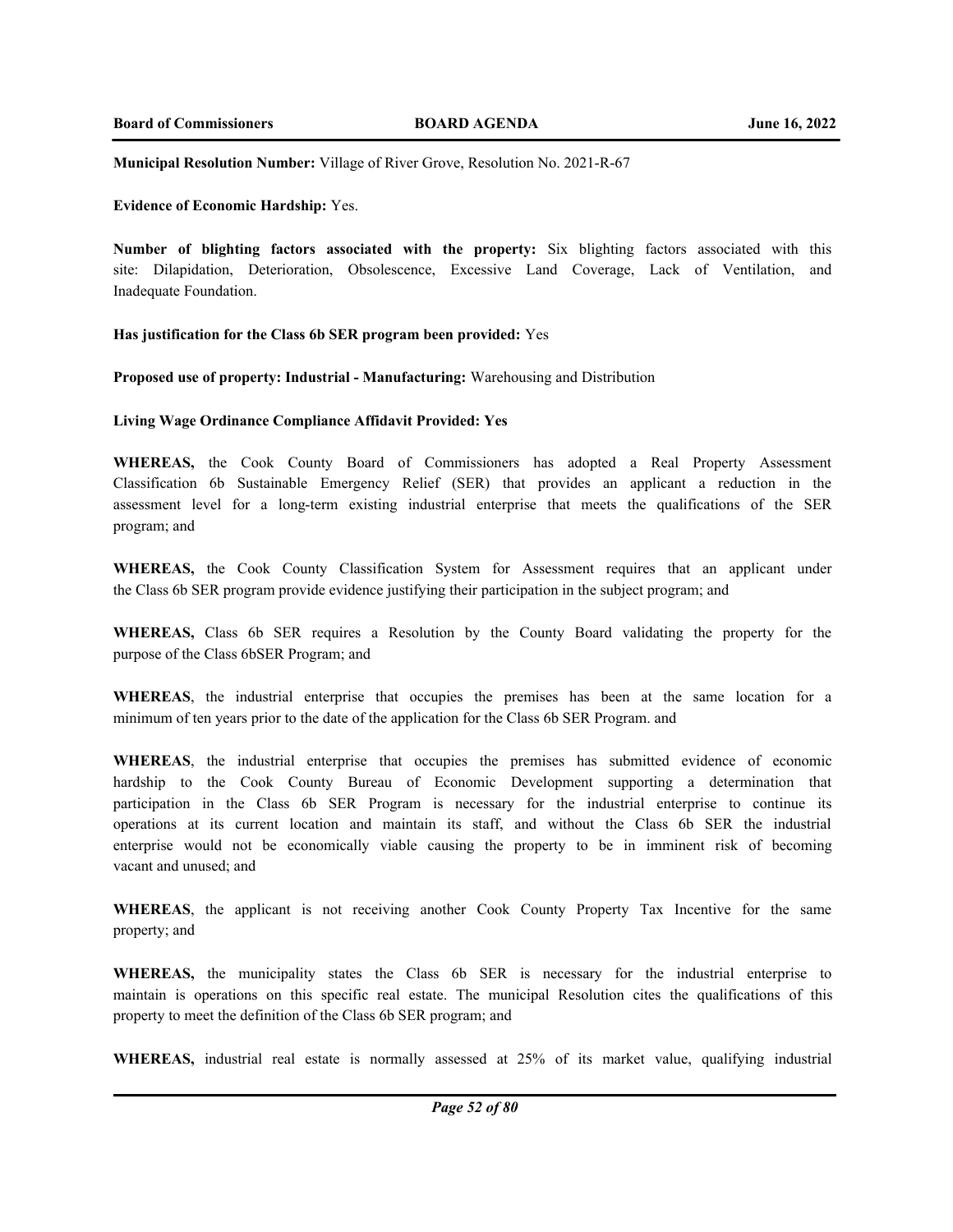real estate eligible for the Class 6b SER can receive a significant reduction in the level of assessment from the date that the application is approved by the Cook County Assessor. Properties receiving Class 6b SER will be assessed at 10% of the market value for 10 years, 15% for the 11th year and 20% in the 12th year; and

**WHEREAS**, the applicant understands that the Class 6b SER classification is not renewable and also the applicant vacates the specific real estate while the Class 6b SER is in place the designation will terminate and the assessment level will immediately revert back to the 25% assessment level.

**NOW, THEREFORE, BE IT RESOLVED,** by the President and Board of Commissioners of the County of Cook, that the President and Board of Commissioners validate the above-captioned property is meets the requirements of the Class 6bSER Program; and

**BE IT FURTHER RESOLVED,** that the County Clerk is hereby authorized and directed to forward a certified copy of this Resolution to the Office of the Cook County Assessor.

## 22-3520

**Sponsored by:** TONI PRECKWINKLE (President) and DONNA MILLER, Cook County Board of Commissioners

## **PROPOSED RESOLUTION**

## **Green Electronics Solutions Inc. CLASS 8 PROPERTY TAX INCENTIVE REQUEST**

**WHEREAS,** the Cook County Bureau of Economic Development received and reviewed a Real Property Assessment Classification 8 application containing the following information:

**Applicant:** Green Electronics Solutions Inc.

**Address:** 510 W. 172nd Street, South Holland, Illinois

**Municipality or Unincorporated Township:** Village of South Holland

**Cook County District:** 6th District

**Permanent Index Number:** 29-28-105-006-0000 and 29-28-105-013-0000

**Municipal Resolution Number:** Village of South Holland, approved September 7, 2021

**Number of month property vacant/abandoned:** Two (2) months vacant

**Special circumstances justification requested:** Yes

**Proposed use of property:** Industrial Use - manufacturing and distribution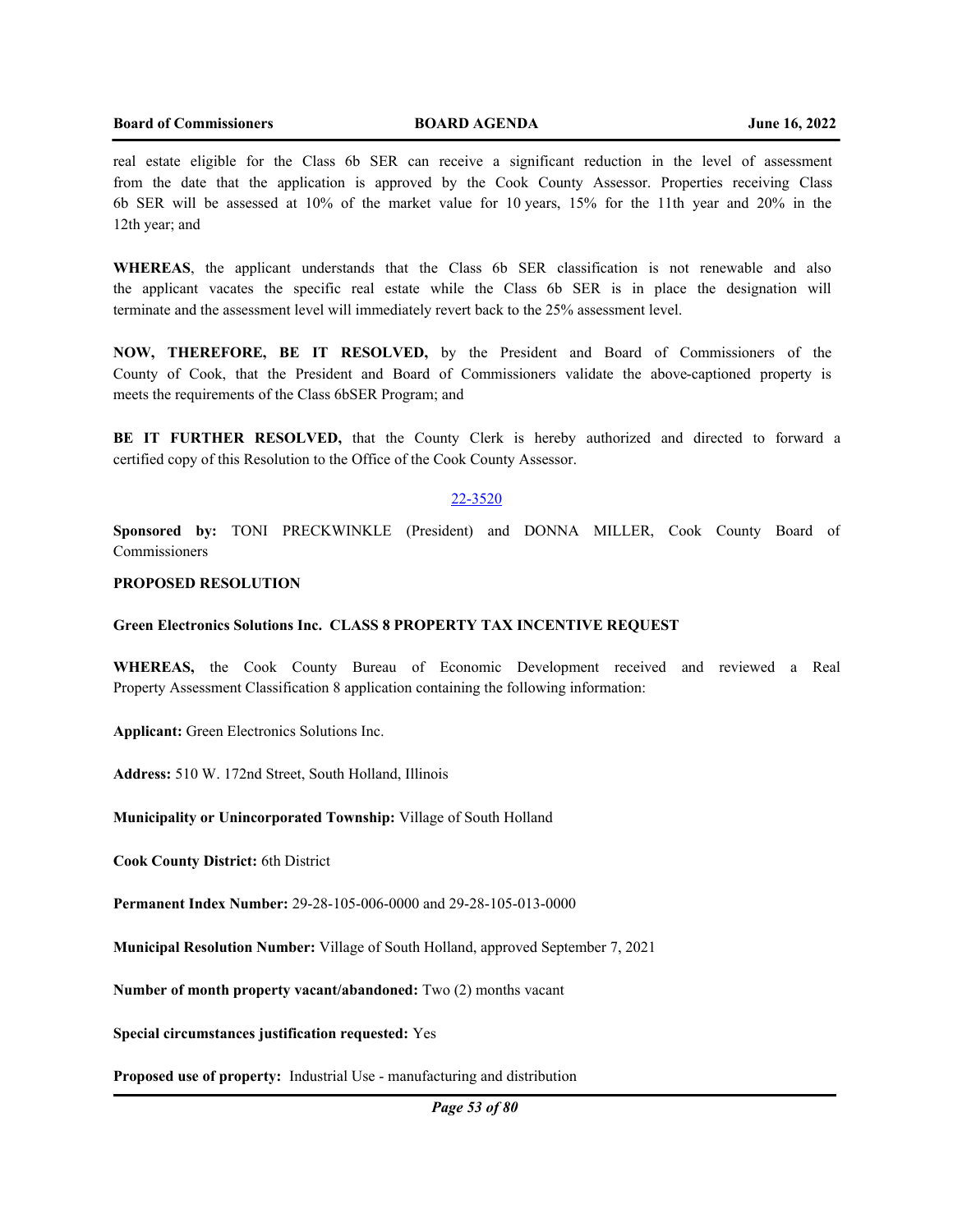## **Living Wage Ordinance Compliance Affidavit Provided:** Yes

**WHEREAS,** the Cook County Board of Commissioners has adopted a Real Property Assessment Classification 8 that provides an applicant a reduction in the assessment level for an abandoned commercial facility; and

**WHEREAS,** the Cook County Classification System for Assessment defines abandoned property as buildings and other structures that, after having been vacant and unused for at least 24 continuous months, have been purchased for value by a purchaser in whom the seller has no direct financial interest; and

**WHEREAS,** in the instance where the property does not meet the definition of abandoned property, the municipality or the Board of Commissioners, may determine that special circumstances may exist that justify finding that the property is abandoned for purpose of Class 8; and

**WHEREAS,** in the case of abandonment of less than 24 months and purchase for value, by a purchaser in whom the seller has no direct financial interest, the County may determine that special circumstances justify finding the property is deemed abandoned; and

**WHEREAS,** Class 8 requires the validation by the County Board of the shortened period of qualifying abandonment in cases where the facility has been abandoned for less than 24 consecutive months upon purchase for value; and

**WHEREAS,** the municipality states the Class 8 is necessary for development to occur on this specific real estate. The municipal resolution cites the qualifications of this property to meet the definition of abandoned with special circumstances; and

**WHEREAS;** commercial real estate is normally assessed at 25% of its market value, qualifying commercial real estate eligible for the Class 8 can receive a significant reduction in the level of assessment from the date that new construction or rehabilitation has been completed, or in the case of abandoned property from the date of substantial re-occupancy. Properties receiving Class 8 will be assessed at 10% of the market value for 10 years, 15% for the 11th year and 20% in the 12th year; and

**NOW, THEREFORE, BE IT RESOLVED,** by the President and Board of Commissioners of the County of Cook, that the President and Board of Commissioners validate the above-captioned property is deemed abandoned with special circumstances under the Class 8; and

**BE IT FURTHER RESOLVED,** that the County Clerk is hereby authorized and directed to forward a certified copy of this resolution to the Office of the Cook County Assessor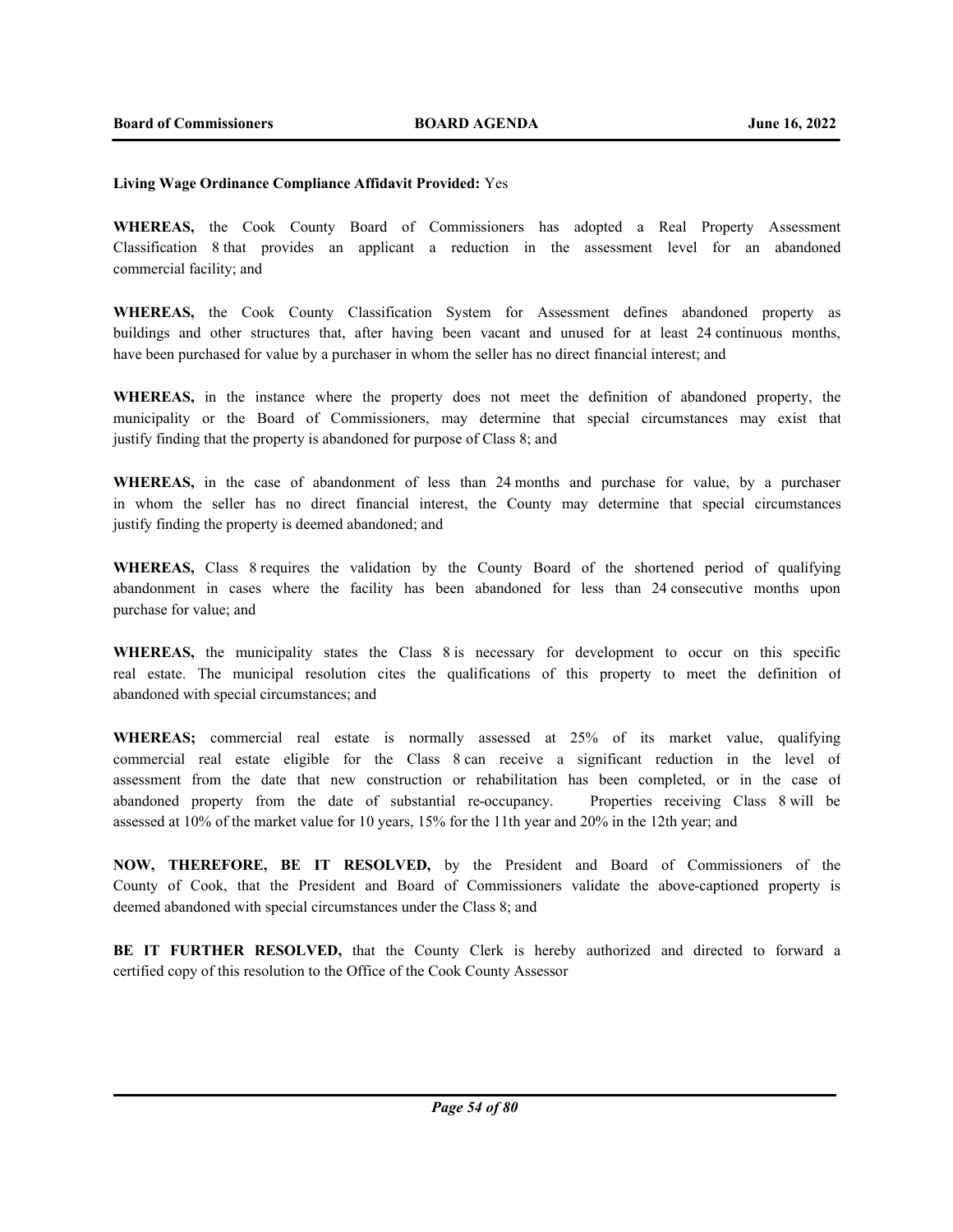## 22-3563

**Sponsored by:** TONI PRECKWINKLE (President) and SCOTT R. BRITTON, Cook County Board of Commissioners

## **PROPOSED RESOLUTION**

## **Basara 1601 LLC6B PROPERTY TAX INCENTIVE REQUEST**

**WHEREAS,** the Cook County Bureau of Economic Development received and reviewed a Real Property Assessment Classification 6b application containing the following information:

**Applicant:** Basara 1601 LLC

**Address:** 1601 Rohlwing Road, Rolling Meadows, Illinois

**Municipality or Unincorporated Township:** City of Rolling Meadows

**Cook County District:** 14th District

**Permanent Index Number:** 02-26-200-044-0000(portion thereof)

**Municipal Resolution Number:** City of Rolling Meadows, Resolution No. 21-R-97

**Number of month property vacant/abandoned:** 72 months vacant

**Special circumstances justification requested:** Yes

**Proposed use of property:** Industrial use - warehousing, manufacturing, and distribution

**Living Wage Ordinance Compliance Affidavit Provided:** Yes

**WHEREAS,** the Cook County Board of Commissioners has adopted a Real Property Assessment Classification 6b that provides an applicant a reduction in the assessment level for an abandoned industrial facility; and

**WHEREAS,** the Cook County Classification System for Assessment defines abandoned property as buildings and other structures that, after having been vacant and unused for more than 24 continuous months, there has been no purchased for value by a purchaser and the property is in need of substantial rehabilitation ; and

**WHEREAS,** in the instance where the property does not meet the definition of abandoned property, the municipality or the Board of Commissioners, may determine that special circumstances may exist that justify finding that the property is abandoned for purpose of Class 6b; and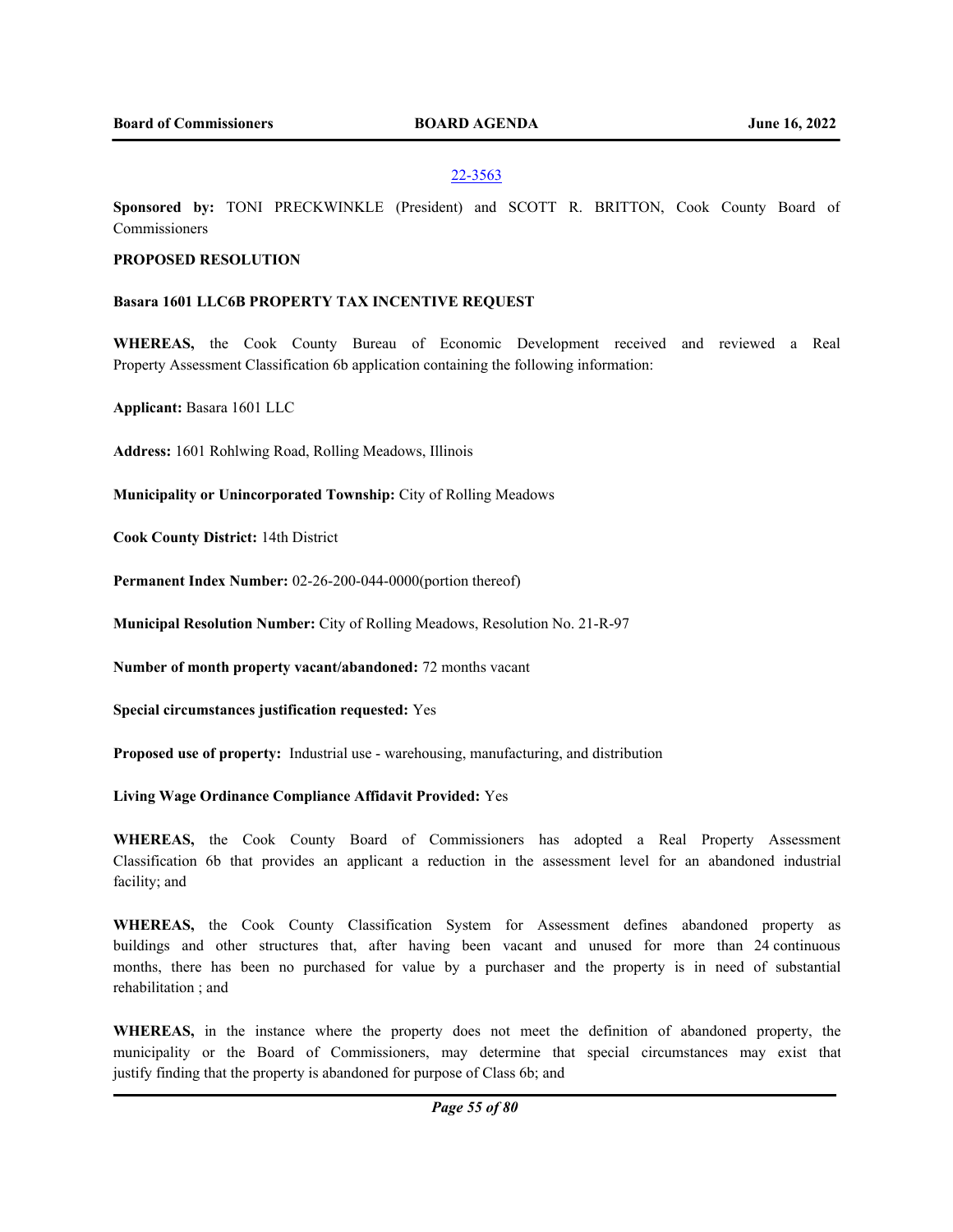**WHEREAS,** in the case of abandonment of over 24 months and no purchase for value by a disinterested buyer, the County may determine that special circumstances justify finding the property as being deemed abandoned; and

**WHEREAS,** Class 6b requires a resolution by the County Board validating the property as abandoned for the purpose of Class 6b; and

**WHEREAS,** the municipality states the Class 6b is necessary for development to occur on this specific real estate. The municipal resolution cites the qualifications of this property to meet the definition of abandoned with special circumstances; and

**WHEREAS;** industrial real estate is normally assessed at 25% of its market value, qualifying industrial real estate eligible for the Class 6b can receive a significant reduction in the level of assessment from the date that new construction or rehabilitation has been completed, or in the case of abandoned property from the date of substantial re-occupancy. Properties receiving Class 6b will be assessed at 10% of the market value for 10 years, 15% for the 11th year and 20% in the 12th year; and

**NOW, THEREFORE, BE IT RESOLVED,** by the President and Board of Commissioners of the County of Cook, that the President and Board of Commissioners validate the above-captioned property is deemed abandoned with special circumstances under the Class 6b; and

**BE IT FURTHER RESOLVED,** that the County Clerk is hereby authorized and directed to forward a certified copy of this resolution to the Office of the Cook County Assessor

#### 22-3565

**Sponsored by:** TONI PRECKWINKLE (President) and DONNA MILLER, Cook County Board of Commissioners

## **PROPOSED RESOLUTION**

#### **Best Choice Meats 6B PROPERTY TAX INCENTIVE REQUEST**

**WHEREAS,** the Cook County Bureau of Economic Development received and reviewed a Real Property Assessment Classification 6b application containing the following information:

**Applicant:** Best Choice Meats

**Address:** 12650 Springfield Ave., Alsip, Illinois

**Municipality or Unincorporated Township:** Village of Alsip

**Cook County District:** 6th District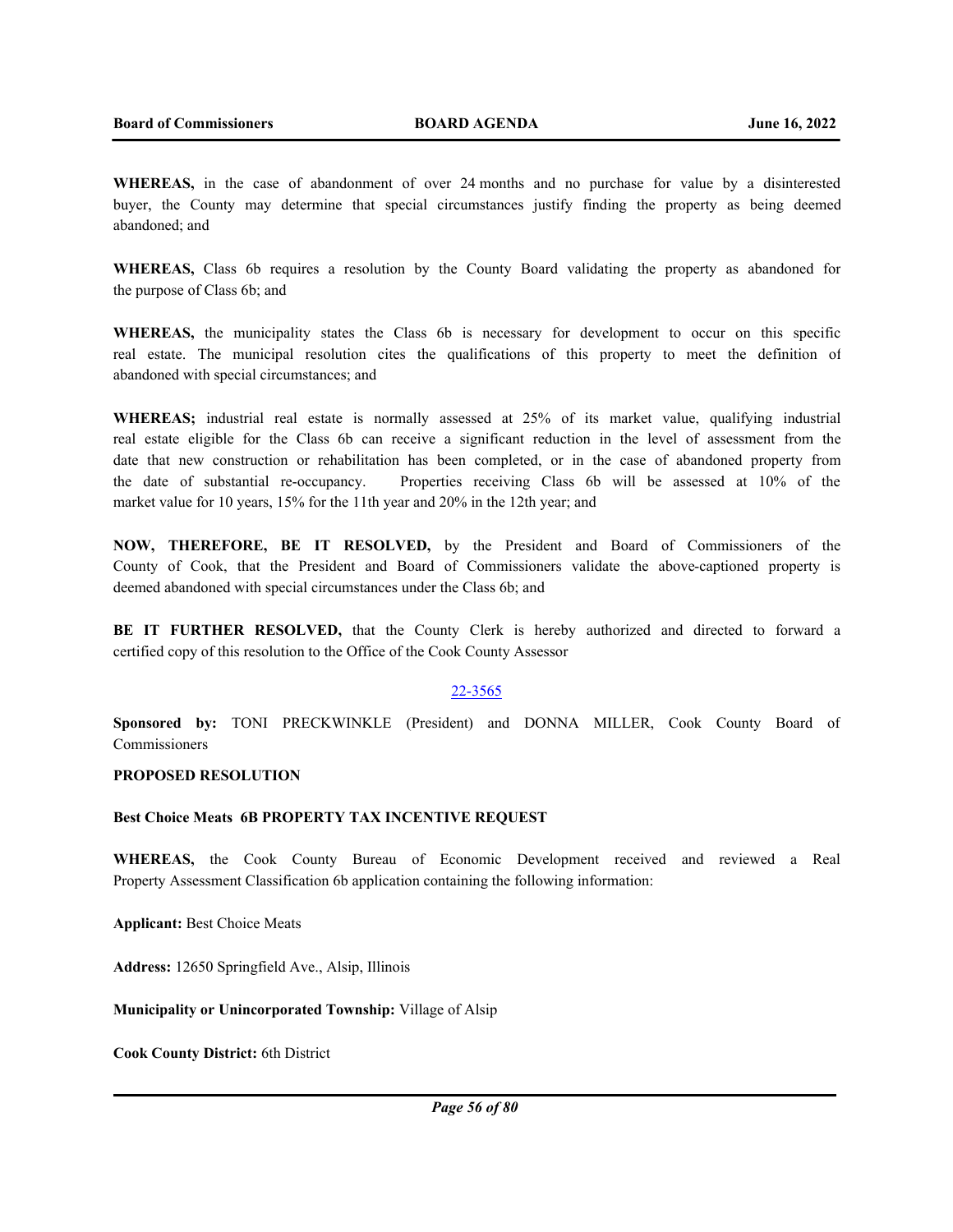**Board of Commissioners BOARD AGENDA June 16, 2022**

## **Permanent Index Number:** 24-26-300-078-0000

**Municipal Resolution Number:** Village of Alsip, Resolution No. 2020-02-2

**Number of month property vacant/abandoned:** 55 months vacant

**Special circumstances justification requested:** Yes

**Proposed use of property:** Industrial use - warehousing, packaging, and distribution

**Living Wage Ordinance Compliance Affidavit Provided:** Yes

**WHEREAS,** the Cook County Board of Commissioners has adopted a Real Property Assessment Classification 6b that provides an applicant a reduction in the assessment level for an abandoned industrial facility; and

**WHEREAS,** the Cook County Classification System for Assessment defines abandoned property as buildings and other structures that, after having been vacant and unused for more than 24 continuous months, there has been no purchased for value by a purchaser and the property is in need of substantial rehabilitation ; and

**WHEREAS,** in the instance where the property does not meet the definition of abandoned property, the municipality or the Board of Commissioners, may determine that special circumstances may exist that justify finding that the property is abandoned for purpose of Class 6b; and

**WHEREAS,** in the case of abandonment of over 24 months and no purchase for value by a disinterested buyer, the County may determine that special circumstances justify finding the property as being deemed abandoned; and

**WHEREAS,** Class 6b requires a resolution by the County Board validating the property as abandoned for the purpose of Class 6b; and

**WHEREAS,** the municipality states the Class 6b is necessary for development to occur on this specific real estate. The municipal resolution cites the qualifications of this property to meet the definition of abandoned with special circumstances; and

**WHEREAS;** industrial real estate is normally assessed at 25% of its market value, qualifying industrial real estate eligible for the Class 6b can receive a significant reduction in the level of assessment from the date that new construction or rehabilitation has been completed, or in the case of abandoned property from the date of substantial re-occupancy. Properties receiving Class 6b will be assessed at 10% of the market value for 10 years, 15% for the 11th year and 20% in the 12th year; and

**NOW, THEREFORE, BE IT RESOLVED,** by the President and Board of Commissioners of the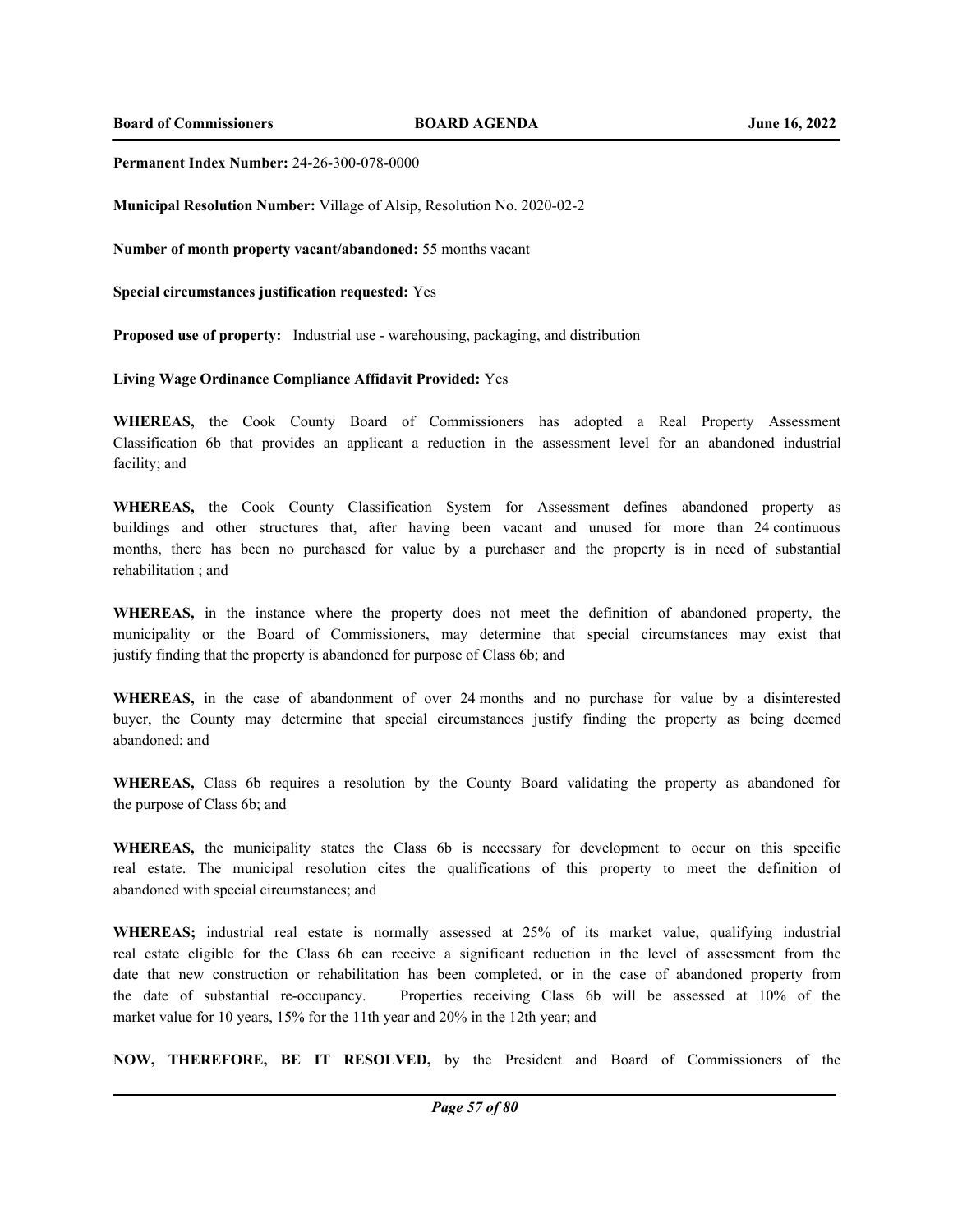County of Cook, that the President and Board of Commissioners validate the above-captioned property is deemed abandoned with special circumstances under the Class 6b; and

**BE IT FURTHER RESOLVED,** that the County Clerk is hereby authorized and directed to forward a certified copy of this resolution to the Office of the Cook County Assessor

## 22-3587

**Sponsored by:** TONI PRECKWINKLE (President) and DONNA MILLER, Cook County Board of Commissioners

## **PROPOSED RESOLUTION**

## **Wennberg Investment Group, LLC CLASS 8 PROPERTY TAX INCENTIVE REQUEST**

**WHEREAS,** the Cook County Bureau of Economic Development received and reviewed a Real Property Assessment Classification 8 application containing the following information:

**Applicant:** Wennberg Investment Group, LLC

**Address:** 18849 Dixie Highway, Homewood, Illinois

**Municipality or Unincorporated Township:** Village of Homewood

**Cook County District:** 6th District

**Permanent Index Number:** 32-06-402-006-0000

**Municipal Resolution Number:** Village of Homewood Resolution No. R 30-41

**Number of month property vacant/abandoned:** Nine (9) months vacant

**Special circumstances justification requested:** Yes

**Proposed use of property:** Commercial use- restaurant

**Living Wage Ordinance Compliance Affidavit Provided:** Yes

**WHEREAS,** the Cook County Board of Commissioners has adopted a Real Property Assessment Classification 8 that provides an applicant a reduction in the assessment level for an abandoned commercial facility; and

**WHEREAS,** the Cook County Classification System for Assessment defines abandoned property as buildings and other structures that, after having been vacant and unused for at least 24 continuous months,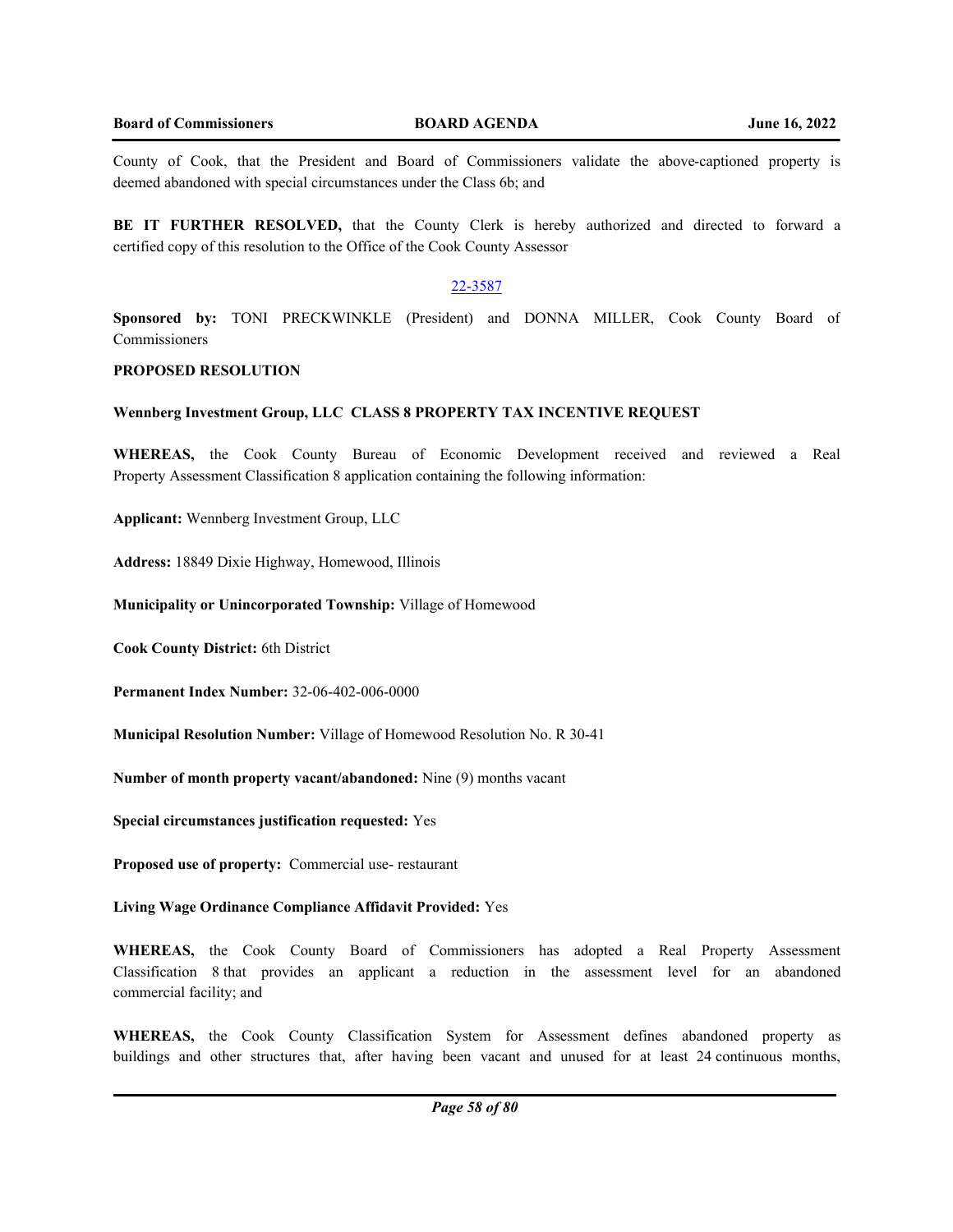have been purchased for value by a purchaser in whom the seller has no direct financial interest; and

**WHEREAS,** in the instance where the property does not meet the definition of abandoned property, the municipality or the Board of Commissioners, may determine that special circumstances may exist that justify finding that the property is abandoned for purpose of Class 8; and

**WHEREAS,** in the case of abandonment of less than 24 months and purchase for value, by a purchaser in whom the seller has no direct financial interest, the County may determine that special circumstances justify finding the property is deemed abandoned; and

**WHEREAS,** Class 8 requires the validation by the County Board of the shortened period of qualifying abandonment in cases where the facility has been abandoned for less than 24 consecutive months upon purchase for value; and

**WHEREAS,** the municipality states the Class 8 is necessary for development to occur on this specific real estate. The municipal resolution cites the qualifications of this property to meet the definition of abandoned with special circumstances; and

**WHEREAS;** commercial real estate is normally assessed at 25% of its market value, qualifying commercial real estate eligible for the Class 8 can receive a significant reduction in the level of assessment from the date that new construction or rehabilitation has been completed, or in the case of abandoned property from the date of substantial re-occupancy. Properties receiving Class 8 will be assessed at 10% of the market value for 10 years, 15% for the 11th year and 20% in the 12th year; and

**NOW, THEREFORE, BE IT RESOLVED,** by the President and Board of Commissioners of the County of Cook, that the President and Board of Commissioners validate the above-captioned property is deemed abandoned with special circumstances under the Class 8; and

**BE IT FURTHER RESOLVED,** that the County Clerk is hereby authorized and directed to forward a certified copy of this resolution to the Office of the Cook County Assessor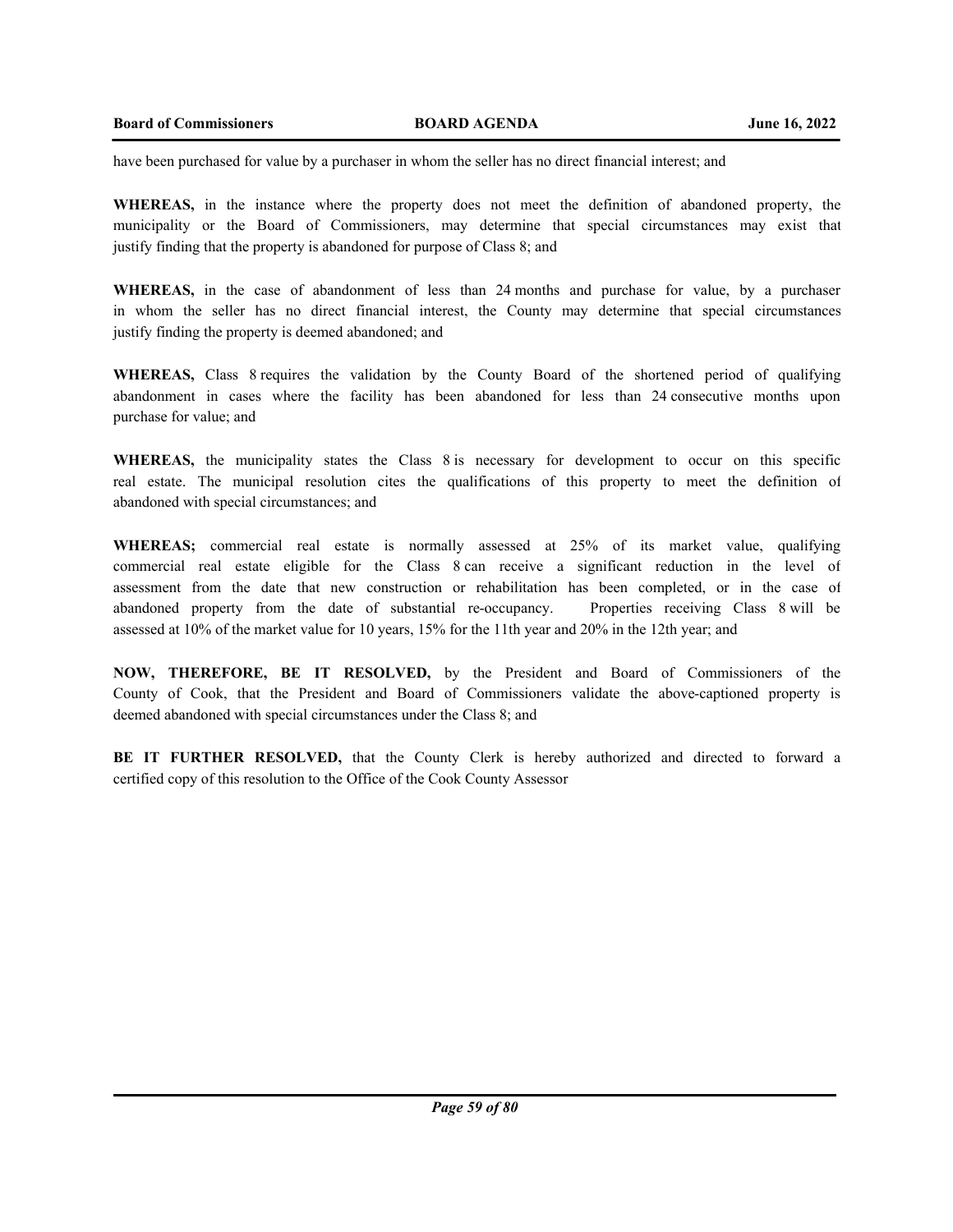## **BUREAU OF HUMAN RESOURCES**

## 22-0287

**Sponsored by:** TONI PRECKWINKLE (President), Cook County Board of Commissioners

## **PROPOSED RESOLUTION**

# **APPROVAL OF A COLLECTIVE BARGAINING AGREEMENT INCLUDING AN ECONOMIC PACKAGE (WAGE INCREASES AND HEALTHCARE) BETWEEN THE COUNTY OF COOK/SHERIFF OF COOK COUNTY AND THE ILLINOIS FRATERNAL ORDER OF POLICE (FOP), REPRESENTING COUNTY POLICE OFFICERS;**

**WHEREAS**, the Illinois Public Employee Labor Relations Act (5 ILCS 315/1 et seq.) has established regulations regarding collective bargaining with a union; and

**WHEREAS**, a collective bargaining agreement for the period of December 1, 2020, through November 30, 2024 has been negotiated between the County of Cook/Sheriff of Cook County and the Illinois Fraternal Order of Police (FOP), Representing County Police Officers; and

**WHEREAS**, salary adjustments and general wage increases are reflected in the salary schedules included in the collective bargaining agreement negotiated between the County of Cook/Sheriff of Cook County and the Illinois Fraternal Order of Police (FOP), Representing County Police Officers; and

- (a) effective upon ratification of the collective bargaining agreement by the Cook County Board of Commissioners, all bargaining unit members in active status shall receive a one-time \$2,000 payment; and
- (b) effective upon ratification of the collective bargaining agreement by the Cook County Board of Commissioners, all bargaining unit members in active status shall receive a one-time \$1,000 payment for pandemic pay; and
- (c) effective the first full pay period on or after June 1, 2021, the pay rates for all job classifications shall be increased by 1.50%; and
- (d) effective the first full pay period on or after June 1, 2022, the pay rates for all job classifications shall be increased by 2.50%; and
- (e) effective the first full pay period on or after December 1, 2022, all bargaining unit members in active status shall receive a \$1,000 bonus payment.
- (f) effective the first full pay period on or after June 1, 2023, the pay rates for all job classifications shall be increased by 2.50%; and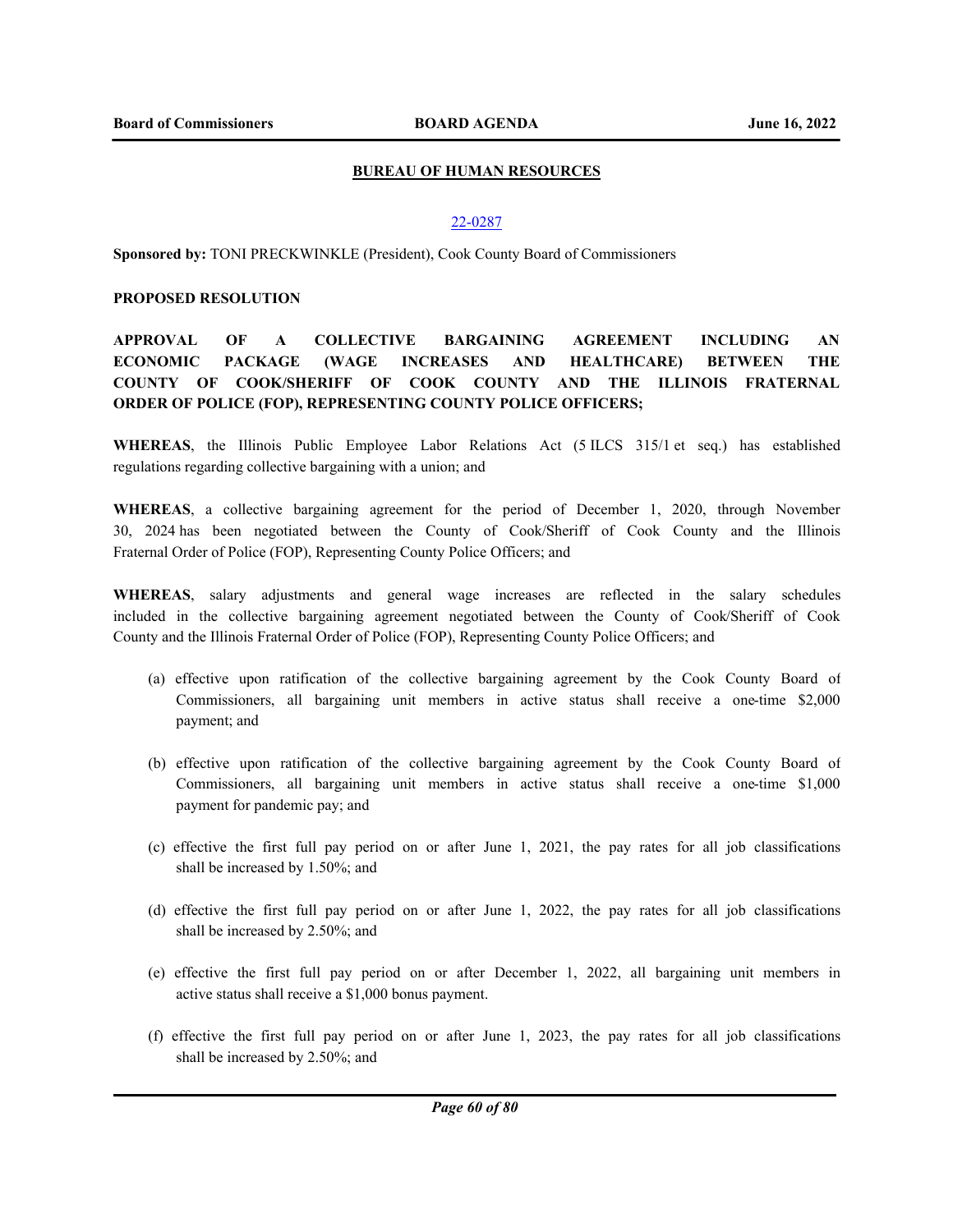(g) effective the first full pay period on or after June 1, 2024, the pay rates for all job classifications shall be increased by 2.00%; and

**WHEREAS,** the Cook County Healthcare Plan (Appendix C) shall be revised as follows:

| Item                        | <b>Upon ratification by County Board</b> |                                                 |                                                    |
|-----------------------------|------------------------------------------|-------------------------------------------------|----------------------------------------------------|
| <b>HMO</b> Health Insurance | Current                                  | 12/1/2022                                       | 12/1/2023                                          |
| Employee Only               | 1.50%                                    | $1.75\%$                                        | 2.25%                                              |
| Employee + Spouse           | $2.00\%$                                 | 2.50%                                           | 3.25%                                              |
| $Employee + Child (ren)$    | $1.75\%$                                 | 2.25%                                           | 2.75%                                              |
| Employee + Family           | 2.25%                                    | $3.00\%$                                        | 4.00%                                              |
|                             |                                          |                                                 |                                                    |
| PPO Health Insurance        | Current                                  | 12/1/2022                                       | 12/1/2023                                          |
| Employee Only               | 2.50%                                    | 2.75%                                           | 3.25%                                              |
| Employee + Spouse           | $3.00\%$                                 | $3.50\%$                                        | 4.25%                                              |
| $Employee + Child (ren)$    | 2.75%                                    | $3.25\%$                                        | 3.75%                                              |
| Employee + Family           | 3.25%                                    | $4.00\%$                                        | 5.00%                                              |
|                             |                                          |                                                 |                                                    |
| <b>Emergency Room Copay</b> |                                          |                                                 | Increased to \$100.00, effective December 1, 2022. |
|                             |                                          |                                                 |                                                    |
| Out of Pocket               | Current:                                 |                                                 | $$1,600/\$3,200$ (single/family; in network)       |
| Maximum (PPO)               |                                          | \$3,200/\$6,400 (single/family; out of network) |                                                    |
|                             |                                          |                                                 |                                                    |
|                             | $12/1/2022$ :                            |                                                 | $$2,000$ /\$4,000 (single/family; in network)      |
|                             |                                          |                                                 | \$4,000/\$8,000 (single/family; out of network)    |

**NOW THEREFORE BE IT RESOLVED,** that the Cook County Board of Commissioners does hereby approve the collective bargaining agreement as provided by the Bureau of Human Resources.

## 22-0291

**Sponsored by:** TONI PRECKWINKLE (President), Cook County Board of Commissioners

## **PROPOSED RESOLUTION**

**APPROVAL OF COLLECTIVE BARGAINING AGREEMENT INCLUDING AN ECONOMIC PACKAGE (WAGE INCREASES AND HEALTHCARE) BETWEEN THE COUNTY OF COOK AND SERVICE EMPLOYEES INTERNATIONAL UNION, (SEIU), LOCAL 20, REPRESENTING THE ASSISTANT MEDICAL EXAMINERS**

**WHEREAS**, the Illinois Public Employee Labor Relations Act (5 ILCS 315/1 et seq.) has established regulations regarding collective bargaining with a union; and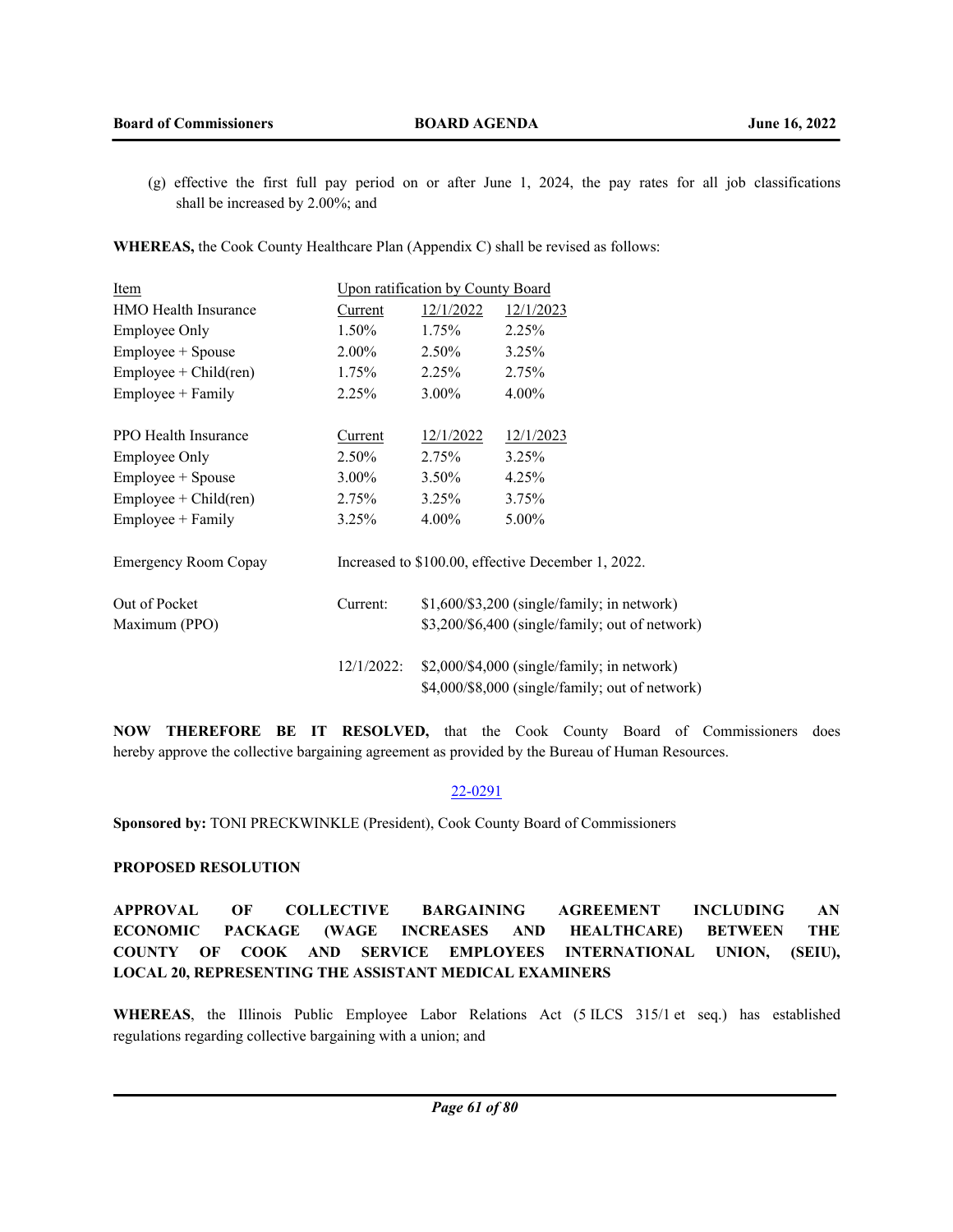**WHEREAS**, a Collective Bargaining Agreement for the period of December 1, 2020, through November 30, 2024, has been negotiated between the County of Cook and the Service Employees International Union (SEIU), Local 20, representing the Assistant Medical Examiners; and

**WHEREAS**, salary adjustments and general wage increases are reflected in the Salary Schedules included in the collective bargaining agreement negotiated between the County of Cook and Service Employees International Union (SEIU), Local 20, representing the Assistant Medical Examiners; and

- (a) effective upon ratification of the collective bargaining agreement by the Cook County Board of Commissioners, all bargaining unit members in active status shall receive a one-time \$2,000 payment; and
- (b) effective upon ratification of the collective bargaining agreement by the Cook County Board of Commissioners, all bargaining unit members in active status shall receive a one-time \$1,000 payment for pandemic pay; and
- (c) effective the first full pay period on or after June 1, 2021, the pay rates for all job classifications shall be increased by 1.50%; and
- (d) effective the first full pay period on or after June 1, 2022, the pay rates for all job classifications shall be increased by 2.50%; and
- (e) effective the first full pay period on or after December 1, 2022, all bargaining unit members in active status shall receive a \$1,000 bonus payment.
- (f) effective the first full pay period on or after June 1, 2023, the pay rates for all job classifications shall be increased by 2.50%; and
- (g) effective the first full pay period on or after June 1, 2024, the pay rates for all job classifications shall be increased by 2.00%; and

**WHEREAS,** the Cook County Healthcare Plan (Appendix C) shall be revised as follows:

| Item                        | <b>Upon ratification by County Board</b> |           |           |
|-----------------------------|------------------------------------------|-----------|-----------|
| <b>HMO</b> Health Insurance | Current                                  | 12/1/2022 | 12/1/2023 |
| Employee Only               | 1.50%                                    | 1.75%     | 2.25%     |
| Employee + Spouse           | $2.00\%$                                 | 2.50%     | 3.25%     |
| $Employee + Child (ren)$    | 1.75%                                    | $2.25\%$  | 2.75%     |
| Employee + Family           | 2.25%                                    | 3.00%     | 4.00%     |
|                             |                                          |           |           |
| PPO Health Insurance        | Current                                  | 12/1/2022 | 12/1/2023 |
| Employee Only               | 2.50%                                    | 2.75%     | 3.25%     |
| Employee + Spouse           | 3.00%                                    | 3.50%     | 4.25%     |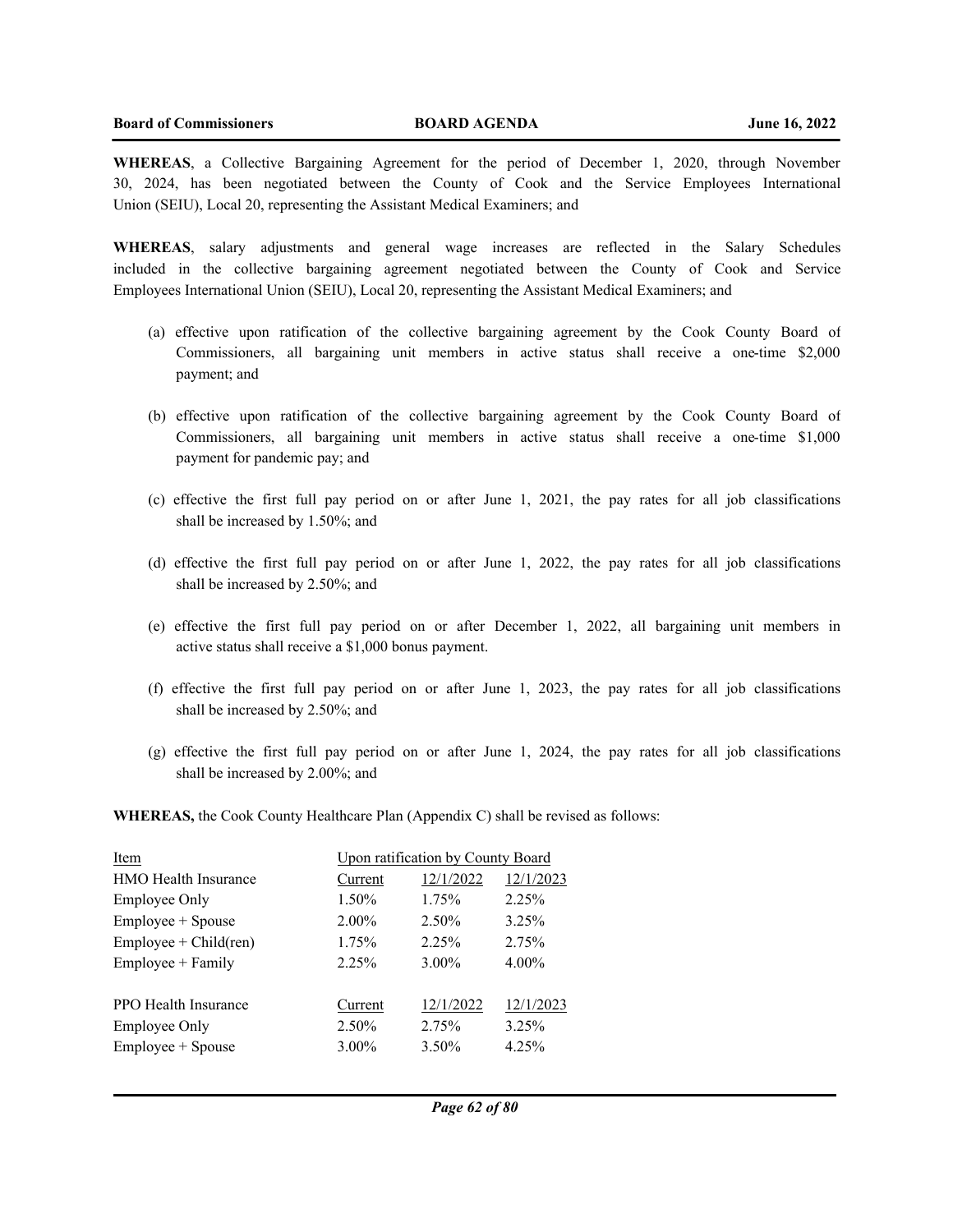| <b>Board of Commissioners</b> | <b>BOARD AGENDA</b> |                                                    |                                                 | <b>June 16, 2022</b> |
|-------------------------------|---------------------|----------------------------------------------------|-------------------------------------------------|----------------------|
| $Employee + Child (ren)$      | 2.75%               | 3.25%                                              | 3.75%                                           |                      |
| $Employee + Family$           | 3.25%               | $4.00\%$                                           | $5.00\%$                                        |                      |
| <b>Emergency Room Copay</b>   |                     | Increased to \$100.00, effective December 1, 2022. |                                                 |                      |
| Out of Pocket                 | Current:            |                                                    | $$1,600/\$3,200$ (single/family; in network)    |                      |
| Maximum (PPO)                 |                     |                                                    | \$3,200/\$6,400 (single/family; out of network) |                      |
|                               | $12/1/2022$ :       |                                                    | $$2,000$ /\$4,000 (single/family; in network)   |                      |
|                               |                     |                                                    | \$4,000/\$8,000 (single/family; out of network) |                      |

**NOW THEREFORE BE IT RESOLVED,** that the Cook County Board of Commissioners does hereby approve the collective bargaining agreement as provided by the Bureau of Human Resources.

# 22-0292

**Sponsored by:** TONI PRECKWINKLE (President), Cook County Board of Commissioners

# **PROPOSED RESOLUTION**

# **APPROVAL OF A PREVAILING WAGE INCREASES BETWEEN THE COUNTY OF COOK AND THE COALITION OF UNIONIZED PUBLIC EMPLOYEES (COUPE)**

**WHEREAS,** the Illinois Public Employee Labor Relations Act (5 ILCS 315/1 et5 seq.) has established regulations regarding collective bargaining with a union; and

**WHEREAS,** the County is obligated to pay the prevailing rate for these categories of employees pursuant to the state statute, 820 ILCS 130 et.seq., and the collective bargaining agreement between the County of Cook and the Coalition of Unionized Public Employees (COUPE), representing, Boilermaker/Blacksmith, Boilermaker/Welder, Elevator Mechanic, Elevator Inspector, Plaster, Building & Construction Plan Examiner I, Building & Zoning Inspector 1, Building & Zoning Inspector II, Zoning Plan Examiner I, Fire Prevention Instructor, Carpenter, Carpenter Foreman, Lather, Painter, Painter Foreman, Bricklayer, Bricklayer Foreman, Marble Polisher, Glazier, Master Locksmith, Architectural Iron Worker Foreman, Architectural Iron Worker, Ventilation Inspector, Tinsmith, Tinsmith Foreman, Chief Plumbing Inspector, Plumbing Plan Examiner/Foreman, Plumber, Plumber Foreman, Plumbing Inspector/Foreman, Plaster Helper, Laborer, Laborer I, Laborer II, Laborer Foremen, Laborer Foremen (Highway); and

**WHEREAS,** the union representing this category of employees has been properly certified that the below-listed rates are the prevailing rates for the effective date(s) set forth herein; and,

**WHEREAS,** prevailing wages and salaries of the following positions shall be fixed as follows:

**Job Code Title Represented Wage Rate Effective Date**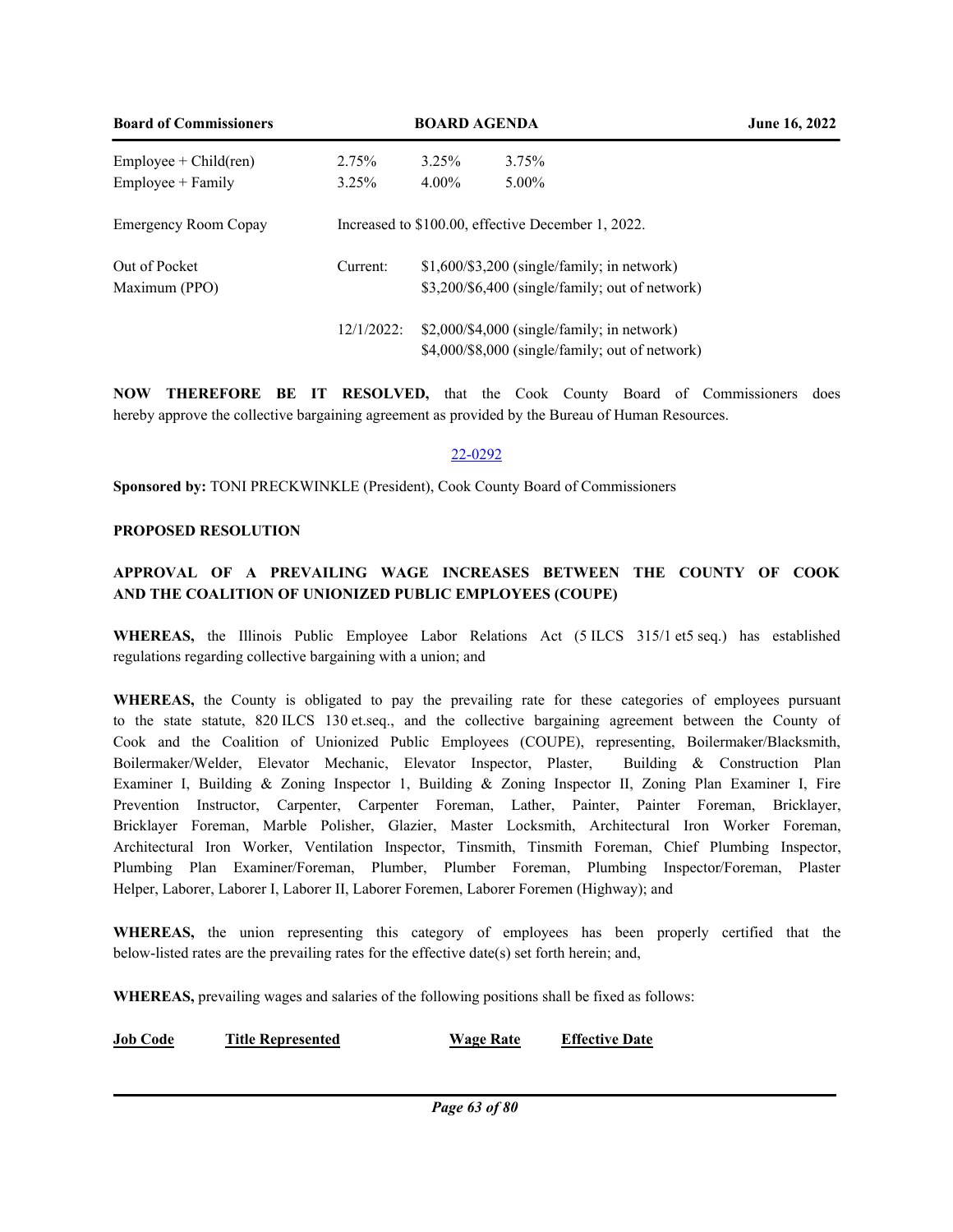|                 | <b>Local 1 Boilermakers &amp; Iron Ship Builders</b>                                          |                  |                       |
|-----------------|-----------------------------------------------------------------------------------------------|------------------|-----------------------|
| 2307            | Boilermaker/Blacksmith                                                                        | \$53.66          | 5/1/22                |
| 2310            | Boilermaker/Welder                                                                            | \$53.66          | 5/1/22                |
|                 |                                                                                               |                  |                       |
| <b>Job Code</b> | <b>Title Represented</b>                                                                      | <b>Wage Rate</b> | <b>Effective Date</b> |
|                 | <b>Local 2 International Union of Elevator Constructors</b>                                   |                  |                       |
| 1411            | Elevator Mechanic                                                                             | \$62.47          | 1/1/22                |
| 1413            | Elevator Inspector                                                                            | \$62.47          | 1/1/22                |
|                 | Local 502 Cement Masons' Union Plasters - Area 5                                              |                  |                       |
| 2361            | Plaster                                                                                       | \$52.75          | 6/1/22                |
|                 | <b>Local 13 Chicago Regional Council of Carpenters:</b>                                       |                  |                       |
| 1402            | Building & Construction Plan                                                                  |                  |                       |
|                 | Examiner I                                                                                    | \$52.01          | 6/1/22                |
| 1404            | Building & Zoning Inspector 1                                                                 | \$52.01          | 6/1/22                |
| 1415            | Building & Zoning Inspector II                                                                | \$52.01          | 6/1/22                |
| 1420            | Zoning Plan Examiner I                                                                        | \$52.01          | 6/1/22                |
| 1421            | Fire Prevention Instructor                                                                    | \$52.01          | 6/1/22                |
| 2317            | Carpenter                                                                                     | \$52.01          | 6/1/22                |
| 2318            | Carpenter Foreman                                                                             | \$54.51          | 6/1/22                |
| 2321            | Lather                                                                                        | \$52.01          | 6/1/22                |
|                 | <b>Local 14 Painters District Council #14:</b>                                                |                  |                       |
| 2354            | Painter                                                                                       | \$50.30          | 6/1/22                |
| 2356            | Painter Foreman                                                                               | \$56.58          | 6/1/22                |
|                 | <b>Local 21 International Union of Bricklayers and Allied Craftworkers:</b>                   |                  |                       |
| 2311            | Bricklayer                                                                                    | \$49.81          | 6/1/22                |
| 2312            | Bricklayer Foreman                                                                            | \$54.79          | 6/1/22                |
| 2431            | Marble Polisher                                                                               | \$38.00          | 6/1/22                |
|                 | <b>Local 27 Glaziers, Architectural Metal and Glass Workers Union, Chicago, and Vicinity:</b> |                  |                       |
| 2320            | Glazier                                                                                       | \$48.75          | 6/1/22                |
|                 | <b>Local 63 Architectural &amp; Ornamental Iron Workers Union:</b>                            |                  |                       |
| 2334            | Master Locksmith                                                                              | \$53.32          | 6/1/22                |
| 2335            | Architectural Iron Worker                                                                     |                  |                       |
|                 | Foreman                                                                                       | \$56.82          | 6/1/22                |
| 2336            | Architectural Iron Worker                                                                     | \$53.32          | 6/1/22                |
|                 | <b>Local 73 International Association of Sheet Metal Workers:</b>                             |                  |                       |
| 2225            | Ventilation Inspector                                                                         | \$53.03          | 6/1/22                |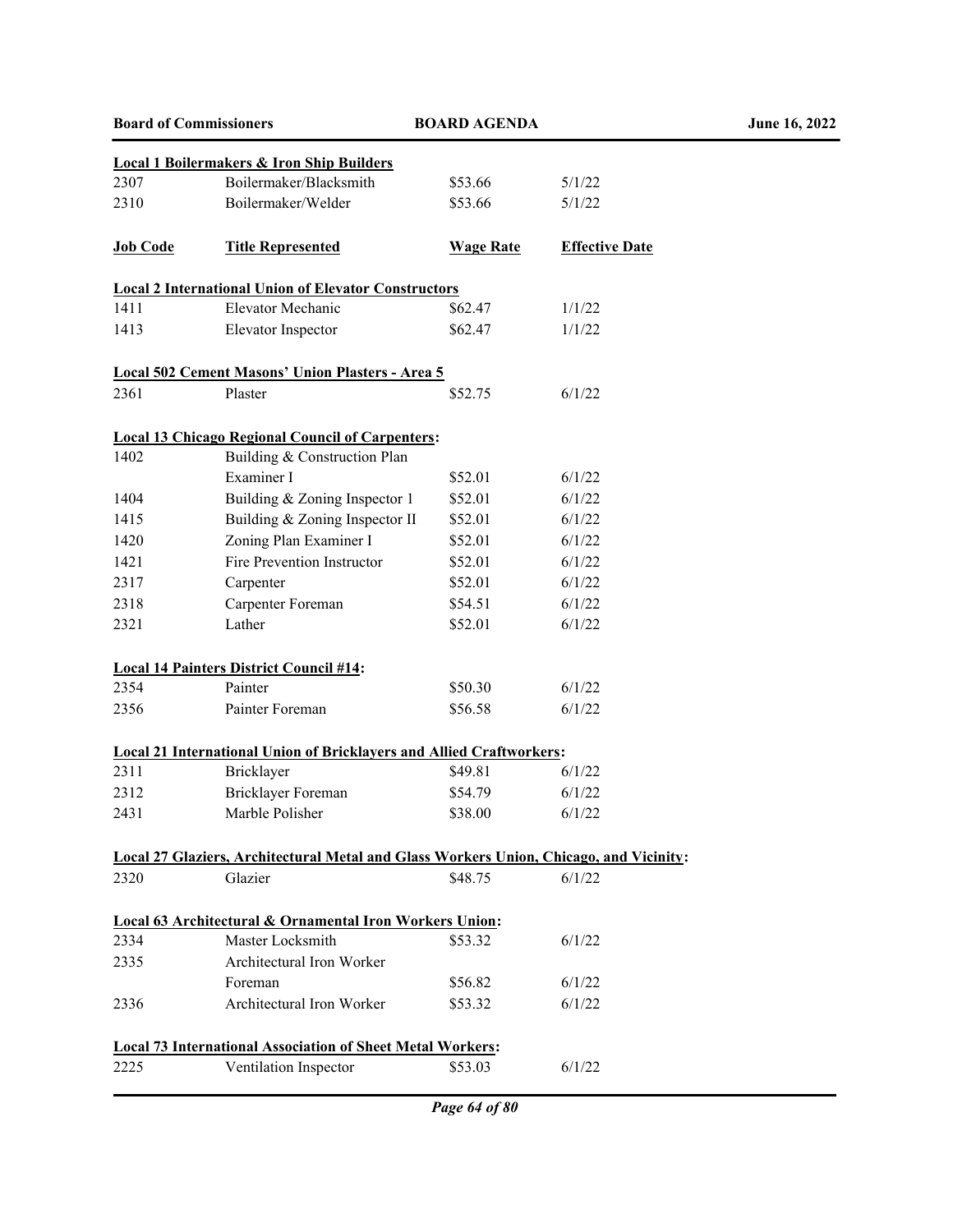| <b>Board of Commissioners</b> |                                                                                                    | <b>BOARD AGENDA</b> |                       | June 16, 2022 |
|-------------------------------|----------------------------------------------------------------------------------------------------|---------------------|-----------------------|---------------|
| 2340                          | Tinsmith                                                                                           | \$49.50             | 6/1/22                |               |
| 2341                          | <b>Tinsmith Foreman</b>                                                                            | \$53.03             | 6/1/22                |               |
| <b>Job Code</b>               | <b>Title Represented</b>                                                                           | <b>Wage Rate</b>    | <b>Effective Date</b> |               |
|                               | <b>Local 130 Chicago Journeymen Plumbers:</b>                                                      |                     |                       |               |
| 2348                          | Chief Plumbing Inspector                                                                           | \$62.75             | 6/1/22                |               |
| 2349                          | Plumbing Plan Examiner/                                                                            |                     |                       |               |
|                               | Foreman                                                                                            | \$58.10             | 6/1/22                |               |
| 2350                          | Plumber                                                                                            | \$54.80             | 6/1/22                |               |
| 2352                          | Plumber Foreman                                                                                    | \$58.10             | 6/1/22                |               |
| 2353                          | Plumbing Inspector/Foreman                                                                         | \$58.10             | 6/1/22                |               |
|                               | <b>Local 1092 Construction &amp; General Laborers' District Council of Chicago &amp; Vicinity:</b> |                     |                       |               |
| 2363                          | Plaster Helper                                                                                     | \$47.40             | 6/1/22                |               |
| 2392                          | Laborer                                                                                            | \$47.40             | 6/1/22                |               |
| 2393                          | Laborer I                                                                                          | \$47.40             | 6/1/22                |               |
| 2394                          | Laborer II                                                                                         | \$47.40             | 6/1/22                |               |
| 2395                          | Laborer Foreman                                                                                    | \$48.50             | 6/1/22                |               |
| 2396                          | Laborer Foreman (Highway)                                                                          | \$48.50             | 6/1/22                |               |

**NOW THEREFORE BE IT RESOLVED** that the Chief of the Bureau of Human Resources and the Cook County Comptroller are hereby authorized to implement the prevailing rates and salary adjustments pursuant to state statute, 820ILCS 130 et.seq.

## 22-1965

**Presented by:** VELISHA HADDOX, Chief, Bureau of Human Resources

# **REPORT**

**Department:** Bureau of Human Resources

**Report Title:** Human Resources Bi-Weekly Activity Reports

# **Report Period:**

Pay Period 8: March 27, 2022 - April 9, 2022 Pay Period 9: April 10, 2022 - April 23, 2022

**Summary:** This report lists all new hires and terminations of employees in executive, administrative or professional positions, Grades 17 through 24, and employees in such positions who have transferred positions, received salary adjustments, whose positions have been transferred or reclassified, or employees who are hired into positions as Seasonal Work Employees, Extra Employees, Extra Employees for Special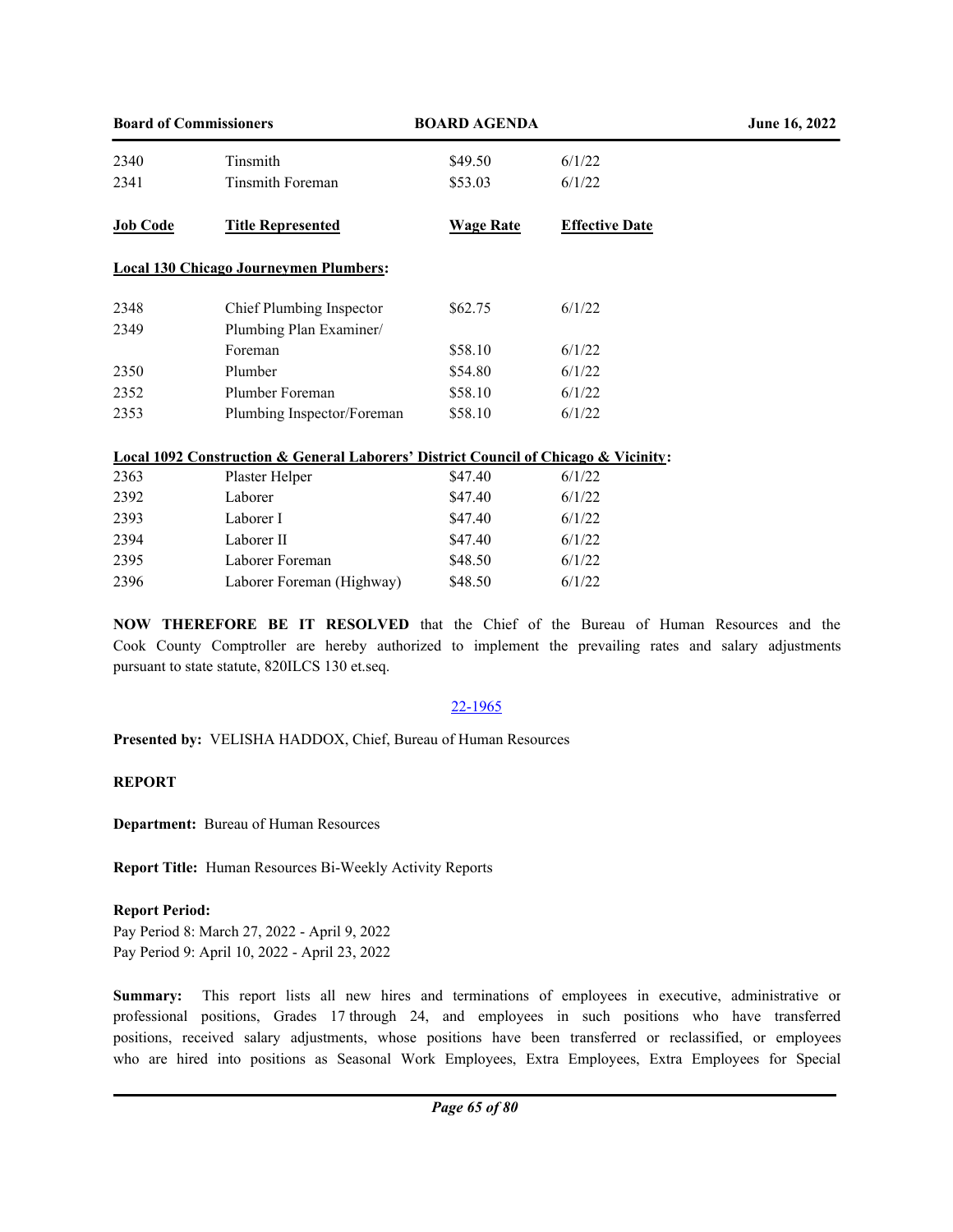**Board of Commissioners BOARD AGENDA June 16, 2022**

Activities and Employees per Court Order.

#### 22-3478

**Presented by:** VELISHA HADDOX, Chief, Bureau of Human Resources

#### **PROPOSED TRANSFER OF FUNDS**

**Department:** Bureau of Human Resources

**Request:** Approval of a transfer of funds in Department 1032, Bureau of Human Resources

**Reason:** The reason for this transfer is to support the continuation of services provided by Deloitte's Consultants in assisting BHR with its efforts to support the County's recovery efforts (the development of programs and projects designed to help County residents and businesses) through strategic planning related to workforce design.

**From Account(s):** 11286.1032.60162.540135, Working Cap-Maintenance of Data Processing

**To Account(s):** 11286.1032.60162.520830 (Professional Services)

**Total Amount of Transfer:** \$388,035

**On what date did it become apparent that the receiving account would require an infusion of funds in order to meet current obligations? What was the balance in the account on that date, and what was the balance 30 days prior to that date?**

During the review of the account on May 16, 2022, it became apparent that the receiving account did not contain sufficient funding to support the full cost of this service, which is \$688,035. Out of the current balance of \$4,234,363, only \$300k is available for use towards this service.

# **How was the account used for the source of transferred funds identified? List any other accounts that were also considered (but not used) as the source of the transferred funds.**

During an internal review of the department's budget, this account was identified as having enough funds to accommodate this expense with minimal impact to the account's future expenditures. No other accounts were considered as a source for the transfer.

**Identify any projects, purchases, programs, contracts, or other obligations that will be deferred, delayed, or canceled as a result of the reduction in available spending authority that will result in the account that funds are transferred from.**

No projects, purchases, programs, contracts, or other obligations will be deferred, delayed, or canceled as a result of the reduction in spending funds from this account.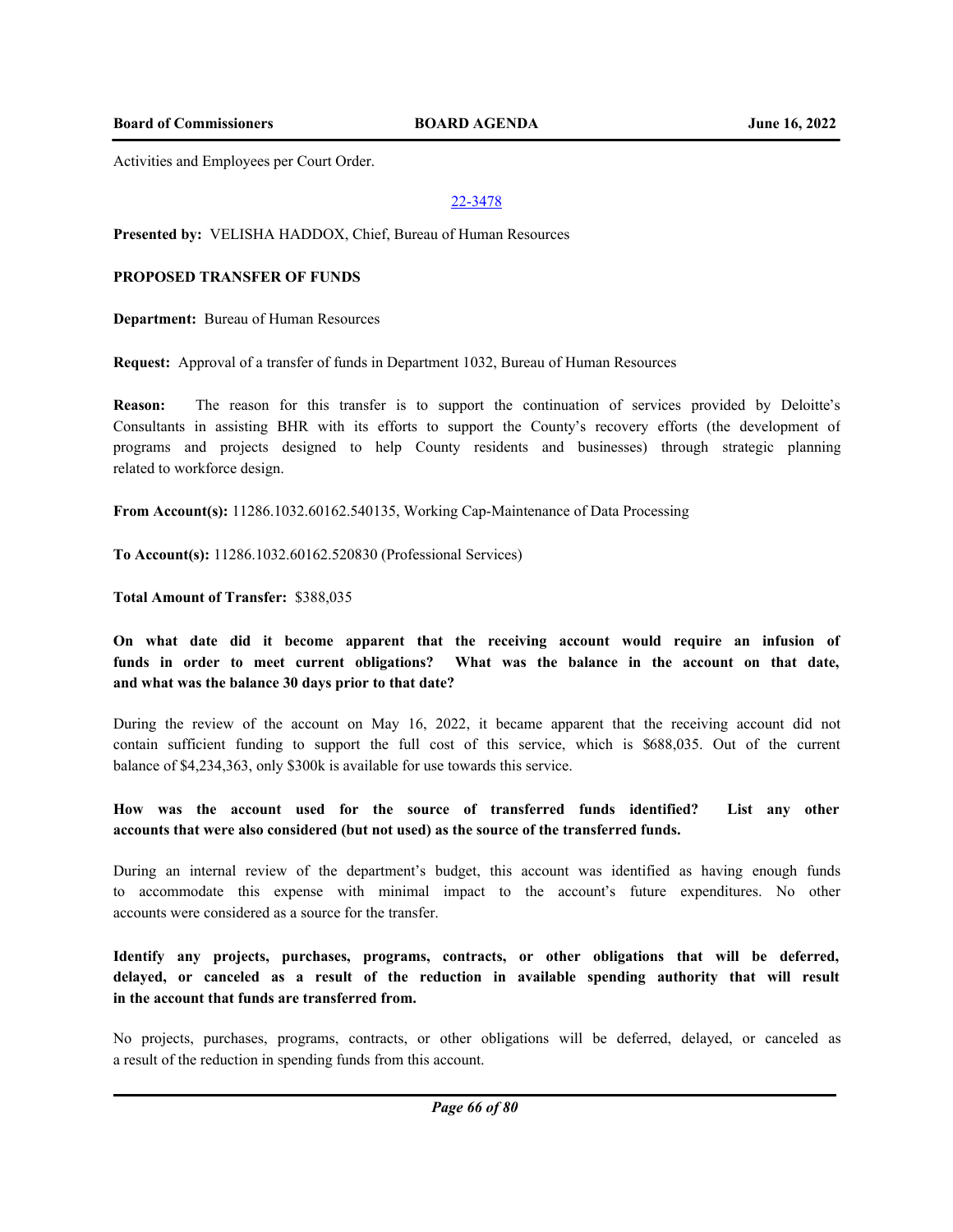**If the answer to the above question is "none" then please explain why this account was originally budgeted in a manner that caused an unobligated surplus to develop at this point in the fiscal year.**

The funds in this account were originally appropriated to support the use of an additional resource for the optimization of the TALEO system. Since that time, it was determined that the current resource being used is sufficient and that an additional resource isn't needed at this time. Should an additional resource be needed later, the remaining funds will be used for that purpose.

## **BUREAU OF TECHNOLOGY CHIEF INFORMATION OFFICER**

#### 22-2913

**Presented by:** F. THOMAS LYNCH, Chief Information Officer, Bureau of Technology

## **PROPOSED INTERGOVERNMENTAL AGREEMENT**

**Department:** Bureau of Technology

**Other Part(ies):** Village of Tinley Park, Tinley Park, Illinois

**Request:** Approve the intergovernmental agreement

**Goods or Services:** An indefeasible right of use of fiber optic cable and conduit between County of Cook and Village of Tinley Park.

**Agreement Number(s):** N/A

**Agreement Period:** Useful life of the asset

**Fiscal Impact:** None contemplated in current agreement

**Accounts:** N/A

**Summary:** Lack of reliable high-speed internet access is a barrier to economic development, educational advancement, and healthcare access. On January 16, 2020, the Cook County Board of Commissioners adopted a Resolution titled "Creating Digital Equity in Cook County" to address barriers to connectivity for unserved and underserved communities in Cook County. In 2020, Cook County applied for and received a Connect Illinois Broadband Grant Program award of \$1,876,580.48 for expansion of broadband infrastructure in underserved areas of Cook County. Cook County has committed an additional \$2,293,940.58 for expansion of broadband of Technology. The current Cook County Connect Illinois Broadband Grant Program Project will expand the broadband fiber footprint in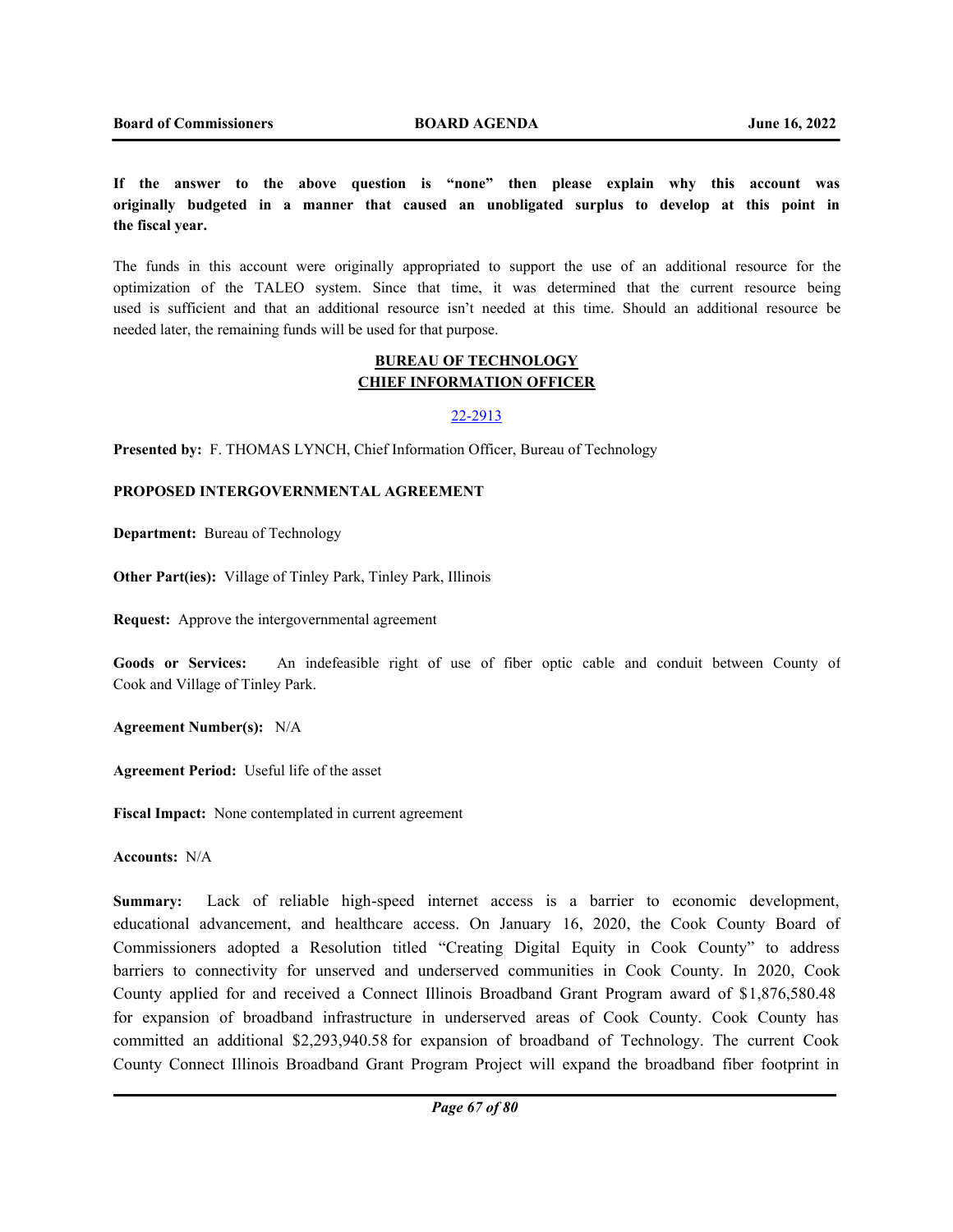## **Board of Commissioners BOARD AGENDA June 16, 2022**

Chicago Southland communities through publicly owned, shared fiber. Cook County desires to complete the fiber build into the Village of Tinley Park to service community anchor institutions and other municipal entities. Cook County and the Village of Tinley Park have agreed to a utilization of fiber assets for mutual benefit and enter into this agreement to memorialize the shared use of current conduit and fiberoptic cable and installation of new conduit and fiberoptic cable.

# 22-2914

**Presented by:** F. THOMAS LYNCH, Chief Information Officer, Bureau of Technology

## **PROPOSED INTERGOVERNMENTAL AGREEMENT**

**Department:** Bureau of Technology

**Other Part(ies):** Village of Orland Park

**Request:** Approve the intergovernmental agreement between County of Cook and Village of Orland Park

**Goods or Services:** Use of Orland Park conduit to run fiber optic cable underground resulting in cost savings to Cook County

**Agreement Number(s):** N/A

**Agreement Period:** upon execution of the contract for the useful life of the conduit, 20years

**Fiscal Impact:** \$15,000.00

**Accounts:** 11100.1499.15050.520150.00000.00000

**Summary:** Lack of reliable high-speed internet access is a barrier to economic development, educational advancement, and healthcare access. On January 16, 2020, the Cook County Board of Commissioners adopted a Resolution titled "Creating Digital Equity in Cook County" to address barriers to connectivity for unserved and underserved communities in Cook County. In 2020, Cook County applied for and received a Connect Illinois Broadband Grant Program award of \$1,876,580.48 for expansion of broadband infrastructure in underserved areas of Cook County. Cook County has committed an additional \$2,293,940.58 for expansion of broadband of Technology. The current Cook County Connect Illinois Broadband Grant Program Project will expand the broadband fiber footprint in Chicago Southland communities through publicly owned, shared fiber. Cook County desires to complete its existing fiber path through the Village of Orland Park for service to Moraine Valley Community College and other anchor institution and municipal entities. Orland Park has conduit available for Cook County use that would allow Cook County to connect existing Cook County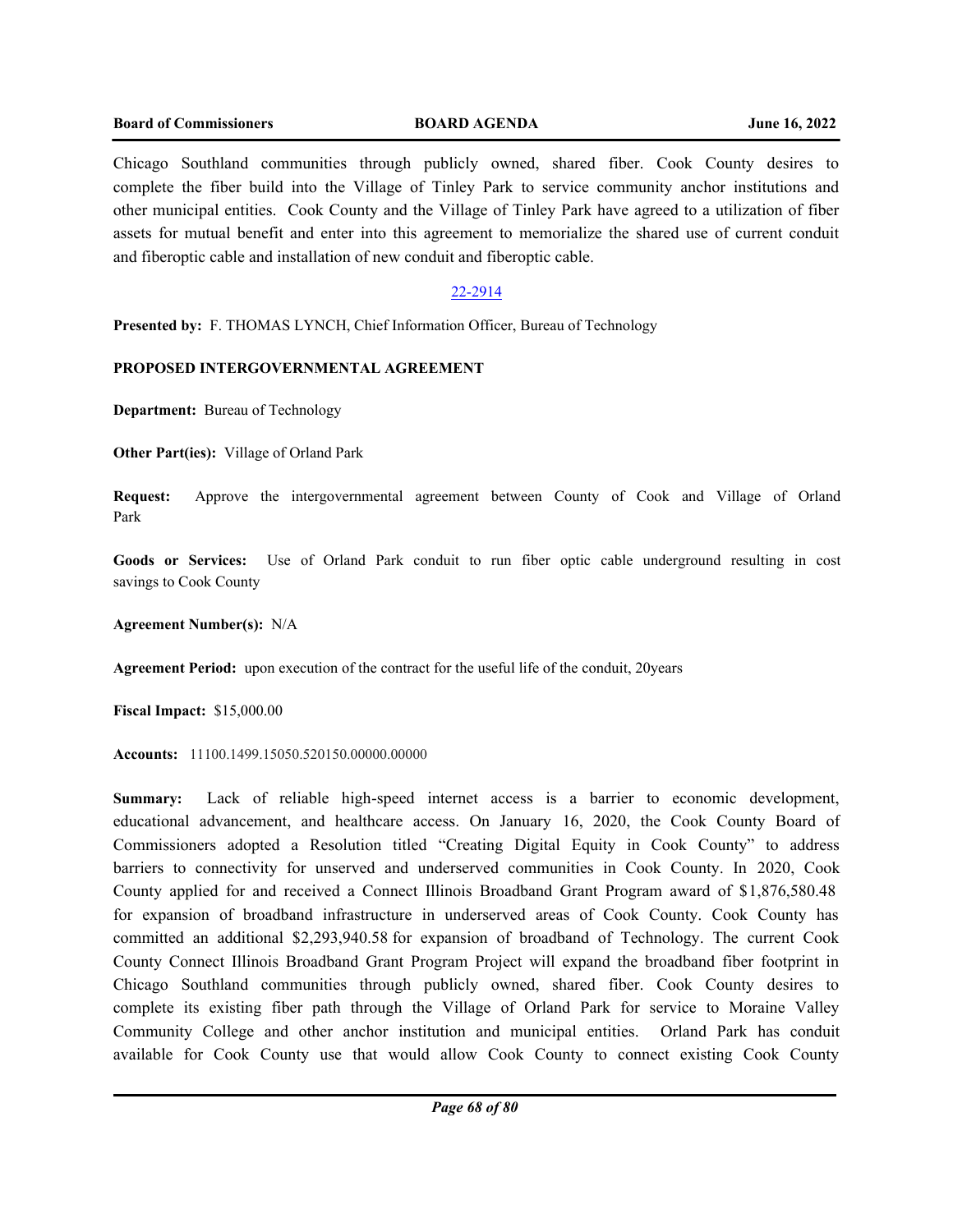**Board of Commissioners BOARD AGENDA June 16, 2022**

broadband fiber to other fiber infrastructure.

## 22-3278

**Presented by:** F. THOMAS LYNCH, Chief Information Officer, Bureau of Technology

# **PROPOSED INTERGOVERNMENTAL AGREEMENT**

**Department:** Bureau of Technology

**Other Part(ies):** Board of Education of Consolidated District 230, Illinois

**Request:** Approval of intergovernmental agreement between Cook County and Board of Education of Consolidated District 230

**Goods or Services:** Indefeasible right of use for unused fiberoptic cable

**Agreement Number(s):** N/A

**Agreement Period:** 20 years from date of execution

**Fiscal Impact:** \$221,389.62 over the life of the agreement.

**Accounts:** 11100.1009.15050.520150

**Summary:** Lack of reliable high-speed internet access is a barrier to economic development, educational advancement, and healthcare access. In 2020, Cook County received a State of Illinois "Connect Illinois Broadband Grant Program" award of \$1,876,580.48 for expansion of broadband infrastructure in underserved areas of Cook County. Cook County has committed an additional \$2,293,940.58 to broadband expansion. The purpose of this IGA is to expand the broadband fiber footprint in Chicago Southland communities through publicly owned, shared fiber. The Board of Education of Consolidated District 230 has agreed to partner with Cook County in this effort by granting the County use of some of its unused fiberoptic strands through a structured payment plan to help provide for maintenance of the asset. This will result in substantial savings to Cook County because the County will not need to dig trenches and install new fiberoptic cable.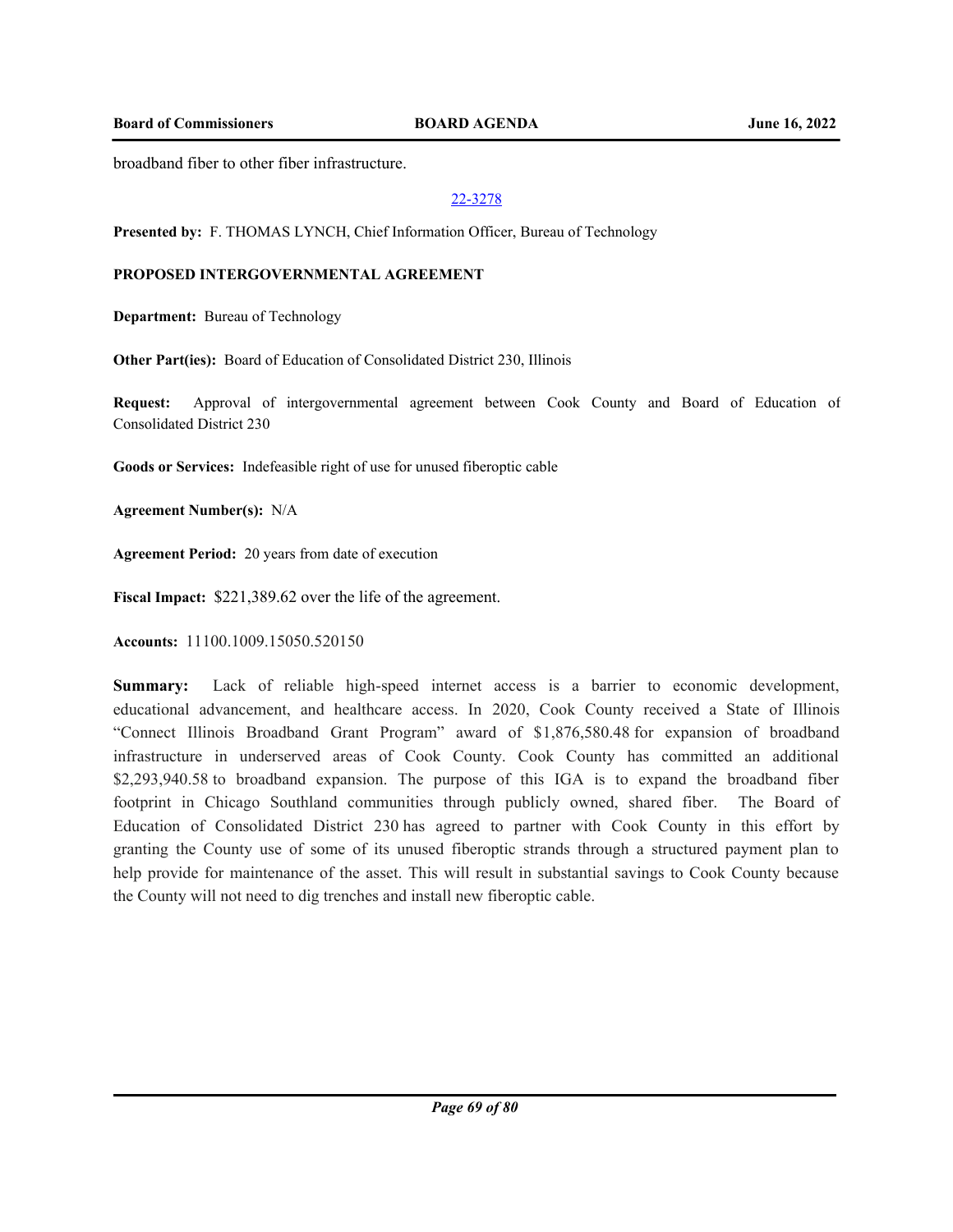## 22-3749

**Presented by:** F. THOMAS LYNCH, Chief Information Officer, Bureau of Technology

## **PROPOSED TRANSFER OF FUNDS**

**Department:** Bureau of Technology

**Request:** Transfer of Funds

**Reason:** Funding needed to bring annual software and support maintenance invoices current as part of an amendment with the Tyler Integrated Property Tax contract.

**From Account(s):** 11249.1009.21120.560220, \$3,320,025.00

**To Account(s):** 11249.1009.14385.540129, \$3,320,025.00

**Total Amount of Transfer:** \$3,320,025.00

**On what date did it become apparent that the receiving account would require an infusion of funds in order to meet current obligations? What was the balance in the account on that date, and what was the balance 30 days prior to that date?**

5/26/2022

**How was the account used for the source of transferred funds identified? List any other accounts that were also considered (but not used) as the source of the transferred funds.** 

Adequate funding was available in this account to cover the maintenance and support costs needed

**Identify any projects, purchases, programs, contracts, or other obligations that will be deferred, delayed, or canceled as a result of the reduction in available spending authority that will result in the account that funds are transferred from.**

None

**If the answer to the above question is "none" then please explain why this account was originally budgeted in a manner that caused an unobligated surplus to develop at this point in the fiscal year.**

Due to supply chain and staffing issues, some capital project expenditures have been delayed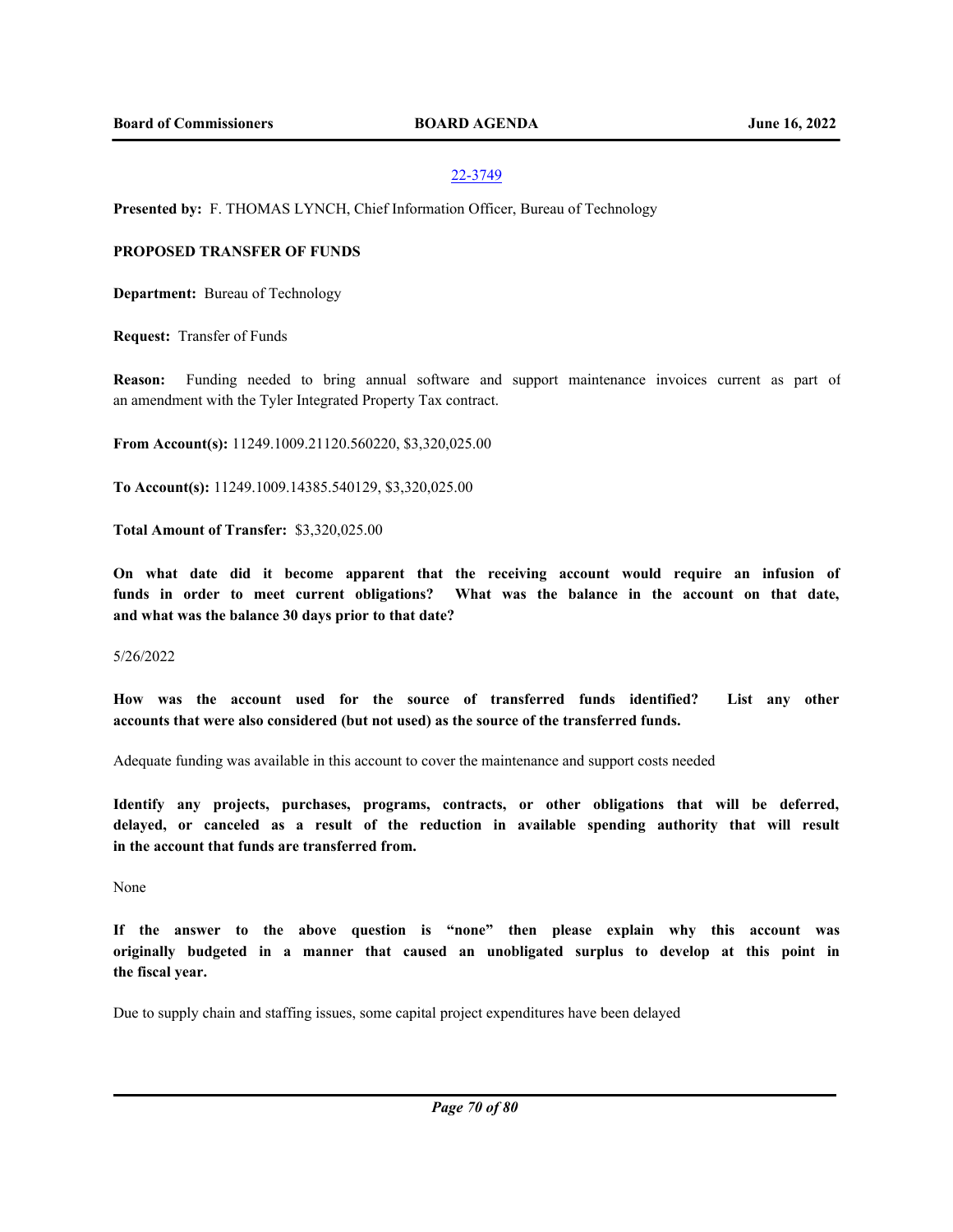## **BOARD OF REVIEW**

#### 22-3708

**Presented by:** LARRY R. ROGERS, JR., Commissioner, Board of Review, MICHAEL CABONARGI, Commissioner, Board of Review, TAMMY WENDT, Commissioner, Board of Review

# **PROPOSED PAYMENT APPROVAL**

**Department(s):** Board of Review

Action: Requesting a "For Payment Only"

**Payee:** Riley Safer Holmes& Cancila LLP Chicago, Illinois

**Good(s) or Service(s):** Investigative services

**Fiscal Impact:** \$40,000.00

**Accounts:** 11286.1050.60162.520840

**Contract Number(s):** 2107-07291

**Summary:** The Board of Review has an expired emergency contract (2107-07291) with Riley Safer Holmes & Cancila LLP, for investigative services. The contract end date was March 7, 2022. The services have exceeded the \$110,000. We require an additional \$40,000 to pay the firm as they finalize the investigation. The anticipated end date is September 6, 2022.

# **OFFICE OF THE CHIEF JUDGE JUDICIARY**

22-3532

**Presented by:** TIMOTHY C. EVANS, Chief Judge, Circuit Court of Cook County

## **PROPOSED GRANT AWARD**

**Department:** Office of the Chief Judge, Circuit Court of Cook County

**Grantee:** Office of the Chief Judge

**Grantor:** SAMHSA, Federal Department of Health and Human Services

**Request:** Authorization to accept grant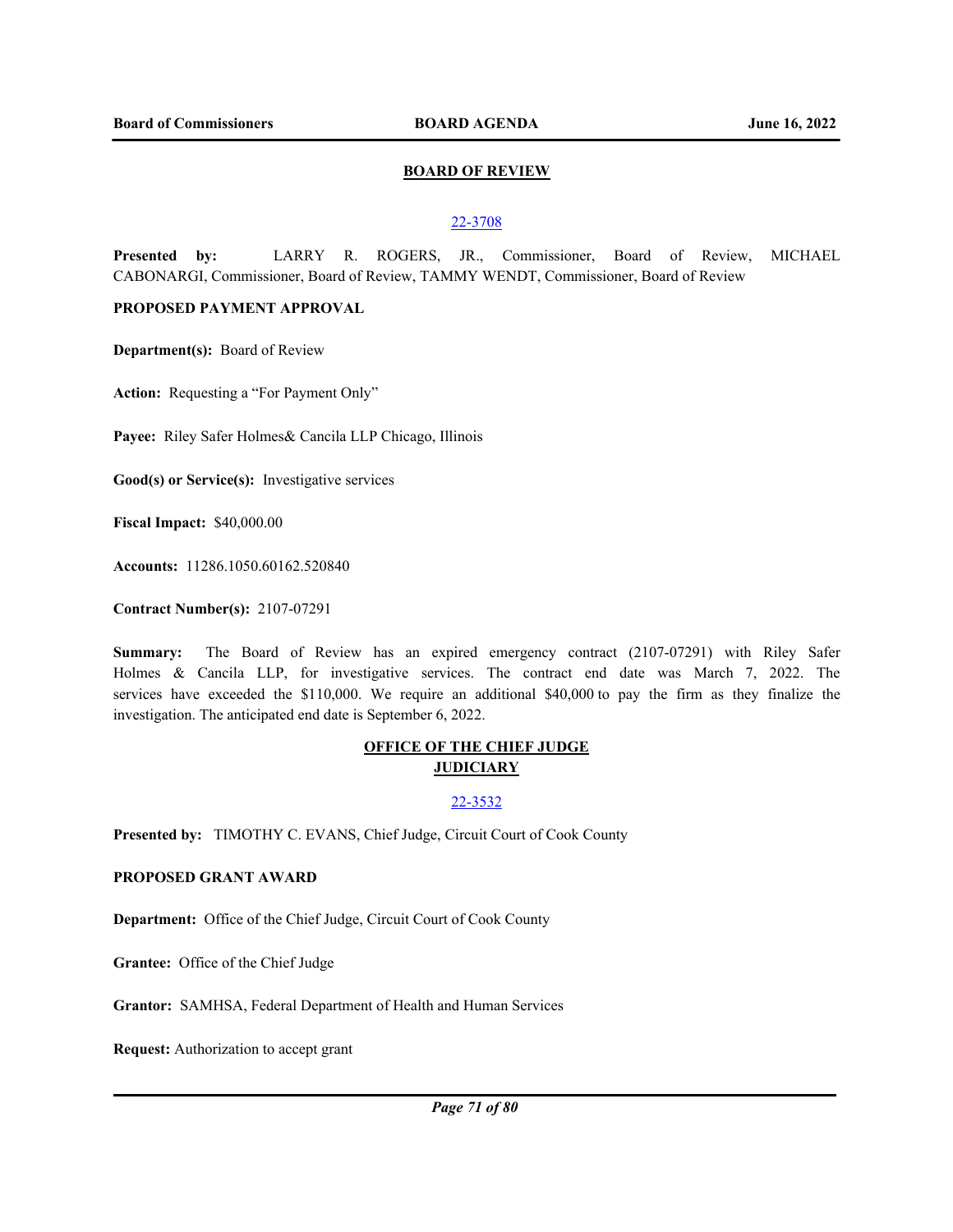**Purpose:** Program support, Mental Health Courts

**Grant Amount:** \$399,976.00

**Grant Period:** 5/31/2022 - 5/30/2023

**Fiscal Impact:** None, no matching contributions required

**Accounts:** NA

## **Concurrences:**

The Budget Department has received all requisite documents and determined the fiscal impact on Cook County, if any.

**Summary:** The Circuit Court of Cook County Co-Occurring Drug and Mental Health Court Enhancement Program (MHCEP) will build the court's capacity to enhance coordination of services across the seven co-occurring drug and mental health courts operating within the jurisdiction by standardizing and streamlining processes, assuring implementation of best practices and improving outcomes for participants by increasing access and availability of treatment options, particularly residential, medication-assisted treatment and recovery housing to participants in the program.

Program funds will be allocated to professional treatment services, staff salaries and fringe benefits, training, travel, supplies and Cook County administrative costs.

## 22-3759

**Sponsored by:** LARRY SUFFREDIN, Cook County Board of Commissioners

## **PROPOSED RESOLUTION**

# **PROPOSED RESOLUTION FOR ARPA SAFE AND THRIVING COMMUNITIES PROGRAM INITIATIVES IMPLEMENTED BY THE OFFICE OF THE CHIEF JUDGE**

**WHEREAS**, on March 11, 2021, the federal government authorized the American Rescue Plan Act of 2021 ("ARPA") which includes \$1.9 trillion in federal stimulus funds to hasten the United States' recovery from the economic and health effects caused by the COVID-19 pandemic; and

**WHEREAS**, specifically, the federal government has authorized and allocated a federal award of approximately \$1,000,372,385.00 of ARPA funding to Cook County to assist the County in its recovery from the economic and health effects of COVID-19; and

**WHEREAS**, on June 24, 2021, the Cook County American Rescue Plan Act Framework (the "ARPA Framework") was presented to the Cook County Board of Commissioners; and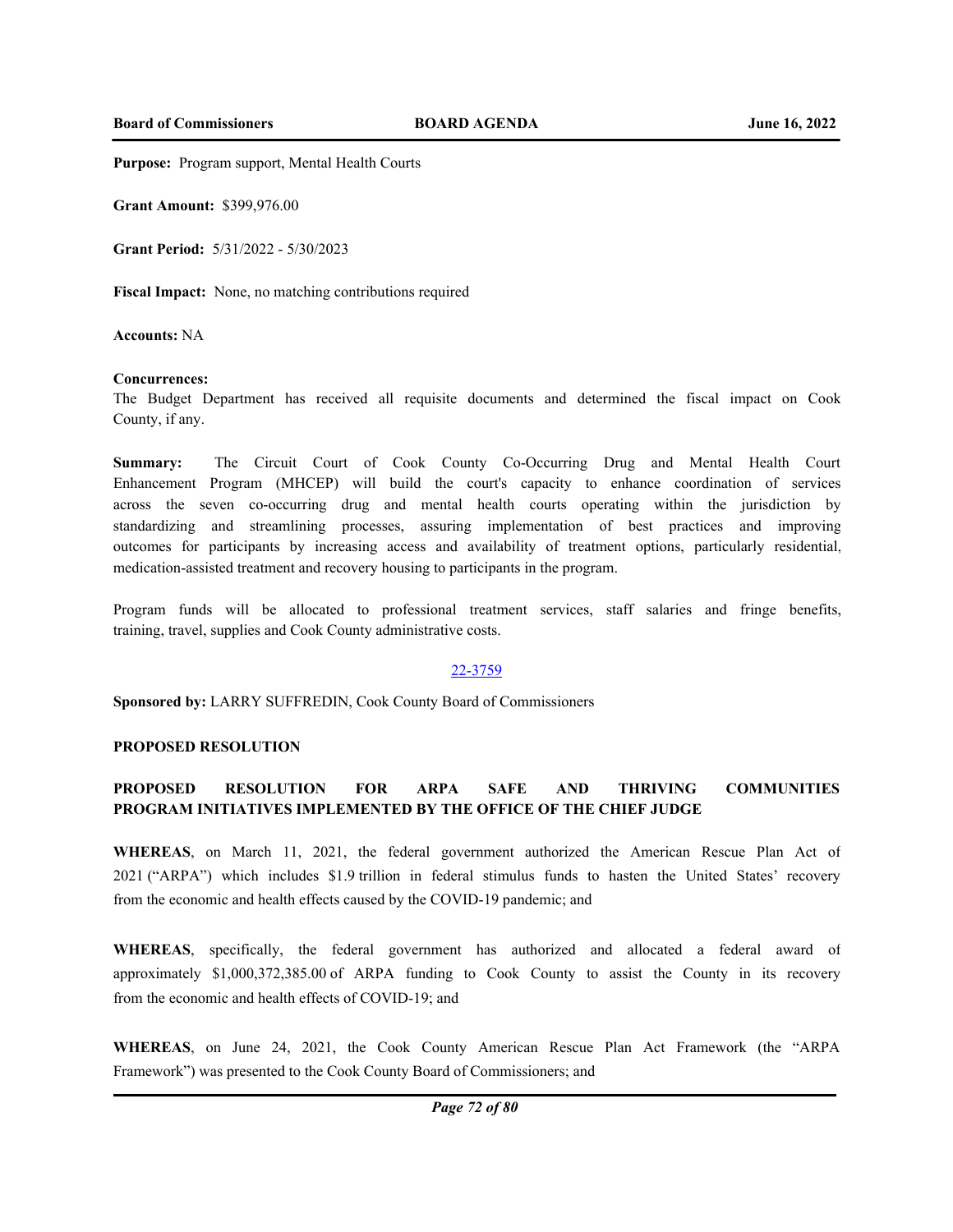**WHEREAS**, the Cook County Board of Commissioners via Resolution 21-3654 accepted the ARPA federal award allocated to Cook County to assist the County in its recovery from the economic and health effects of COVID-19 in the amount of approximately \$1,000,372,385.00; and

**WHEREAS,** Resolution 21-3654 further authorized the Cook County Budget Director and Comptroller to create and implement a Special Purpose Fund for the ARPA award and other accounting measures to track the acceptance and spending of the federal award; and

**WHEREAS,** the Cook County Board of Commissioners authorized the Chief Financial Officer, Budget Director, Chief Procurement Officer and applicable using agencies to issue grants, contracts and agreements for ARPA programs approved via Resolutions 22-3657 and 22-0637; and

**WHEREAS**, to further the Policy Roadmap Goal, the Office of the Chief Judge has developed a menu of Safe and Thriving Community programs and initiatives which have undergone review and approval through the Project Management Office process to utilize ARPA funding for such programs and initiatives pursuant to the issuance of grants, contracts, and agreements; and

**WHEREAS** Resolutions 22-3657 and 22-0637 provided that any grants issued regarding ARPA programs in an amount over \$1M shall require the approval of the Cook County Board of Commissioners.

**NOW, THEREFORE, BE IT RESOLVED**, that the Cook County Board of Commissioners hereby approves the issuance of the following agreements by the Office of the Chief Judge to utilize ARPA funding for multiyear terms through Fiscal Year 2026, subject to annual appropriation by the Board, for the Office of the Chief Judge programs and initiatives as follows:

Enter into a Subrecipient Agreement with the **Ann & Robert H. Lurie Children's Hospital of Chicago** in an aggregate amount of up to **\$6,450,184** to implement the **Strengthening Chicago's Youth, Juvenile Justice Collaborative Expansion**, a program to match justice-involved youth with appropriate community-based services according to their individual goals and to address needs that are identified as a part of an intake and assessment process. The mission of the program is to minimize future justice involvement for arrested youth and reduce racial disparities in the justice system.

**BE IT FURTHER RESOLVED**, that the Cook County Board of Commissioners hereby authorizes the Office of the Chief Judge, Chief Judge Timothy C. Evans or his designee to modify the agreements and funding allocations to any and all Office of the Chief Judge-selected Subrecipients based upon need and utilization.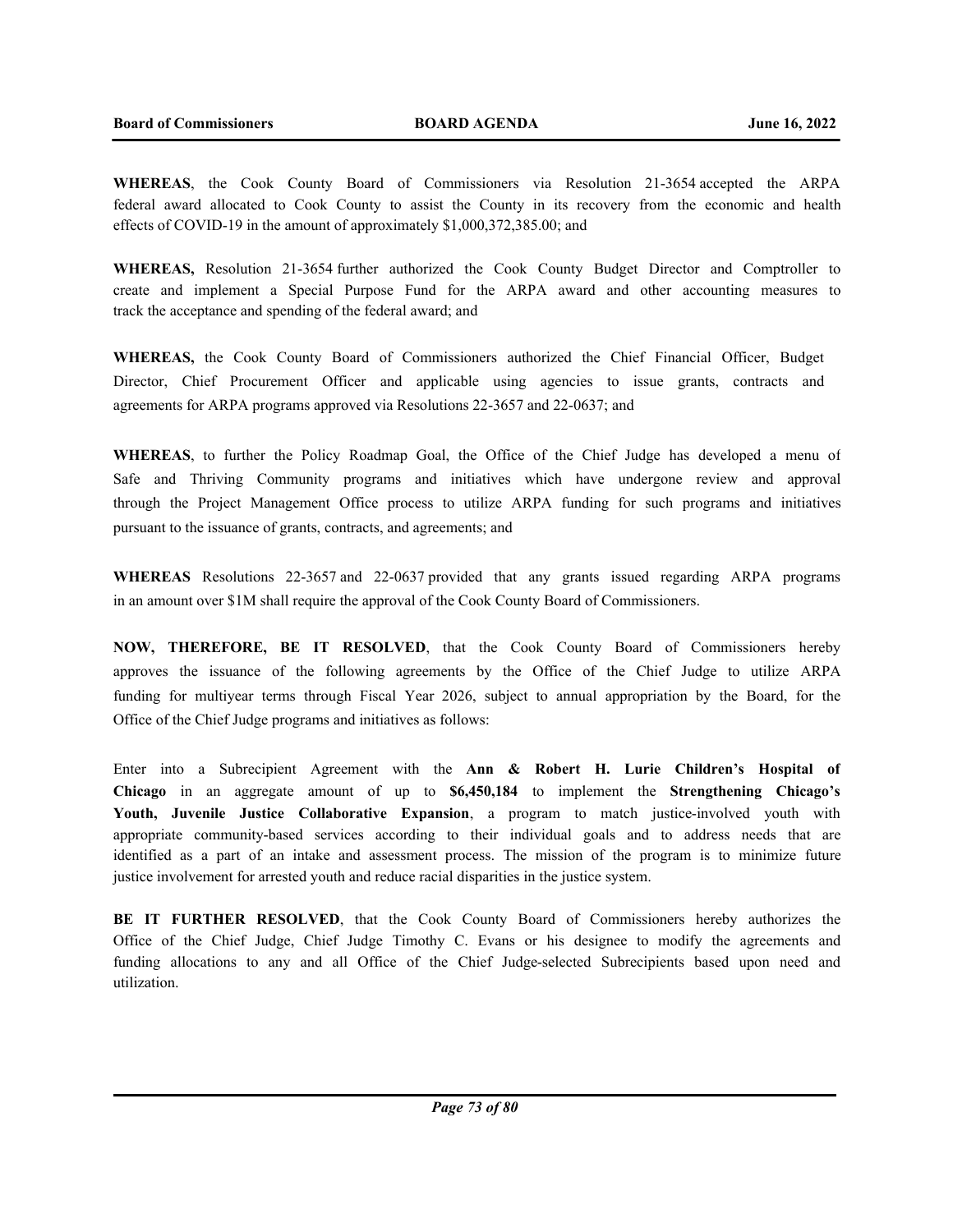## **CLERK OF THE CIRCUIT COURT**

## 22-3439

**Presented by:** IRIS Y. MARTINEZ, Clerk of the Circuit Court

## **PROPOSED INTERGOVERNMENTAL AGREEMENT**

**Department:** Cook County Clerk of the Circuit Court

**Other Part(ies):** Illinois Department of Healthcare and Family Services

**Request:** The Clerk of the Circuit Court is seeking approval for intergovernmental agreement 2023-55-026

**Goods or Services:** Support and Maintenance of the State Certified Computer System

**Agreement Number(s):** 2023-55-026

**Agreement Period:** 7/1/2022 - 7/30/2023

**Fiscal Impact:** \$1,500,000 maximum amount reimbursement from the Illinois Department of Healthcare and Family Services to the Clerk of the Circuit Court of Cook Count

**Accounts:** 11100.1335.11570.501010; 11100.1335.11570.501511; 11100.1335.11570.520260;  $11100.1335.11570.520830; 11100.1335.11570.530605; 11100.1335.11570.540135;$ 11100.1335.11570.550030; 11100.1335.11570.580380

**Summary:** The Illinois Department of Healthcare and Family Services (HFS) administers the Child Support Enforcement program under Title X of the Illinois Public Aid Code and Title IV-D of the Social Security Act. HFS will require the Clerk of the Circuit Court of Cook County (CCC) to support and maintain the State Certified Computer System for tracking of Child Support disbursements. The Clerk of the Circuit Court will be paid \$80.00 per Title IV-D child support order entered into the Statewide Automated Child Support Services System based upon predefined criteria as provided in the agreement and/or per each Payment Path Change Notice or IV-D Participation Notice to offset costs associated with providing child support records, Title IV-D Services, Title IV-d Applications and scheduling Title IV-D Dockets, except for those as described in Section 5.5.2 of the agreement which shall be paid at \$56.00 per Title IV-D child support order.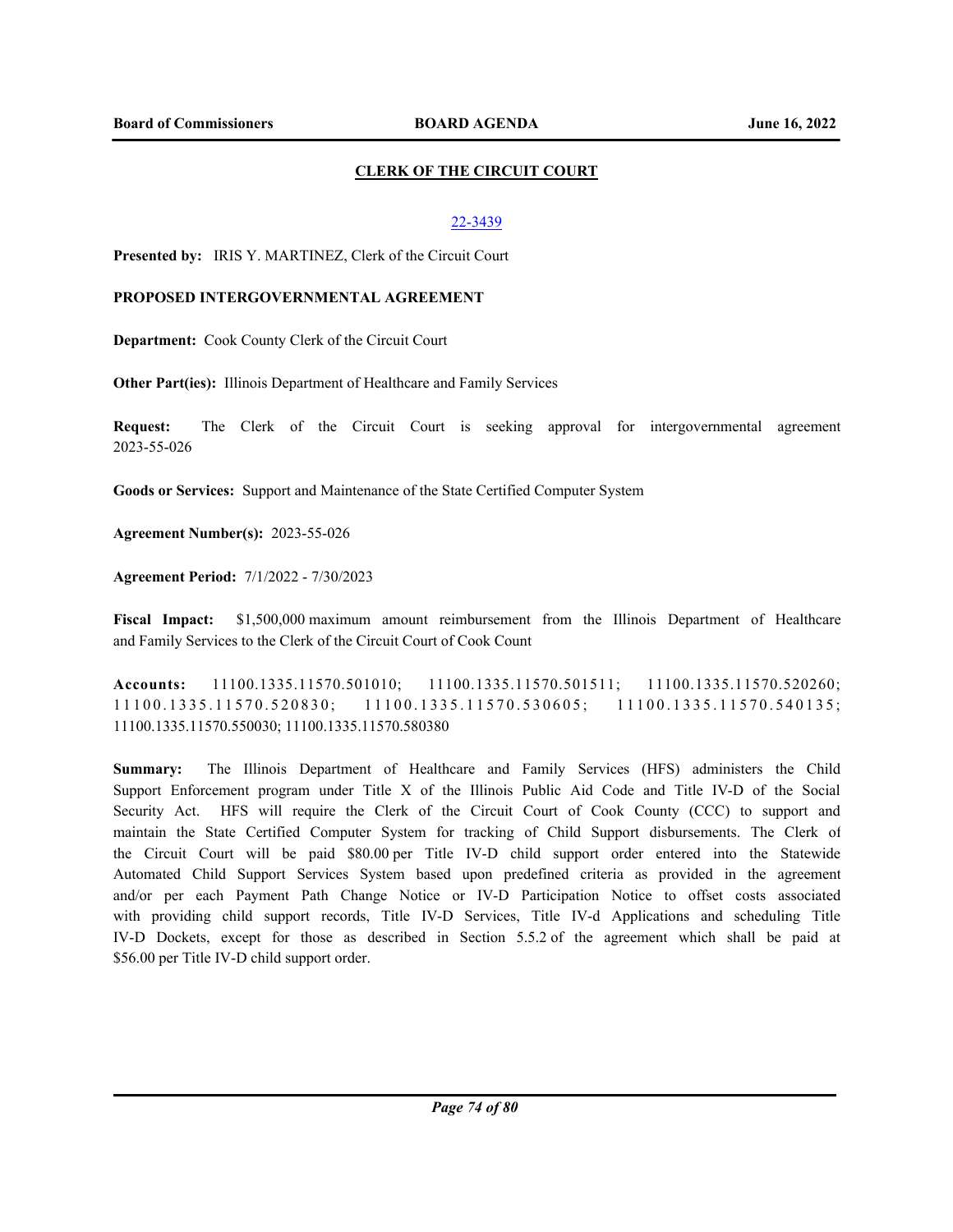## **OFFICE OF THE SHERIFF FISCAL ADMINISTRATION AND SUPPORT SERVICES**

## 22-2828

**Presented by:** THOMAS J. DART, Sheriff of Cook County

## **PROPOSED CONTRACT AMENDMENT (TECHNOLOGY)**

**Department(s):** Cook County Sheriff's Office

**Vendor:** IRIS, Ltd., Fleetwood, Pennsylvania

**Request:** Authorization for the Chief Procurement Officer to renew contract

**Good(s) or Service(s):** Proximity Cards and Printer Supplies

**Original Contract Period:** 8/1/2018 - 7/31/2021, with two (2), one (1) year renewal options

**Proposed Amendment Type:** Renewal

**Proposed Contract Period:** Renewal Period 8/1/2022 - 7/31/2023

**Total Current Contract Amount Authority:** \$179,648.00

**Original Approval (Board or Procurement):** Board, 7/25/2018, \$179,648.00

**Increase Requested:** N/A

**Previous Board Increase(s):** N/A

**Previous Chief Procurement Officer Increase(s):** N/A

**Previous Board Renewals:** N/A

**Previous Chief Procurement Officer Renewals:** 7/13/2021, (8/1/2021 - 7/31/2022)

**Previous Board Extension(s):** N/A

**Previous Chief Procurement Officer Extension(s):** N/A

**Potential Fiscal Impact:** N/A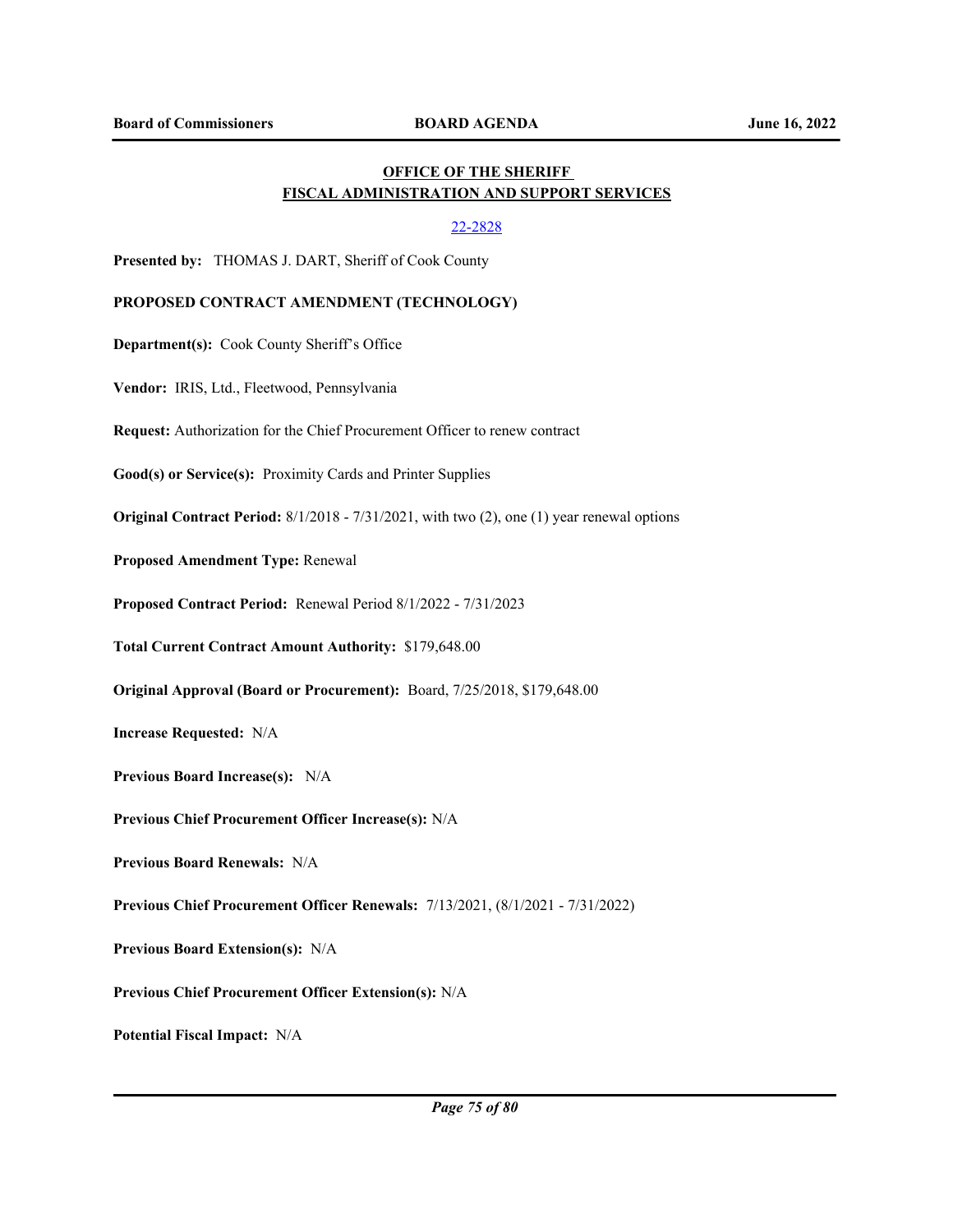**Board of Commissioners BOARD AGENDA June 16, 2022**

**Accounts:** N/A

**Contract Number(s):** 1812-17304

#### **Concurrences:**

The contract-specific goal set on this contract was zero.

The Chief Procurement Officer Concurs.

The Chief Information Officer has reviewed this item and concurs with this recommendation

**Summary:** The Cook County Sheriff's Office requests that the Office of the Chief Procurement Officer execute the second and final renewal with IRIS Ltd., Inc.

This renewal will allow IRIS Ltd., to continue to provide proximity cards and printer supplies to the Cook County Sheriff's Office to create Identification Cards.

This contract was awarded through a publicly advertised competitive bidding process in accordance with the Cook County Procurement Code. IRIS Ltd., was the lowest, responsive, and responsible bidder.

#### 22-3450

**Presented by:** THOMAS J. DART, Sheriff of Cook County

## **PROPOSED CONTRACT**

**Department(s):** Cook County Sheriff's Office

**Vendor:** Ray O'Herron Company, Inc., Danville, Illinois

**Request:** Authorization for the Chief Procurement Officer to enter into and execute

**Good(s) or Service(s):** Ammunition

**Contract Value:** \$619,255.00

**Contract period:** 9/1/2022 - 8/31/2025, with one (1), two (2) year renewal option

**Potential Fiscal Year Budget Impact:** FY 2022 \$51,604.50, FY 2023 \$206,417.00, FY 2024 \$206,417.00, FY 2025 \$154,816.50

**Accounts:** 11100.1214.20340.530189 (Institutional Supplies)

**Contract Number(s):** 2106-07281R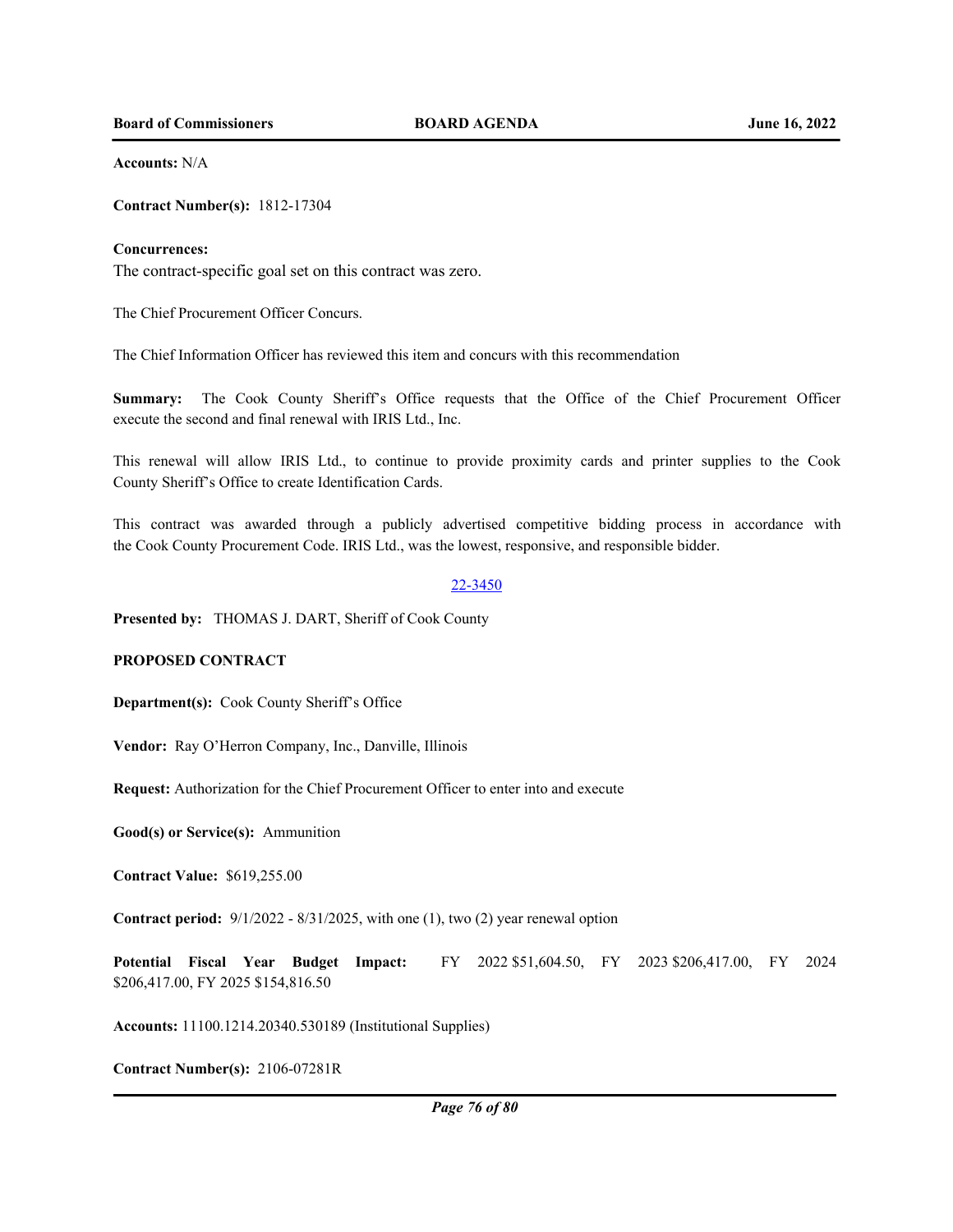#### **Concurrences:**

The contract-specific goal set on this contract was zero.

The Chief Procurement Officer concurs.

**Summary:** The Cook County Sheriff's Office is requesting that the Office of the Chief Procurement Officer enter into and execute a contract with Ray O'Herron Company, Inc. for the purchase of ammunition supplies to be utilized at the Sheriff's Training Academy shooting range for training purposes.

Competitive bidding procedures were followed in accordance with the Cook County Procurement code. Bids were solicited for Ammunition. Ray O'Herron Company, Inc. was the lowest responsive and responsible bidder.

#### 22-3479

**Presented by:** THOMAS J. DART, Sheriff of Cook County

## **PROPOSED INTERGOVERNMENTAL AGREEMENT**

**Department:** Cook County Sheriff's Office

**Other Part(ies):** Illinois Department of Healthcare and Family Services, Springfield, Illinois

**Request:** Requesting authorization to enter into an Intergovernmental Agreement with the State of Illinois Department of Healthcare and family Services (HFS) on behalf of the Cook County Sheriff for a Child Support Agreement between HFS and the Cook County Sheriff on behalf of the Cook County Child Enforcement Unit which will provide the County with a \$7,285,823.00 Grant under the IV-D of the Social Security Act.

**Goods or Services:** The Cook County Sheriff's Office through its' Child Support Enforcement Unit will serve, within Cook County, summons, subpoenas, writs, orders, orders or notices to withhold income for child support, notices of support obligations and decrees that may be legally directed and delivered to the County in connection with the Title IV-D Child Support Enforcement Program.

**Agreement Number(s):** 2023-55-027

**Agreement Period:** 7/1/2022 - 6/30/2025

**Fiscal Impact:** None

**Accounts:** N/A

**Summary:** The Child Support Enforcement Program provides services within Cook County that improves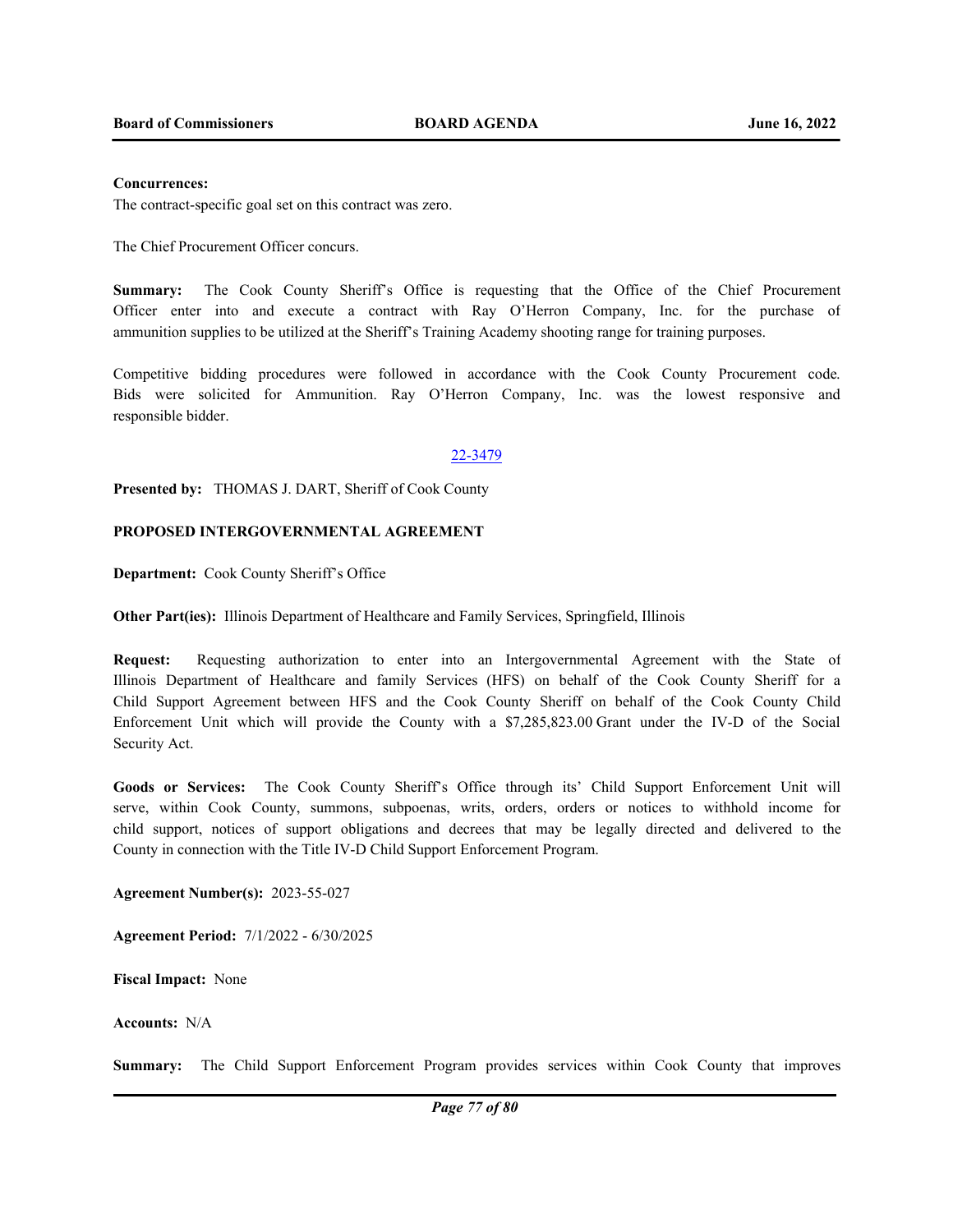#### **Board of Commissioners BOARD AGENDA June 16, 2022**

child support collection. This grant reimburses the cost of twenty-two (22) positions that have the responsibility to serve and execute within Cook County, and return all summons, subpoenas, writs, warrants, orders, notices of delinquency for income withholdings, notice of support obligations and decrees as may be legally directed. In addition, the Office of the Sheriff cooperates with law enforcement personnel throughout Illinois and other states regarding Child Support Enforcement.

## 22-3622

**Presented by:** THOMAS J. DART, Sheriff of Cook County

## **PROPOSED CONTRACT AMENDMENT (TECHNOLOGY)**

**Department(s):** Cook County Sheriff's Office

**Vendor:** Axon Enterprise Inc, Scottsdale, Arizona

**Request:** Authorization for the Chief Procurement Officer to increase contract

**Good(s) or Service(s):** Axon Body Worn Camera Equipment, Taser Weapon Devices along with hardware and software and additional Cloud Storage for evidence.com

**Original Contract Period:** 9/12/2019 - 9/11/2024

**Proposed Amendment Type:** Increase

**Proposed Contract Period:** N/A

**Total Current Contract Amount Authority:** \$16,440,150.00

**Original Approval (Board or Procurement):** Board, 9/5/2019, \$16,440,150.00

**Increase Requested:** \$2,755,357.50

**Previous Board Increase(s):** N/A

**Previous Chief Procurement Officer Increase(s):** N/A

**Previous Board Renewals:** N/A

**Previous Chief Procurement Officer Renewals:** N/A

**Previous Board Extension(s):** N/A

**Previous Chief Procurement Officer Extension(s):** N/A

*Page 78 of 80*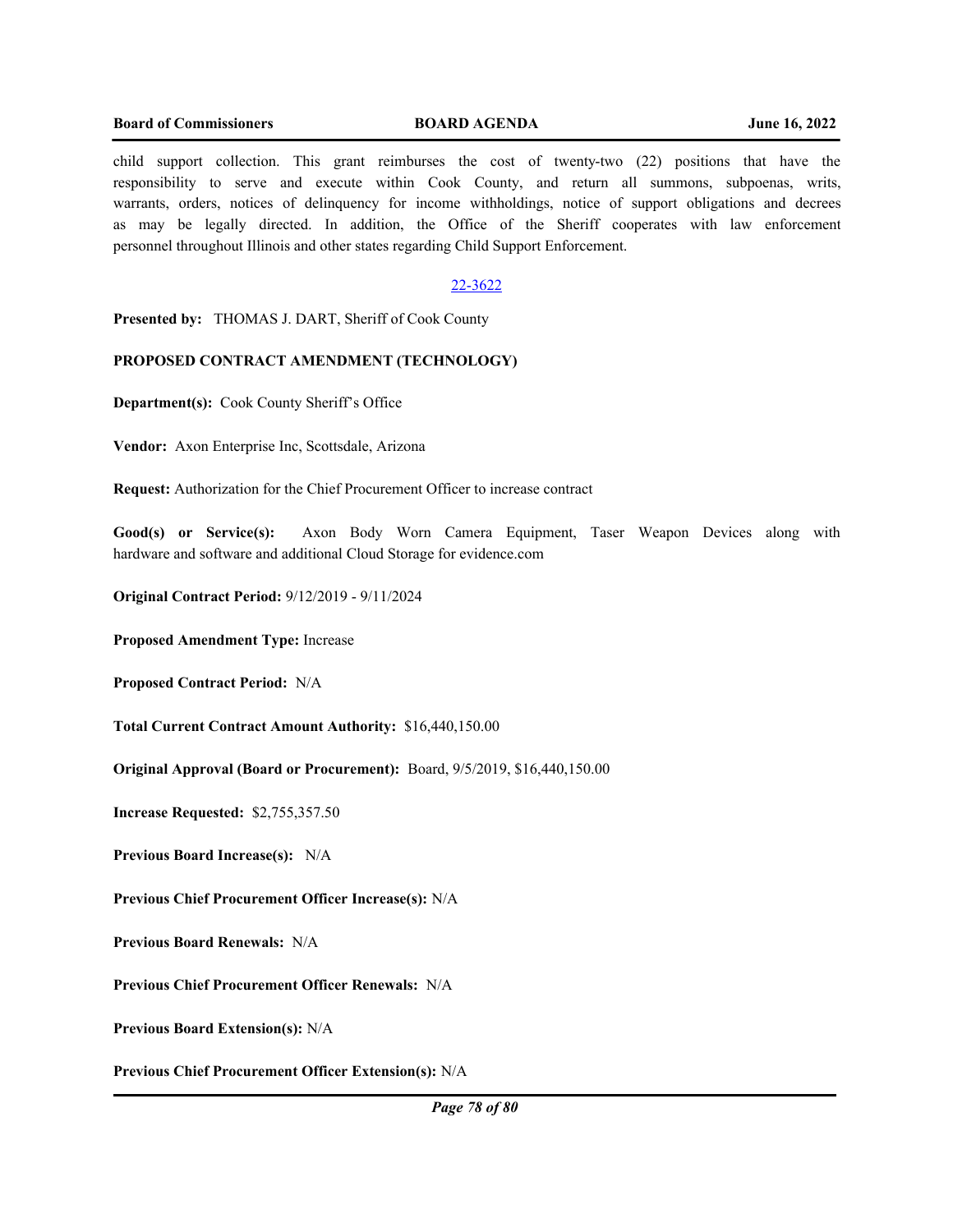#### **Potential Fiscal Impact:** FY 2022 \$0.00, FY 2023 \$1,974,103.50, FY 2024 \$781,254.00

### **Accounts:**

11100.1217.15050.540136 - Maintenance Repair & Data 11100.1217.21120.560156 - Institutional Supplies

**Contract Number(s):** 1912-17934

#### **Concurrences:**

The contract-specific goal set on this contract was zero.

The Chief Procurement Officer concurs.

The Chief Information Officer has reviewed this item and concurs with this recommendation

**Summary:** The Cook County Sheriff's Office requests that the Office of the Chief Procurement Officer increase the contract with Axon Enterprise Inc.

This increase will allow the Cook County Sheriff's Office to expand its existing body worn camera and TASER weapon inventory to outfit more sworn members. This expansion will provide the public and sworn members with additional safety and security. This increase will also expand the cloud storage for the video footage recorder on body worn cameras to Axon Evidence (Evidence.com), which provides seamless end user accessibility.

This is a Sole Source Procurement pursuant to Section 34-139 of the Cook County Procurement Code.

## **OFFICE OF THE COUNTY TREASURER**

## 22-3275

**Presented by:** MARIA PAPPAS, Cook County Treasurer

**REPORT**

**Department:** Cook County Treasurer

**Report Title:** 2021 CCTO Audit

**Report Period:** 2021

**Summary:** Cook County Treasurer's Office Fiscal Year 2021 Audit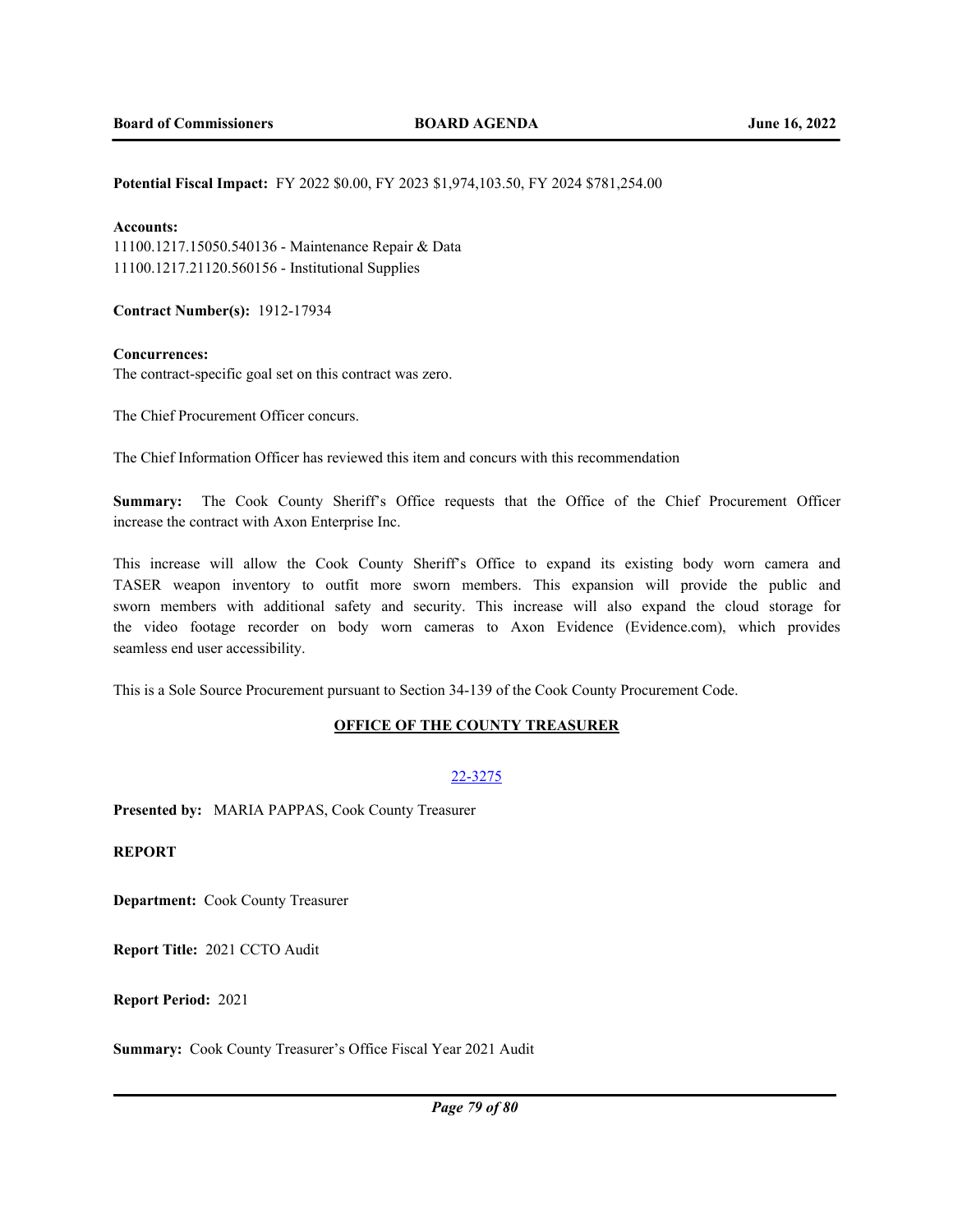## **CONSENT CALENDAR**

Pursuant to Cook County Code, the Secretary to the Board of Commissioners hereby transmits Consent Calendar Resolutions for your consideration. The Consent Calendar Resolutions shall be published in the Post Board Action Agenda and Journal of Proceedings as prepared by the Clerk of the Board.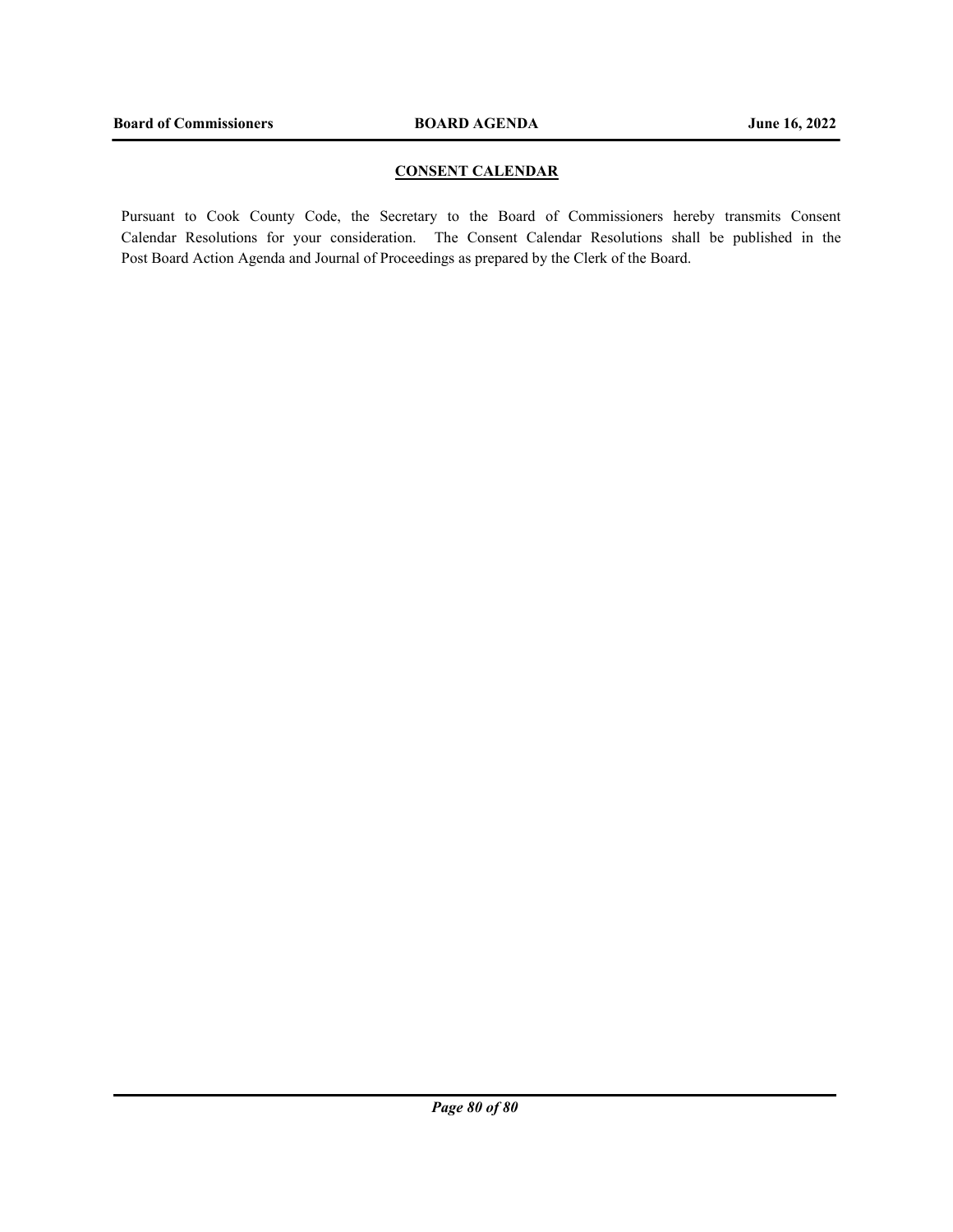# **COMMITTEE ITEMS REQUIRING BOARD ACTION**

## **BUSINESS AND ECONOMIC DEVELOPEMENT COMMITTEE MEETING OF JUNE 9, 2022**

**22-3091 PROPOSED RESOLUTION** Brixmor SPE 3, LLC 7B Property Tax Incentive Request

**22-3125 PROPOSED RESOLUTION** 55th & Kedzie LLC d/b/a Pete's Fresh Markets 7B Property Tax Incentive Request

**22-3129 PROPOSED RESOLUTION** B & Z Heating And Air Inc. Class 8 Property Tax Incentive Request

**22-3130 PROPOSED RESOLUTION** 6230 West, LLC Class 8 Property Tax Incentive Request

**22-3157 PROPOSED RESOLUTION** Aarya Properties, Inc. 6B Property Tax Incentive Request

**22-3188 PROPOSED RESOLUTION** Robert Burke 6B Unincorporated Cook Renewal Property Tax Incentive Request

**\_\_\_\_\_\_\_\_\_**

# **HEALTH AND HOSPITALS COMMITTEE MEETING OF JUNE 14, 2022**

**21-0541 PROPOSED RESOLUTION** Requesting A Meeting of The Cook County Health And Hospitals Committee To Receive An Update From The Cook County Department Of Public Health On Their Covid-19 Mass Immunization Plans In Suburban Cook County

**\_\_\_\_\_\_\_\_\_**

# **VETERANS COMMITTEE MEETING OF MEETING OF JUNE 14, 2022**

**22-2575 REPORT** Veterans Assistance Commission, Report Title: Fiscal Year 2022 - VAC 1st Quarter Report, Report Period: 12/1/2021 - 2/28/2022

## **LEGISLATION COMMITTEE MEETING OF MEETING OF JUNE 14, 2022**

**\_\_\_\_\_\_\_\_\_**

**22-1675 PROPOSED APPOINTMENT** Herb Porter, Commissioner**,** Housing Authority of Cook County

**\_\_\_\_\_\_\_\_\_**

**22-3262 PROPOSED APPOINTMENT** Marcus Powell, Glenbrook Sanitary District, Trustee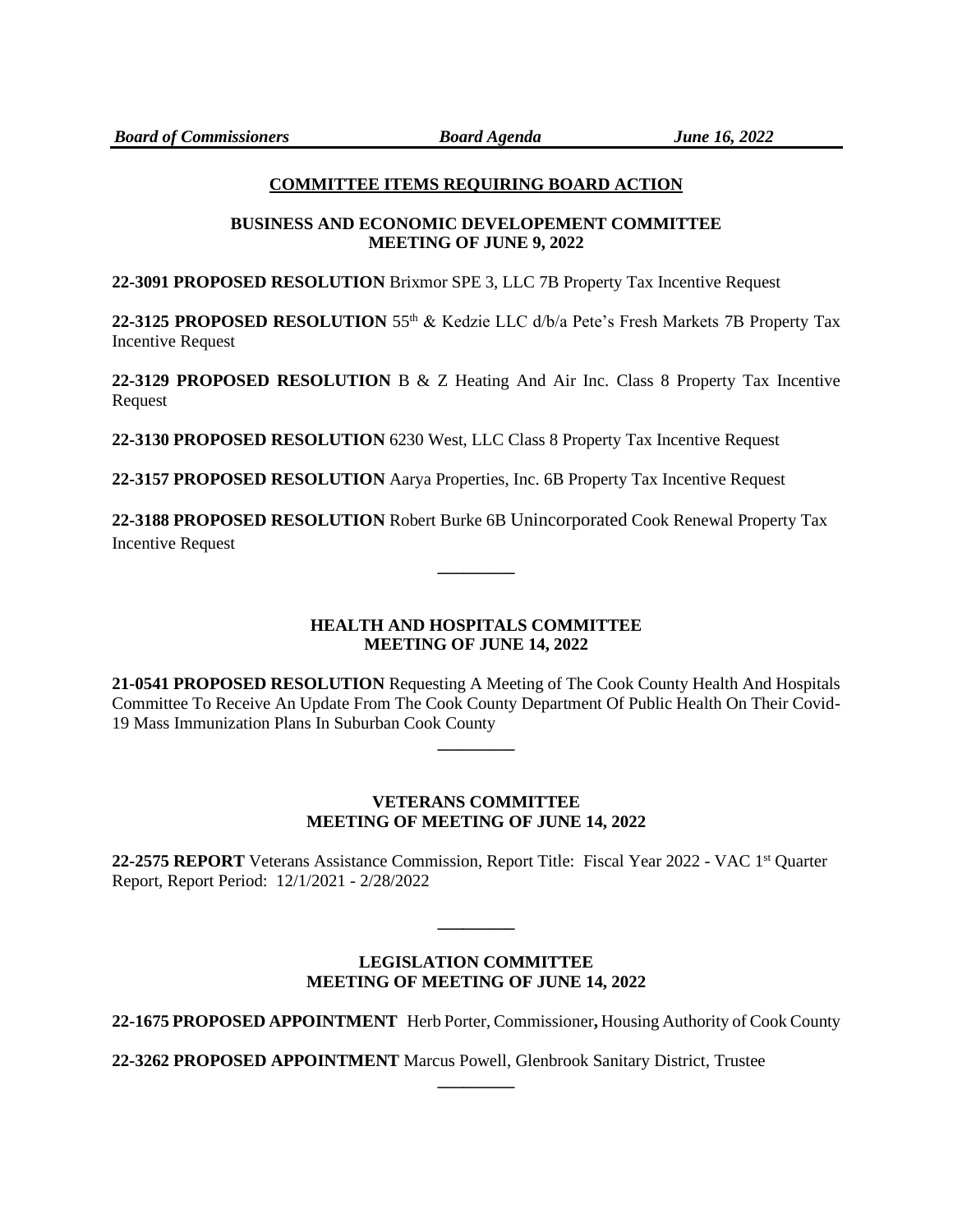**22-3288 PROPOSED APPOINTMENT** Dr. Harry E. Wilkins, Member, Roseland Medical District

**22-3341 PROPOSED RESOLUTION** Resolution Announcing A New Flag For Cook County

**22-3342 PROPOSED APPOINTMENT** Dr. LaMar Hasbrouck, Chief Operating Officer**,** Cook County Department of Public Health **\_\_\_\_\_\_\_\_\_**

# **RULES COMMITTEE MEETING OF MEETING OF JUNE 15, 2022**

**22-3150 PROPOSED RESOLUTION** Declaring Racial or Other Discriminatory Covenants In Real Estate Recordings And Deeds Void Under The Cook County Human Rights Ordinance

**22-3155 PROPOSED CHANGES TO PUBLIC FACING RULES AND REGULATIONS**

**22-3169 JOURNAL OF PROCEEDINGS** of the regular meeting (virtual) held on 03/17/2022

**22-3289 JOURNAL OF PROCEEDINGS** of the regular meeting held on 04/7/2022

# **FINANCE COMMITTEE MEETING OF MEETING OF JUNE 15, 2022**

**\_\_\_\_\_\_\_\_\_**

**22-3530 REPORT COURT ORDERS** May 1, 2022 to May 31, 2022

**SPECIAL COURT CASES**

# **PROPOSED SETTLEMENTS**

**22-3617 REPORT** Patient/Arrestee Claims Month Ending April 30, 2022

**22-3608 REPORT** Self-Insurance Claims Month Ending April 30, 2022

**22-3473 REPORT** Subrogation Claims Recoveries Month Ending May 31, 2022

# **WORKERS' COMPENSATION CLAIMS**

**22-3753 REPORT** Workers Compensation Claims Payments Ending April 2022

**22-3754 REPORT** Workers Compensation Claims Payments Ending May 2022

**22-3533 REPORT** Analysis of Revenues and Expenses for the Period Ending 4/30//2022

**\_\_\_\_\_\_\_\_\_**

**22-3222 REPORT** Health & Hospitals Report Period June 2022